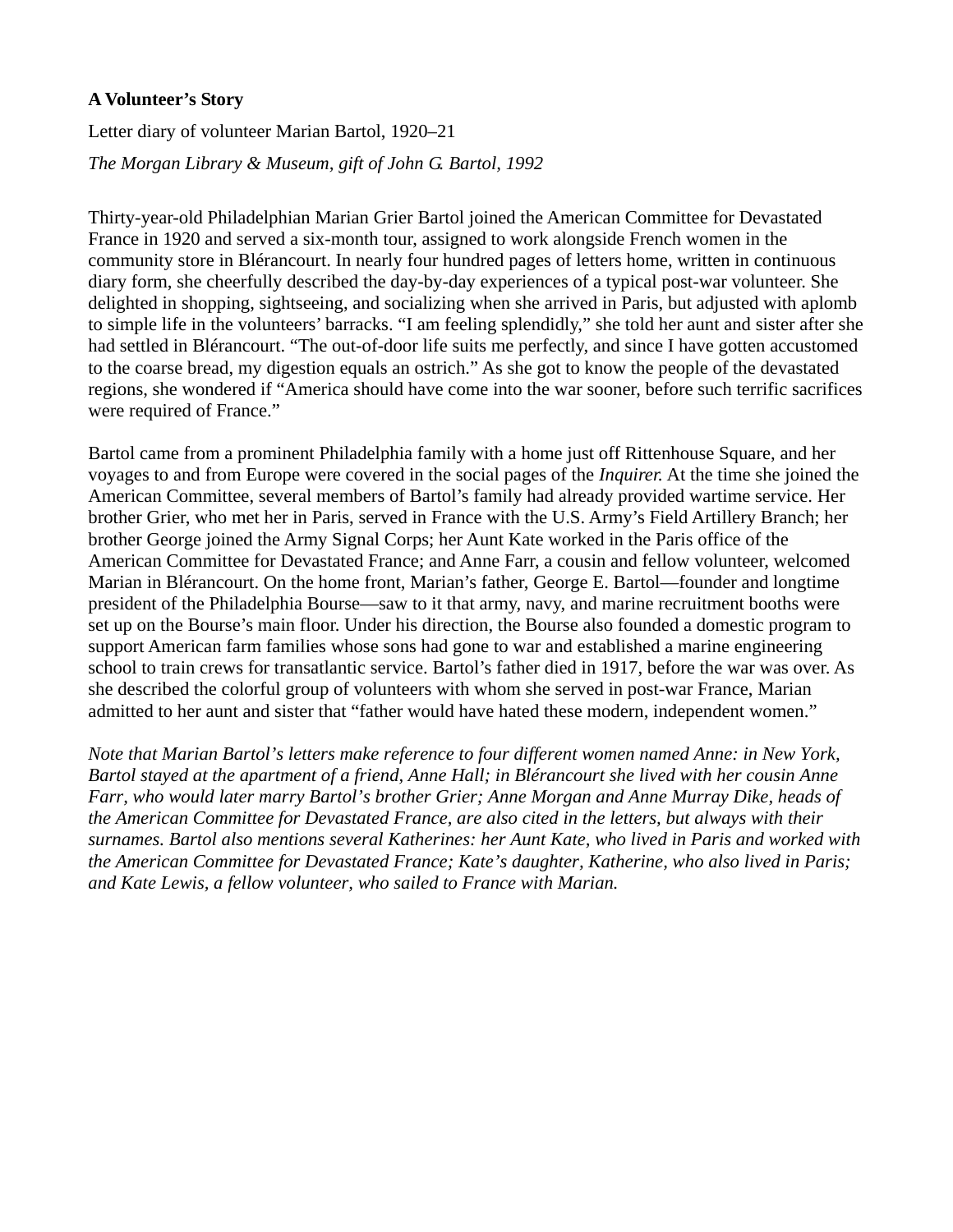### Letter dated 5 August 1920

1 Lexington Avenue [New York] August 5th

Dear Auntie & Eleanor,

I have had a most successful day since I left you at 7:41 this morning. I traveled up to New York with Mrs. Whittaker, and discovered that she was born in Mississippi, and that her maiden name was Meade. Her uncle married a Miss Shields from *Natchez*! I met George [Marian's brother] as per appointment in the station, and we retrieved my two trunks from the baggage room, and, placing them advantageously on a taxi, we drove to the French Line's dock, at the foot of West 15th Street. It certainly is far more convenient than taking a boat from Hoboken. We left the trunks, got receipts for them, and then got in the taxi and drove to Gabriella's, where I left my bag, coat, and umbrella. We met her just coming out of the door and she insisted on George spending the night here, as in Anne Hall's absence, she has two spare rooms. So he is here also.

Then we took the subway to Battery Park to get my sailing permit. That took about thirty minutes standing in line, in the usual Government way of doing business. After that George showed me the Curb market which I had never seen before, then we took lunch together at the Lafayette. After lunch I went to Gay's and got washed and rested before going to see Miss Caldwell [a representative of the American Committee for Devastated France]. After my interview with her, I did a little shopping and then went back to the Committee's rooms for tea.

The other members of the party are five in number. First, Mrs. Wilson, who has been over twice before with the Committee, about 45; second, Miss Rockwell, Kansas City, about 40; third, Miss Clark, from Boston,  $25 + or -$ ; Miss Shaw (who goes to Prouts Neck [Maine] in summer and knows all the Farrs) about 38; Miss Lewis, from Chicago, about 30, and very pretty, worked as an ambulance driver in France during the war. They seem like a very nice group and I am sure will be nice to travel over with. I do not know which one I will room with yet, but I understand the *Savoie* has no upper berths, just two lower ones in each room. Miss Lewis has used Mothersill's [a remedy for seasickness] very successfully, so I am most hopeful of equally good results. Aunt Kate is to be the official chaperone residing in Paris until Oct. 1st so I ought to have a good time. After that Mrs. Tracy, Miss Morgan's aunt [sister-in-law of Anne Morgan's mother, Frances], takes it for several months. Gay does not know any further details of Anna's death. She had always had a weak heart, but it was not considered serious until two months ago.

My boat sails at noon tomorrow, so I will go on board about 10 a.m. Typhus is carried by body lice, so all they had to do was to fumigate the steerage etc. Miss Caldwell had not received a letter from Aunt Kate since she landed, so I think all the French mail was delayed. You two are certainly great to make it so easy for me to take this trip. Love to Kingsley and a great deal for both of you.

### Affectionately, Marian

Letter dated 6 August 1920

*A bord de "Savoie"*  Aug. 6th 1920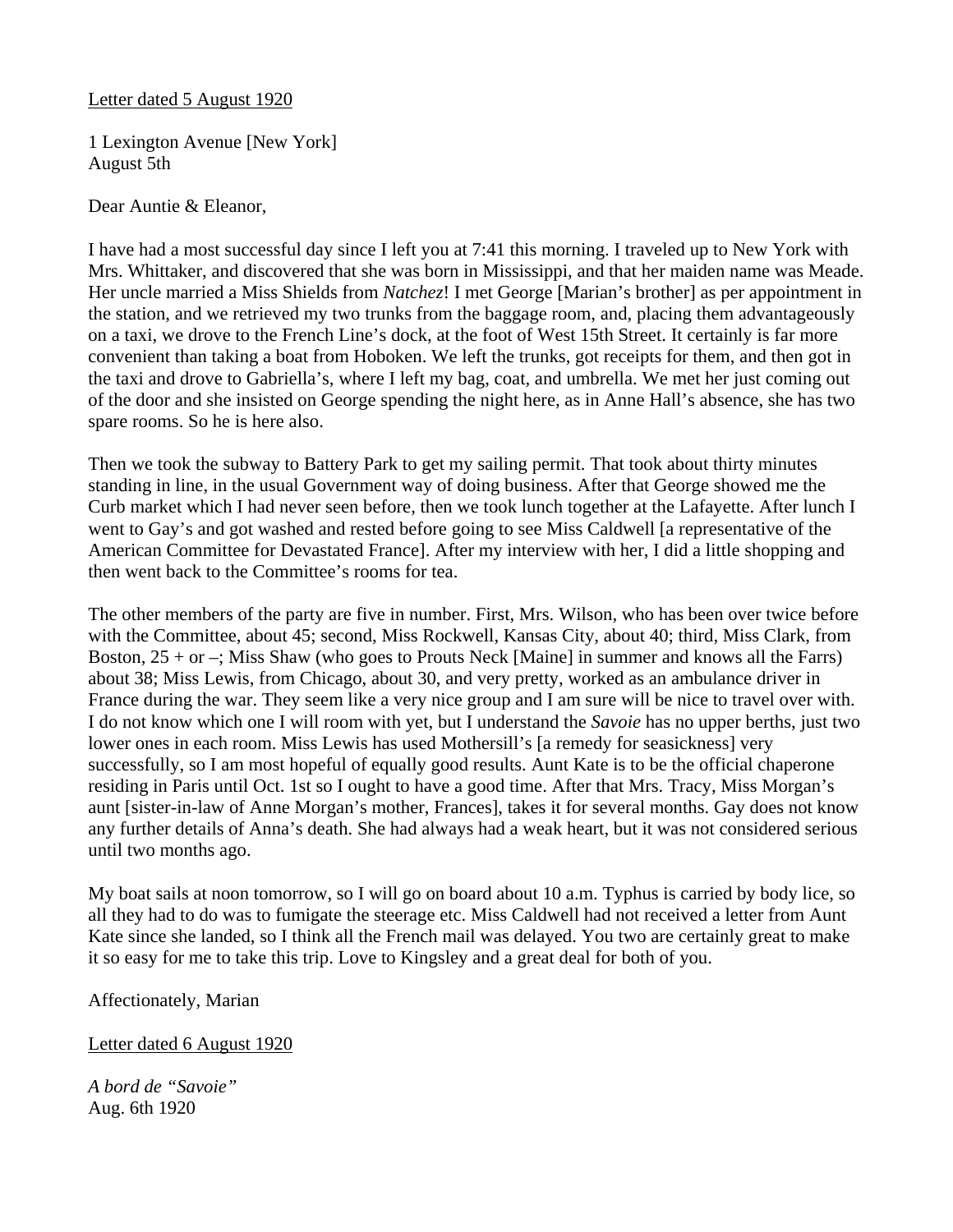Dear Auntie & Eleanor,

Here I am on board the *Savoie*—George brought me over in a taxi from Gay's and I fulfilled all the necessary sailing formalities without any trouble. George was not allowed to come on board, only passengers. I met three other members of the Committee as soon as I got on the ship, each of whom had been seen off by a brother.

My cabin has a new white enamel wash stand in it, instead of the old fashioned wooden ones, customary to the German liners. The boat is very clean, and has no perceptible odor of oil cloth. This latter fact may be due to the dose of Mothersill's Remedy which I took before coming on board. I got deck chairs for all of our party on the starboard side of the deck. My room-mate is Mrs. Wilson, the most experienced traveler, and oldest member of our party, so I will be well taken care of—I am enclosing a letter I got from Margaret Felton. Perhaps that small Maltese kitten back of the Man house would do for her, if you can catch it. I received your night lettergram also the letter enclosing Pet's, and a letter from Mary Smith, but none from H. Smith. So far we are just leaving the dock now, and will have lunch as soon as we start down the river. I will try to send George a postal before we get off, but if I don't, thank him for seeing me off.

With lots of love, Affectionately, Marian

Please mail me some magazines from time to time c/o Morgan Harjes & Co. [the Paris affiliate of J.P. Morgan & Co.]

Letter dated 7–14 August 1920

*La Savoie*  August 7th

Dear Auntie & Eleanor,

It is almost noon on Saturday and we are bowling along through the Gulf Stream. So far Mothersill's has been entirely successful and not only have I not had the least feeling of sea-sickness, but I have enjoyed my meals in the dining room! Auntie will hardly believe that, as she knows my usual record. I am hoping I will continue as well during the whole trip. The ocean is bright blue today and dotted with white caps. Yesterday afternoon and during the first part of the night we ran through little patches of fog, but the fog horn on this boat is much sweeter than the *Mexicano*'s. The people on board are largely French, consequently even after we passed the three mile zone no one got drunk. Miss Caldwell carefully warned Miss Shope and Miss Clark about speaking to any strange men on the boat, but said nothing to Miss Lewis or me, consequently we are much set up. The Miss Rockwell in our party is a niece of Mrs. Chaffee, a great friend of Gabriella's mother. She comes from Kansas City. We have seats in the dining room at a table which holds eight, and so far there is no one else at the table but our party. I will continue this letter tomorrow.

# Sunday

The smooth weather is continuing and also the heat. Today I changed to my white clothes and it is almost too warm for my sweater. Three of the other members of the Committee also play bridge, not for stakes, and we have had several good games. Between us all, we have about thirty books, several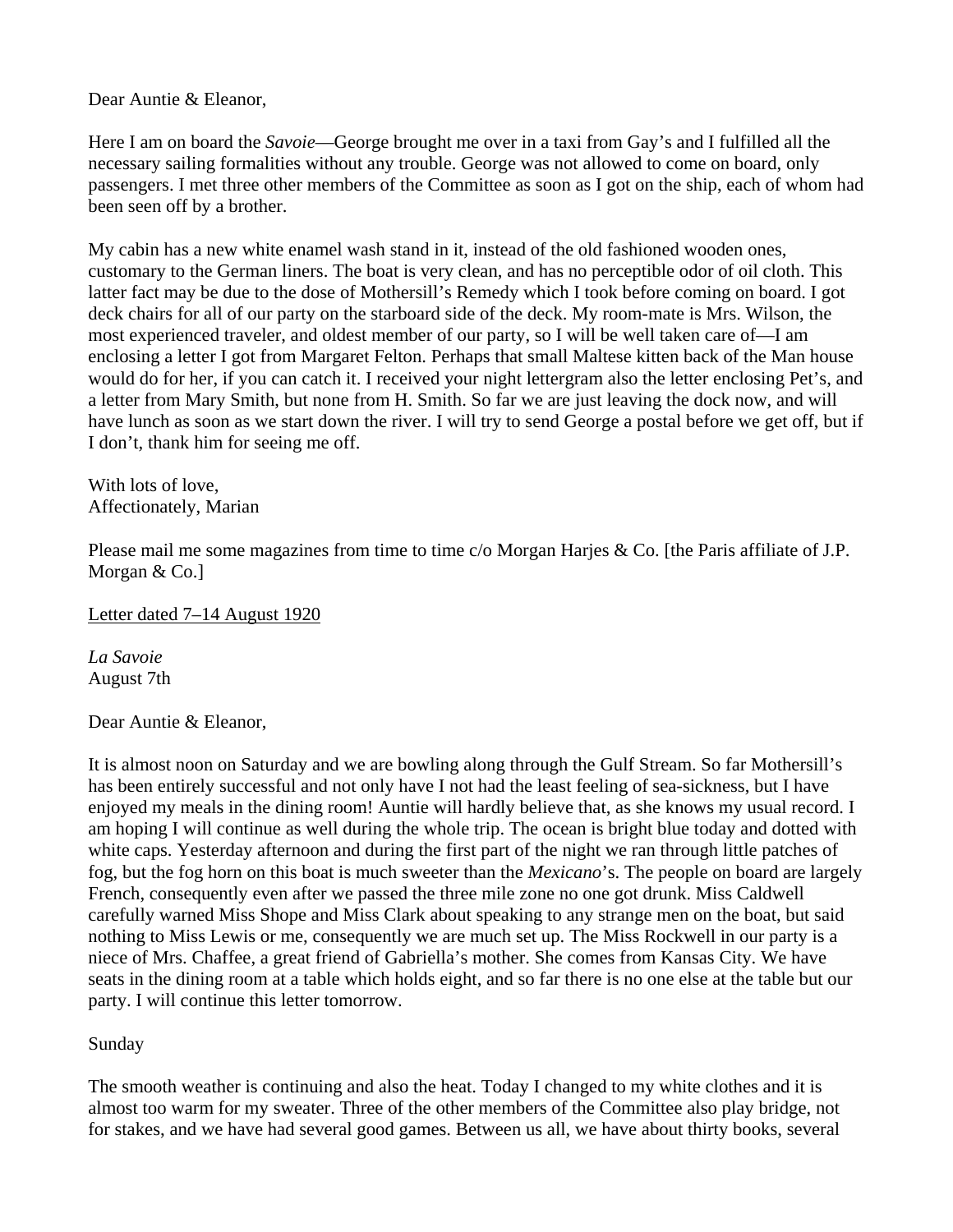baskets of fruit, boxes of candy etc. The other passengers on board are largely French and South Americans, not many citizens of the U.S. The boat is full, but not crowded, and there are very few children in the first cabin. There are about 175 people in the first class. I am sending you our dinner menu of today. It is a fair example of our meals, which are excellent, and quickly served.

They prefer to bring your coffee and rolls to your room in the morning in true French style, instead of serving breakfast in the dining room. But there are a few Americans who will eat there. I am going to give you a brief description of the different members of our party. There are six of us, and a friend of Mrs. Rockwell's who is crossing with her. She is Mrs. Vernon, a very capable woman who has been the head of the Women's College in Madrid, Spain, for many years, and who is now on her way there for a visit of inspection. Mrs. Rockwell is about 40, slightly grey, slim, and very attractive. She comes from Kansas City, and is quite Western and breezy, and very nice.

Miss Lewis comes from Springfield, Ill. She is about my age, a graduate of Vassar, and great fun. She has curly brown hair and is a Presbyterian. During the war she got gassed with mustard gas, and still has trouble with her throat. Her brother was on [General John J.] Pershing's staff. We hope to be able to keep together and both act as chauffeurs for the Committee. Mrs. Wilson is rather an unknown quantity. Her age is uncertain, and she is strictly a man's woman. I can't just make out why she is with the Committee as she does not seem to me to be the kind they usually select. She served with the Y.M.C.A. during the war. I think she is quite bored with all of us, as she only plays cards for stakes, and likes to smoke constantly. Her French is negligible, as she is just starting to study it. Miss Shope is from Brooklyn, N.Y., and is being sent over to do clerical work with her expenses paid by the Committee. She looks something like Hannah Wright, but is prettier, and very good company. Priscilla Clark is the youngest member of our party. She is about 25, and is also having her expenses paid by the Committee. I think she is a little homesick, as she has never been away from home before. She comes from Newton, a suburb of Boston. I found I could get a stateroom to myself, so moved into it today. It gives me much more room, and is much nicer, it is quite near the other one, with the same steward.

#### Monday

The good weather continues. Last night we were off the Grand Banks, and had some fog, but Today has been clear, and much cooler which is a great relief. Some of our South American passengers got a Victrola this evening and have been dancing the Tango very beautifully. We have several Spaniards on board, and the men wear little flat black cloth caps with a tiny tassel on the top. There are a few celebrities. Mr. and Mrs. Benjamin Thaw, Mrs. Harry Lehr, and a French tenor, who gets quite hilarious every evening after dinner. There are several colored people travelling first class, but I understand they are from Brazil, or somewhere down there. We also have a party of Spanish nuns, who eat modestly in the children's dining room, and retire each evening at 8:45.

### Wednesday

I didn't write anything yesterday as I usually write in the evening, and it was too rough. We ran into quite a heavy sea about noon, which continued until almost morning. As Father used to say, "if this weather continues, it may be a little rough." Several of our party retired to their rooms, but I did not get sick, strangely enough, I went to bed about 9:30, to read in bed, but fell asleep almost immediately and slept till ten this morning, I have been boasting to the others of what a wretched sailor I am, and made them all promise to come to my cabin to see how I am, if at any time I do not appear. So far it has not been necessary.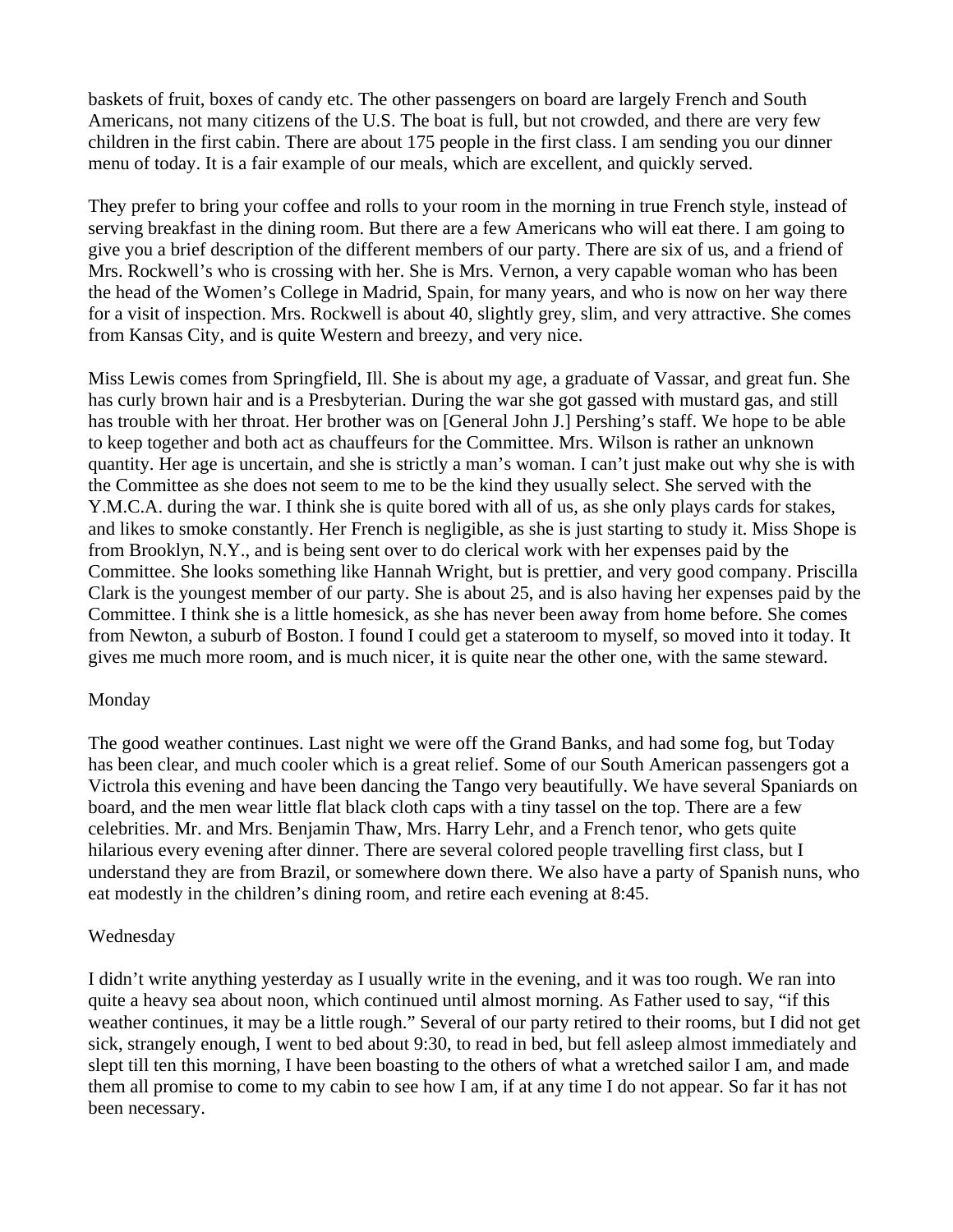I understand that the Hotel Petrograd is like the Y.W.C.A., and that it is hard to secure even a double room, as most of the rooms are like barracks, with eight or more beds. So Mrs. Lewis and I are going to go to the Hôtel de France et de Choiseul if we can get in there. I will find out where Aunt Kate and also Grier [Marian's brother] are staying, and we may stay with them.

Four of our party are Presbyterians, and the other two Episcopalians. I always knew that Presbyterians were progressive and now this proves it. The only service on board on Sunday was an early mass held by all the nuns and attended by a large number. I did not know about it in time, or I would like to have gone too.

We have made very good runs, about 400 miles each day, and will probably reach Havre on Saturday. There are three dogs on board, Mrs. Thaw's Irish terrier, Mrs. Lehr's Pekinese, and a South American black and tan terrier. They are in charge of the butcher and are only allowed to walk on the boat deck, but I can hear their voices above me quite plainly when they take the air. It makes me miss the "Black Boy." Yesterday morning we passed a whale, but he was not spouting, also two other steamers. This is one of the nicest boats I have ever been on, good food, very clean, and steady. I must stop now, and go to lunch, before the doors close.

# Thursday

Last evening we had an entertainment by a hypnotist in the Salon. Someone bet him \$10. that he could not hypnotize one of the passengers. He blindfolded her and did it most successfully, making her talk Portuguese, a language she did not know, find various hidden articles etc. It was most interesting and most uncanny. To-night he is going to do a man, and there are many bets on.

Yesterday was Mrs. Wilson's birthday, and a young Brazilian who now sits at our table, named Legori, ordered a bottle of champagne to celebrate it. So we all drank her health, and as usual I took as little as possible. I hope they won't discover that today is mine.

We are having a continuous bridge game during the voyage, Miss Lewis and Miss Shope against Miss Rockwell and me. At the end of the trip the losing side will treat the others to tea in Paris. So far we are behind, due in part to Miss R's fatal habit of doubling, and some rather indifferent assistance I have given her. Yesterday however I played two grand slam no trump hands in succession and redeemed myself.

Mrs. Wilson has picked up almost all the men on board by now, and informed us yesterday that our party was the object of great interest to the other passengers, who have now decided that it is a tour, personally conducted by Mrs. Vernon, Miss R's friend. They have also nicknamed all of us, but we have not discovered what the names are yet. It seems to me they spend unnecessary time watching us on deck and in the dining room. The weather continues good and sea smooth. Yesterday we ran through little fog banks all day. We expect to land on Saturday.

# Friday

We have made very good runs for the last few days, and apparently should reach Havre about one o'clock tomorrow afternoon, which will get us to Paris about 10 p.m. I understand the resident chaperone, at present Aunt Kate, meets us at the train.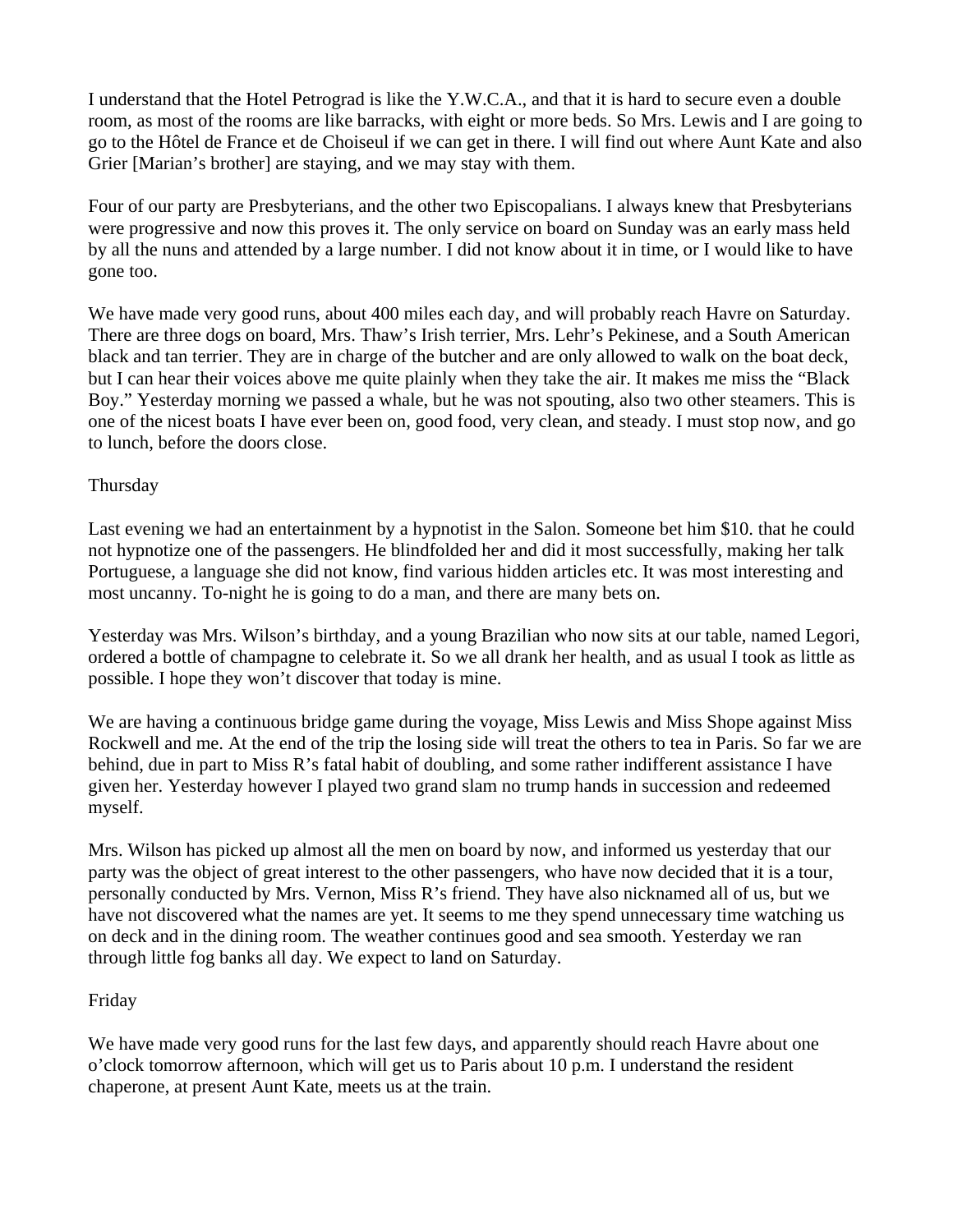Last night the hypnotist gave another performance. Great excitement prevailed and the bets were \$200. against him, as the man he was going to do was not a good subject. It took him almost ten minutes but he finally succeeded, and while the man was hypnotized, made him do various things. It was most uncanny, but intensely interesting, to see one person so completely under the will power of another.

The rest of our party found out that yesterday was my birthday, I suppose from my passport, which I had showed to one of them. All went smoothly till dinner time and I hoped it was forgotten. But when dinner was half way over, our steward brought in, triumphantly, and placed in front of me, a small cake, with "Bartol, Aug 12th" in white icing on it, also a quart of champagne, with which they drank my health etc. It was awfully nice of them, but I felt rather foolish as it was quite conspicuous. However Miss Lewis's is the second of September, so I am waiting! Today all of us who have uniforms, four, are going to wear them to lunch to give the other passengers something to talk about. It will be fun. I have discovered that Miss Rockwell, a Wellesley graduate, is an architect, and lives six mos. in Kansas City and six in Italy at Assisi, where her sister and Italian brother-in-law have a villa (remodeled by her).

### Saturday

Due to certain Harbor and Custom House regulations at Havre, we will not land Today, but at six tomorrow (Sunday) morning. I would really rather land then, as it will let us see the trip from Havre to Paris by daylight, and it is said to be very beautiful. This letter will return on the *Lafayette*, which sails for N.Y. today so you should get it in ten days. I will send a cable as soon as I land.

This morning the gulls are following our boat, and we are passing a great number of small boats, North Sea trawlers etc. We cannot see land, as it is too misty.

Last evening we had a very informal concert in the salon, a pianist (our table companion), a flutist (a young Cuban who won the Damrosch scholarship in N.Y.), two opera singers, a violinist, and two dancers. One was a young Frenchman who danced a fancy Spanish dance, accompanying himself with imaginary castanettes. He is quite effeminine [sic] looking, and would make a wonderful leading lady for the Mask & Wig, as I never saw more graceful dancing.

Miss Lewis and I wore our uniforms and overseas caps at lunch yesterday. At the last minute the other two backed out, but we had unpacked ours and couldn't bear to put them away without using them. They made the hit we hoped they would, so we kept them on during the afternoon. They are certainly much more becoming than the Red Cross ones. Miss Lewis' brother works in the passenger department of the Reading Railroad and lives in Philadelphia at the Princeton Club. His name is Philemon Lewis.

At dinner last evening the Head Steward presented us with a little cake with "Comité Américain" in icing on the top, so we ordered a bottle of champagne to drink the Committee's health. To-night we have to wear our travelling dresses, as our trunks have to leave our staterooms before dinner. I cannot get a long envelope on board, so will have to stuff this letter into a small one. As soon as I get to Paris I will buy some to fit this paper. I think I made a mistake in not bringing my short fur (coney) coat with me. I wish when you are in Philadelphia you would see if it is possible to send it to me by the American Express Co., insured for its full value. Of course it may not be possible, and in that case let me know, and I will buy a leather coat over here, but I would really like the fur one. The Wanamaker storage receipt for it is, as E. [her sister, Eleanor] knows, in the small drawer of the safe. This is the only thing I did not bring, which I think I need.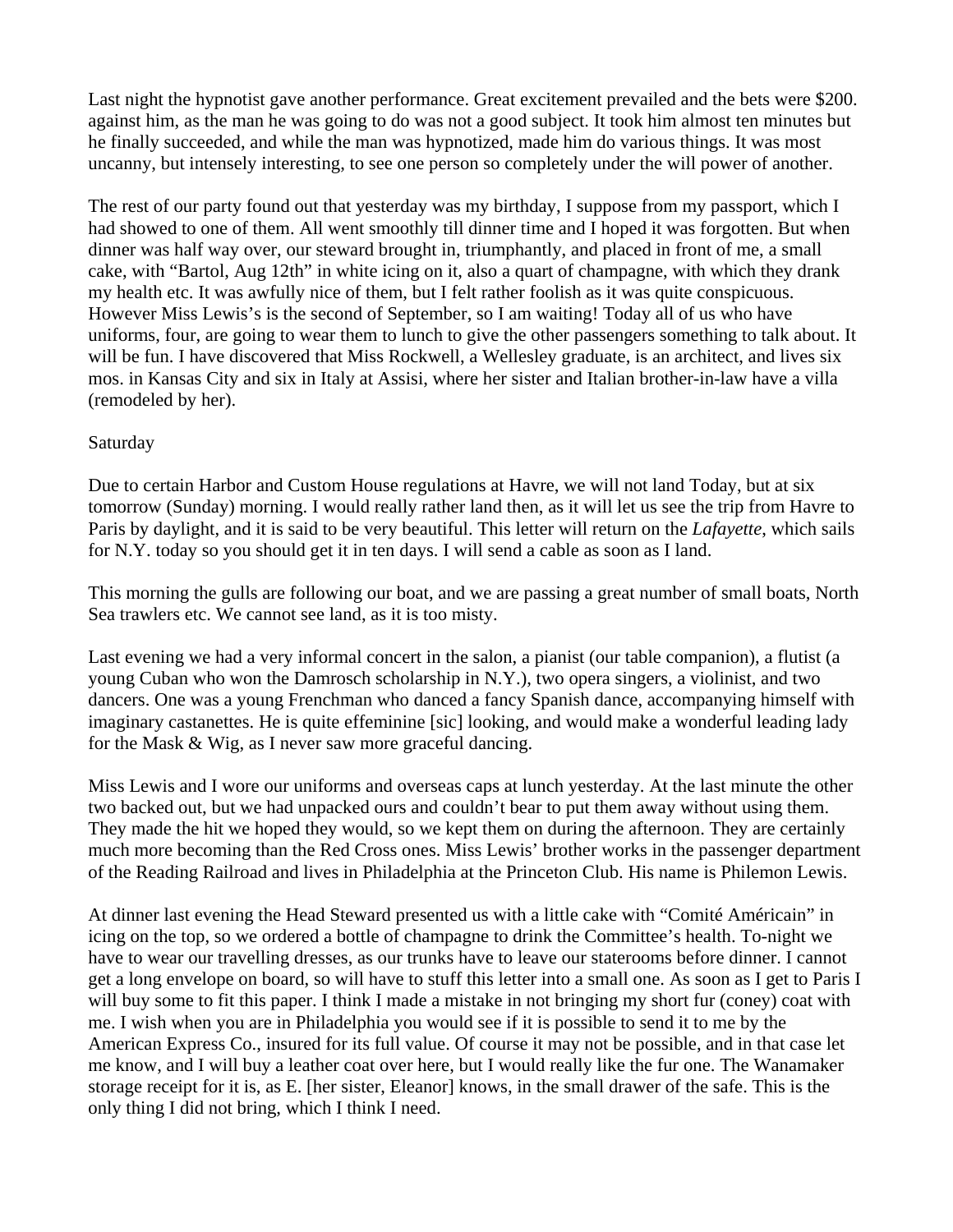There are two French consuls on board, from Chicago and San Francisco. The Chicago one has picked us up, and Miss Lewis and I have been practicing our French on him. I expect to stay about a week in Paris (if Grier is there) and then report for work. Give my love to Kingsley. I hope she is continuing to enjoy Bay Head. I have certainly missed the ocean bathing. Also remember me to the girls.

With lots of love for both of you, Affectionately, Marian

14e août, midi

Letter dated 16 August 1920

August 16th Paris

We finally docked at midnight on Saturday, but did not disembark until six on Sunday morning. The passengers for Southampton, however, were allowed to get off and take the Channel boat. The boat train for Paris was alongside of the dock, and we left Havre at eight. Just as we left I got two telegrams, one from Grier, saying he would meet us in Paris, and one from Aunt Kate saying she has reserved rooms at the Petrograd for two of the party and at the Cecilia for the other four. Mrs. Wilson decided she would find a hotel for herself.

We came here, and got a room, and after lunch the two from the Petrograd arrived post-haste. By some mistake there was no reservation for them, so at present there are four of us in one room here, Kate Lewis, Miss Clark, Miss Shope and myself. Tomorrow they are going to find a pension. Today is the Feast of the Virgin, and everything in Paris is closed. This hotel is on the Avenue MacMahon, about a block from the Arc de Triumphe [sic]. It is very nice, and we are living here, *en pension* for 35 francs a day, not quite \$3.00. The meals are delicious.

Grier [Marian's brother] met me at the Gare St. Lazare. He looks splendidly, has a fine coat of tan, and is just back in Paris, after fifteen days at a seashore resort, whose name I cannot remember, where he went with Paul Brown. He is living with him, and they are eating at different places. He expects to go to Antwerp on Thursday to fence in the Olympics, and to sail for home on the *La France* on August 28th, due about Sept. 5th.

We spent yesterday afternoon walking in the Bois while I told him all the home news and then had tea at the Pré Catalan, and he came back here for dinner. Today, Monday, he went to the Station with me and helped me get my trunks through the custom house and over to the hotel. My Innovation [luggage] travelled splendidly, as usual, with the exception of one package of sugar, which leaked out of the box, and sifted through the trunk pretty thoroughly. However that did not injure anything.

Grier got in touch with Didier [Marian's cousin], and brought him here for lunch. He is a *very* nice boy, attractive, clever and a good talker. In appearance he looks very much like Grier, a little taller, and more French looking. But he has a strong resemblance to Grier. He is working at present in the devastated regions at Rethel, so we may be near him, and will be able to see him on Sundays.

After lunch, which Kate Lewis had with us, Grier and I went to call on Aunt Kate, who had just returned from Soissons [one of the regional centers of the American Committee for Devastated France]. She is staying at Katherine's apartment. They had had no news from Henry or Katherine for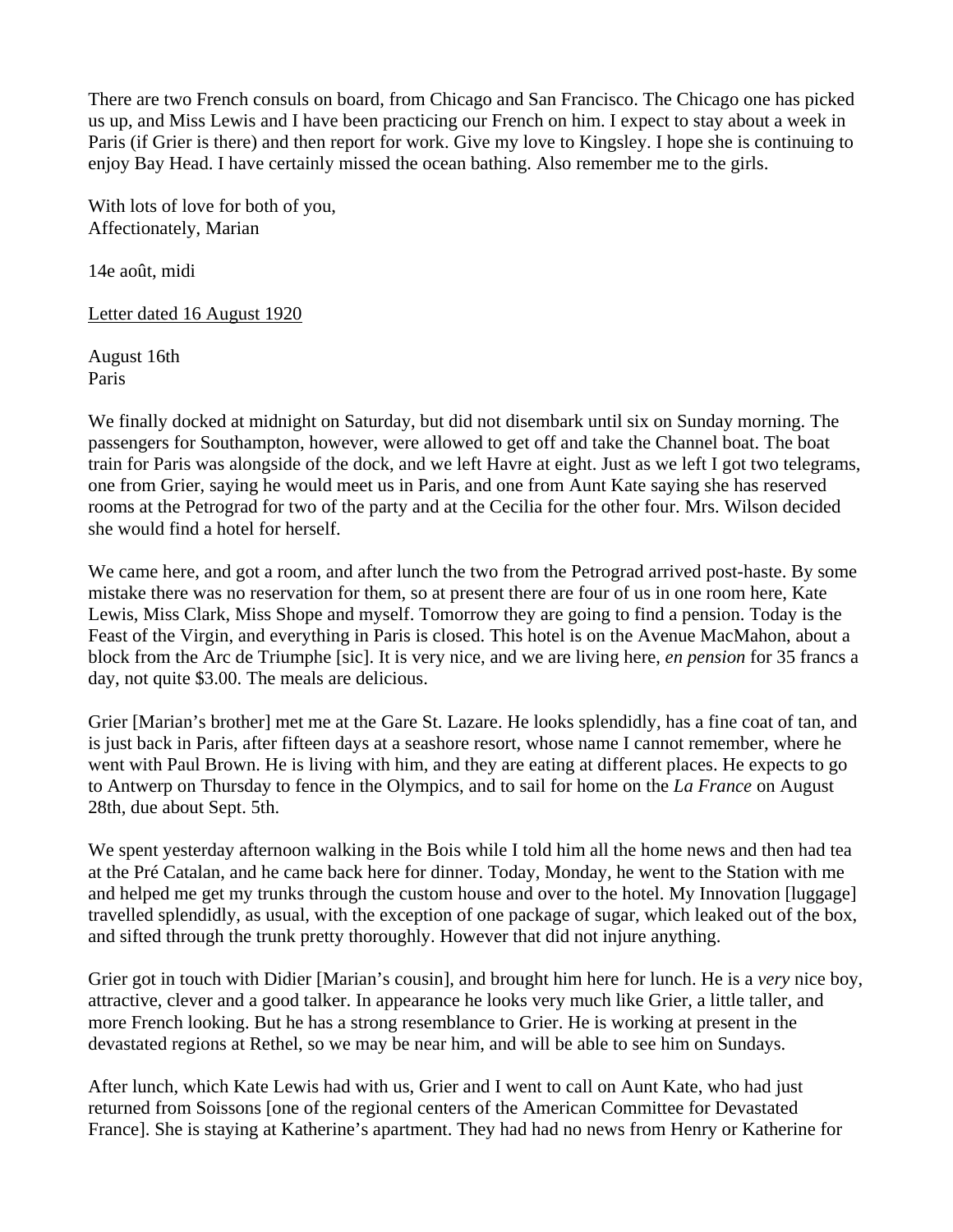four weeks, so you see the mails are slow both ways, as Grier says he has written constantly. Anne [Farr] came in while we were there, for a few minutes. She was in Paris for two days and just returning to Blérancourt [headquarters of the American Committee for Devastated France], where she is running the general store. She loves the work and looks very well.

Aunt Kate looks very old, but seems in excellent spirits. She has promised to get Kate Lewis and me good positions, so that we can stay together. We are all going to report tomorrow morning, as the Office was closed today. After we left Aunt Kate, we came back to the hotel to pick up Kate Lewis and go out to tea in the Bois. She had a Frenchman, Max Vivier, calling on her, who had worked with Henry Bartol during the war, as liaison officer. He was much surprised to meet Grier and me. I kept Grier for dinner here, and he has just left me now, and I am up in our room writing to you. Tomorrow I have to go to get an identification card at the Police station, see Morgan Harjes, have my passport visaed, and get some laundry done.

With lots of love for all of you, Affectionately, Marian

Letter dated 19 August 1920

August 19th

I finally bought some long envelopes which will make it much easier to fold this paper. I am numbering the sheets consecutively, that is until I forget the sequence, but at present I know it. I think I wrote to you last on Monday night, and since then I have been going hard all the time.

On Tuesday morning we went en masse to call on Mrs. Dyke [Anne Dike, the American Committee's commissioner in France] at the Committee's headquarters, 15 Boulevard Lannes. Mrs. Dyke was away sick, but we saw Aunt Kate. She gave us a warm welcome, and we made appointments to see Mrs. D later in the week.

Then I went to Morgan Harjes. They have moved from the Boulevard Haussmann to a very impressive office on the Place Vendôme. Grier met me there, and introduced me to a Mr. Allen, one of the head men in the office. I got my account opened and he gave me a French check book, so that I could draw some money. Just then Algernon came in, and invited us to lunch with them at the Hotel Lotti, where they are staying. We met Didier outside and he joined the party, and we all lunched together. Mrs. C. is a nice little thing, quite pretty, and well bred. Grier is much pleased to have them in Paris, and rather undecided about leaving now, as Tom and his bride expect to be back here in a few days.

After a very good lunch, I went to the American Express Co. to see about having my coat shipped over, and they said it would be perfectly safe, and would take about two months at the longest. I then had my hair washed and *un peu ondulé* [waved] at a place opposite the Grand Hotel, and then met the other members of my party at Colombin's on the Rue Cambon, where Miss Rockwell and I treated the others to tea, as we had lost the bridge game on board ship by about 7000 points. Grier says we got off very cheaply.

In the evening three of us went to the movies at a theatre on the Avenue Wagram, a block from this hotel. We saw a very good performance, and it made me think of Bay Head, and our many good movie evenings there.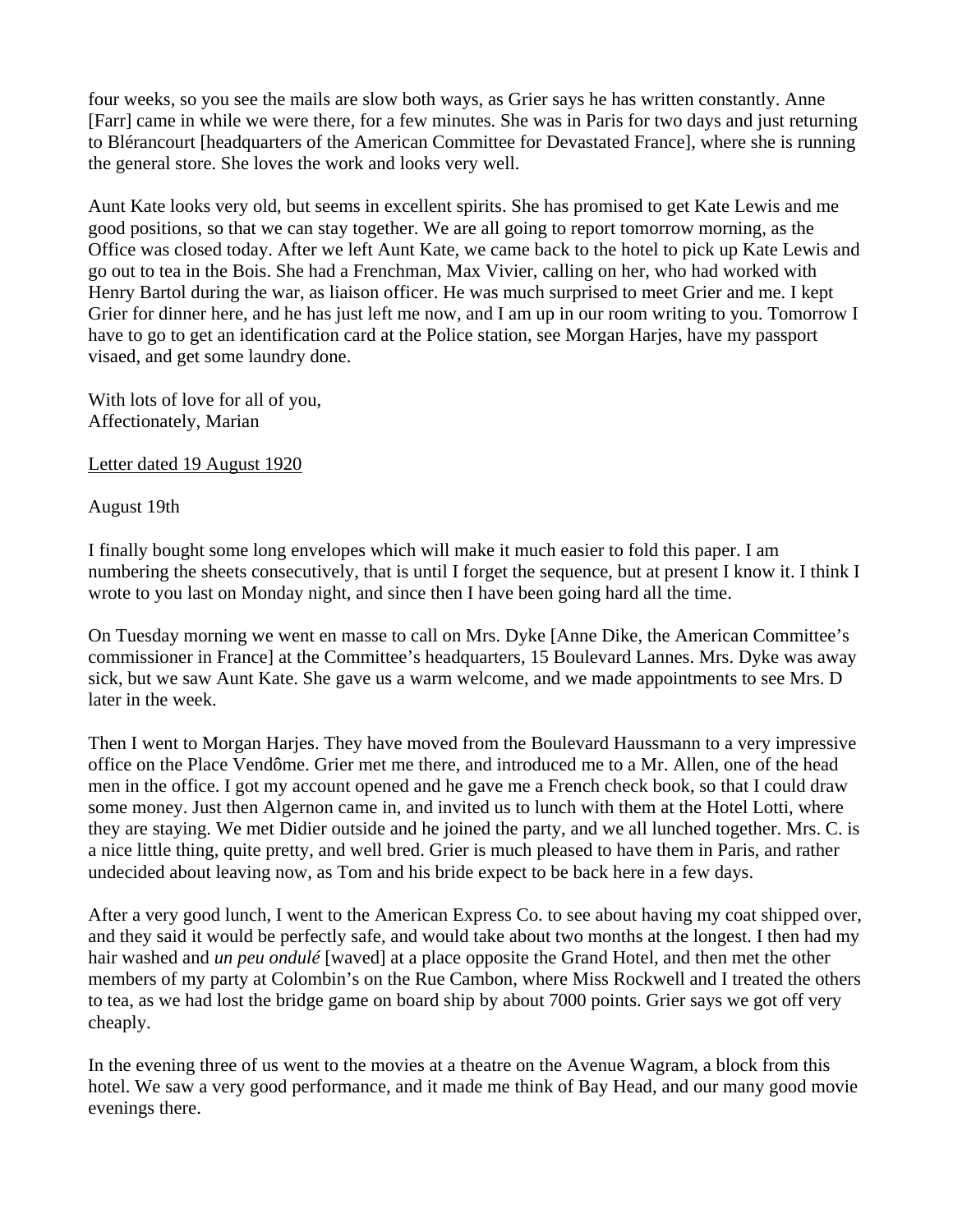The next day, Wednesday, we began by getting a certificate of domicile from our concierge, and then had it stamped by the local *arrondisement*. We have to go to the Prefecteur de Police with these tomorrow, taking with us five photographs. After that Grier and I did some delightful sightseeing: we went through the Sainte Chapelle, and then walked slowly up thro' the Latin Quarter to the Church of St. Etienne du Mont. It is alongside of the Panthéon, and a most interesting old building. There was a box for offerings near the door marked *Pour la Propogation de la Foi,* and Grier said "Let's put a contribution in from Auntie." However I refrained.

After lunch, we joined Algernon and his wife, and went to see a very famous panorama picture called *Le Panthéon de la Guerre* [a cyclorama featuring some 5000 portraits of World War I era figures]. It was very interesting, and E. [Eleanor] would have been fascinated by the details of the painting. It took four years to do, and a good many artists, and contains groups of all the famous men of all the allied countries. The U.S. Group had of course Mr. Wilson, Secretary Daniels and Baker and all the Admirals and Generals.

After that we went to see Napoleon's Tomb. [Fighter pilot Georges] Guynemer's airplane is no longer there. We took tea at the Café des Ambassadeurs (my party). And then Grier came back with me for dinner. His room is quite near this hotel so he takes most of his meals with me, as the food here is unusually good. Kate Lewis had two friends dining with her, Mrs. Keck and Mme. Caumartin, Americans, who have lived here for years, so we all sat at the same table. Captain Caumartin (French navy) was expected also, but his boat was delayed and he did not arrive. However Grier is never daunted by any number of ladies, as you know, so we had a most amusing evening.

Today it was raining, the first we have had, and we had to go to the Committee's rooms to get the necessary papers to apply for a driver's license in France. It will take four days to get the necessary appointments, cost 15 f. and need four more photographs. I have never seen as much Red Tape as we have to go through. However Kate and I don't care how long they keep us in Paris, as long as Grier and a couple of her French army friends are here. We are already registered as being at work, so "I should worry."

Miss Rockwell has been made Sous-directrice at Coucy-le-Château [one of the regional centers of the American Committee for Devastated France]. Mrs. Wilson is being sent to Soissons [another of the Committee's regional centers], and the other two, to office work, somewhere, but so far Kate Lewis and I have not been told where we are going or what we are to do. Perhaps they don't know quite where to put us, but our French is quite the best of the party, so we are hopeful of something good.

I bought a raincoat and a hat this morning. The coat was a cravanette one, cut in the very latest style, and the hat a blue velvet one, with a thin blue ostrich feather, running across the top (ear to ear). I wanted a dressy one to wear with my grey chiffon and my dark blue serge.

This afternoon Aunt Kate had a small tea at her apartment, and asked Kate and me to help her serve tea. We were delighted and dressed up in our best. Mrs. Junius Morgan (N.Y.), Mrs. Burgess, Miss B. and Mr. B. (Boston) were there, also a Mr. Foster and Henri, who came in late. We stopped on our way there and bought all the supplies and then arranged the tea table, as Aunt Kate did not get away from the office until five. It was great fun. Mrs. M. is Miss Anne Morgan's sister-in-law [Mrs. Junius Morgan was not, in fact, Anne Morgan's sister-in-law; Anne Morgan did, however, have a cousin and niece by marriage named Mrs. Junius Morgan]. Aunt Kate would love to make a match between Anne and Billy Burgess, but as he is only nineteen, and a sophomore in Harvard, I don't think there is much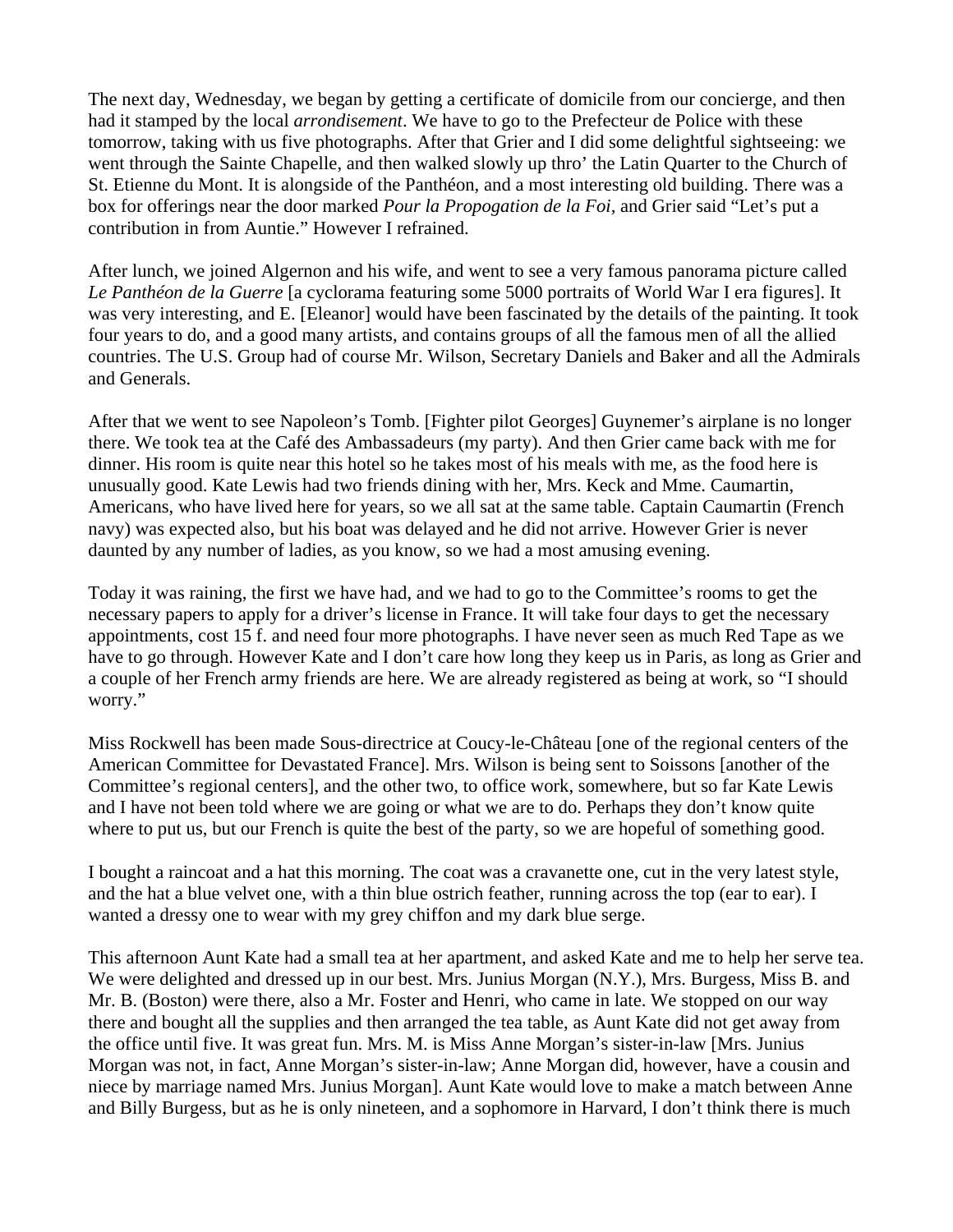chance, especially as Anne is greatly bored with Billy. He is a nice boy and a good height for her. Aunt Kate is certainly a born match-maker.

Henri [Marian's cousin] looks rather like Kitty. He is a little shorter than Didier, and has more assurance in talking. He seems very nice, but Grier likes Didier the best. I don't know, as I have not seen enough of them to judge. He is going to lunch with us tomorrow, I will get to knowing him better then. Aunt Kate was much pleased with the success of the afternoon.

Yesterday Kate and I found we could get a room and a bath, so we moved out of the dormitory, and installed ourselves here. The room is smaller, but the bath makes up for it. The other members of our party have gone to the Folies Bergère, in a spirit of investigation of the music halls of Paris. They are not back yet, so I imagine the investigation is a thorough one. I have not received any letters yet, but did not expect to until next week. I am going to leave one of my trunks here, and probably take the Innovation with me into the country. I have carefully not asked how much baggage we are allowed, as I don't want to be restricted.

With lots of love for all of you. Affectionately, Marian

Letter dated 20 August 1920

August 20th

I find that most of the postals I have sent back to the States so far have had the wrong postage on them, ten centimes instead of fifteen centimes, so probably they will never arrive. However I will be careful in future.

Today we have spent in the toils of the Red Tape worm, beginning this morning with a visit to the Préfecture de Police to get our Cartes d'Identité. If you stay in France more than two weeks you have to get one. The Préfecture is on the Ile du Cité, so, armed with our passports, four photos, and a permit from the local *concièrgerie* we, Kate Lewis, Miss Clark, and I, got there at 9.45. There were only a few people ahead of us, so we didn't have to wait long. In at the desk we had to give our entire life history, going back one generation. This is in case you might be a German, or of German descent. I had to get twelve more pictures taken as I had used up all those I brought with me. If they are good, I will send you one.

After that Kate and I went to an office where we applied for permission to get permits to drive automobiles. Tomorrow we will take these first permits and get the second ones, then next week we have to pass an examination in driving, but we can take it in a Dodge, so it sounds really worse than it is.

We walked back home, about two miles, and it was a delicious walk. The weather is crisp, just warm enough not to need a coat, just a fur. Henri and Grier took lunch with us, and after lunch Grier and I climbed to the top of the Arc de Triomphe to see the view of Paris. It is quite a climb, up winding dark steps, but the view is worth it, a wonderful panorama of the City and the hills surrounding it. We got out our map and located all of the principal buildings. Tom and his bride arrived this morning, after a very hot trip to Venice and Bellagio. Of course this is not an auspicious time of year to go south. Grier took tea with them and Algernon and his wife. He called himself the fifth wheel, but seems to enjoy it.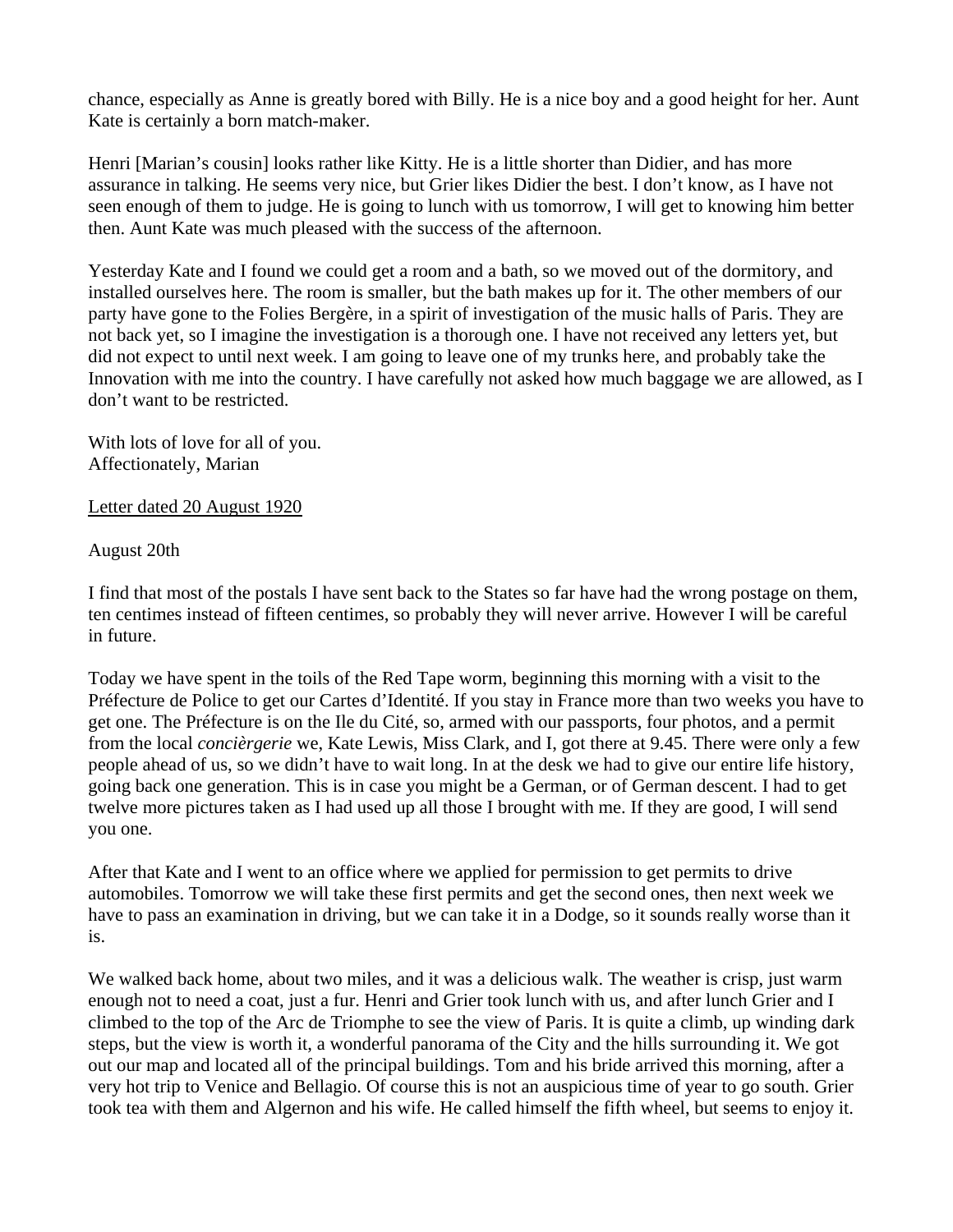This evening Henri came back to dinner and spent the evening with me, and Grier and Kate went to a theatre called Le Grand Guignol. It is full of grewsome horrors, so I would not go, and I knew I would not sleep after it. Henri is a good mixture of French and American. Didier is pure French. They are a remarkably nice pair of boys, but between them and Grier, my reputation at this hotel is entirely gone because they arrive at all hours and ask for me. The little hall boy comes up to my room, and calls me into the hall and whispers in a very knowing way, "*Il y a un monsieur en bas, qui vous demand*." At first I tried to explain who they were, but it was useless, as I saw they didn't believe me, so now a different one eats with me almost every meal. Usually Kate Lewis eats with us also.

I tried to lead Henri on to talk of his father, but he would not say much, except that I would find his mother very much changed by the war and his grandfather's will. [Aunt Kate, Katherine, Henri, and Didier were contesting a family will that left most of the family assets to the Franklin Institute]. Marcel has been staying in Brittany and passed through Paris last week on his way to Lyons. Katherine's apartment is tiny, but exquisitely furnished with old furniture. The dining room has a tile floor, and all the rooms are heated by open grates. The kitchen and bath room are very primitive. There are pictures of all the different members of the family about the rooms, but none of Marcel [Katherine's estranged husband]. Henri expects to go out to Bagdad next month, but Didier is going into business in France.

I am going to describe the meals at this hotel, so you will know how we are living. For breakfast, which we have in our room, we have the usual coffee and hot milk and rolls. These are made of dark flour, but are very good. The butter is scarce, and we only have it at breakfast. We add some jam, which we buy outside. For lunch we have hors d'oeuvres, a fancy egg course, some hash or kidneys etc. and a green vegetable, and dessert, cheese or sweets. For dinner, soup, fish, meat and a vegetable, salad, water-ice or dessert. Coffee is extra, if you want it. The food is very good. I heard today the manager is thought to be a German.

With lots of love, Marian

### Letter dated 22 August 1920

### August 22nd

The weather continues clear and cool although our chambermaid complains of the heat. She has a sister who lives in New Orleans, and who writes her that the heat there is *incroyable*.

Yesterday morning I went to Morgan Harjes to see if there was any mail for me. There wasn't, but I met Tom and his bride, and had quite a talk with them. They were just back from Venice and left that evening for a trip to Tours and the Châteaux. They seem to be taking quite an extended and therefore costly honeymoon. Tom had his hat on slightly crooked, but looked very well and happy. I do not find myself particularly drawn to his bride, but she must be nice or Mary Schieffelin would not like her.

I got my new hat yesterday, and it is very becoming. I also got a smoke colored net veil to wear with it, which the milliner assured me was just the thing. In the afternoon we walked out to the Restaurant de la Cascade for tea. It is about two miles out in the Bois, by a very pretty little waterfall, nothing that we would have turned to look at in Norway, but attractive in the Bois.

In the evening we went to the movies, and saw two very good reels, also a Pathé weekly [newsreel]. Incidentally the Damrosch Finletter wedding was in one of the Pathé weekly reels, and if it comes to Philadelphia try to see it, as Grier is in it, I have been told.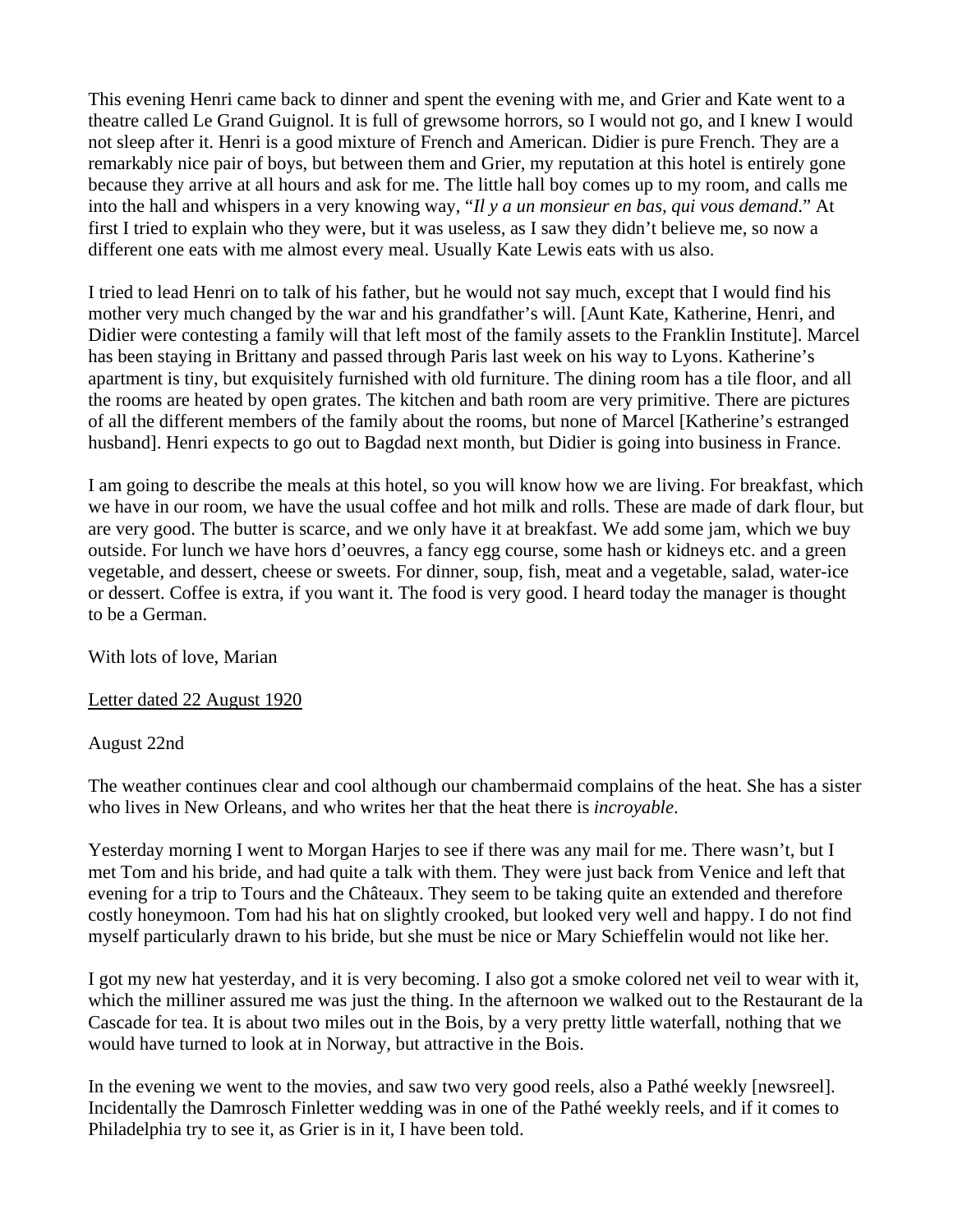This morning Kate and I went to the American Episcopalian Church, and heard a very fine sermon by the Bishop of Cleveland. I told him how much I had enjoyed it, as I shook hands with him at the door, in Auntie's best style. It was a delightful service. After lunch we decided to go up Montmartre and see the view of Paris. So we took the subway, and then the funicular up to the top. There was a service going on in the Sacré-Coeur church, which was crowded, full of incense, candles and humanity. We did not stay long inside, but wandered slowly down the hill, by crooked little streets and steep, winding roads. It must be a perfect paradise for Bohemians of all kinds, for the little sidewalk cafés and music halls were thick. As today was Sunday everyone was out walking through the middle of the streets, there are practically no sidewalks. We ended up by eating tea and bread and butter at a café called the Rat mort. The name upset Miss Clark a little, but did not affect her appetite. She has a New England conscience, which makes her go sight seeing regularly when she would much prefer to walk in the Bois.

I have never described the girl I am rooming with, so I am going to do it, so you will be able to picture her to yourself. She is just my height, brown hair, fuzzy like Carol Benson's, and a *great* deal of it, grey eyes, a Vassar graduate, has travelled around the world and considerably in Europe, was educated in the East, so does not have a Western accent, smokes (not much), and is a delightful companion.

With much love for all, Marian

### Letter dated 24 August 1920

August 24th

I received your combined letter of Aug. 9th when I went to Morgan, Harjes yesterday morning, and I certainly was glad to get it and hear all of the home news. The mail service between France and the States does not seem to be very quick, but let us hope it will be sure.

Grier has been playing around with me most of the time I have been here. He leaves on the *La France* on Saturday, and I have finally received my orders, and leave for Blérancourt Tomorrow afternoon. This is where Anne [Farr] is stationed, and I am going to help her in the store part of the time. It sounds like a very nice job, and it will be fine to be with Anne, especially as she knows everything about the place, having been there a month. Kate Lewis is going there also, as a chauffeur, so we are going tomorrow on the 4.05 from the Gare du Nord. We have never seen Mrs. Dyke, as she has been over in London for a few days with Miss Morgan. But apparently we don't have to see her before going out.

This morning Miss Rockwell, Kate Lewis and I took our examinations for driver's licenses and all passed, with *félictations* from the examiner. It was the hardest test I have ever been through, and N.J. doesn't know anything about Red Tape, compared to France. Fortunately I was able to hire a Dodge from the Agency here and it was *much* easier than taking the test in a Ford. It cost us 7.50 for an hour and a half, which we divided in thirds. The examiner had an errand he wanted to do, so he made me drive him from the Place de la Concorde up to the Boulevard des Italiens, two miles along it, around the Opera, and two miles back thro' the densest traffic I have ever imagined, After that test, I think I am qualified to drive under any conditions. He parted from me with many complimentary speeches, and asked who had taught me to drive. Then he only took the other two up to the Arc on the Champs Elysée!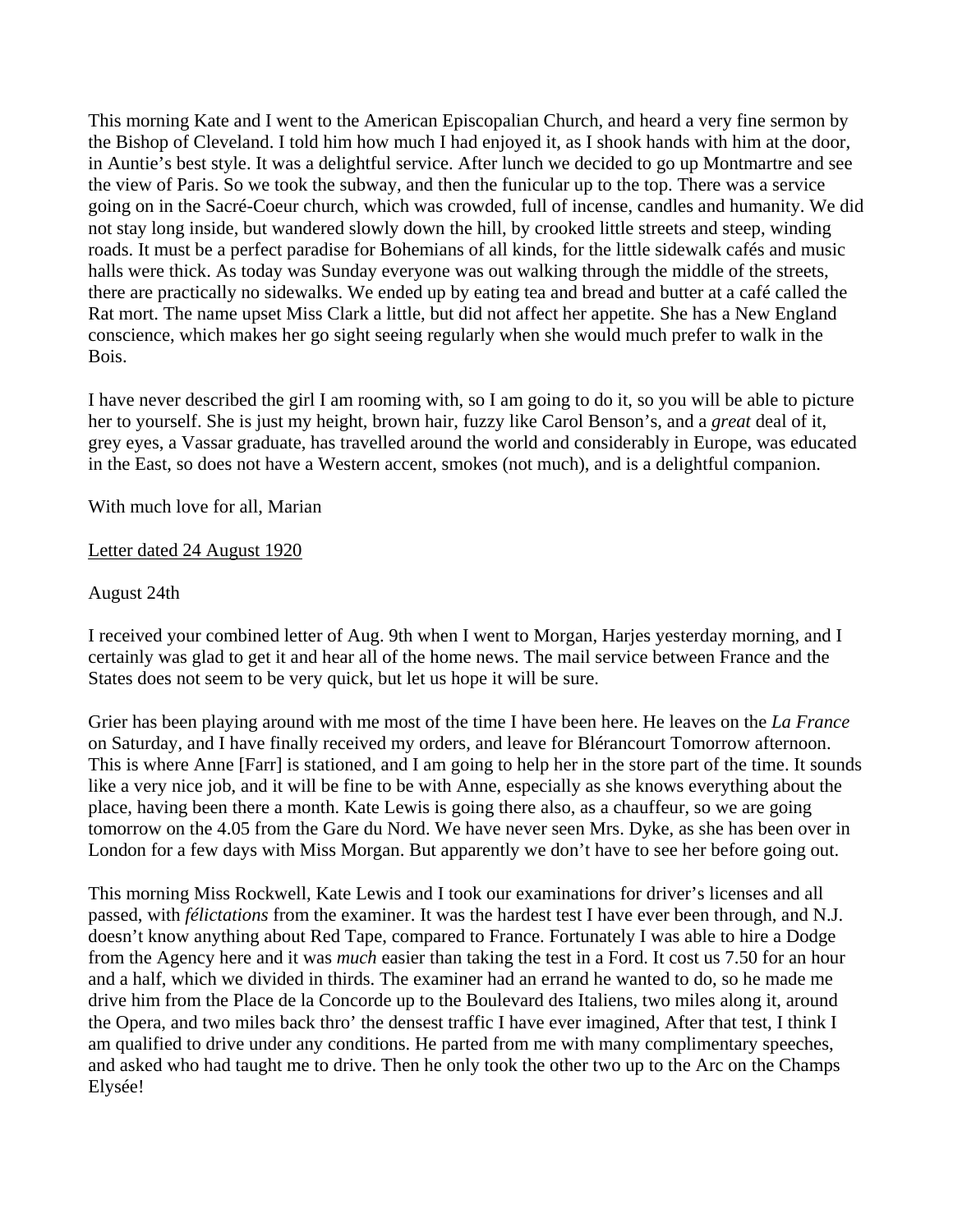After we had reported to the Committee and received our orders to go Tomorrow, we spent the afternoon shopping and getting R.R. tickets etc. Grier took lunch with me, and Aunt Kate took dinner here, and spent the evening. It has been awfully nice to have both of them in Paris while I have been here, and Grier has been sweet to me. I am going to miss him terribly when he leaves. Fortunately I seem to have a great many relations over here.

Last evening Grier and I took dinner with the Clapps at an Italian restaurant opposite the Opéra Comique and afterwards we went there and heard a very fine production of *Louise* [by Gustave Charpentier] It was very interesting seeing it after spending last Sunday on Montmartre. The seats cost 15 f. apiece on the 6th row, and the house was crowded. It is a great pity we can't give good cheap opera at home, and not make it quite such a dressy affair. Aunt Kate was there in a box with the Burgess family.

Yesterday it rained off and on all day, but this is almost the only bad weather we have had. We tried to go through the Louvre in the afternoon, but it was closed that day, so we wandered through the gardens of the Palais Royale instead, and bought some fur lined gloves at a very good little glove store there, for \$3.50. If they have good black kid ones, I will bring Auntie back some.

I am so glad you have rented the cottage for September, and Mrs. Wister ought to be a good tenant. I think \$250 is quite a good rent. I will think of you on the 31st and hope the moving will be a success. I know you will enjoy a few days at the Ritz. I wish while you are in town, you would both have a picture taken for me, passport size, without your hats, and mail them to me. George can show you the place.

With lots of love, Marian

Letter dated 25 August 1920

August 25th Blérancourt

I am writing this letter from a room in Mrs. Dyke's house where I am spending the night, as my regular room in the barracks won't be ready until tomorrow. We, Kate [Lewis] and I, came out by train this afternoon to Noyon, where we were met by Anne [Farr] and a chauffeur (another girl) and brought over here, about seven miles in the Committee's Dodge truck. I forgot to tell you that the Dodge we took our examination in was a truck! Anne was awfully glad to see me and took me to her room to wash up before dinner.

I cannot describe Blérancourt very well yet, as I have not really seen it, but the barracks where Anne lives are very nice. They are planned like this [Marian has drawn a small diagram here], six rooms, each with a French window, and a hall running along the back of them. There is no bathroom in ours, but there is one in the barracks alongside. Ours burned down and is being rebuilt. I am to have the room next to Anne's, as we each have a room to ourselves. The dining and living rooms are in a third building, but they are all very close together.

We had a very good dinner this evening, consisting of cream of corn soup, deviled eggs, cauliflower and baked potatoes, salad, and pancakes with butter and sugar. There is plenty of good country butter here, and Anne says the food is *very* good. I am going to be in charge of the store, and also be *marraine*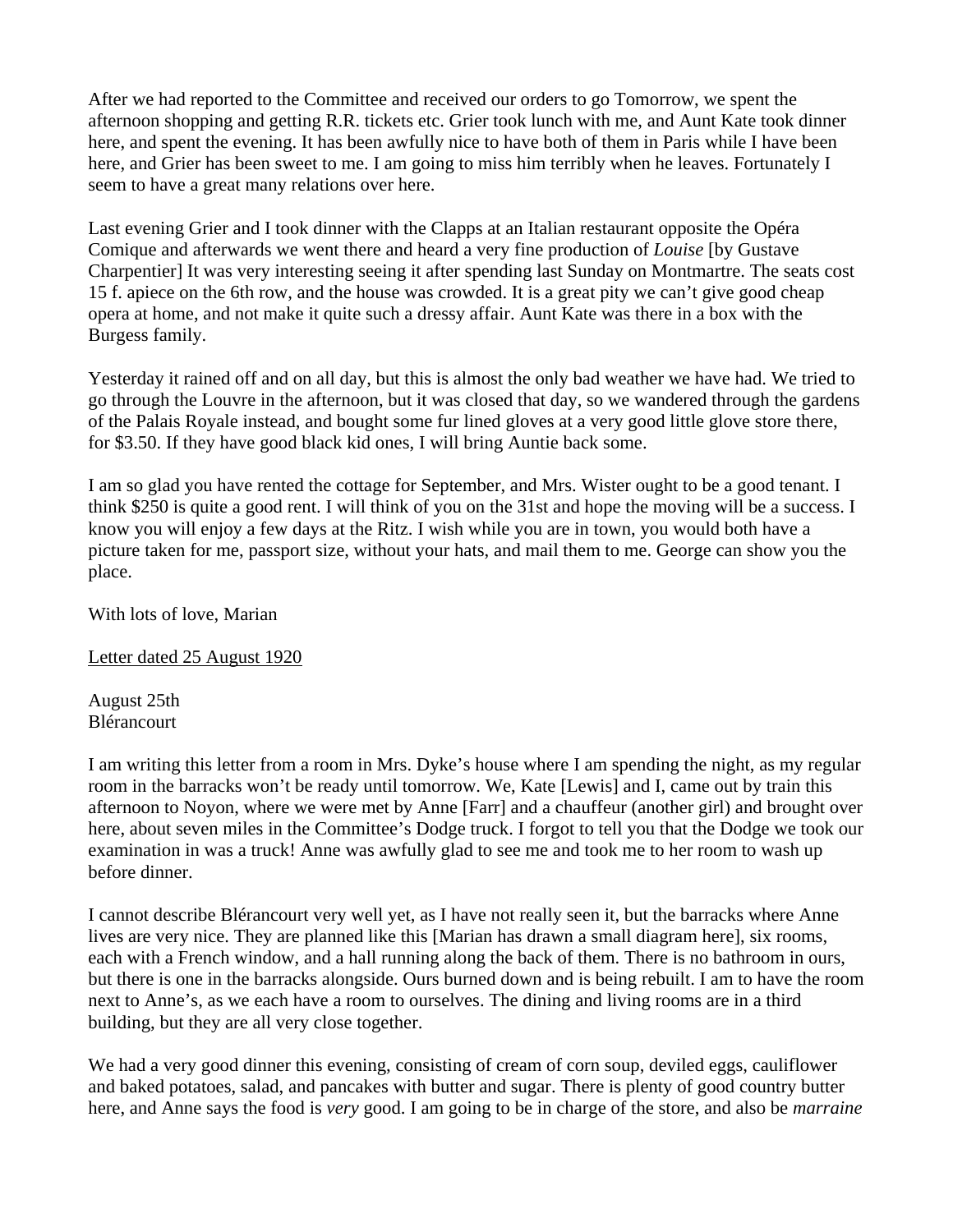[godmother] of a village, so I think I will be quite busy. Ask George why our family are always picked for store keepers?

I will describe this place more in my next letter, when I have had time to look around a little. The only signs of devastation I have seen so far are the dead trees, and the shelled houses, but of course Blérancourt, while it was occupied by the Germans, was not razed to the ground, the way some of the other towns were.

This morning we took our trunks to the station and checked them, then got our hair washed. Grier took lunch with me, and said good-bye, and then we stared for the 4.05 train. We had to get there one hour ahead as we could not get any reserved seats in advance, it was the Paris, Brussels express and therefore crowded. Fortunately we got three seats in a 1st class compartment. Miss Shope came with us as far as Compiègne, where she changed and went to Vic [Vic-sur-Aisne, one of the Committee's regional centers]. I left my little trunk in Paris at the Cecelia, and brought my Innovation here.

Best love to all, Marian

Letter dated 28 August 1920

Blérancourt (Aisne) August 28th

I wrote to you last, the evening I arrived here, and was staying in Mrs. Dyke's house. By the way, I have not met her or Miss Morgan yet, but I believe they are coming here Tomorrow. Since then I have been so busy that I have not had time to write.

Thursday morning was store day. It is open two days a week, so Anne initiated me into the intricacies of running it. I have a three French women who do all of the selling over the counter, and, in true French style, I sit at the *caisse* [cash register] and take the money as they leave after they have made all of their purchases. The store is open from 9–12 and from 2–4.30, and after that I have to make up the accounts, or I can leave them till the next day, if I want to. I am entirely my own boss and can set my own working hours.

It is a good thing I can use the Corona [typewriter], as I have one here, also a desk in a room which I share with the *chef des automobiles,* at present a girl named Van Rensaelar. On Thursday morning I had to leave the store to Anne, and go out as chaperone with one of the chauffeurs who was delivering things in some of our villages. The girls are never allowed to go out in the cars alone, an excellent rule in this country, but we do not carry pistols any more. That seems to have been a war-time regulation.

The village of Blérancourt is in a plain, surrounded by small wooded hills, and only the fruit trees are destroyed. Also the fields are all planted, so the countryside looks green and part of the devastation is hidden by nature. Our *barracques* are in the courtyard of an old Château, which belonged to the Poitiers family, and was built in about 1400, and almost entirely destroyed by the Revolution. What little remained was badly shelled, so that now all that is left are the two gateways, and two side wings. I have taken some pictures, and will send them to you as soon as they are developed. The château had a moat around it, which is now dry.

Blérancourt is considered the choicest place to be stationed, as it is very well situated just on the edge of the town, and is the social head of the whole Committee, as Mrs. Dyke and Miss Morgan spend their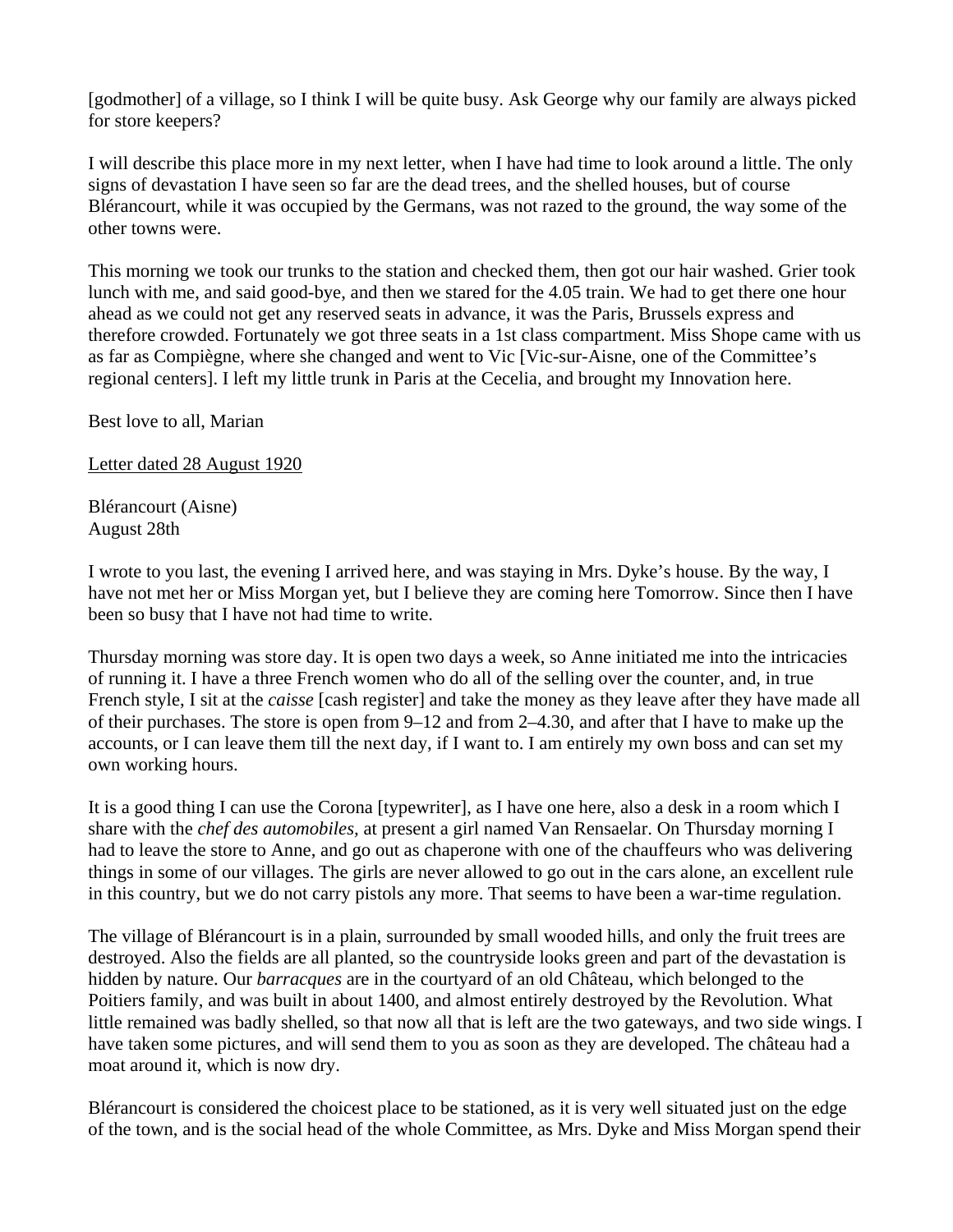Sundays here, consequently, although Sunday is supposed to be a day of absolute rest, it is usually spent entertaining visitors, conveying them to and from the station etc. The village was terribly shelled by the Germans, and is largely in ruins, the Church and *Mairie* [town hall] are pitiful. A great many of the inhabitants have returned and are living in the ruins of their former houses which they are trying to repair and make habitable again. Window glass is very scarce, so they use a waxed, reinforced paper for all of the window, except one pane which is glass, so they can see out. The paper keeps the cold air out, but also the light.

Yesterday I spent trying to learn the French names for the things I have to sell. My French is improving hourly, as I sit between two French women at the table, and get splendid practice. I find that I know plenty to get along with in the store, and also in the villages. The directrice from Vic arrived to call this afternoon, bringing with her Miss Shope, who crossed with us. I am certainly glad Miss S. is not here with us, as she is perpetually gloomy. Kate Lewis has had a much harder time than I have had since she has been here, as I had Anne to show me everything, and she has had to learn from the other chauffeurs, who of course, were nothing like as nice to her as Anne was to me.

Driving and taking care of a Ford car is not easy at first. I have helped change two tires, and that is all I have had to do with a car since I have been here, except to be driven to various places. Whenever I want to go any place, I order a car and chauffeur, which amuses me greatly, as I can really drive better than most of them. I am feeling splendidly, the out-of-door life suits me perfectly, and since I have gotten accustomed to the coarse bread, my digestion equals an ostrich. The food here is *very* good. I got a letter from both of you yesterday dated on my birthday.

Affectionately, Marian

Letter dated 29 August 1920

Blérancourt Aug. 29th

This is your last Sunday at Bay Head, and I know you will be very busy during the next few days. I really feel as if I ought to be there to help. However you are probably getting on finely without me.

To-night the moon is full and the light on the ruins of the château is perfectly beautiful. It disguises the decay, and shows up the exquisite carving. Four of us, Anne and I, and two others have just returned from a four-mile walk in the moonlight, accompanied by the two police dogs. We have had an all day fête in Blérancourt, and the roads were full of peasants returning to their villages, some of them have walked six miles each way to come.

We started the day by having our breakfasts served in our rooms, at 8.30 instead of 8. This is a great treat especially to the chauffeurs. Also we had rolls, instead of bread, another treat, as the bread is not very good, due to the mixed flour which the Government makes the bakers use.

Blérancourt received a flag today from the head of the Union Nationale des Combattants, a society which corresponds to our American Legion. So at 11 o'clock we went in a body to the station where all of the inhabitants were, also a band, and received the official who brought the flag. He looked a little like the Kaiser, I thought, but seemed popular in spite of it. He presented the colors, and then everyone (except the Committee) went to a memorial mass at the church, which is mostly in ruins, consequently the people had to stand in the churchyard. We came back, and read and wrote letters until lunch time.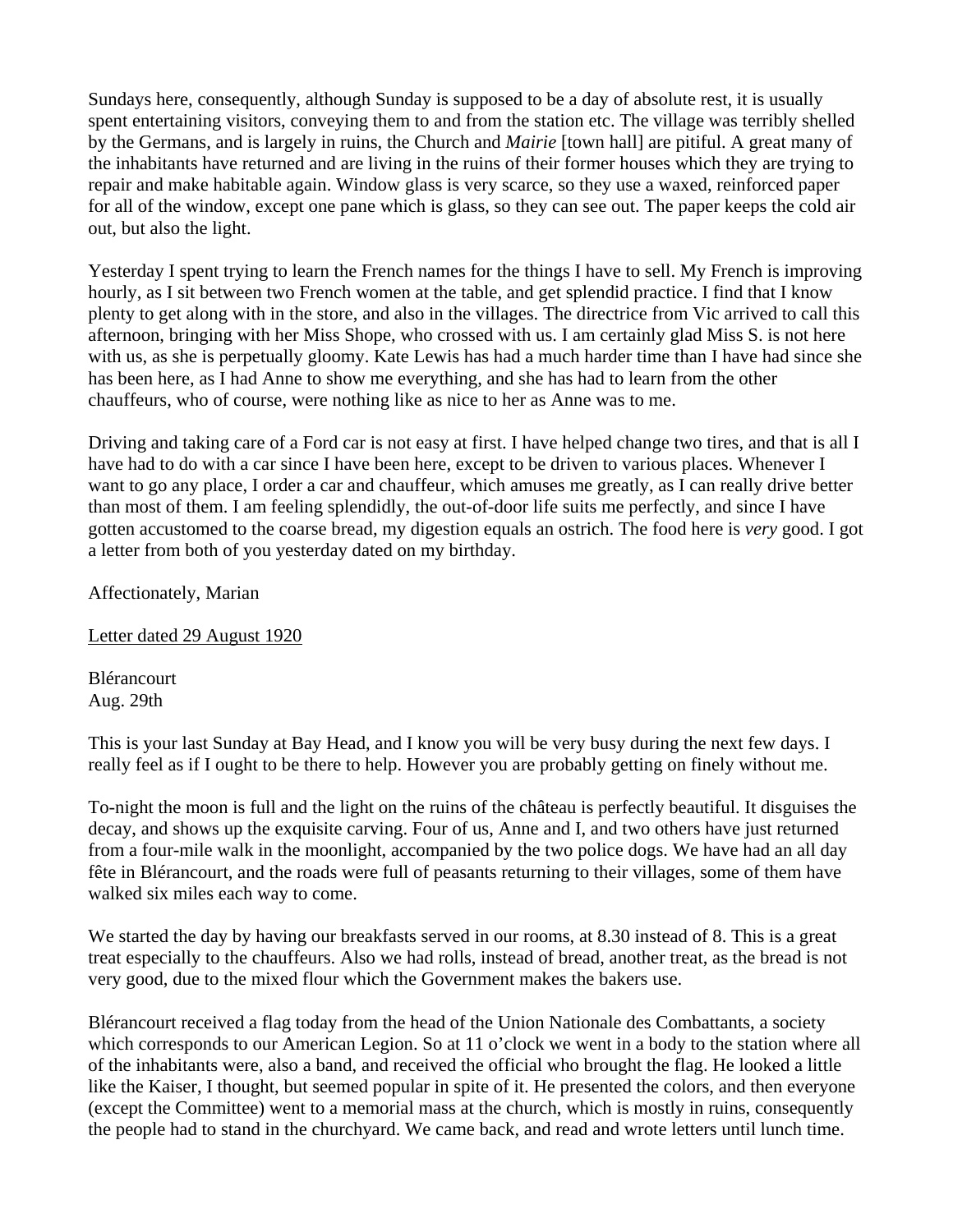Then at 2.30 we went out to march in the procession, which was composed of about twenty Boy Scouts (recruited by an English scout master in the neighboring villages), the band, three large floral offerings, called *gerbes*, 1 of which was from the Comité, ten members of our group, and all of the men of the village who had fought in any war for France. It made quite a long procession.

We made a circle through the village and then went up to the cemetery. It was quite hard keeping step while marching over the roughly paved streets. The cemetery is on the outskirts of the village up a small hill, and the Comité has erected a monument there to the men who were killed in battle and died in prison. There were twenty-two killed and five prisoners who died from Blérancourt alone. The ceremony in the cemetery was very impressive, and tragic, for almost everyone there had lost someone in the war, and one old woman who stood near us had lost her three sons.

This part of France has suffered terribly. There was not a man present between the ages of 19 and 40. There were various speeches and singing before the flowers were placed on the monument, ending up with a twenty-minute sermon from the Curé, who saw a good opportunity, and then the children whose fathers had been killed came forward and each laid a few flowers on the base of the monument. There were about thirty of them, and there were very few in the audience who were not weeping by the time it was over. To look around at the old people and children, standing, pathetically looking at that monument to their dead, in the old grey walled cemetery, and to realize that the same kind of thing is going on all over this part of France, makes you feel that America should have come into the war sooner, before such terrific sacrifices were required of France.

On the other side of the wall is a small cemetery of German soldiers who were killed here, or died during the German occupation. It is quite neglected and the grass almost covers the wooden crosses with their German inscriptions, but really you could not expect the French to forget their wounds so soon, and take the same care of the German graves that they do of their own.

We were quite tired after the ceremony, as we had to stand for almost two hours, so we came back for tea, which Mrs. Dyke arrived for. I did not talk to her alone at all as I only saw her with the others, but she is just what I expected, looks rather like Mrs. Barclay Warburton, and makes a great effort to be agreeable. I got on very well with her.

After tea we went back to the village, and all rode on the merry-go-round. While we did it they took a movie of us, which we did not know about till later. We tried various other side shows, and then just as we were starting on a walk, a car arrived from Coucy-le-Château, with Miss Rockwell and Miss Clark in it, and two others. They had come to pay an official call, so Anne had to receive them. They were delighted with our quarters and general surroundings.

I have never described my room to you, so I will do it now. It is about 15 x 9, has a French window at one end. The walls are painted with the yellow wash we consider stylish at Springton [Springton Manor Farm, the Bartols' country home in Glen Moore, Pennsylvania]. In it I have a single iron bed, a small dressing stand, a table, two chairs, a small rug, and a wash stand, behind a partition, made of cretonne, which also forms a closet for my clothes. The cretonne, bed spread, curtains, table cover etc. is dark blue with small red roses in it, and I have bought a hardy red chrysanthemum plant for my table. I am going to cut some ivy to decorate still further, as soon as I can get some empty shells to use a vase. In my next letter I will describe the people here.

Affectionately, Marian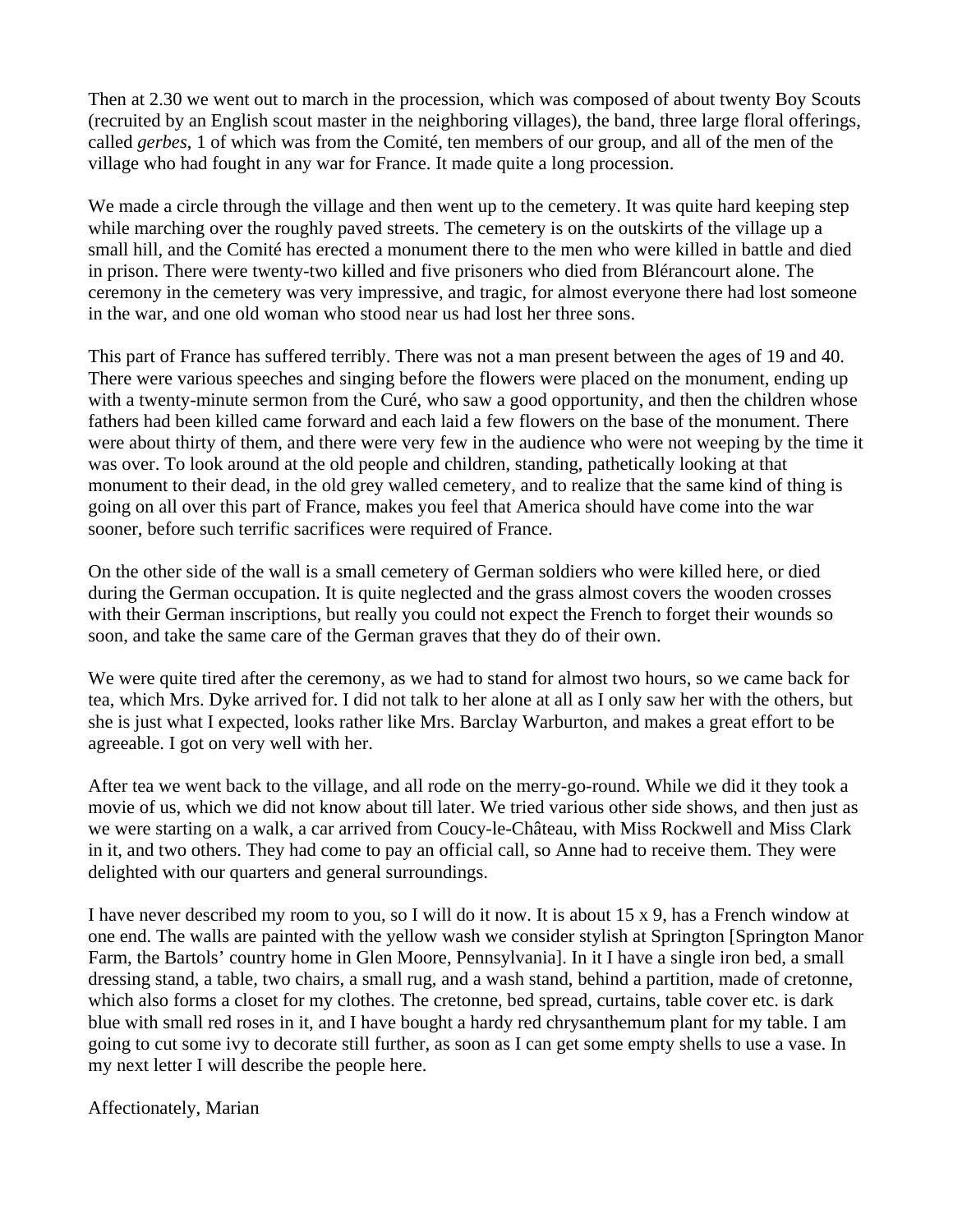# Letter dated 1 September 1920

## September 1st

I got three letters from home this morning, one from Eleanor and two from Auntie, the last one dated the 17th, which is very quick mail service for France. They were very welcome, also the newspaper clippings. I am glad George got the house, as I knew he wanted it, and it can be made very attractive with fresh paper, paint and electric light [Marian's brother George had recently married Maisie Rush]. I wrote to you last on Sunday evening, so I will go on from there.

Monday was the day the store was open, so from 9 to 12 and 2 to 4.30 I made change in French and talked to the people as they went out. My French vocabulary is improving daily, as I have to talk it, and also learn hundreds of new words in connection with the store.

Today an automobile load full went over to Compiègne, by Mrs. Dyke's invitation, to visit the Boy Scout headquarters there. They took a picnic lunch and spent the day. I was going, but unfortunately a car load of things arrived for the store, so I had to stay here and spend the day superintending the unpacking etc. They go back around 4.30 and brought us a large mocha cake as a present for tea. This evening after dinner we took a walk. The days are getting perceptibly shorter now, and very soon it will be too dark to do it after dinner.

I'm going to describe the other members of our unit here, so that you will get a mental picture of the people I am working with. There are about ten of us, more or less, as Blérancourt, being the social center, has continuous visitors. The housekeeper, Mlle. Henneguy, is a typical, middle class old maid, she is thin, rather sallow, and very nice. She has very good food, and we pay our board of eighty francs a week to her. It is pretty cheap, about \$6.00. She also arranges for our laundry. All we have to do is to have our bundle in our room on Monday morning, and it is returned on Saturday, more or less injured by Javel water, but very white.

The Comtesse de la Battut is the next. She has charge of the library, also the very old people in the different villages. She is about 45, very charming and speaks the most beautiful French. She has curly brown hair and dresses in mourning, does not wear the uniform. On Sunday, in honor of the fête, she put on crêpe hat with a double pointed crêpe veil that came to within six in. of the ground. She is one of the old nobility, and a true blue.

The visiting nurse, Mlle. Dumons, is short, round and plump, with black eyes and hair and pink cheeks. I sit next to her at the table, and converse in French. She runs the village dispensary.

There are two girls in charge of the office, Smith and Tomlinson. Everyone is called by their last name here. Smith is the image of Ethel Clark Smith, in appearance, manner, and way of talking, but seems to be very nice. She is the treasurer. Tomlinson comes from Kansas City, but now lives at 1 Lexington Avenue, N.Y.! She is Anne's secretary and the office stenographer. She is short, always dieting to reduce, and then ruining the good effect by partaking heavily of patisserie and chocolate in between meals, because she is so hungry.

Then there is the Chef de Service and three chauffeurs. The Chef is Van Rensaelar, from N.Y. She is tall, dresses in the most awful old brown motor messenger uniform and is utterly without style, but very nice. I share an office with her. I am sorry to say she is leaving on Sunday, and an English girl is coming to take her place. The chauffeurs are Warren, Walton and Lewis. Warren is a typical Boston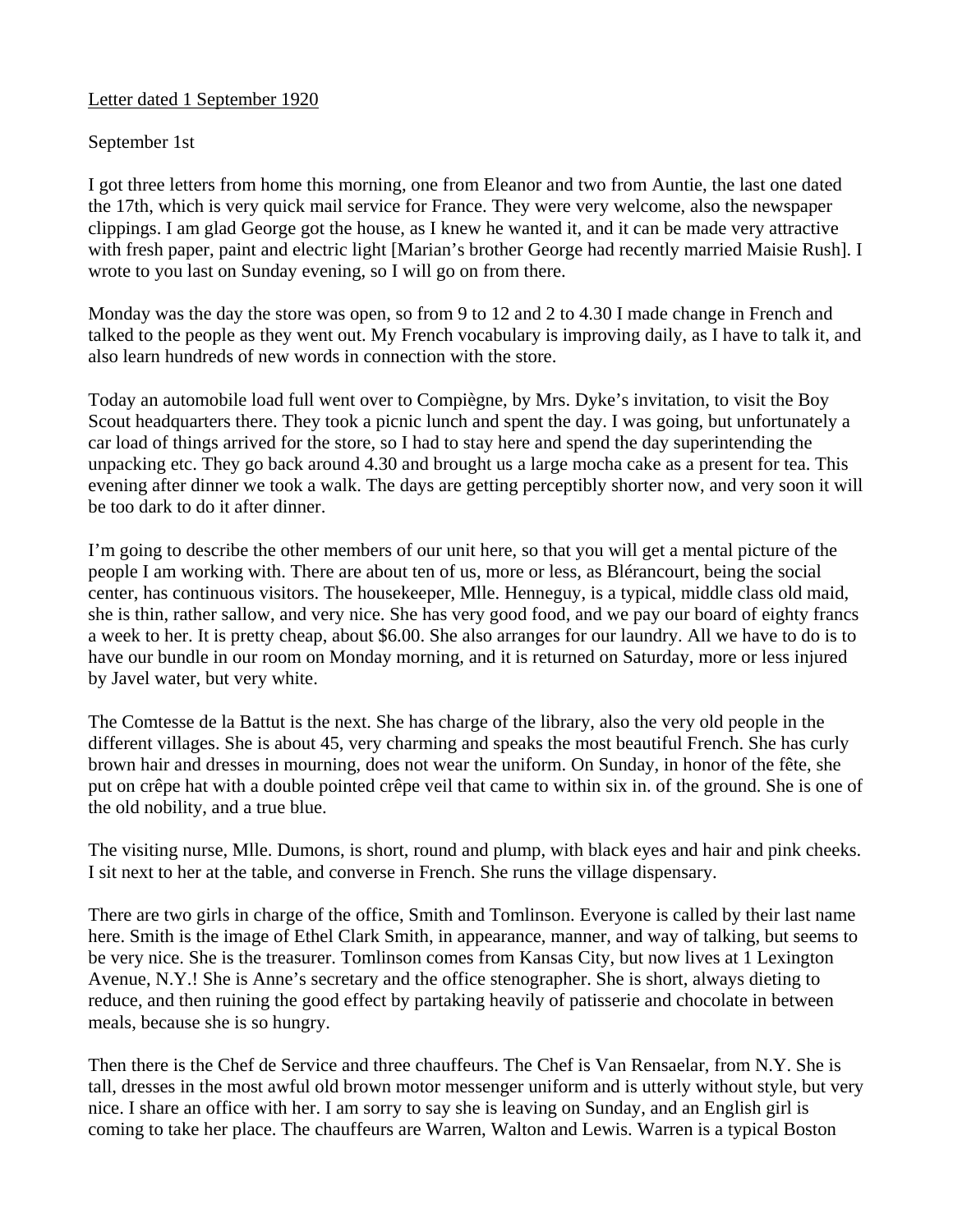girl, 21, very young, and not very cosmopolitan. I have gotten very fond of her. Walton comes from N.Y., but her mother was a Wetherill from Philadelphia. She and Warren both went to Bryn Mawr for a year. She is tall, looks a little like Georgina Biddle, but is nicer looking.

There is also a girl named [Agnes] Doran from Dallas, Texas. She is in charge of the physical culture of the children in our villages, and there certainly is need for it, as they are terribly underdeveloped due to lack of nourishment. She is like a breezy Westerner, and the other girls don't understand her at all. She crossed with Anne and Aunt Kate. She is nice if you know how to take he, but so very efficient, and shows that she knows it, so has a good deal of trouble with the others.

Then there is Prioleau, a queer looking girl of about 25, with blocked hair. She was born in France, and her parents were Americans, but had become naturalized British subjects, however she is rated as French on her passport. I don't know yet what she does.

Mr. Archiboeuf is a young French man who is an agricultural expert. He is in charge of the tractors, raising chickens, rabbits, etc. to supply the peasants. He is very middle class and rather stupid, but much impressed with a sense of his own importance.

The two people in charge of the moving pictures are also here, off and on. If any of the pictures are shown, be sure to go and see them, as most of them were taken here in Blérancourt, and I have been in two since I got here.

Blérancourt is a bigger center than most of the others, Coucy for instance has only six workers and there are more young people, consequently it is more fun, as we always have enough for a table of bridge. It is also said to be the faster one of the centers, gambling, smoking, drinking etc. more than any of the others, and also swearing. However Anne and I do not feel that we are being in any way injured by our associates. It certainly is nice having her here. Aunt Kate is coming over Sunday.

Affectionately, Marian

Letter dated 4–5 September 1920

Blérancourt September 4th

The letter which I sent to Greir at Havre was returned to me today, so I am enclosing it so that he can see I really wrote it. I wrote Aunt Neilly a long letter yesterday, describing our life here, etc. I finished describing the other members of our unit in my last letter, so I will now go on with the rest of the household.

Our cook, Mme. Quallet, is a little dried raisin of a woman, of about 45. She speaks very bad French, and cooks under very primitive conditions, very good food. The kitchen has a bare wooden floor, a stove with a hot water compartment in which the water for all of the dish washing is heated. The fuel is small pieces of wood. The sink is stone, and has a cold water spigot over it. It is in a dark corner. Of course there is no refrigerator, but we only get our supplies twice a week. The housekeeper goes to Compiègne, where there is a large market on Wednesdays and Saturdays. I don't know whey the food does not spoil, as we haven't even a spring house to keep it in, but it doesn't. The milk is boiled as soon as it arrives, but the butter is always hard. The weather is much cooler than at home, and even now we are sleeping under three army blankets.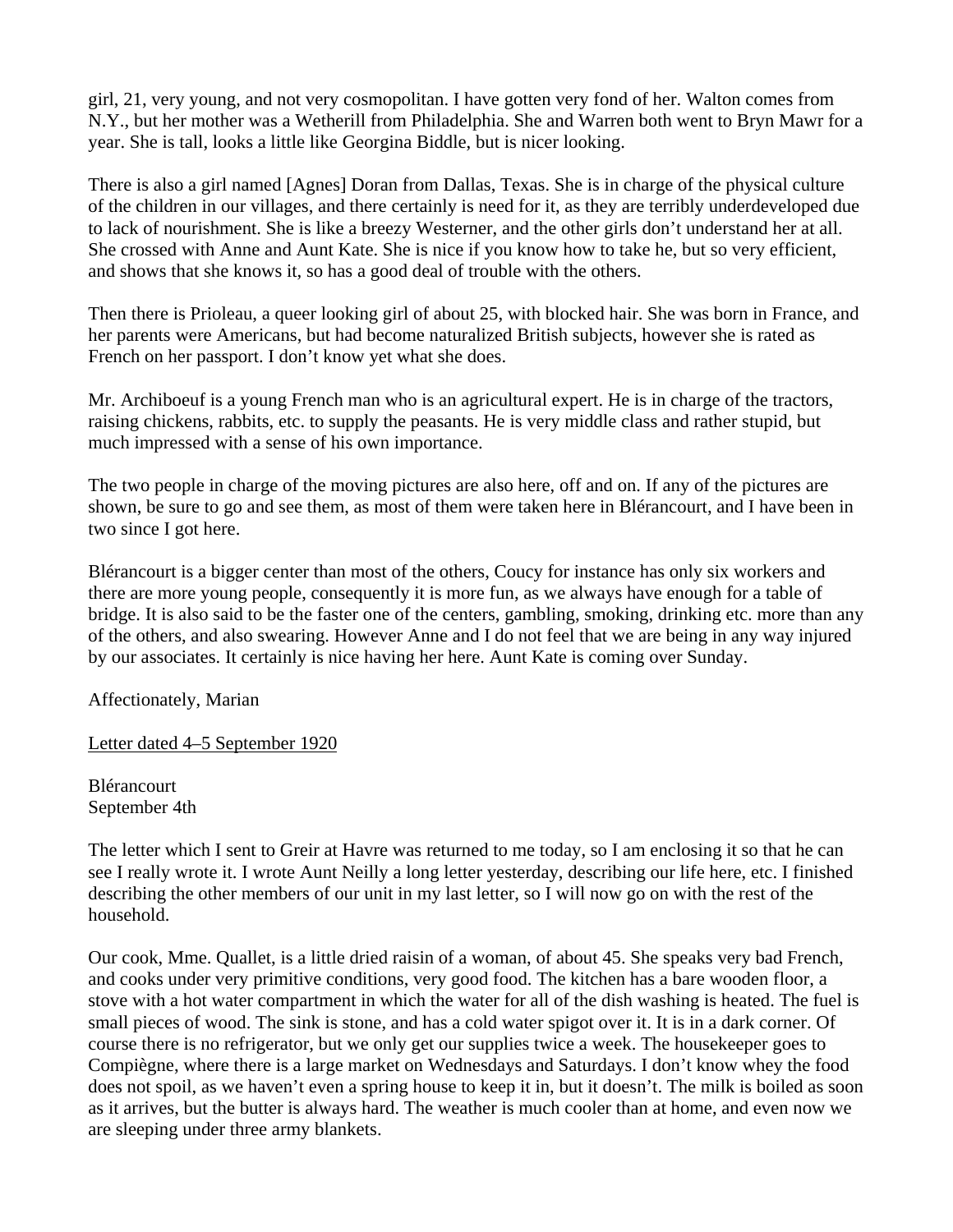Our two waitress-chambermaids are named Suzanne and Madeleine. They are about 25, and typical peasant girls, with pink cheeks and curly black hair. Their costumes are unique, but at meal time they usually add a fancy gingham apron which covers a good deal of their dress. They take care of our rooms.

Then last but not least is Jeanne. She is my factotum in the store, and a jack-of-all-trades. She is about 28, and has been with the Committee for about two years, during which time she has absorbed everything that is bad in the American girls. She has bobbed her hair, which is black and stringy, learned to smoke, and struts around in imitation of our chauffeurs, who usually walk with their hands in their pockets, and stride. She wears long blue smocks, the color of our uniforms, a round white sailor's cap, army shoes, and spiral cloth puttees. She is as strong as a man, and moves the heaviest things in the store room with perfect ease. Finally she has a three year old son, born during the war. She says she has had a child for France, and that his father was killed at the front. Perhaps. I am giving her the benefit of the doubt. However she treats me with great respect, and always calls me "Mees Bartol."

Three dogs complete our happy family, two police dogs, one of about a year named Destroyer, and whom in Auntie's best style, I persistently call Defender, then a female wire haired fox terrier, named Peppy. She has three puppies of about six weeks, and is now much bored with them. She belongs to van Rensaelar, and rides everywhere with her in her car. And last there is Poilu, Anne's eight-monthsold police dog, given to her by Bill Burgess. Grier can tell you all about him. Poilu is a perfect darling, and is devoted to both of us. My training, under Grandma, in raising puppies is very useful, as Anne does not know much on the subject, so I give full advice on his diet, exercise, and general treatment. I made him a pillow to sleep on, and stuffed it with soft hay, which he adores. I also bought a cake of disinfectant soap in Noyon to give him a bath, but we are waiting for a sunny day, which is a rare event as the weather is usually cloudy in this part of France. There are some fleas in our barracks, brought in by the dogs, I suppose, but they have not bothered me much so far. Vic also has fleas, but I have not heard about the other centers.

### Sunday Sept. 5th

Last evening we had a movie in the Foyer of the Work of the American Committee in France, the pictures were taken in and around Blérancourt in 1918, and of course we recognized most of the buildings, people and some of the girls of the Committee. Needless to say the film was received with tremendous applause. Automobiles from Soissons, Vic, Anizy and Coucy [the Committee's four regional centers in addition to Blérancourt] came over to Blérancourt bringing about thirty people, about twenty of whom came for supper, so we had quite a hectic evening acting as hostesses.

Aunt Kate is coming this afternoon with Mrs. Dyke, to spend the night. The Committee is making every inducement to persuade her to spend the winter over here and take charge of the personnel, which included placing the people, in the centers which need them most, as they arrive. Mrs. Dyke says Aunt Kate is invaluable in that department. If it were not for Jocelyn, I think Aunt Kate would be tempted to stay, but she has promised Lucy to take charge of Jocelyn this winter in N.Y., so that she can take some courses at Columbia. Also I do not think Lucy feels well enough to have both Aunt Kate and Anne away from her. Therefore Anne is urging her grandmother to return. Katherine is now in Paris, and I expect to see her there when I get my first leave. Aunt Kate has moved out of K's apartment, to a small hotel nearby, as she had been occupying K's bedroom. Anne says that K is going ahead with her divorce [from Marcel], but I have not heard anything further about Mr. Ware [Katherine's beau]. Aunt Kate has never mentioned the subject to me.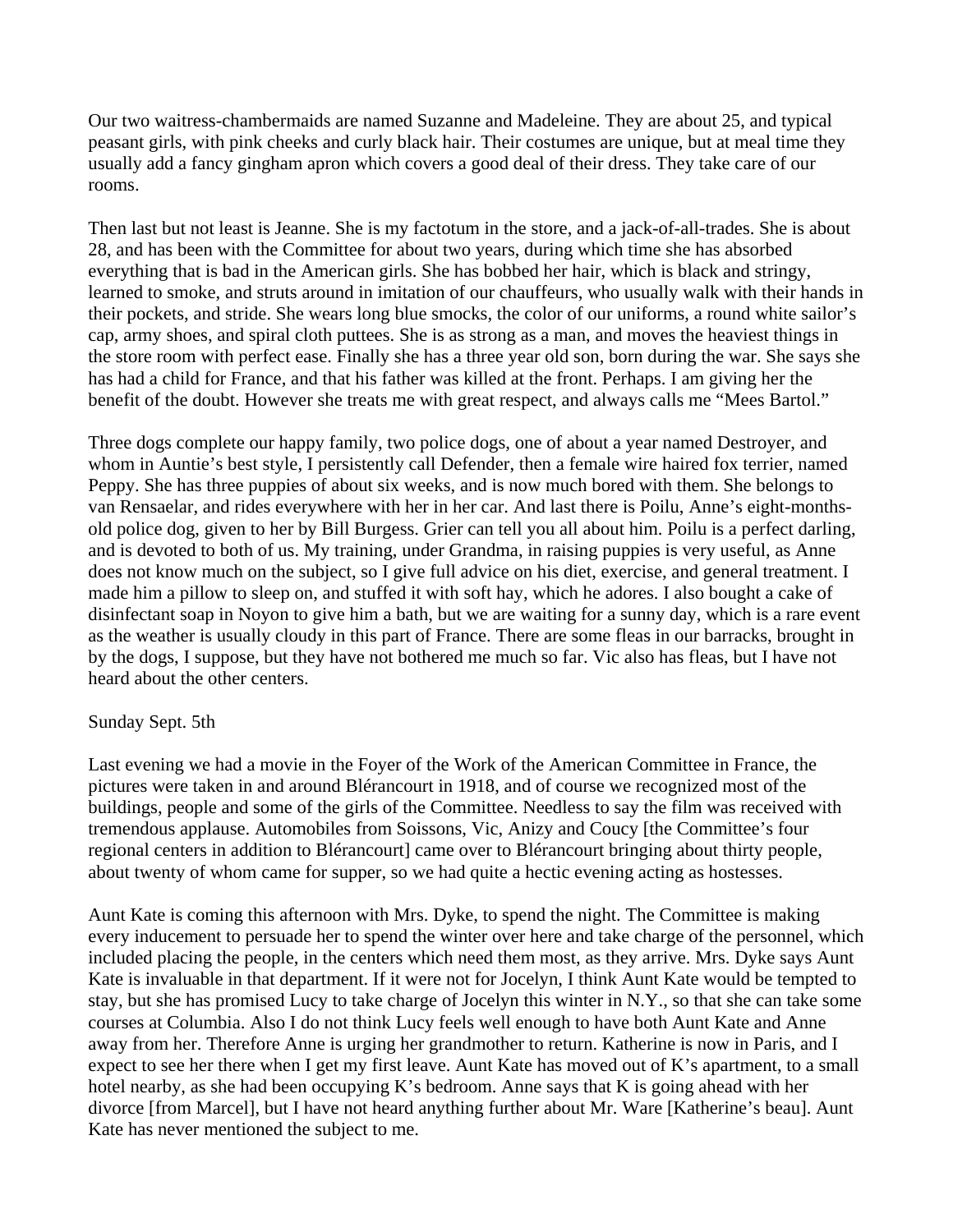Yesterday I went out to my village, St.-Paul-aux-Bois, to attend a wedding, for which I (as *marraine*), had received a formal invitation. The bride, Marie Therese Gérard, was marrying a young man from Lille, Joseph Maupin. He was the only young man in the church, as the rest were under 18, and over 45. It is really tragic, this complete destruction of the young men of France.

I arrived at the village so early (through fear of being late) that I had time to pay a call on an old couple who lived near the church. Their house had been made habitable, and they had some furniture and a stove loaned them by the Committee. Around the house were flower beds, full of asters and petunias, and at one side quite a large vegetable garden, beautifully kept, and full of vegetables. The old man was sorting onions, and I discussed the best kind of fertilizer for onions with him. Fortunately for me he spoke quite good French, as the patois is quite hard to understand.

Then I went up the hill to the church, which is as usual on a hill overlooking the village. The view over the valley was beautiful. The church was built in 1350, and is a fine example of the earliest Gothic architecture. It has the same arches, slightly flattened in the central rosette, as the St. Chapelle in Paris, and the ceiling is painted blue, with gold stars. It has been repaired by the Committee, and only lacks window panes, and a bell. I told the Curé to find out the approximate cost of these, and to let me know next week. The altar was decorated with yellow and white flowers, and in front of it were two chairs, with a tall taper beside each one for the bride and groom to sit in. There was a tiny organ in the center of the nave, and on one wall a list of the men who were killed during the war, written in gold ink on a piece of parchment. It was surrounded by a wreath of laurel leaves, tied with the tri-colored ribbon, and flanked on each side by a French flag, standing in two floor pedestals. Over it were two crossed bayonets.

I talked with the Curé for a few minutes, and then he seated me in a pew, about five from the front on the groom's side. This was fortunate, as I could watch the people in front of me, and follow whatever they did. The bridal procession arrived, heralded by many rifle shots, as is customary. They walked two and two, from the *Mairie*, where the civil marriage had been performed, first the bride, dressed in white, with a little tulle veil held in place with two tiny bunches of white flowers, and carrying a little prayer book. She walked with her father, who had on a frock coat, a pair of white cotton gloves, and a very large white boutonnière. He wept, into a large handkerchief, during a large part of the ceremony.

Then came the groom and the bride's mother, a little flower girl and all the rest of the families and friends, about 45 in all. The service lasted about an hour and a half, and was in Latin, with the exception of a short sermon, addressed to the bride and groom, in which the Curé urged them to do their duty to France and give her men to be her future soldiers. At the end a choir, composed of six of the bride's friends, and the four little acolytes, who were dressed in red gowns with white lace surplices, chanted a nuptial hymn, while it was going on all of us went in single file up to the altar and put an offering on the plate which was held by the Curé.

During the ceremony almost everyone was so overcome by their emotions that they wept. After it was over the bride and groom went out into the sacristy to sign the register, and as they passed me, stopped, and in front of the entire congregation, thanked me for the honor I had done them in coming, and urged me to stay for the breakfast. I pleaded urgent business at Blérancourt, and in my most polite French (acquired from Mlle de la Battut) congratulated them both, and told them that I would bring a case of cooking utensils and china, as a present from the Committee the next time I came to St. Paul. The bride's parents then thanked me, and I left after mutual good wishes.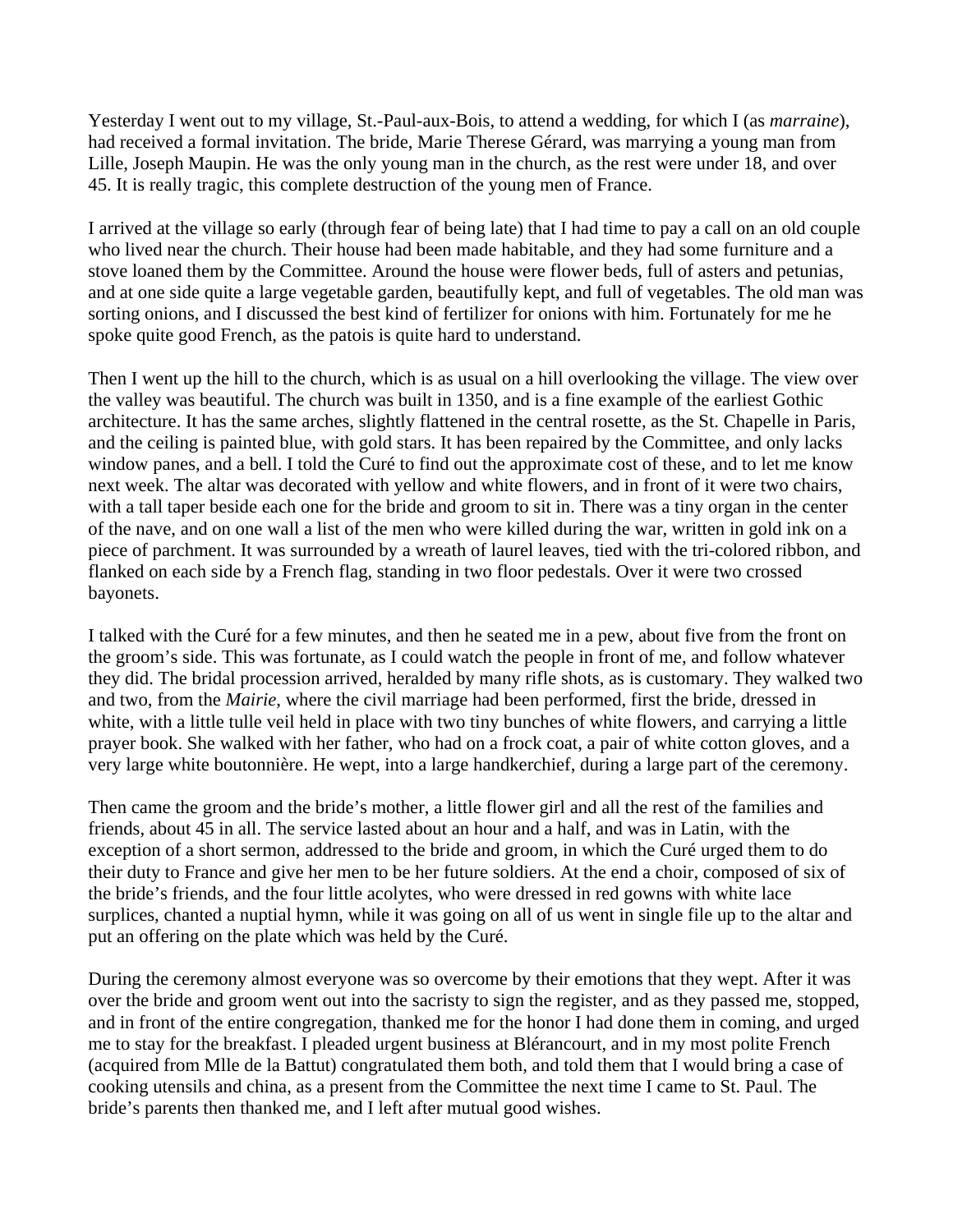It was a very interesting experience. The Americans are almost worshiped in this part of France, and I cannot understand how the impression has become so widespread in America that we are unwelcome, and that there is not enough food for any outsiders. It is quite the reverse, and I think it is German propaganda which is responsible for the report.

I have just received a letter from Eleanor, of Aug. 20th, and am returning the Fidelity's receipt to them. They always deposit Auntie's check in the Girard National directly, and do not send it to her. I thought I had explained that. The rest of us get the checks. Ask George to take out travelers insurance on my trunks until I get back, with the N.A. and to value the contents at \$1000. I forgot to do it before I left, and as this place has had a fire, in which four of the girls lost everything in June, I think it safer to insure mine. Eleanor can give him a check for the amount of the insurance. Have not rec'd Maisie's [her sister-in-law, Maisie Rush Bartol] letter yet.

M. G. B.

Letter dated 9 September 1920

Blérancourt Sept. 9th

I received letters from both of you, dated Aug. 23rd and 25th yesterday, and was as usual delighted to get them. I think you are very wise to go to the B-S and keep Bobs with you. I know he will be happier there than anywhere else. I had heard about the proposed settlement of Uncle Henry's estate from Anne, thro' Aunt Kate, but did not believe they had understood it correctly, as it seems to me like a very poor arrangement. Evidently the agreement is, as Grier feared, illegal. I don't think much of Mr. Saul, if this is the best he can do. In any case I hope Aunt Kate gets the money that is due her (the \$2000. a year from the time of Uncle H's death until now). It should be about 3000. I think.

On Monday I broke a little piece off of one of my back teeth, alongside of a filling. I suppose I must have bitten on something hard, but cannot remember doing so. Consequently I was afraid to wait to get it fixed, for fear it might begin to hurt, so got permission to go up to Paris to see a dentist. I got the name of an American one from Walton and took the 6.05 p.m. from Noyon, after I finished with the store. The train was a little late, so I didn't get to the Petrograd, where I spent the night, until 8.10, by which time the dining room was closed. I had to go out and hunt up a restaurant to get some dinner. Fortunately I found a small one on the Boulevard Haussmann, about two blocks from the hotel, called Topsy's, where I got an excellent table d'hôte dinner for 13 francs. You would have been much amused to have seen me, dressed in uniform, sitting at a small table at a sidewalk café, at 9 o'clock at night. The next morning I went to the Galleries Lafayette and bought some union suits of wool and silk, also various other small purchases. Then I went to the dentist, who was very conveniently near on the Boulevard Haussmann. He put in a cement filling in about twenty minutes.

I took lunch with Katherine, Aunt Kate and Henri at K's apartment, and as I got there beforehand, I had a very nice talk with Katherine before the others arrived. Katherine is so afraid of not getting anything from her father's estate that she is willing to accept almost any arrangement that the Franklin Institute will offer. She is at rock bottom financially, and exhausted with it. I also think she is very unhappy. While I was there Mr. Ware phoned to invite her out to lunch the next day. She seemed delighted to see me, and gave me a very warm welcome. It will be very nice having her apartment as a headquarters after Aunt Kate sails for home on Oct. 6th.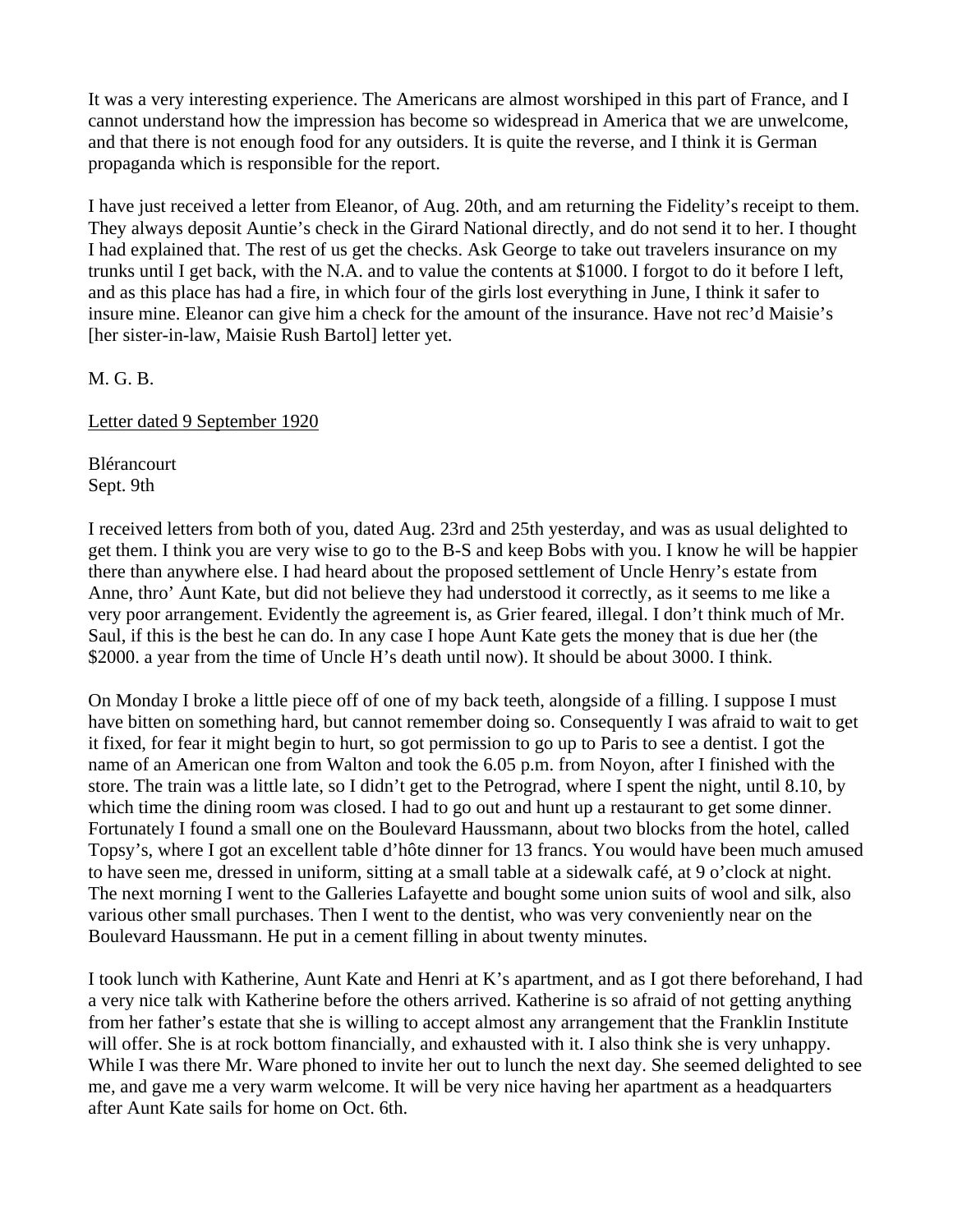This is a sketch of the railroads. [Marian has inserted a sketch here.] Noyon is on the main line between Paris and Brussels, and Blérancourt is on a branch road, which runs between Appilly and Coucy-le-Château, where Miss Rockwell is stationed. We are usually met at Noyon, but if there is no car there, we go on to Appilly, then take the local directly to Blérancourt. The branch line has two passenger trains each way daily, and they go quite close to our Château grounds. It reminds me of the D. & L.

Two of our chauffeurs left on Sunday, as their six months were up, Warren, the Boston girl, and Van Rensaelar, our Chef de Service. They have been replaced by two English girls. The Chef who is in the office with me is named Dewhurst. She is small, thin and quite pretty, and was the head of an English Ambulance Corps of forty cars during the war. She is a fine *mechanicien*, and very capable. The other is named Maynard. She is large, rather masculine looking, and awfully funny. Their English accent is so contagious that I am afraid I may catch it, being so much in the same office.

I attended another wedding on Wednesday with Mlle. de la Battut and Mlle. Henneguy. It was the daughter of the proprietor of the sugar factory in Blérancourt and took place in the village church. When the factory opens, I am going through it. I think the reason I am sent to represent the Committee at weddings is because I always have clean white gloves, which are essential.

I know you were glad that I was away when the two people had to be rescued in front of our house.

Affectionately, M.G.B.

Letter dated 12 September 1920

September 12th

I got an American mail this morning, a fine long letter from Auntie, enclosing one from Aunt Sita and another from Aunt Ellen, I also got letters from Mary Smith, and Gay. Has anything happened to Helen Semple or her mother? I have not heard anything from her since two weeks before I left Bay Head. I wish you would try to find out if either of them are ill.

We have had a very busy week and with company, as usual. Katherine and Henri came out yesterday afternoon, and spent the night, and this morning Didier stopped off on his way from Rethel to Lyons. He spent the day, and they all returned to Paris on the afternoon train. Kate Lewis drove them over to the train and by bad luck had two punctures between here and Noyon, so they just made the train although they had allowed about an hour so as to reach the station in plenty of time. After they left, I went over to Coucy with Maynard to get Aunt Kate, who had been spending a night there. She will be with us tonight, returning to Paris tomorrow. Then this evening two friends of Mrs. Dyke's came for supper, a Mr. Whitwell, of Boston, and Mrs. W's cousin, an English girl. Mr. W. knows Dr. Edward Bartol very well, and was delighted to meet me.

After they all left Aunt Kate, Anne and I, and of course Poilu, had a nice talk by the open fire in the living room. The weather today has been heavenly, the air is crisp, much like the Springton air in September, and there is a long lien of green hills which you can see from the church, which is so like the Welch mountain, that I frequently climb the hill to look at the view.

On Friday I went out to St.-Paul-aux-Bois to pay visits as *marraine* of the village. As you know it was my first experience in anything of this sort, but I enjoyed it immensely, and got on "quite alright" as the English girls here say. I first paid a call on the school teacher, then on the Curé and his sister, and then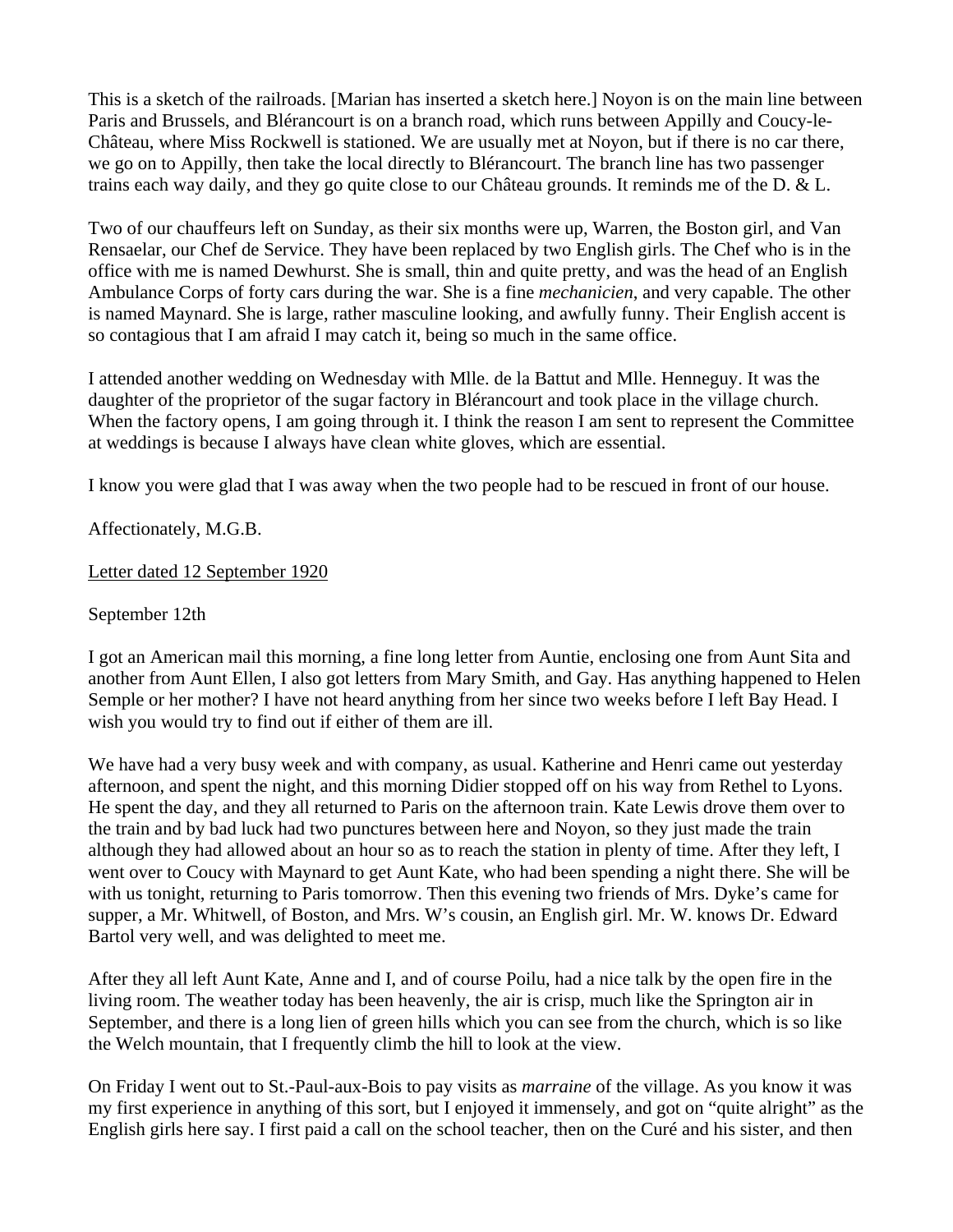on four other families. I also delivered the case of cooking utensils to the bride, whose wedding I had attended. They were delighted to see me, told me in detail about the wedding breakfast, where 36 had been seated at a long table in the garden. They also brought out some wine and biscuits, of which I ate as little as possible. Some of the old people are very pathetic. They were all in Belgium for about two years, as civilian prisoners of the Germans, and their stories are really tragic. But they all agree that without the packages of food sent over from America, and distributed through Mr. Hoover, they would all have died of starvation. As it was they received a package every ten days, but the Germans usually removed the coffee, substituting ersatz made of acorns, and the white flour, putting something else in its place.

With best love to all, Affectionately, Marian

Letter dated 16 September 1920

**Blérancourt** September 16th

Eleanor's letter of the 1st from the Bellevue reached me yesterday, which is the shortest time for one of your letters so far. I think it must have come over on the *La France,* which is the boat Aunt Kate expects to sail for home on, on Sept. 25th. I intended to write to you last evening, but I was so sleepy after an all day's trip to Compiègne, that I decided to do it this morning before breakfast.

I am really *very* busy here, and love the work. I am trying to follow your advice and not do too much, and usually stop every day at tea time, but yesterday a camion arrived from Paris at 6 p.m., and I had to superintend the unloading, counting and have all the things put in the store house for the night. Anne says the life here is much like college, without the concentrated brain effort. It seems to agree with all of us, as we feel splendidly, have fine appetites, and take setting-up exercises or long walks every day. The air at night is so cold, and it is so quiet here, that we sleep wonderfully.

On Monday after tea Anne and I decided we needed a picnic, so we took Poilu, some food (bacon, eggs, tomatoes) etc. cheese and a fruit pie, and walked to a plateau about two miles away near Blérancourdelle. It was like a Scotch moor, and had been hotly fought over during the war, and the ground was covered with crevasses, where the earth had caved in; there were some natural caves in the rocks, which had evidently been used as dug-outs, as old pieces of camouflage, canteens, shell baskets etc. were lying around. We were so high up that we had a fine view in all directions. We made a fire place with some stones, and soon had a hot little fire going, on which we cooked bacon, fried tomatoes and scrambled eggs. The food tasted deliciously, and just after the sun set a large rabbit came out of his hole to investigate us. Poilu kept perfectly quiet, and the rabbit came almost up to us before he scented the dog, then he ran off *à grande vitesse* [at top speed].

At dusk we heard the men from Blérandourdelle returning by a wood's road from their farm work, so we decided it was getting dark, and started for home. The farmers here work from sunrise until it is too dark to see any longer, there is no eight hour day in the devastated regions. As we were coming home we heard the distant whistle of the train at Blérancourt, which gave a very incongruous note in the intense quiet of the woods. We played bridge that evening and then made fudge, and just as Anne and I were starting to undress at about 11.45, we heard a car come into the grounds, so went out to investigate. It was an English officer who was on his way back from Amiens, who had gotten lost, as his lights had gone out, and he had driven for miles by the light of a lantern, held by his orderly. There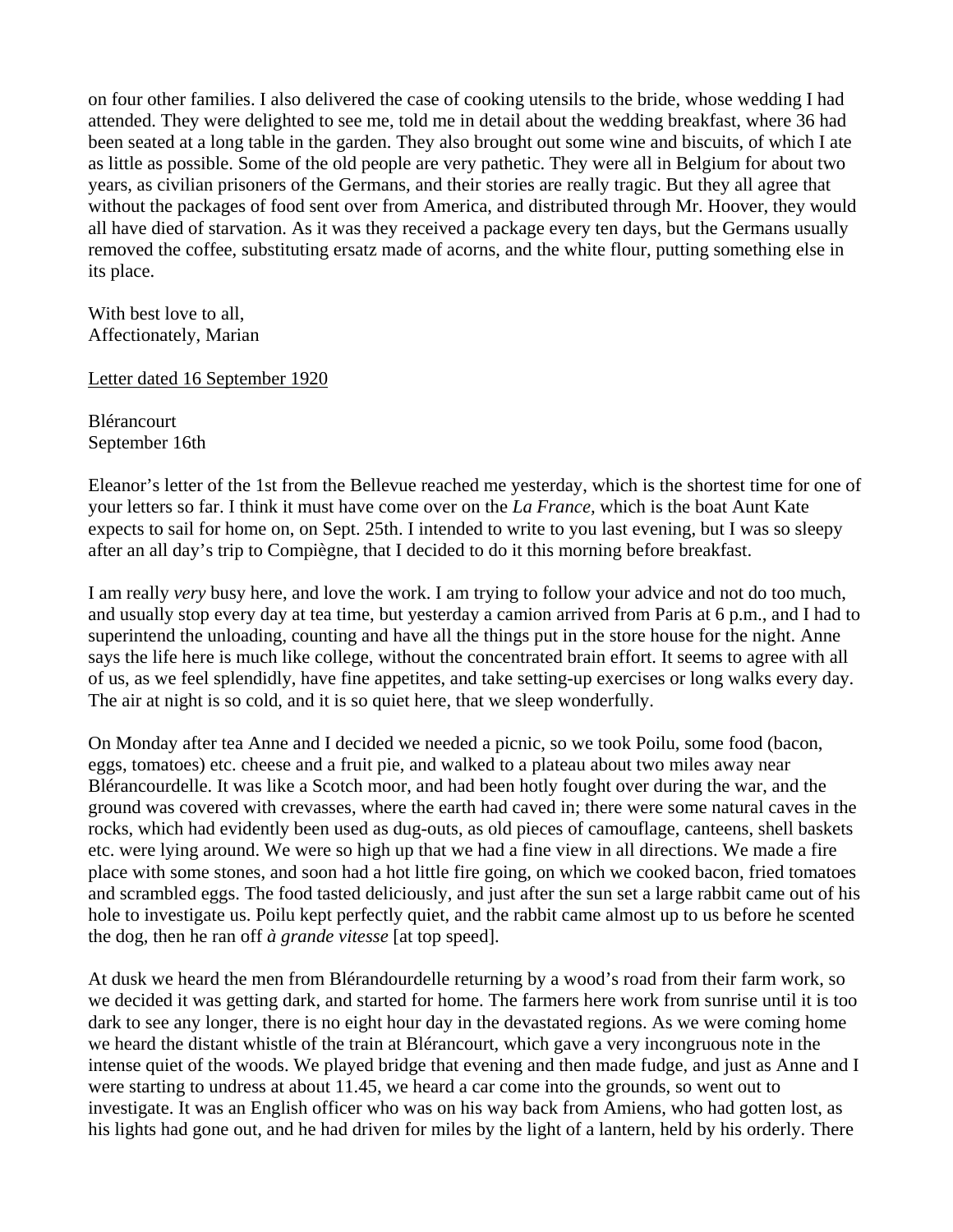is no hotel in Blérancourt, so we gave him the guest room. The excitement and surprise to all the others, when he appeared at breakfast the next morning, was great, and quite repaid us for our work.

Nothing of interest happened on Tuesday, but yesterday I had a very interesting day.

We went to Compiègne to do some shopping for the *magasin,* and in the afternoon went to the final exercises of the Boy Scouts camp at Francport, the place where the armistice was signed. It is in the forest of Compiègne.

We, Tomlinson, Heitkamp, Dewhurst and I, started in the Dodge at 9:30. The road to Compiègne was one of the most fought-over pieces of ground during the war. One of the villages, Tracy le Val, was captured and recaptured seventeen times. Of course nothing remains but a heap of ruins, and all along the road, the entire way, about seventeen miles, were dead fruit trees, which had been cut in a circle about a foot above the ground, and were still standing, dead and ghostly looking—such an example of the unnecessary and wanton destruction which the Germans did whenever they had time. The fields are being cultivated again, wherever it is possible, and by the side of the road were great heaps of barbed wire, chevaux-de-frise, helmets, shells, shell baskets, canteens, etc., which have been collected in the fields, and which will be hauled away by the Préfecture. Compiègne itself was not damaged at all, as the Germans were not there long enough. There is a wonderful château there, but I did not have time to see it.

I bought a sewing machine, a cradle, an armchair for an invalid child, and various other small things. Then, after making some necessary purchases at the patisserie shop we drove through the forest to the Aisne and ate a picnic lunch on the river bank. It was a lovely, mild day, and we had a fine time. Then we went on to the Boy Scouts' camp, which has been run by the American Committee for two months. The Scouts are a new idea in France, and very popular. It was the final day before the camp disbands, and Miss Morgan, Mrs. Dike, three Scout Commissioners—one English, one Irish, and one American—were there, as well as the Bishop of Meaux, about twenty of the Committee from the various centers, and many friends of the Scouts.

The camp is situated on a plain at the edge of the forest, quite near the river Aisne, an ideal place. The scouts did all of their various drills and games, and then we had speeches from M. André Tardieu, General Pétain, the Minister of the Regions Devastées, and the Bishop of Meaux. The Bishop has evidently been very active in the army during the war, and his costume was quite remarkable. He had on an overseas cap, made of black, with a silver cross on the left side, a long black soutane, which he had tucked up at the waist by his black silk cord belt, and on his feet riding boots and spurs. He was wearing about five decorations and had a long brown beard. Altogether he was a very striking figure.

M. Tardieu looked very much like an American, and made an excellent speech. The English commissioner, Mr. Greenhill, was most amusing. He came and sat between Tomlinson and me, and entertained us the whole time we were there. The drive back through the forest was lovely. The woods were carpeted with tall ferns, and all the brushwood had been cut away, so that the sunlight filtered through the beech trees, and danced on the ferns and heather. We got back just in time for tea, and brought with us a large cake with coffee icing as a present to Anne.

I am so glad you got moved up from Bay Head so successfully.

Affectionately, Marian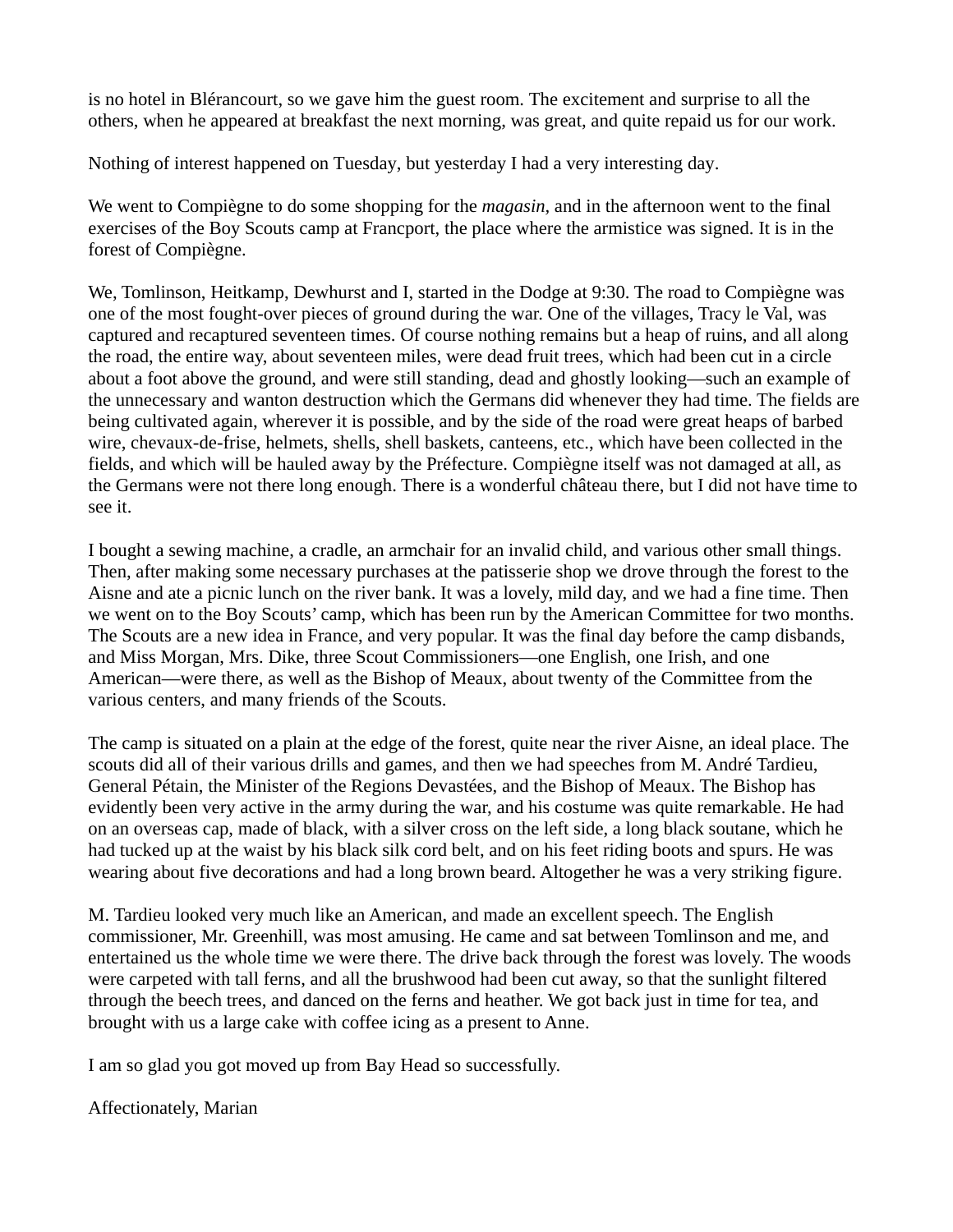# Letter dated 20 September 1920

# September 20th

I did not get my usual letter written last evening, due to a series of unexpected events which I will explain later on. So I am taking advantage of a lull in business in the *magasin* this afternoon to write.

On Sunday afternoon a woman came in from my village of St. Paul to ask if I would be god-mother for her baby, who was to be christened on Sunday. I agreed, and then Anne asked me if I wanted to go out to St. Paul and leave some gifts of clothing for some old people. So I got in the car with her, took the clothes, and she dropped me and Peppy, the fox-terrier, there, and we walked home.

While there, I discovered that the baby was an illegitimate child, as the woman's husband had been killed in the war four years ago. This news was rather disconcerting, so I paid a call on the Curé to see if it was expedient for a member of the American Committee to officiate in such a case. He listened carefully, and finally said, "Of course a case like this is most unfortunate, but France needs the babies, so while the Church deplores it, the State is much pleased. However we can arrange the matter, and as you are not a Catholic, I will have one stand by you, and take the vows for you!" I was quite taken aback, as I found that the illegitimacy of the child did no worry him at all, but my being a Protestant did!

Saturday evening Aunt Kate came out to spend the night. This is the last time she will come, as she sails on Saturday, and Mrs. Tracy takes her place. Anne went back to Paris with her to take her three days' permission. She will be away until Wednesday and has left Poilu in my charge. He sleeps in my room, and seems quite contented to be with me instead of Anne.

The wrist watch, which I had repaired at Riggs, arrived yesterday, in good condition, and I am wearing it now. It is so nice to have a luminous-faced one. I am sending George's back by Aunt Kate, and she will mail it when she gets to New York. I got a letter from Auntie yesterday from the Bellevue, saying you had sent my fur coat. I am delighted, as I think I shall need it very much when I go into Paris on Saturday for my permission. I will arrange with the American Express Co. about it.

The weather continues fine, very little rain, but the nights are *very* cold, and I am sleeping under four blankets. When it turns colder I will add my flannel nightgown and my steamer rug.

On Sunday morning, just after I had finished breakfast, Miss Morgan arrived, and sent word she wanted to meet me. So I added a few finishing touches to my uniform and went out to see her. She is *very* nice, about 48 or 50 years of age, with grayish curly hair, tall, deep-voiced, and quite striking looking. She was dressed in our uniform, but because it was Sunday, I suppose, she had put on a blue and silver silk sweater instead of the coat, and a rope of pearls which fell almost to her waist. She is an entirely different type from Mrs. Dike, but they are very intimate.

She spent the day at Coucy, but came back here for dinner, so I sat next to her and had a most amusing time, as she discussed French politics with Mlle. de la Battut and me in the most rapid French I have every heard. I was quite pushed mentally to keep up with them.

Just as I was starting for the christening, Kate Lewis, who was taking me, could not start her car. After waiting 1/2 hour, I decided to walk, as it was only 3 1/2 miles. I arrived over an hour late, but explained matters, and the christening came of most successfully. The baby was named Isabelle Hélène Marie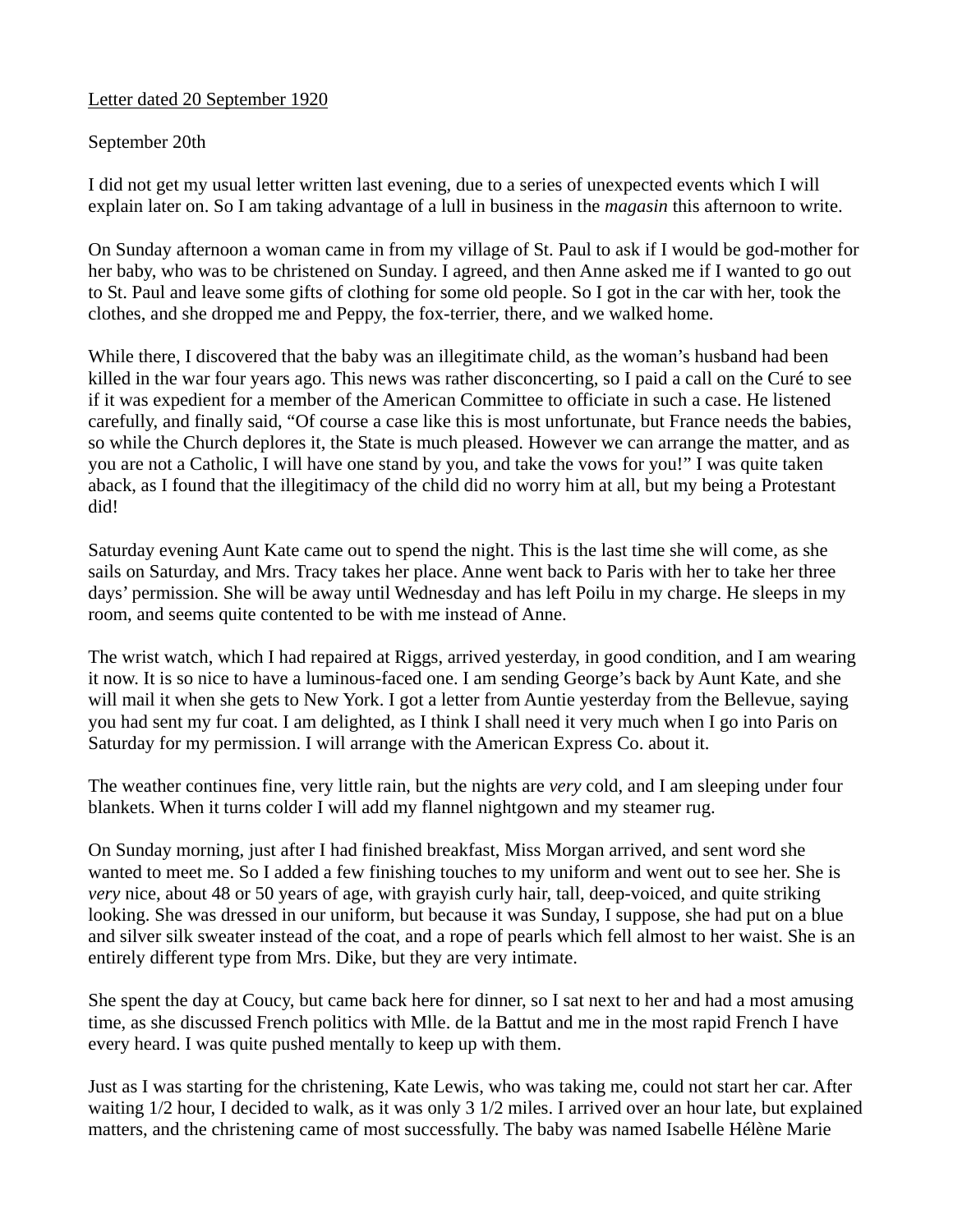(the last for me) and after the ceremony was over, I went to the house where I had to drink a glass of wine and eat a small piece of cake. I suppose I will have to buy the baby a present when I am in Paris.

As I started for home, I found Kate broken down again in the middle of the village. She had followed me to drive me home. After we worked over the car for 1 1/2 hours, I walked back to Blérancourt, and sent out a rescue car. My feet were quite tired after the seven miles, but today I am entirely rested. Tell Grier he was right about Kate being a poor driver. She is like Algernon, and lacks judgment.

With love for all, Marian

Letter dated 22 September 1920

September 22nd

Eleanor's letter written on Labor Day arrived this morning, and I was delighted to get it. I knew Bobs would be a good dog at the Bellevue. He always rises to the occasion. I suppose Dixie is quite silent now, as he is molting.

I understand that another dog is coming to Blérancourt. That will make eight, almost as many dogs as people, someone from Soissons told us the other day. Peppy, Dewhurst's little dog, is really a dear. She comes to my room every morning, as soon as she is awake, and stays with me while I am dressing. Poilu is rather jealous of her, and won't let her get on his cushion. Then when I am dressed, they both follow me to breakfast. Anne is coming back Tomorrow morning, so Poilu will then return to her room to sleep. He is really very good at night, but not quite as quiet as Peppy or Bobs.

Yesterday afternoon after tea Dewhurst and I took a walk with the dogs to the top of a hill, above Blérancourdelle, and sat down in front of some woods to watch the sunset. The dogs dug for field mice, and paid no attention to the view, which was really beautiful, little villages, with roofs of all the pastel shades, dotted all over the valley, lots of woods, and ploughed ground, which is being prepared for wheat.

They are just taking up the potatoes here now, and the smell of the earth reminds me of Springton. I hope we have a good crop this year. They are very good over here. I think you are very wise not to stay in the country late this year, and I will begin now to send my letters to 1932 [Locust Street, Philadelphia] instead of Glen Moore. I hope this one will cross on the *La France* on Saturday.

Mrs. Wilson, about whom you asked, is being allowed to resign gracefully. She will not come back with the Committee. Aunt Kate told me this. She also told me that I have made very good already, which is good news, as I won't be transferred to any other center, if I have made good here, and Blérancourt is certainly the nicest center to be in.

I am finding the work more and more interesting, and unless you need me at home, I would very much like to stay over the six months. I have been here exactly four weeks today, and just now have learned everything about my work. Also I am getting to know the people in St. Paul. I won't decide definitely how long I will stay, but if you need me, let me know.

How would you like to both come over and spend a couple of months on the Riviera, and then we could all go home together? It would be wonderful there the end of February and in March. Think it over and let me know; but if George, Maisie and Grier are all well then, and you can get away, it would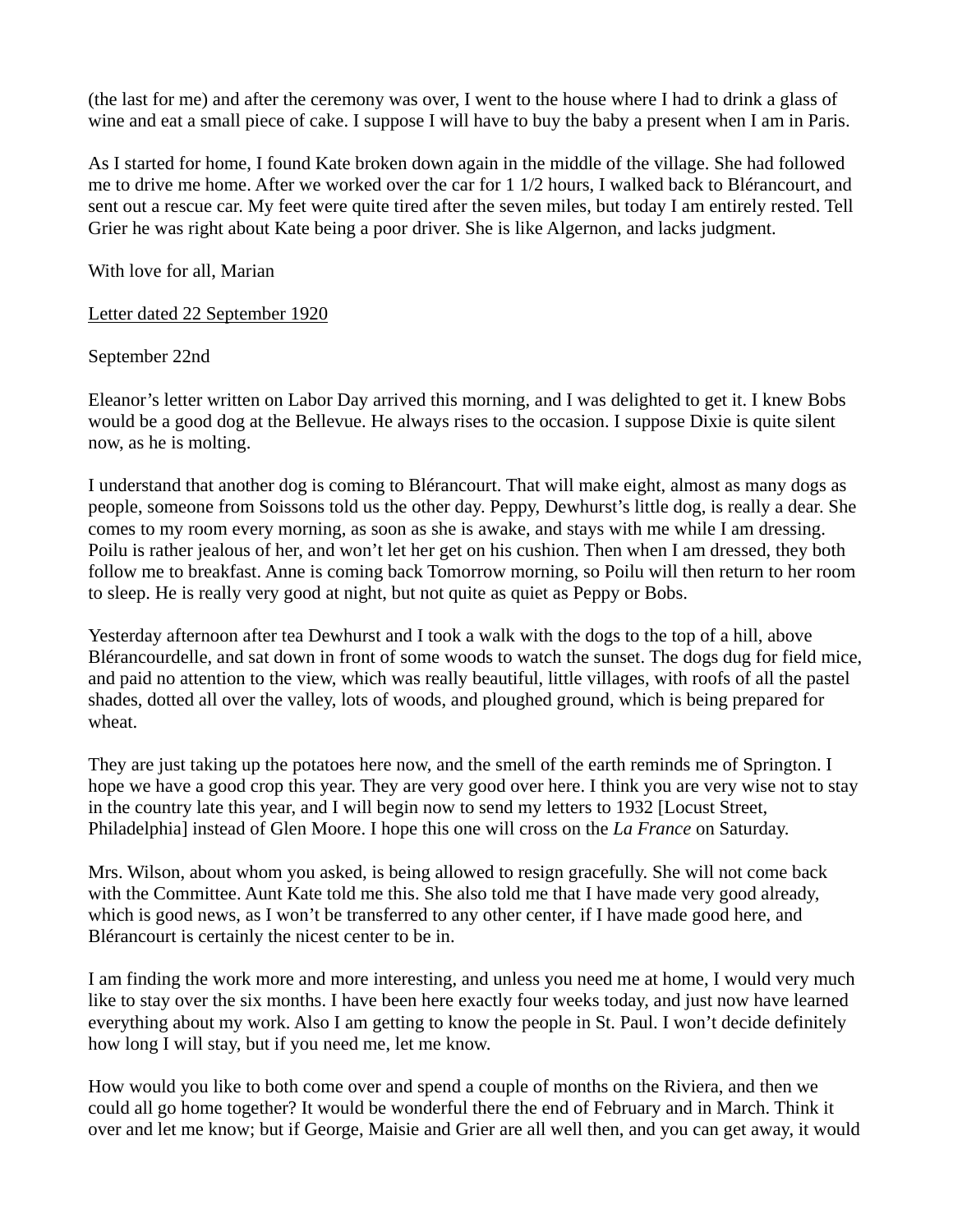be a fine trip. I think Norway is a little near Russia to be a good place for tourists yet. We had better wait another year to go there and finish our pre-war trip. Tell Mary Smith to come over with you. Four make a better number for traveling than three.

Yesterday two large camions full of things for the store arrived, and I spent most of the day superintending the unpacking and putting away. In the afternoon a Frenchman and his wife came in to ask if we would lend them one of our *mechaniciens* to help repair their automobile spring. They were former inhabitants of Blérancourt and had come down from Paris in their car to inspect what was left of their property. Dewhurst got me to help her talk to them, as her French is rather limited to automobile terms, and we arranged to send them a man after hours. He got them fixed up, and they were so grateful that they came back today bringing us each a large bunch of beautiful roses. There were two snails on one of the rose leaves, a big snail, striped black and white, and a baby one, with tiny horns.

They asked us to come and see what had been their home, so we went at six this evening. All that is left of the house is one corner, and the iron water tank. The rest was destroyed in the bombardment. They were evidently wealthy people, as it was a large property. There was a garden of about two acres behind the house, enclosed with a high gray stone wall, on which over two hundred fruit trees had been trained to grow. *Not one* was left, as the Germans wantonly destroyed every one. The little boxwood hedges were all that remained to show where the paths had formerly been. The rest had all gone back to wilderness, and out of the tangle you cold see in one place asparagus plants, gooseberry and currant bushes, quite dead, peonies and rosebushes struggling through the weeds and trying to bloom.

The owners had moved all of their most valuable belongings here from Paris the year before the war, consequently had lost everything they owned in the way of furniture, linen, silver, etc. It was one of the best examples of the aftermath of war that I have ever seen, and so tragic because it seems so unnecessary. The owners seem so despairing of ever being able to restore the place to its former state that I doubt if they will try. It is very difficult to get workmen in the country, as they are all crowding into the factories in the cities, just the way they are doing in America. This place that I have described to you is typical of hundreds in the Devastated Regions.

We have not had any frost here yet, and our flowers are blooming splendidly. The fall over here is one of their best seasons, I understand, and so far we have had marvelous weather. The moon is half full now and makes the château more beautiful at night than it is even in the daytime.

Give my love to everyone. I am so glad Grier got back in time to see Kingsley.

Affectionately, Marian

Letter dated 26 September 1920

Paris, Sept. 26th Hotel Oxford & Cambridge

I am up in Paris for three days *en permission* with Kate Lewis, and it certainly is nice to be in a big city again, although Blérancourt has become so much like home now that I almost miss it when I leave. We took the 6:08 p.m. from Noyon yesterday afternoon and arrived at the Cecilia about eight, as our train was late. When we got there we found that we could only keep our room until Monday morning, so we decided to move after lunch Today, as that would give us more time tomorrow. I got the manager to engage us a room over the phone, and after calling up five hotels, he finally got us a very good room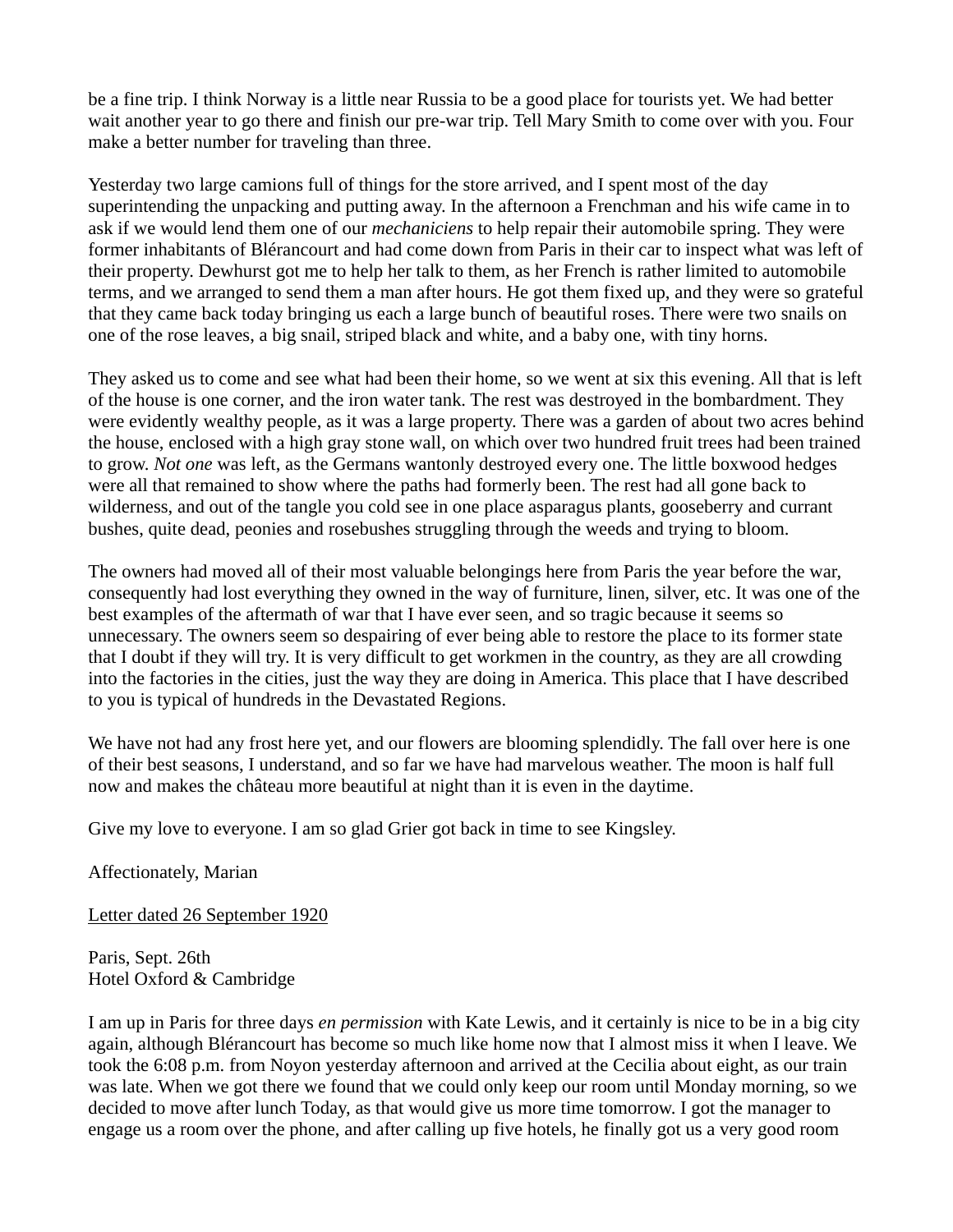here. We are on the corner, facing east on the second floor.

This hotel is largely patronized by English people, as you can tell by its name, and is quite oldfashioned, but very good. It is on the corner of the Rue St. Honoré and the Rue d'Alger, one block from the Place Vendôme. So you see it is much more centrally located than the Cecilia, and will be more convenient to do our errands from. We are not living *en pension* this time, as we want to eat at different restaurants and sample the Parisian food. Tomorrow Katherine is going to lunch with me at the Marguery, and afterwards buy an everyday black hat for me. I do not trust my own taste in selecting hats, and as Auntie is not here, I am taking K. as a substitute.

Also I am going to have my blue-green coat (from Dawes) interlined to the waist and in the sleeves, and probably add a fur collar and cuffs, to make it warm enough for winter. We have not had any cold weather yet, or even frost, but I think we will get it later on.

I have never received the letter you said Maisie had written me. Where did she address it to?

I came up to Paris in civilian clothes, and it seemed quite queer to be out of uniform. It is so easy to put on the same thing every day, and never have to decide what to wear, which is always a problem for me. It is like being in mourning.

I cannot remember when I last wrote to you, but think it was on Thursday evening. On Friday a Mrs. Ray and her daughter, from Pittsburgh, came out from Paris in Miss Morgan's car and took lunch with us. We were told in advance to put our best foot forward, so we had a very good lunch, and I was put by Mrs. Ray at the table to entertain her. This was considered a great honor. They were awfully nice people, and much interested. In fact, when they left Miss Ray said she would like to return as a worker, but did not feel she had enough training! I was delighted that we had made such a favorable impression of our abilities.

I don't know whether I have ever described what makes up the *personelle* of one of the Committee's centers. It consists of a Directrice; if it is a large center it also has a sous-Directrice; the Store-keeper, who is officially known as the Directrice du Magasin; and the Chef de Service. These two rank together, and next to the Directrice. Then there is a secretary, who also does all the typing; a cashier, who is usually paid, as no volunteer wants the job; two, three, or four chauffeurs, according to the importance of the center; we have four, but we are the largest one; a visiting nurse; a physical director, for the children; a French woman of good birth, who has been trained in social service, and who visits the old and sick in the different villages; and the housekeeper. Some of the centers have only six workers altogether and others have sixteen or more. As Blérancourt has a large repair shop for automobiles, we also have three large camions, with French men drivers, who go back and forth from Paris, bringing out all the supplies for the cars, stores, etc., in all the centers.

This morning I went to the morning service at the American church, and this afternoon we spent in the Tuileries gardens and then took tea at Marquis's Tea Shop. Tomorrow morning I am going to the bank, to report to the Committee, and get my permanent *carte d'identité* and *permis de conduire,* before I lunch with Katherine.

Affectionately, Marian

Letter dated 28 September 1920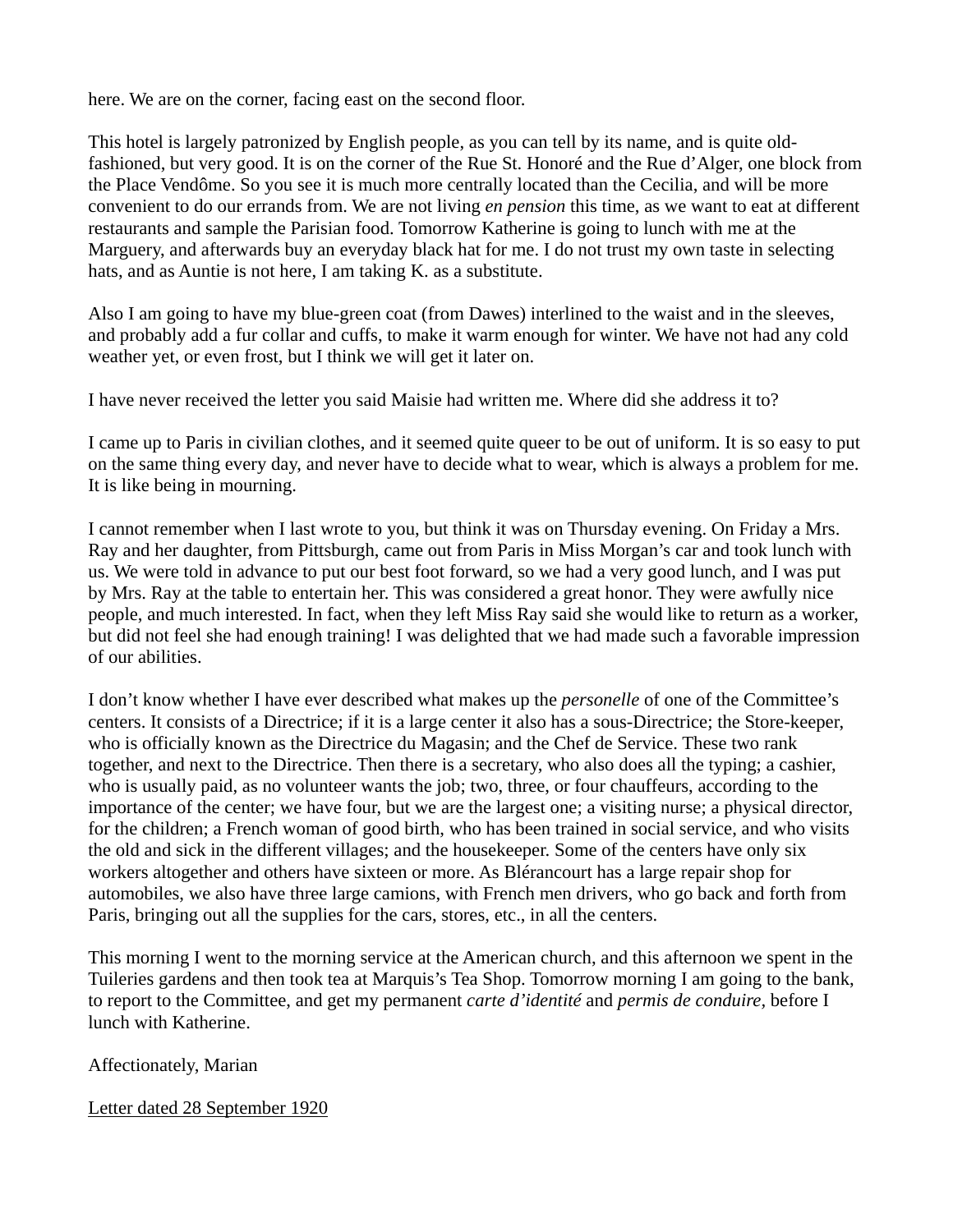#### Paris, September 28th

I have had a fine time for the last two days in Paris, and am enjoying every minute of it. I have not eaten two meals in the same place, and the variety of food is very welcome after a month in Blérancourt, where, of course, there is a certain sameness in the menu, although the food is splendid, and served very hot, which would suit Auntie.

Sunday evening Kate and I went to Prunier's a restaurant like Bookbinder's at home, which specializes in lobsters. It was only a block from this hotel, and we got a very good dinner there. The place was crowded with middle class families eating their Sunday evening meal out, probably in the absence of their maid of all work.

Monday morning I spent shopping and went to the bank. Tell George, if he has not already done so, to buy \$500. worth of francs and place it to my credit at Morgan Harjes. I still have a balance of 9000. f., but don't want it to get low, as from time to time I have to buy clothes, as well as use it for my living expenses, and I want to keep my \$500. in American Express Co. checks as a reserve.

I had invited Katherine and Henri to lunch with me at the Marguery, so met them there at 12:30, the fashionable lunch hour. It has not changed a bit since I was there last with Grandma and Mr. Crozer. We had the famous sole, with French peas, cooked with lettuce, Brie cheese, café parfait, and coffee.

Afterwards Katherine went with me and I bought a hat. It is almost the color of my Canadian fur, and made of feathers, and singularly becoming. We both decided it went so well with the fur that it would be a mistake to put any other fur on the coat, so I took it to K's dressmaker and had it interlined with wool flannel. I have now discarded both of my straw hats and am all fitted out until I come home, except for some dresses. I have shortened three of my dresses, about 3 inches each, on K's advice, and now look quite Parisian.

Last night we took dinner in K's apartment, and played bridge afterwards. It is really very nice to have a member of my family settled here, and to know that if I needed any help, I have only to telephone her.

This morning I got my hair washed, and then met K. at the Chinese Umbrella, a tea shop where I had heard they served corn bread. We lunched on fried chicken, sweet potatoes and corn bread.

This afternoon Kate and I went to a fortune teller's whom all of the American Committee consult when they come to Paris. He has an office over a tea shop, near the Madeleine, and does a thriving business, I think. He was very clever, and excellent at reading character, as they all are. Also he made some very god guesses about things that had happened in the past. The future he predicted remains to be seen. I wish Mary Smith had been there with me, to see if he would have told her the same things.

This evening I am taking dinner at Katherine's, and afterwards I have three tickets for the Comédie Française. I have never been there, and Grier told me it was part of one's education to go. I miss having him here in Paris with me this time, but I have been very lucky in knowing people here each time I have been in. On my next time off, I am coming in with Tomlinson, the New York girl, and as she knows a lot of people at the American Embassy, we should enjoy ourselves.

I am going back to Blérancourt right after lunch tomorrow. Mrs. Tracy, who has come over to replace Aunt Kate, is in charge of the *personnelle* now. I have already been notified, unofficially, that my work with the committee is highly satisfactory, which is very nice to know at the end of the first month.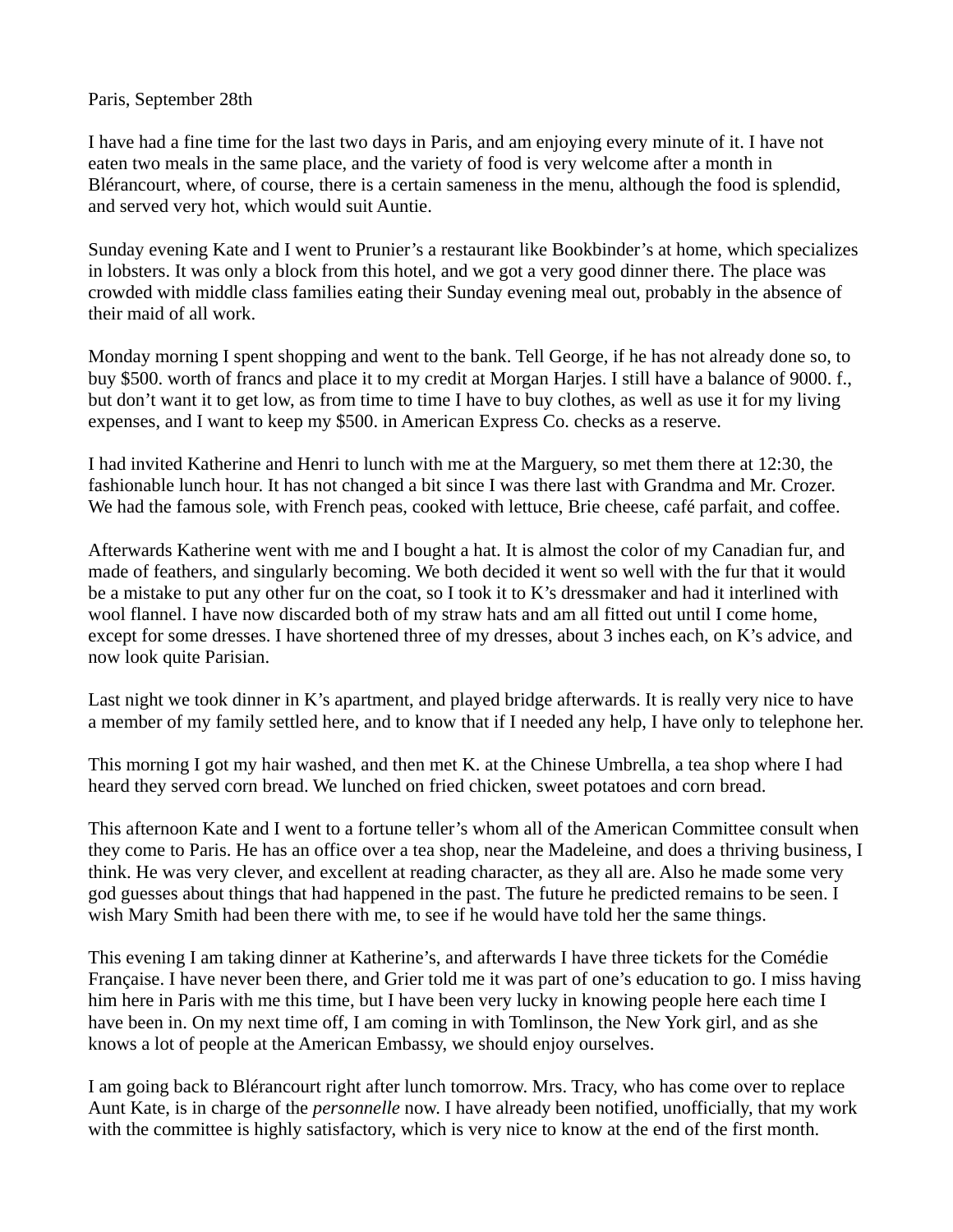France is very much excited over M. [Alexandre] Millerand's election, and everyone is much pleased. They ask us, "why doesn't Mr. Wilson resign, too?" He has just the same illness as [Paul] Deschanel!" This is hard to explain. I personally think he ought to.

With lots of love to everyone, Marian

Letter dated 1 October 1920

Blérancourt October 1st

I have lost the sequence of pages due to my trip to Paris, but I think it is 66. We came back on Wednesday afternoon, and brought a chocolate cake as a present to the rest. Tommy and Dewhurst met us at the station, and spent the trip over telling us of the different accidents which had happened in our absence. It was really quite awful.

The first one was at Pont St. Mard, one of our villages. A large truck, loaded with gravel and barbed wire, was coming down a steep hill, when the steering wheel and the emergency brake both broke. The truck ran away, and killed three of the men in it, injuring the other six terribly. We had to send a car out to bring them in to the Blérancourt hospital.

The next day Prioleau, who has now decided she wants to be a chauffeur, went out to make some deliveries from the *magasin,* and on her way back, on a perfectly straight piece of road, ran the car into the only very deep ditch in miles. Of course the car turned on its side, knocking her unconscious, and hurling the dog, Destroyer, through the windshield. He got a terrible cut from the glass, on one shoulder, so had to be taken to the vet at Chauny. He sewed it up with five stitches, which Destroyer took out that evening. We are going to take him back to the vet tomorrow. Why Prioleau was not killed is a mystery, but aside from the shock she is alright.

The third and last accident was an explosion in our atelier, caused by one of the men using what he thought was an empty gasoline can as a table for his soldering outfit. The can had six inches of gas in it, which promptly exploded. Fortunately no one was badly hurt.

The last night I was in Paris I went to the Comédie Française with Katherine and Henri to see a very good play, *Le Prince d'Aurec,* by Henri Lavedan. Two of the most famous people in Paris were in the cast, Cécile Sorel, who is the leading demi-monde, and [Edouard] de Max, who has the reputation of being the greatest libertine, so you can se that it was a noteworthy performance. I enjoyed it immensely, as I had never been to that theatre before, and the French was a treat to listen to.

On Wednesday morning I wandered along both banks of the Seine, and all over the Isle du Cité [sic]. I had intended climbing the tower of Notre Dame but a large funeral was going on, and the crowd was too dense. I nearly bought two tiny gray birds with red beaks at one of the various pet shops, but decided my room was not a suitable place for them, as the temperature varies too much.

Today I went over to Laon, to take the money from the Préfecture sales in the shop to the Préfecture of the Aisne, which has its headquarters in Laon. I rather welcomed the chance, as I don't get away from Blérancourt ordinarily. Dewhurst took me over in the Dodge, and we took lunch at the Committee's house in Laon. We had a fine day, and after we got through at the Préfecture went through the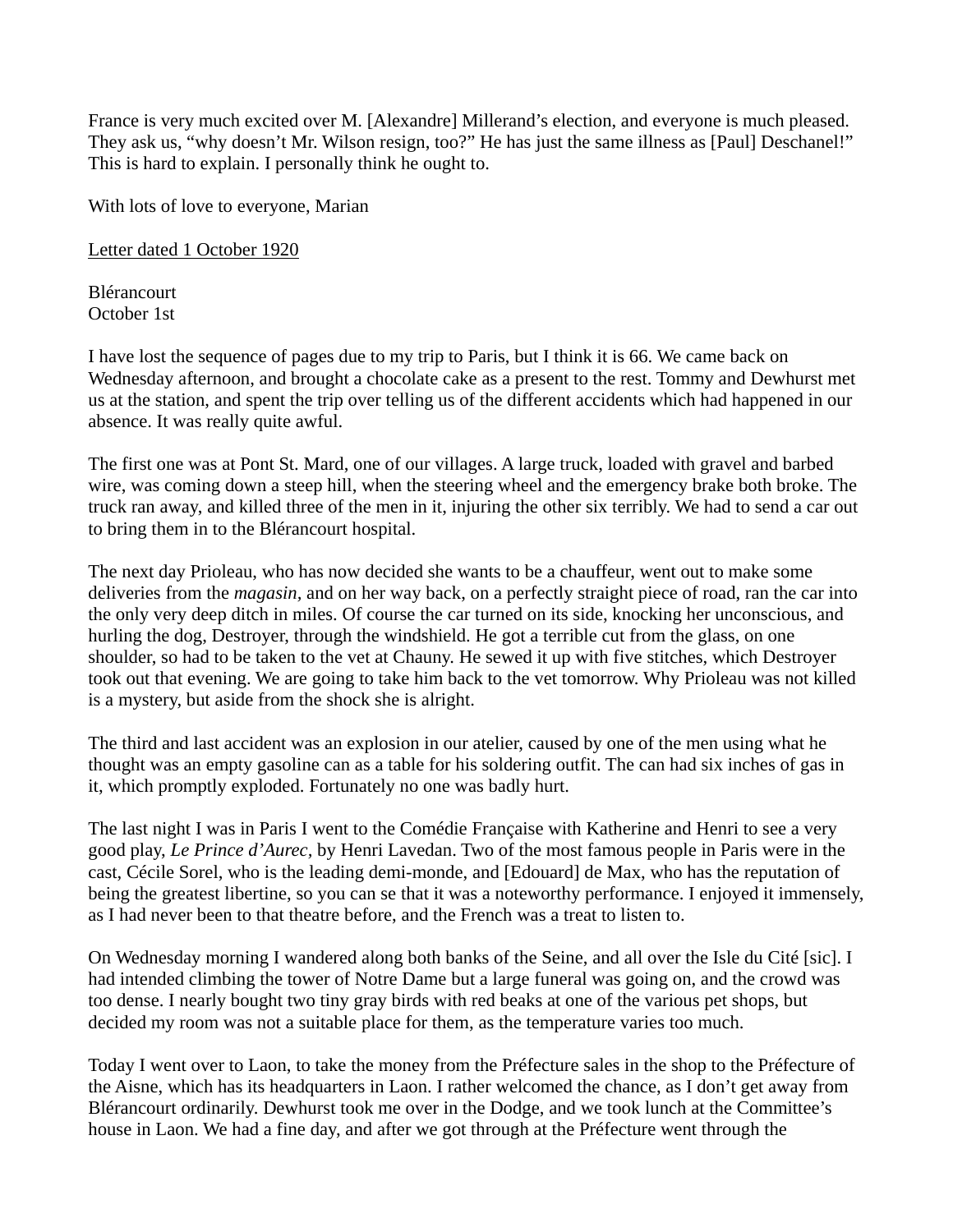Cathedral, and then wandered around the town until lunch time. Loan was in the German lines for over four years, so was not bombarded. It is on the top of a very high hill, and was a wonderful strategic point.

On the way over we went through Coucy and Anizy, both of which, and all the surrounding country, are entirely destroyed.

Affectionately, Marian

Letter dated 3 October 1920

October 3rd

I have had quantities of letters in the last two days, one from Auntie, two from Eleanor, enclosing some blank checks, and the clipping about the Wall Street explosion. It must have been appalling. The French papers have been full of it, but of course this account is far better.

I am sorry George did not buy francs for me at the time I wrote him to, as the rate of exchange is not as good now. However I want him to do it *now,* as I wrote in my last letter. I will probably need the money while I am in France, and I want to keep my Express checks as an emergency fund.

I got a long letter from Aunt Neilly, also one from Aunt Ellen, asking for a full description of my work. So I have just written her eight pages, describing the life, work, recreation, etc. Aunt N's letter sounded lonely and depressed. What a horrible accident Elizabeth Black had. I can only think the boys in the party had had too much to drink. I hope she is well on the road to recovery by now. Poor Kingsley will have a sad home-coming, with her sister in the hospital. I am glad she finally met Grier. I am perfectly delighted to hear the news about Maisie. She has not written it to me yet, so I will wait till I get her letter before I write to her. I think the next time I go up to Paris I had better buy her the French negligee I promised her and send it home c/o American Express Co. or by registered mail, as she will need it this winter before I get home. It is so hard to send things from France that I am not sure whether I will be able to send you any Christmas presents or not, but if I can't, I will bring them when I come. Of course you will not be able to come over and join me, as I suggested, so I will arrange to come back with Anne. I think we will try to sail from Italy, as it will be both a warmer and a smoother crossing than from the north. I don't know yet when we will come, as we are waiting to see how we like the cold weather over here, etc., but we would both like to stay out our six months. If you want me sooner, *do cable,* as you promised you would. I wish you would both take a trip to New O. as you can't come over here. With Grier and me away, you could easily close up for a few weeks. I know Mary Smith is glad to have you at Springton for a few weeks as it is so lonely for her at Joanna this summer.

We are having a big children's fête at Blérancourt this afternoon. About 350 children from the surrounding villages are coming to give an exhibition of the physical drills etc. Doran has taught them. I am in charge of the refreshments with Smith and Mlle. Henneguy, so we will have a busy time. They consist of hot chocolate and cakes. The exhibition will take place on the Blérancourt "*place,*" and we have decorated it with flags and bunting. Also we have enclosed it by stretching a wire around it. This we soon saw was a mistake, as no one saw the wire, and walked or rode their bicycles directly into it, so we had to hang little strips of muslin at about twenty-foot intervals. They flutter in the wind like little scarecrows.

Miss Morgan and Mrs. Dike have come down to spend Sunday, and all of the people from the other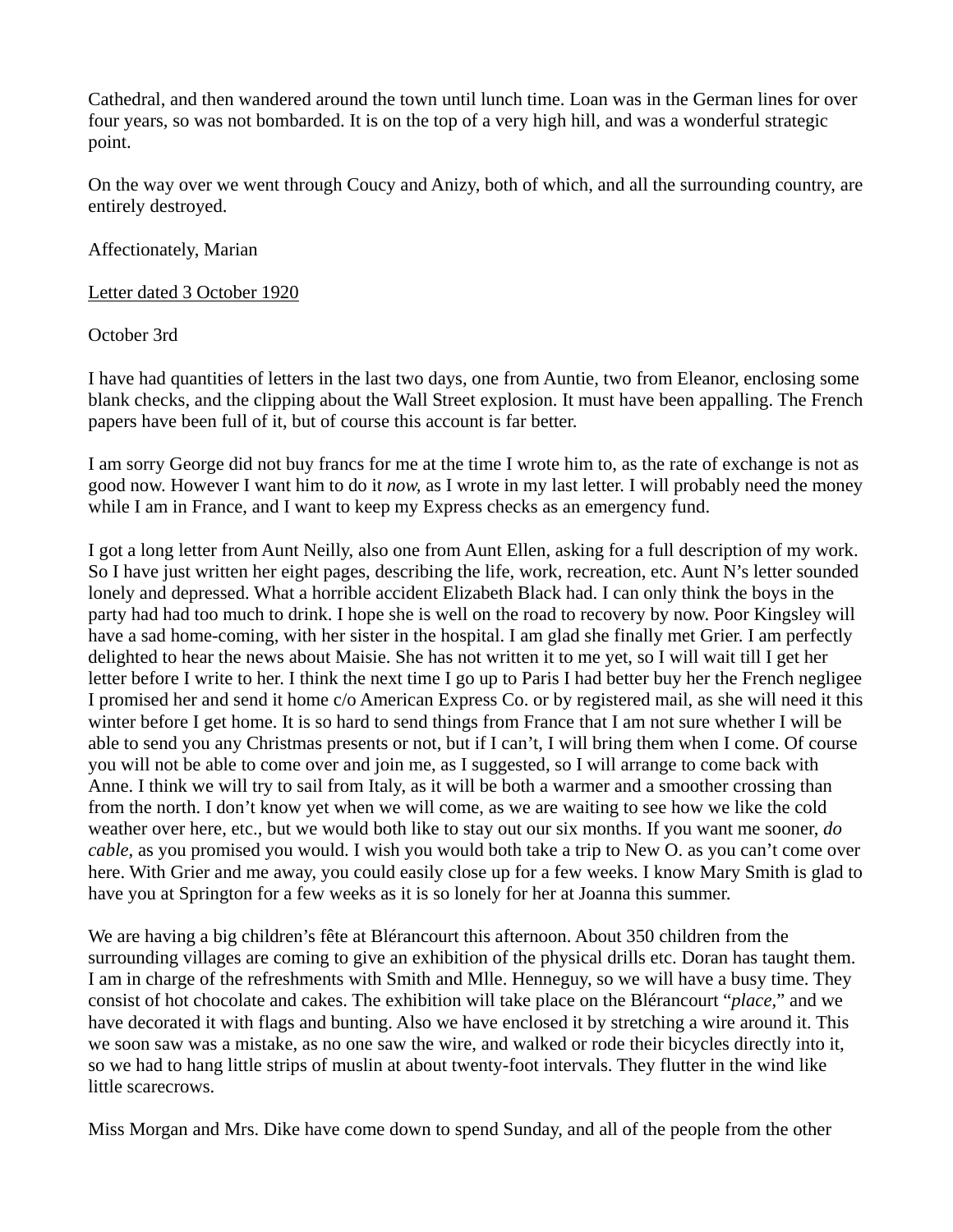centers are coming, so we will have a huge crowd. Fortunately the weather is rather clear, although quite cloudy. Maynard, one of our English chauffeurs, keeps a barometer in her room, which she consults constantly and tells us the result at mealtimes. Unluckily the glass has been dropping for three days, so she is most pessimistic. It reminds me so much of Father. You remember how he was always looking at our barometer. I think it must have been his English blood.

I will write again Tomorrow evening and describe the fête in detail. I am enclosing a copy of description of my store which I wrote for the weekly bulletin, also an impression of our seal.

### Affectionately, Marian

### Letter dated 6 October 1920

### October 6th

I intended to write sooner and describe the fête on Sunday, but I have been so busy. I have not had time until Today. I got your letters of September 20th and 24th this morning, also one from Mary Smith. They were most welcome, also all the home news. The silo filling certainly was late this year. We usually are all through by the 25th, instead of just starting. There are no silos in France, as there is no field corn. The cows are fed hay of all types and concentrated feed. The few cows there are in this province are the ones the Germans have sent back, and they are a miserable lot of tubercular looking Herefords and Durhams, not a good milk cow in the lot.

I am rather sorry that I am not able to do any agricultural work with the committee. Apparently there is none I can do here, and I would have to go to Ville Neuve, about six hours in the train, and live there if I want to go into that line of work. Of course I do not want to leave Blérancourt. That and the fact that I am not allowed to drive a car, but have to always be driven, usually by a rather poor driver, are the only two things I could wish changed. In every other respect I love the work in all its phases.

Anne I have no idea when we are coming back. Edith Farr is going to be married in the early winter and has asked Anne to be a bridesmaid. She naturally wants to be back in time for the wedding but does not know when it will take place yet. If all goes well at home, and you *all* keep well, and do not especially need me, I should very much like to stay my entire six months. That will not be up till February. But if the weather is severe here and we are not as comfortable as we expect to be, perhaps I will change my mind. We really have not made any definite plans yet.

Now for the Sunday fête. The day was wonderful, clear and mild, with a very blue sky and tiny floating clouds. We had an 11:30 lunch, and then each of us went in a large camion to a village to collect the children. I had both Pont St. Mard and Guny. These two are our most distant villages, about six miles away, and we had to go slowly when the forty children were in, as the camion is rather rough riding. I also collected the two schoolteachers and took them too.

We got back to the *place* at Blérancourt at 1:45, and the fête was supposed to begin at two. It was a half an hour late, however, as the band did not arrive until then from Soissons. I felt as if I were in the final day of Rose Cottage as I marshaled the children in and out of the various drills and games, and finally helped serve hot chocolate and cakes to the entire bunch.

 The drills and gymnastics came off very well, and it is quite surprising how well the children have learned working together, and the sport of games, and two months. The Latin races entirely lack the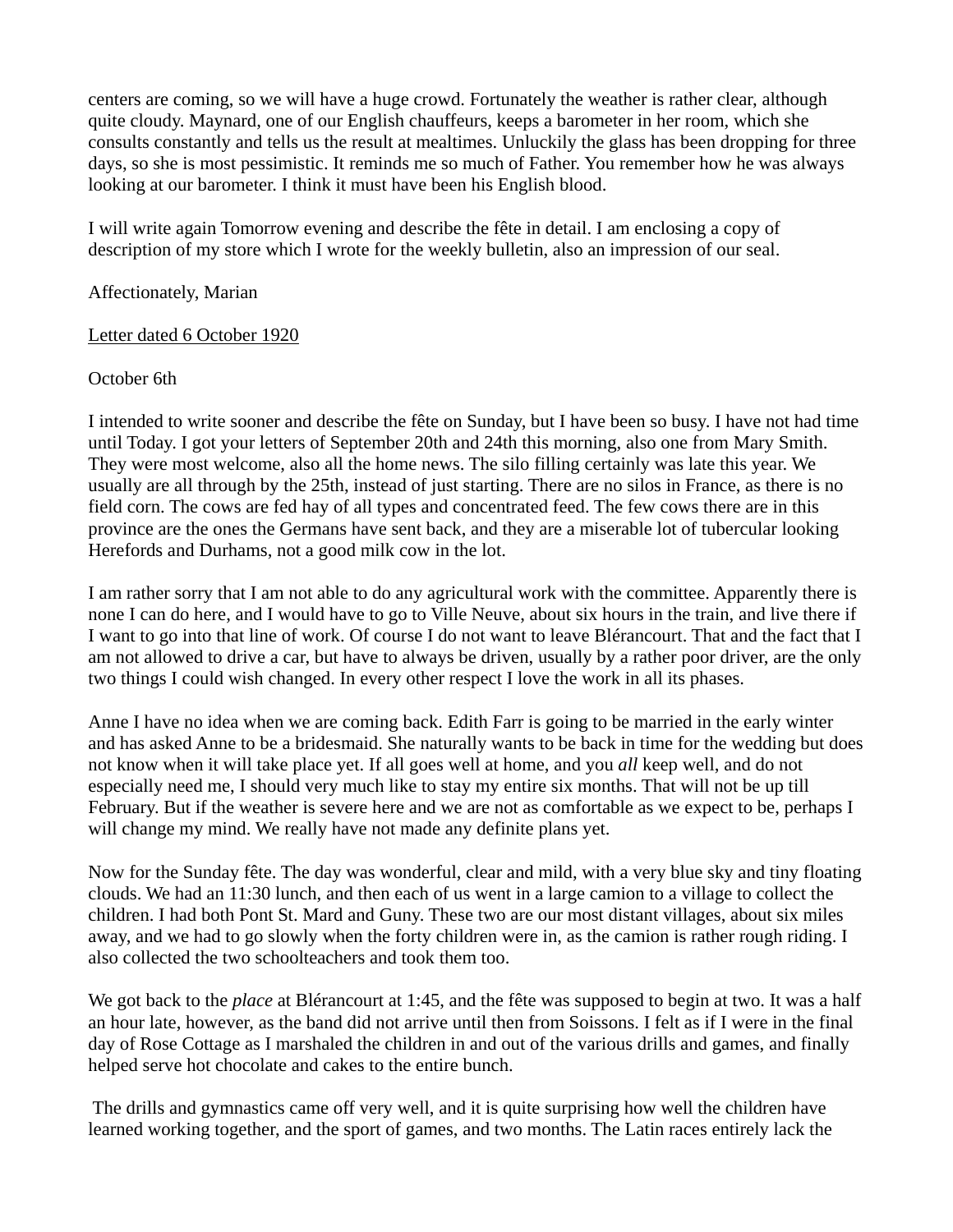sporting instinct in games which is so strongly developed in American and English children. Doran, the Texan girl who is in charge of the work, is one of the most efficient and objectionable people I have ever met. We all got much tried with her at times, as she so impressed with her own importance and ability that she is hopeless. She is the only one here who is not of our class, and consequently is hard to deal with on that account.

After the fête, and the distribution of prizes, we took the children, 350 altogether, back to their villages, and then rested on our laurels. On Tuesday evening Anne, Tommy, Dewhurst and I went on a picnic. I had some bacon, sliced very thin, which I had bought in Paris, and we made a fire and cooked it, and also scrambled eggs and tomatoes together. We took three of the dogs with us, and they sat just on the edge of the circle watching everything we did with glistening eyes. When we had finished we let them have the remains. We have another dog here now, a six-week-old Scotch terrier, the offspring of a pair of terriers that belonged to one of the Highland regiments. She is the spunkiest and cutest puppy I have ever seen.

With love to everyone, Affectionately, Marian

Letter dated 10 October 1920

**Blérancourt** October 10th

This is Sunday afternoon, and the first day of rest Anne and I have had for some time. This morning we had to spend sorting Boy Scouts things in the store, but now we are all sitting out on the lawn in most comfortable armchairs, enjoying the sunshine. We have had wonderful weather so far, and everyone says it may continue until almost Thanksgiving. Every day is clear and quite mild, so far we have not had any frost, but I think we will soon. Poilu, who is completely well now, is lying at my feet. He has found a dead bird, and in Bobs' best style has rolled in it. He now smells like the new dog perfume "*quelques animaux*," as Anne has named it, for the famous perfume called "*quelques fleurs*."

Miss Morgan and Mrs. Dike arrived last night to spend Sunday. Just as they were leaving Paris, a taxi ran into them in the Bois de Bologne and wrecked their car and itself. Fortunately neither of them were injured, but the taxi driver's back was broken. They hired a car to come down here in.

Yesterday afternoon I had a fine time. I got through all of my work before lunch, so right afterwards I put on my old skirt and blue smock and went out to help Maynard and Dewhurst clean their cars in the garage. Is it is the first chance I have had since I have been here to play with a Ford or Dodge engine, and I certainly enjoyed it. Also it is the first time I have gotten my hands thoroughly dirty, as I usually have to keep very neat. It was a pleasant change.

Our new directrice, Mrs. Elliott, and her cousin, Gabriella Tilghman, from Philadelphia, arrived Thursday evening. There was universal regret among the unit when they came, as Anne was very popular as directrice pro-tem, and perfectly capable of doing the work. But I think the committee had asked Mrs. Elliott to come back here as directrice when she went home last June. She had been stationed at Laon. She seems quite nice, but rather easy-going. I think she will be inclined to let Anne do most of the work for her. However I may misjudge her. Gabriella Tilghman is going to be a chauffeur. Our unit is full now, as there are eighteen here, and we have had to divide our long table in the dining room and make two shorter ones, running across the room. Mrs. Elliott presides at one and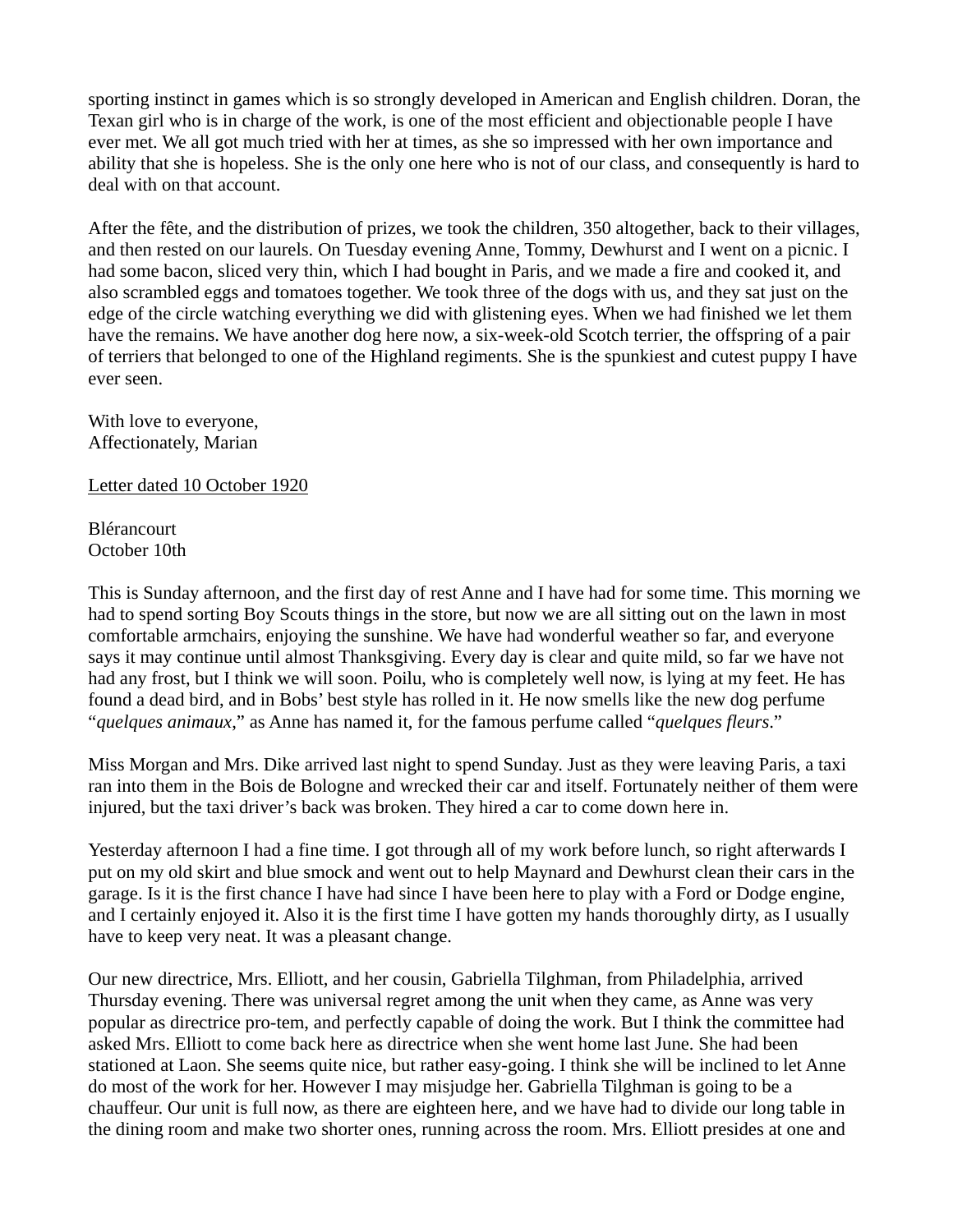Anne at the other. I am now at hers (Anne's), and we have selected the choicer spirits to sit there too. We call it the second table, for children and chauffeurs.

I got five letters from home Today, also the notice that my fur coat was arriving at Havre, so I should get it in a couple of weeks. What a terrible accident Elizabeth Black had. I am glad she will recover. It was a close call. I will stop now and write to George, as it is his birthday.

Affectionately, Marian

Letter dated 13 October 1920

Blérancourt October 13th

This was intended to be a birthday letter for Auntie, and should have been written yesterday, but I found 111 francs extra in my *caisse* late in the afternoon, and in my excitement of planning how I would spend it, I forgot to write until it was too late. Then this morning I discovered it was money for some chairs that Maynard had given me. Well, "*tant pis*," as Anne would say.

On Monday afternoon Anne and I decided we would cook our supper out of doors, so we went to a favorite spot high up on the hill above Blérancourdelle and made two small fires. On one we cooked bacon, fried tomatoes, with creamed brown gravy, and in the hot embers of the other we roasted some corn-on-the-cob, which came from an American farmer near Compiègne. It was a delicious meal. Our gypsy blood calls for an out-of-door meal about once a week, also it makes a change in our usual meals.

On Sunday afternoon, after I had finished my letter to you, Anne, Dewhurst and I decided to take a long walk, so, accompanied by Peppy and Poilu, we started and took a seven mile walk. It was slightly overcast, and a rather cool afternoon, a wonderful time for a walk. We first climbed to the top of the highest hill, then followed a small path through fields until it disappeared, then we walked across fields and ended up on the pampcel (?) road about three miles from Blérancourt. The dogs scared up several flocks of quail, which they chased with great pleasure. One of the quail almost flew into my face, it was so low.

We went by three old gun sites, where the French had had guns which commanded the whole valley, and so quantities of dugouts, some still camouflaged, also heaps of old war material, barbed wire, cheveux de frises, old canteens, rifles, shells, etc. It was very interesting to see the aftermath of war, lying in the hedgerows of the green wheat fields. Dewhurst, like most English girls, is a good walker, and both Anne and I are getting very good training, as we walk every day after tea.

The most tragic accident happened last week, and all of the Blérancourt committee has been much depressed since. The boiler, in which all of our hot water is heated, sprung a very bad leak, and we have not been able to have any baths or hot water for over a week. The local plumber most unfortunately chose this week to get married and is away on his honeymoon, so we have not been able to get the boiler repaired yet! Each evening Anne and I have heated a small saucepan of water on our little alcohol stove, to wash with, but very few of the girls have stoves, and the laments for hot water are numerous and loud.

We have another dog here now. This makes ten, so we have been obliged to make a new rule,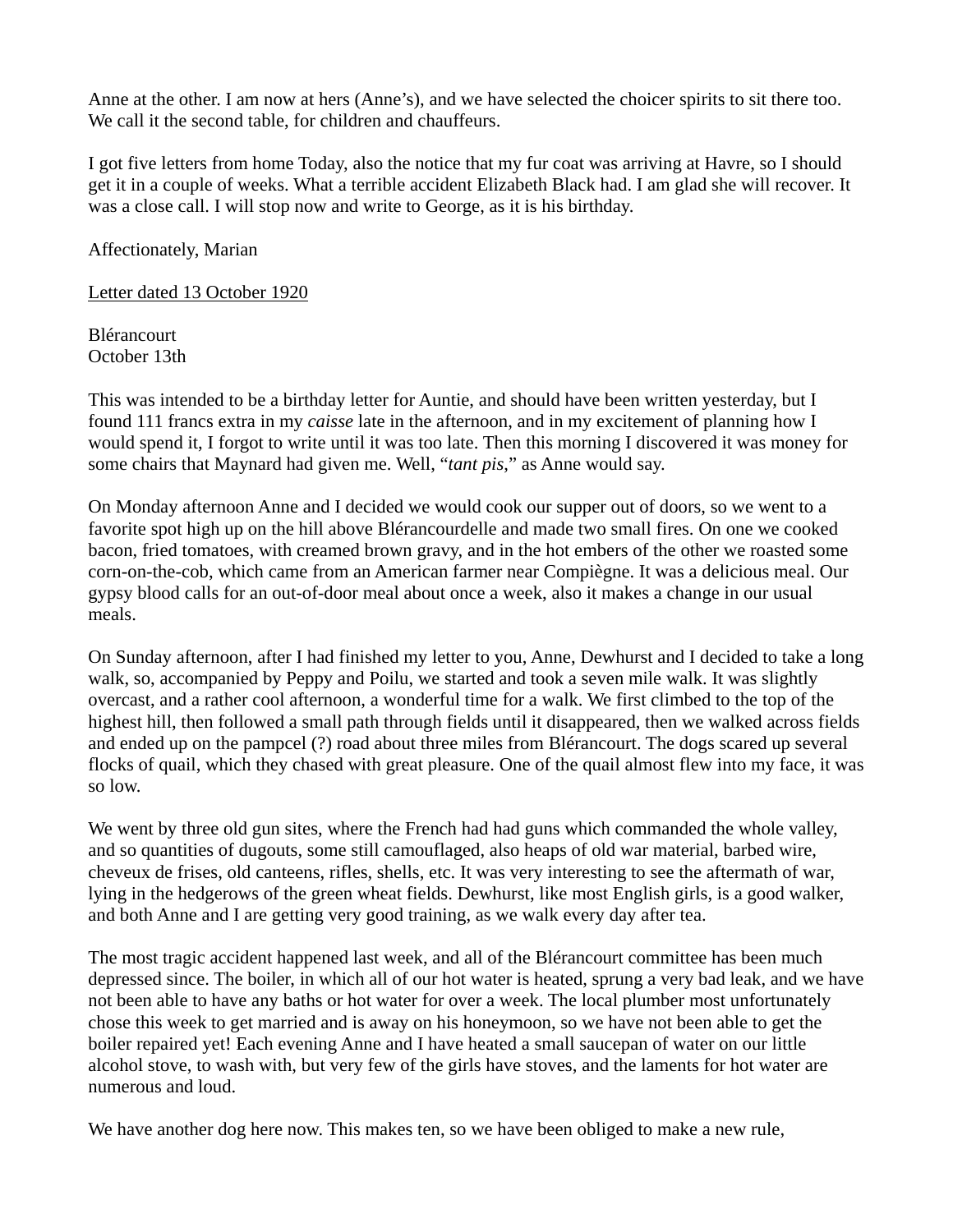forbidding all dogs to enter the dining room. They were very clever, and learned in two days not to come in during meals. The new dog is a small Sealyngham terrier, belonging to Tilghman, named Madelon. She's very cunning, but most obstreperous, and excites all the other dogs to fight, then slips out of the fight herself.

This afternoon, Kate Lewis, Tommy and I got permission to go over to Coucy and take tea with Miss Rockwell. We had a fine time, and after tea went up to the ruins of the old château, and sat and watched the sunset from the walls. The Germans blew up the entire town as well as the historic old château, and it took hundreds of tons of dynamite to do it. It seems like such needless destruction.

With love to all, and birthday greetings to Auntie, from Marian

Letter dated 17 October 1920

October 17th

I have received two letters from home since I last wrote, one from Eleanor of the 4th and Auntie's of September 30th, also several enclosures. They were most welcome. I am so glad George has his Ford sedan, and I hope it will be satisfactory.

I am learning a great deal about automobiles from Dewhurst, and will be pretty expert about taking care of them, as well as driving, when I return. I am much pleased that you are make a change in chauffeurs, as you remember I wanted you to get rid of Charles as soon as you moved back to town. I think Alfred gives him all kinds of Bolshevist ideas, and I am sure you will find a more satisfactory man. 1932 [Locust St.] will be quite cleared out by the time Grier and George take what they need. It is a very good thing as it has had far too much in the third floor, also we will no longer have to store any furniture.

Today was a red-letter day for Anne and me, because we finally took our joy-ride to Reims, which we have been planning to go on ever since we have been here. Maynard, the English girl, drove us in her Ford camionette, and Kate Lewis, Anne and I, and Poilu went along. We put cushions in the back of the car, rolled up the side curtains, and Anne, Poilu and I, and a large basket of lunch, reclined at ease on the floor. I had bought a duck which our cook roasted for us yesterday, and we had it, with bread, cheese, pâté de fois de grasse [sic], hot coffee, and cherry brandy and grapes, for a picnic lunch. We started at nine this morning and did not get back until 6:30 p.m. From Blérancourt we went to Soissons, then along a part of the Chemin des Dames to Fismes, then to Reims, and out to Berry au Bac where the famous Hill 108 is, and then home by another road which finally intersected the Soissons road.

Soissons is badly destroyed, but is being rebuilt, also the surrounding country is being cultivated, a thing which is impossible further on. The Chemin des Dames is exactly what my mental picture of a country left absolutely desolate by war ought to look like. There were gaunt specters of trees standing on either side of the road, barbed wire entanglements in the fields, huge shell holes everywhere, and dugouts all along the roadside. We got out when we got to what looked like an interesting one and explored it, as deep in as our matches would light it up. It was very large and well built, and reminded me of the Tombs of the Kings in Egypt.

All of the bridges over the rivers and canals have been destroyed, and in most cases temporary ones have been built. The road was one of the Routes Nationales and had been repaired, so was excellent all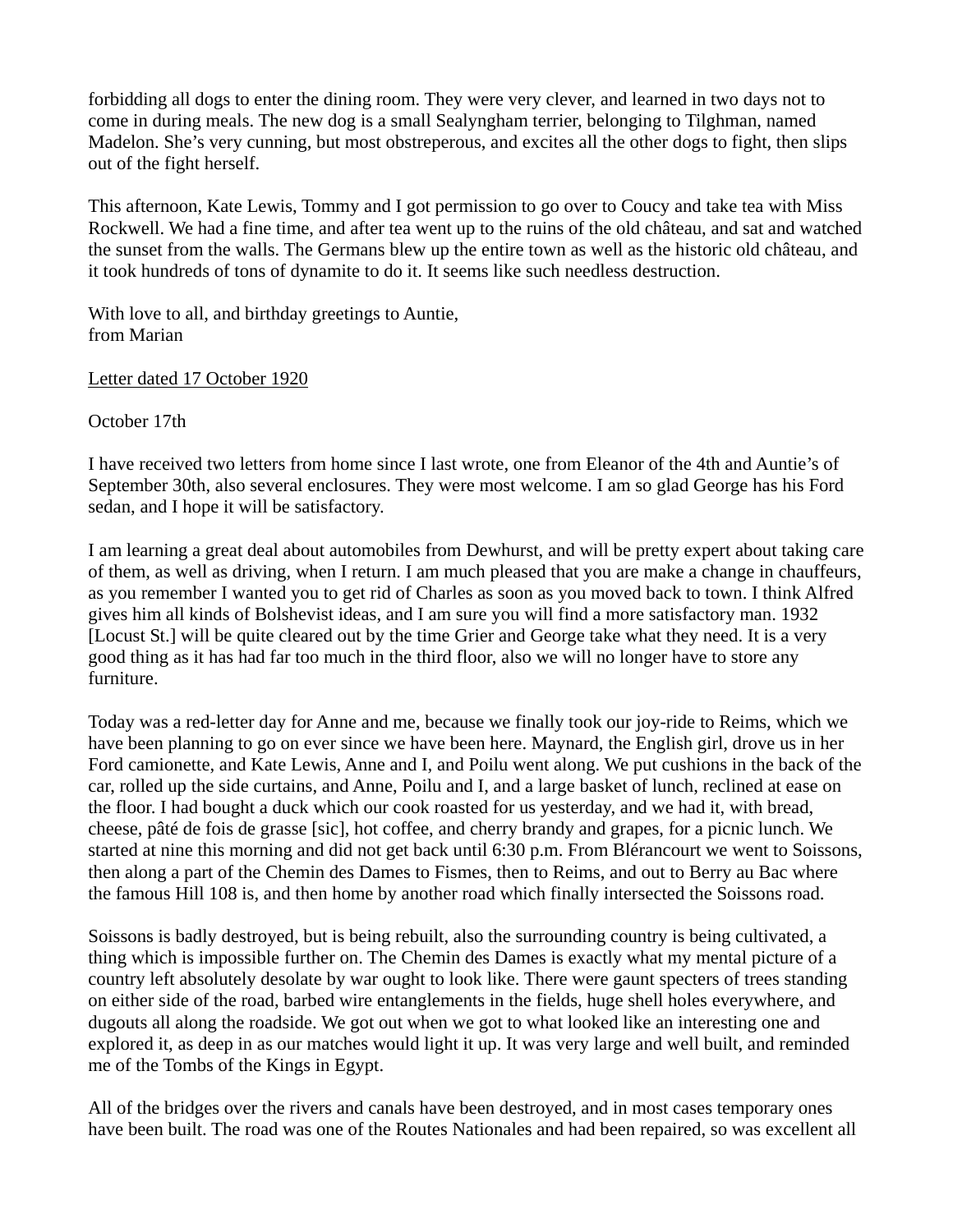the way. We stopped about fifteen kilometers this side of Reims for lunch, which we ate in a large shell hole by the roadside. The Reims cathedral and town are most interesting. I cannot understand why any of the cathedral is left standing, as it is such a prominent target on a level plain, that it should have been completely blown to pieces. The houses around it are entirely destroyed. The cathedral is being partially restored by the Beaux Arts in Paris, but of course the beautiful stained glass can never be replaced, and not a vestige of the former windows remains, although Maynard hunted in a couple of curio shops, hoping to find a bit as a souvenir.

She is a scream, she is so typically what our idea of an English person ought to be. She always carefully explains the point of any joke she reads to us at the table, and the rest of us have to avoid looking at each other while she is explaining, to keep from laughing. But she is a wonderful person to have here, as she is different from us and keeps us from being too American. The other English girl, Dewhurst, is from London, and quite a different type from Maynard, although typically English. I think perhaps living in London has broadened her, and also she has been with Americans for the past two years, so her sense of humor is very keen.

After we had walked all around the cathedral and examined as much of the interior as we were allowed to, we went over to Berry au Bac, near the river Vesle, where the famous Hill 108 is. Anne and I climbed to the summit and looked into the two craters from the central ridge, which is all that is left of the hill. The Germans blew up one side, burying about 250 French, and later the French blew up the other side, killing 400 Germans. These bodies are all in the hill, covered with debris and much unexploded dynamite, consequently the French are afraid to do any excavating. I think they will keep it exactly as it is as a memorial. Just now it looks like an extinct volcano with two craters. I am enclosing some postals of it, and Reims. Please keep them for me, as I have no duplicates.

From Berry au Bac we went through miles of desolate country covered with trenches, dugouts, and the rest of the remains of a war. Occasionally we passed a soldier's grave, but very rarely, as all of the bodies have been moved into central cemeteries, which are about ten miles apart, and which are kept in the most beautiful order.

With love to all, Marian

# Letter dated 18 October 1920

Monday morning

October 18th

It rained hard all of last night and Today it is pouring to, so as I will not get this letter mailed until lunchtime, I am adding some more to it. Anne heard Today that Henry and Hester are sailing Tomorrow for a six-week trip abroad. We are much pleased at the prospect of seeing them. Katherine has just received a cable saying "Bartol estate settled," and seems much relieved that a conclusion has finally been reached. She has been living on her savings for the last two years, and was getting very nervous because they were almost used up, and the lawsuit still hung fire. She will be satisfied with almost any agreement. She has never mentioned Marcel to me, but Anne thinks she is going ahead to get a divorce, and then will probably married John Ware, whom she seeing a great deal of. Didier is now in business and Lyons, and Henri is living with Katherine until he either goes out to Baghdad, or his class in the Army is called. I don't know which will happen first.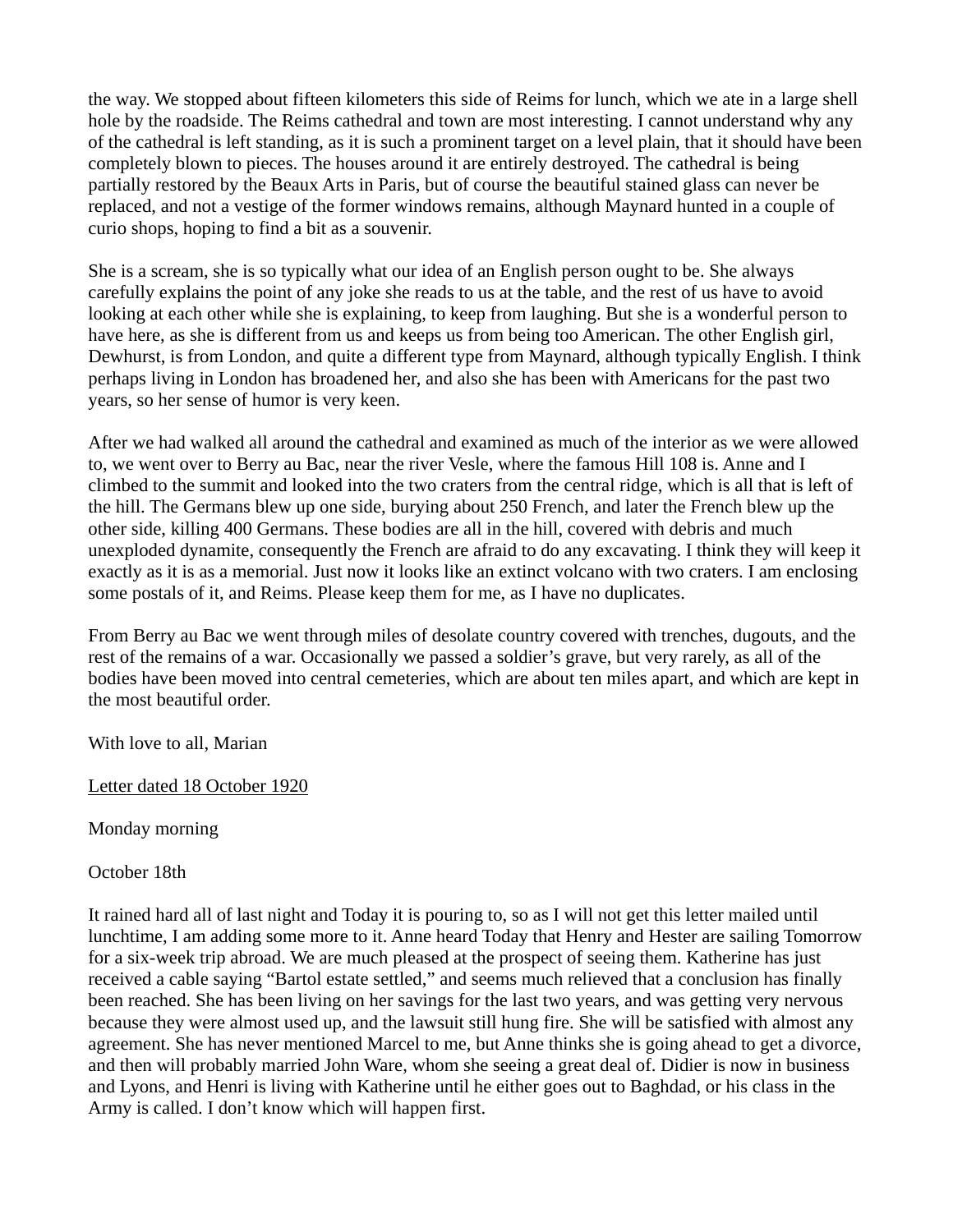We had a cinema performance on Thursday evening, given by a traveling company. It was pretty good, but the amusing thing was that one of the films was the Steeplechase Pier at Atlantic City, with people doing all of the funny stunts. It was received with shrieks of laughter from the villagers, and equal, although more subdued, enthusiasm from our French and English workers. The other film was *Salomé,* in colors, and was delicious, as the costumes were very full, with long flowing trains.

I wish you would send me over my galoshes, by registered mail, to Morgan Harjes & Co. I think I will need them later, and cannot buy any in Paris. I have tried eight stores, and apparently they are an American invention.

I like the new directrice, Mrs. Elliott, very much now. She is very nice, and easy to get on with, and since we have all recovered from our disappointment in having her sent here, things are going swimmingly. Agnes Doran is the only fly in the ointment, and fortunately she is in Paris several days each week now, and is going home in December. Marion Walton, one of our chauffeurs, leaves Tomorrow, and I am moving into her room, which is next to Anne's and gets more sun than my present one. It will be warmer also. Our bath is not repaired yet, but will be by Wednesday. This makes two weeks without baths or hot water, and we are beginning to know how the men in the army felt. The life over here, in the country and out of doors most of the time, suits me perfectly, and I never felt better in my life.

## Affectionately, Marian

#### Letter dated [19–23] October 1920

Our bath is finished and the rejoicing among the committee was great. I got the first bath, directly after tea on Wednesday, but discovered certain drawbacks while bathing. Our new boiler is a French creation and the water has to run into your bath all the time while the fire is going to prevent the boiler from overheating. Thus the whole time you are in the tub the temperature of the water is changing. I was almost parboiled before I got out. However we hope to become more expert in the use of our new acquisition, and probably will not know how to bathe in an ordinary tub again.

Anne went up to Paris this morning to order some things for the *ouvroir,* and took Poilu along to have his picture taken with her. I hope it will turn out successfully. She will spend the night with Katherine and come back Tomorrow afternoon.

Yesterday morning I went in to Compiègne to do some shopping for the *magasin*. I also bought a pair of rabbits for a woman in Blérancourt. I really did not know how to select rabbits, but neither did Dewhurst, so we went to the market and finally picked out a pair of white Russian rabbits with gray ears and noses. We bought them on their looks, but they turned out to be very good ones as well. The housekeeper went in with us to do her semi-weekly shopping, and we brought the Dodge back packed with supplies of all kinds, and top-dressed the load with five wicker armchairs and a cradle.

When I got back to Blérancourt I found that my things had all been moved to my new room, so I arranged them after lunch, and am finally settled now. The room is identical in size and build with my former one, so the move was very easy.

We have had a black frost for the past two nights, and all of our flowers are dead in the garden. The mornings and evenings are very cold but in the middle of the day the sun is still quite hot. The chauffeurs are quite depressed, as they have to begin to drain their radiators every night now.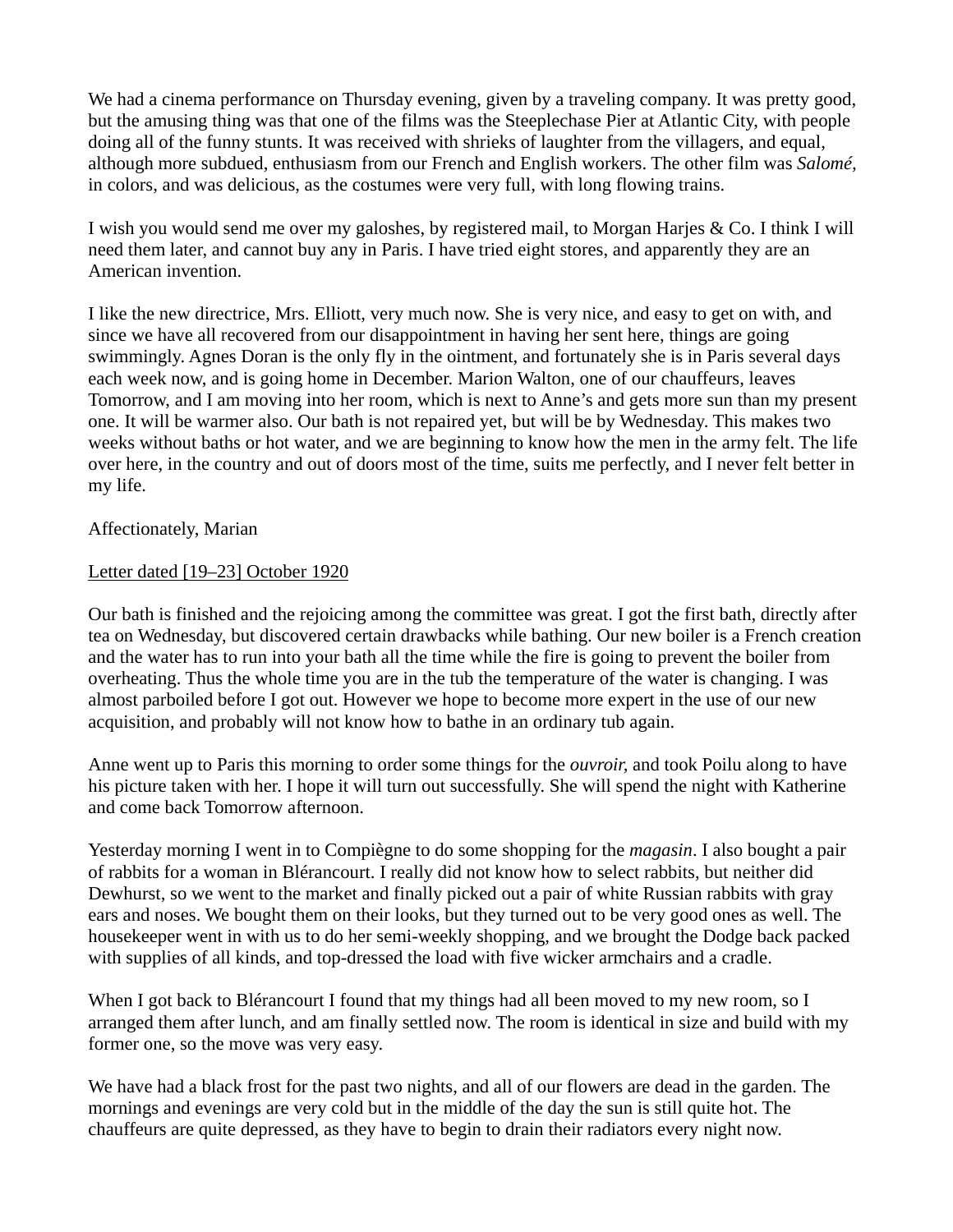Yesterday afternoon I had a fine time outfitting two little children from our stock of clothing in the store—a little boy, Louis, fifteen months old, with wavy yellow hair and big blue eyes. His father has tuberculosis, and he is one of a family of ten children, so he has lived at the hospital for year. He was brought there in a dying condition at the age of two months, but is now a beautiful child. The other baby was ten months old, a girl named Annette. Her parents both died in the influenza a week after she was born, and she is living at the hospital as she has no home. She has tight brown curls and gray eyes and is one of the prettiest babies I have ever seen. I gave them each two pairs of Mary's woolen stockings, as well as clothing from the store.

With much love to all, Affectionately, Marian

I will send a picture of myself in uniform as soon as I have one taken.

Letter dated 24 October 1920

October 24th

I have received Auntie's letter of October 6th and Eleanor's of the 8th since I last wrote, and they were most welcome. The clipping about the will settlement seems a little mixed up to Anne and me but when we see Henry we will be able to get more definite information. I hope Aunt Kate does not see the clipping. Katherine has gone over to England to visit a friend, and has been delayed coming back by the coal strike, consequently when Anne spent last Thursday night in Paris, she stayed at the apartment alone with Henri, as Katherine never arrived as was expected. Anne was very much amused by the incident, but Henri was quite shocked, with his French point of view.

I have asked Anne to describe exactly what her work as sous-directrice is for you, and she says it is impossible, as she has practically nothing definite to do since Mrs. Elliott's arrival. There really was no need for Mrs. Elliott here, but since the committee brought her over, she had to come. Anne is supposed to be her assistant, but there is not quite enough for two to do, consequently Anne does all the petty jobs that Mrs. E. doesn't want to do.

We are just starting an *ouvroir* here, which will give out material to be made up by women in our different villages, and then I will sell the finished garments, sheets, etc., in the *magasin*. Anne is to be in charge of that, and if she finds it does not give her enough to do, will see Mrs. Dike the first time she goes to Paris. The only thing is she is afraid to say much for fear she will be transferred to work in some other center, and of course does not want to leave Blérancourt. No one who has ever stationed here wants to be moved, as this is by far the nicest place.

You ask about the finances of my store also. I send in requisitions to the Paris office twice a month for my supplies. These are purchased and paid for in Paris and shipped out in camions. I turn in the store receipts twice a week to the cashier of our unit, who sends the money up to Paris once a month with her other financial statements. The store is also the agent of the Préfecture of the Aisne, and everything that is sold for the Préfecture has to be accounted for to them when I take the receipts and statements to Laon once a month.

The peasants who are able pay make their purchases at the store, but when they come in and say they need things but have no money, we send the *marraine* of their village to investigate, and if their story is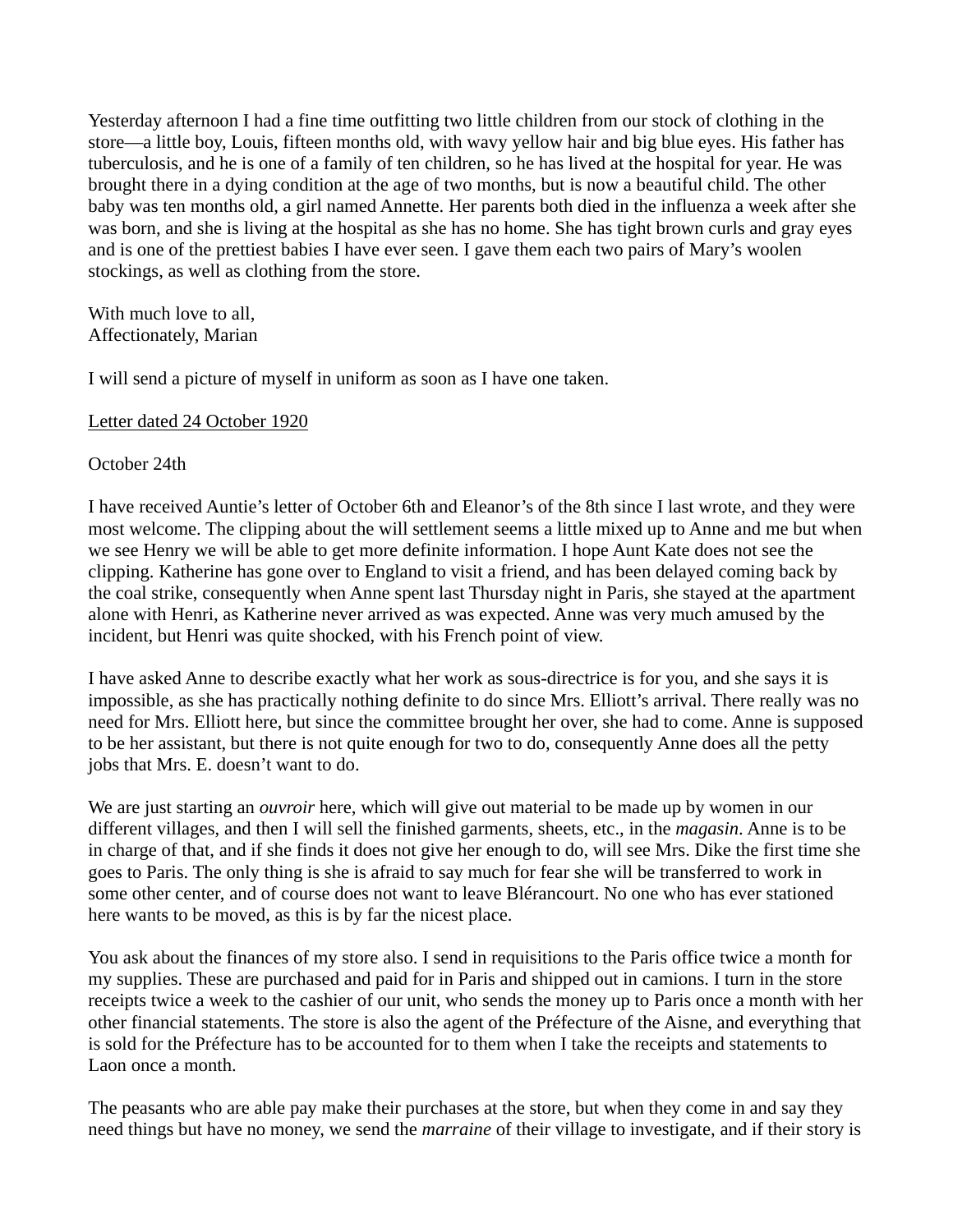true, and they are deserving of help, we either give them clothes and household supplies or arrange to let them pay after several months, when their next crop comes in, etc. Of course there are still some families of refugees coming back, and we have to find houses for them and then outfit them with everything. They are allowed 1000 fr. as *dommage de guerre* by the government to buy their furniture with, and as they usually get their furniture from our store, we accept the *dommage de guerre* notes as payment.

This afternoon I went over to Vic with Maynard to take the Boy Scout leader over. His name is Marquette, and he was formerly a dentist, and studied dentistry in the Evans Institute in Philadelphia. We stayed in Vic long enough to see the committee's headquarters and then returned home by moonlight. The daylight saving schedule was changed last night, and we are now back to sun time, and consequently it was dark by 5:30. Vic is in the Aisne valley, and must be frightfully damp, as the committees *baraques* are right on the river bank. I wouldn't be stationed there for anything. I saw Rose Dolan and an English girl named Peacock. They were cleaning the car; as the Vic motto is "we *work* at Vic," I suppose it holds good even on Sundays. They don't really work any harder than we do, but have no system, consequently never get through. Three cheers for Blérancourt.

I got a fine letter from Mary Smith Today.

With love to all. Affectionately, Marian

Letter dated 27 October 1920

October 27th

I'm sitting in my room waiting for the dinner gong to ring. My stove is making the room a delicious temperature, and Peppy is lying curled up in the middle of my bed, sleeping soundly. The room is awfully comfortable since I got my stove, but before that, last week, it was really terribly cold. Eleanor would have hated it. I only minded getting up and dressing in practically the same temperature as out of doors. However that is over now, and Jeanne lights my fire at 7 a.m., I lie in bed and let the room get warmer until 7:30, then I get washed and dressed for breakfast at eight. We usually have time afterwards take a short walk, go to mail letters, etc., before work starts at nine. Office hours are from 9– 12 and 2–6 with three quarters of an hour off at about 4:20 for tea. Fortunately I don't have to keep office hours, as I am my own boss.

I am enclosing a picture of the entrance gate, which also shows the old moat walls. I don't know whether I have sent it to you before, but it is one of the best I have seen. The old garden where our *baraques* are built is just to the left of this picture. To-night the moon is full, and is shining through the gateway, which is built of soft gray stone, and looks like silver in the moonlight.

I am going up to Paris on Saturday for my three days leave, and will stay at the hotel Roblin. Miss Rockwell is going up from Coucy at the same time and will be at the same hotel, then we will all come back together on Wednesday afternoon. Anne's birthday is on the sixth, so I am going to bring back a birthday cake for her. Aunt Kate writes to her at least twice a week, and seems to miss her terribly. Undoubtedly she is her favorite grandchild.

I am going to send you each handkerchiefs from Paris by registered mail, and hope they will arrive by Christmas, but the mail is so slow that you cannot be sure. I understand that Christmas is a very busy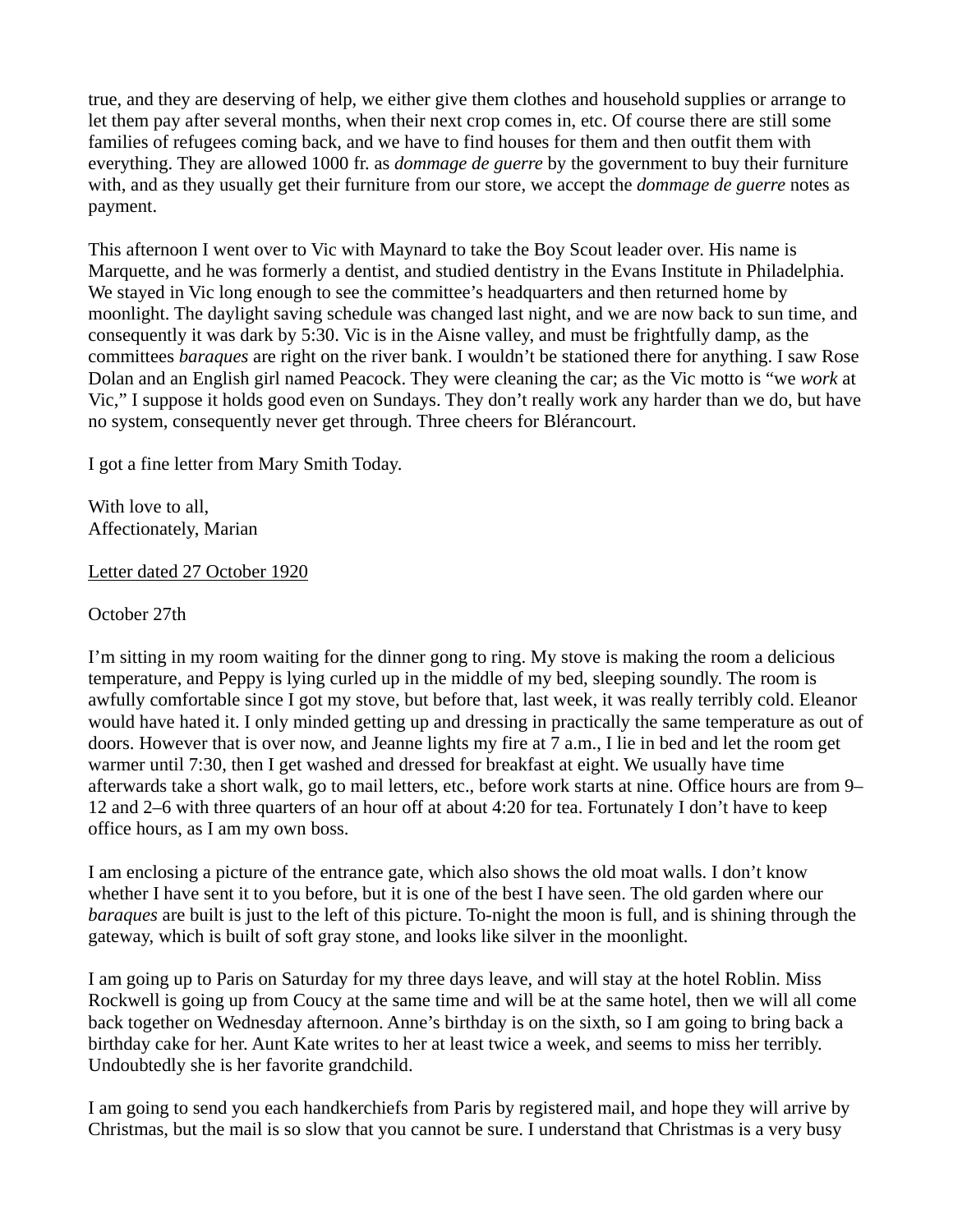time here, as the Comité gives a party to the children of the different villages, and they number several hundred.

This afternoon I went out to St. Paul, and went to see an old woman of eighty-two, and found her sawing wood for her stove. She looked like a little gnome as she sawed. I took her out a present of some warm clothing for the winter, and she was pathetically grateful. She lives entirely alone in a little wooden shack and does all of her own work. My goddaughter is undoubtedly the most wretched looking baby in St. Paul. She is thin, wizened, ugly, and has teething rash. There is great room for improvement in her looks as she grows older.

Jill, our Scotch terrier puppy, has learned to beg, and sits up on her little legs, waving her front paws in the air in the most ridiculous way. She is one of the cutest and worst-tempered puppies I have ever seen.

Monday was a terribly busy day in the *magasin*. There were over 100 people there in the morning, so it kept me very busy at the *caisse*. I am so glad Grier is getting on nicely in New York.

With love to all, Marian

Letter dated 31 October 1920

Hotel Roblin, Paris October 31st

Tommy, Kate Lewis, and I came up from Blérancourt yesterday evening and are staying at the Roblin. It is the hotel Aunt Kate stayed at, and is a very nice, small one. It is on the rue Chaveau Lagarde, about 100 yards from the Madeleine. We have a double and a single room and a bath, which we are enjoying to the limit. Tommy's time with the committee is up, so she is sailing on Saturday. As Today and Tomorrow are both holidays, we have five days instead of three, and do not have to return to Blérancourt until Thursday.

I phoned Katherine this morning, and found she was just starting to Fontainebleau to spend the day, I inferred with Mr. Ware. Henry and Hester land at Boulogne Today and will be at the hotel Edouard VII Tomorrow, so I will get in touch with them there.

This morning Tommy and I went to the American Episcopal Church, but did not see anyone we knew, except the Oliver Eaton Cromwells. They are an awful looking pair, he very unhealthy looking and she quite demi-monde. We all three lunched at the Marquery and met Walton, one of the Blérancourt girls who left last week, there, with her mother. Mrs. Walton came over for a short trip and wants her daughter to go back with her, but Walton is as fascinated with France as Grier was, and would like to spend the winter over here. I don't know what she will eventually decide to do.

All the streets are decorated with large posters advertising the National Loan. The drive began on October 20 and will continue for a month. This afternoon we paid calls on various friends, but found them mostly out-of-town for the holiday Tomorrow, then had tea with Walton. Eleanor's birthday is a great day in France, as the feast of the Toussaint is celebrated everywhere. The stores are all closed, and everyone goes out to the parks, restaurants, etc. I have to wait until Tuesday to do my shopping, and I think I will order a couple of dresses, a blue serge street dress and an afternoon dress to match my new hat.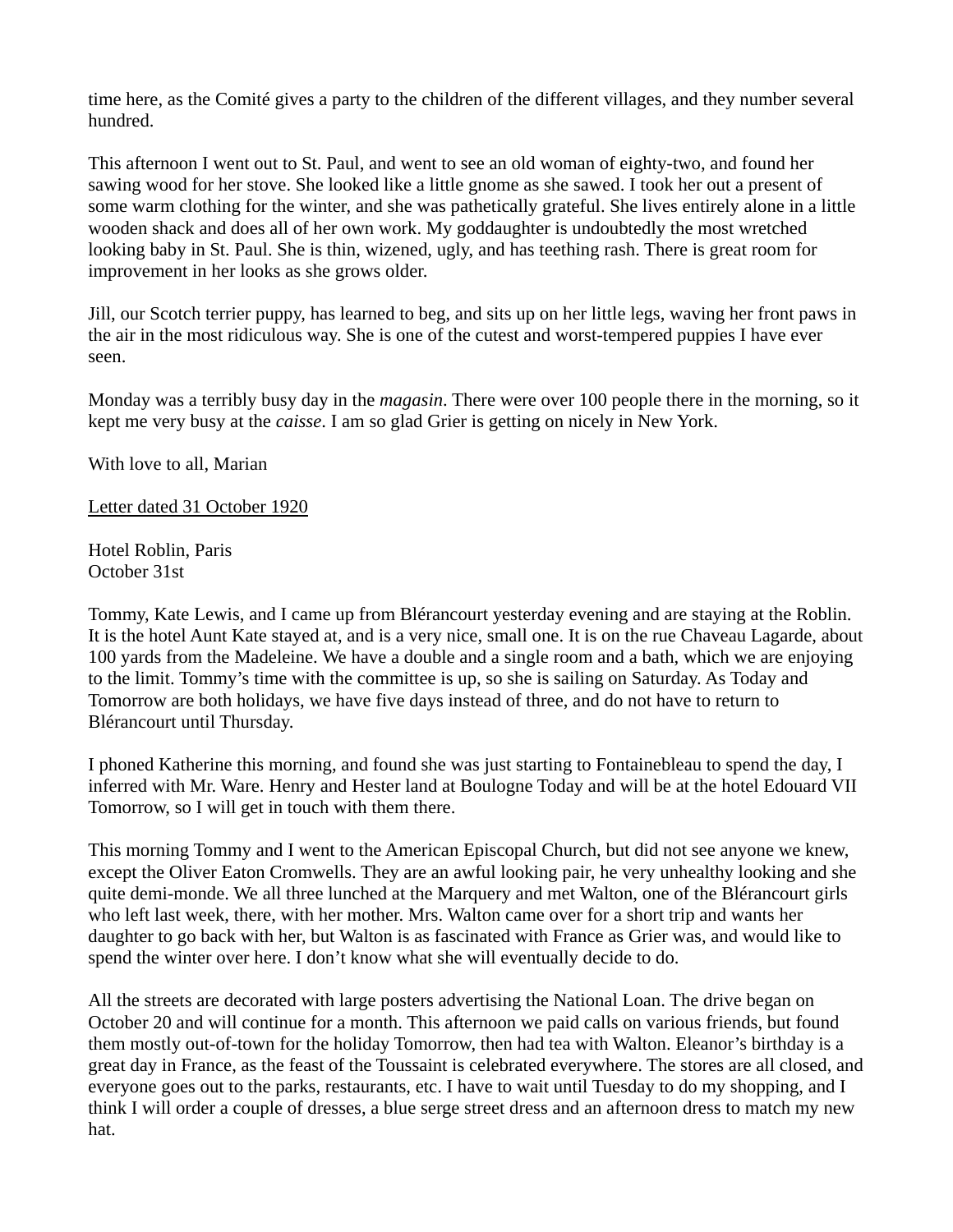Anne got a letter from her cousin Edith Farr asking her to be a bridesmaid at her wedding the end of January, so she expects to sail as soon as her time here with the committee is up, the middle of January. I am going to see Mrs. Dike on Tuesday and try to arrange to come back with Anne. The committee does not count your six months as beginning until you register here in Paris, so as I did not register until August 17th, my six months are not up until February 17th. However I did not know this until I got over here, and it would only be four weeks short if I leave with Anne. I do not think Mrs. Dike can object, as I am one of the few entirely volunteer workers the committee has, and also I did not sign up for six months, as you remember. There are only four people at Blérancourt who pay board, and Anne and I are two of the four. I thought it was entirely a volunteer committee when Miss. Caldwell talked to me about it, but she was evidently mistaken, because most of the workers have their expenses paid, although only a few get a salary. I will let you know in my next letter the result of my interview with Mrs. Dike, and if I do leave in January, you can expect me back about the 26th of that month.

I went in to Compiègne on Friday afternoon with Tilghman and the one touring car (a Ford) that the committee possesses. We want to take Mlle. Dumon, the nurse, to the train, and do some errands, which included a visit to the pâtisserie just before starting for home. When we started, we found that our lights were not working, so we had to run home by the light from one intermittent bulb. It was quite enough in the open, but going through the forest for five miles was rather dark. Just as Tilghman finished explaining to me how she could see in the dark like an owl, we hit a stone pile with our right front wheel, which bent the steering rod and gave us a lurch to the left-hand side of the road the rest of the way home. It was most amusing.

On Friday night we had a small and select party as a farewell to Tommy. We held it in Dewhurst's room, and first played bridge, then made a Welsh rarebit, and had cake and two bottles of champagne. This costs 16 francs a quart for the very best brands. The party consisted of Anne, Tommy, Maynard, Lewis, Smith, Dewhurst, and myself, and did not break up until 11:30. We also invited Mrs. Elliott (to be polite) but she did not attend. Her dog, Destroyer, has been quite sick, and I got a large package of medicine for him in Compiègne. We really spend quite a lot of time at Blérancourt taking care of the nine dogs, in sickness and in health, but they are such good company they are worth the trouble.

With many happy returns of the day for E., I am, Affectionately, Marian

Three cheers that Aunt has changed her veil!

Letter dated 2 November 1920

Hotel Roblin, Paris November 2nd

Paris is as lovely as ever, as Grier can always testify, and I am enjoying every minute of my stay here. Henry and Hester are at the Edouard VII, about three blocks from the Roblin. They arrived yesterday afternoon, and I have talked to Hester on the phone twice, but have not seen her yet. I am going to take lunch with them Tomorrow, at Prunier's, the famous lobster restaurant, and hope to hear all the details of the will settlement. Henri came in to see me yesterday and told me some, but I think he had it wrong, as the amount they got they got outright was only \$220,000. This seems to me far too small, however it may be correct.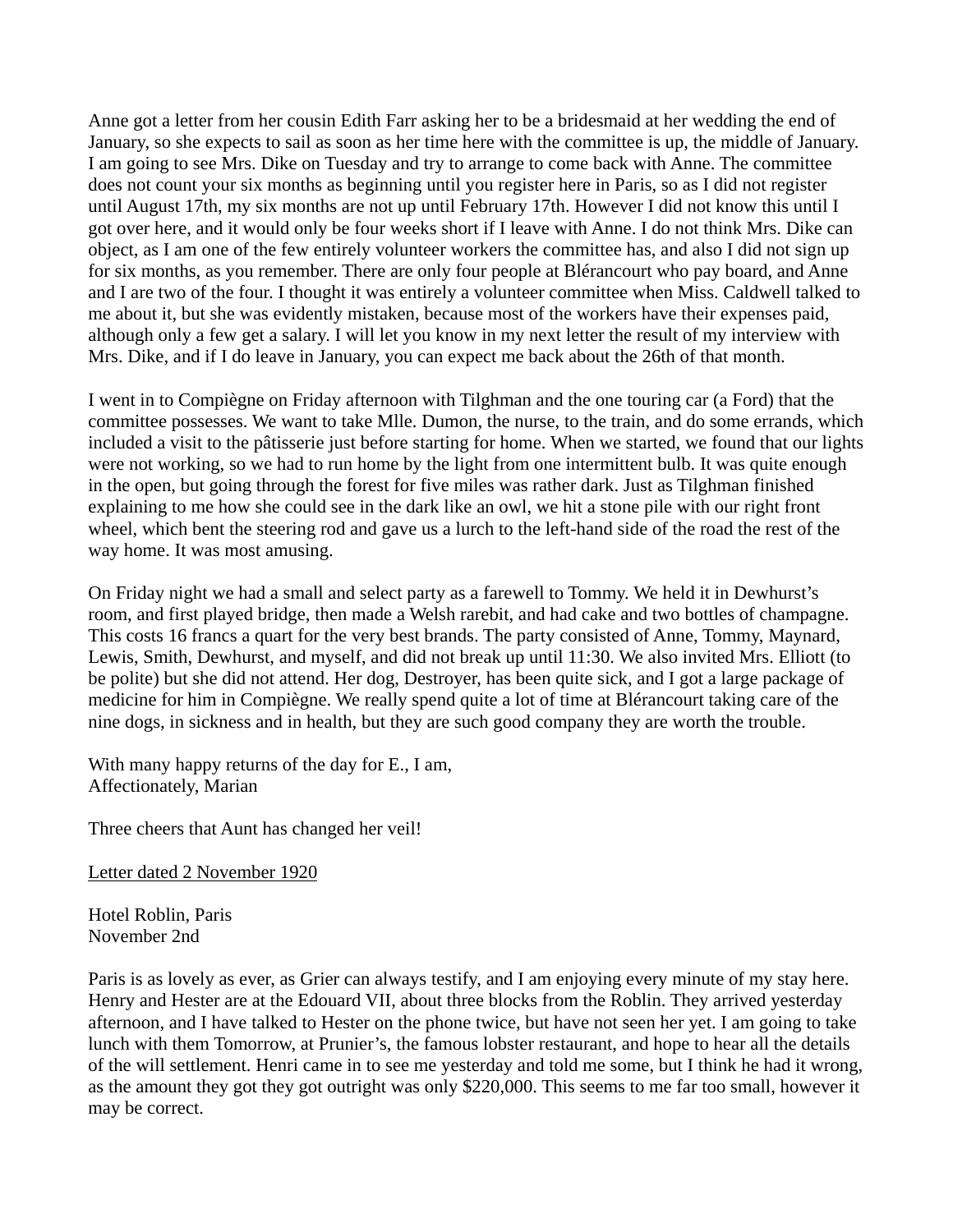I took tea with Katherine this afternoon, and met Mr. John Ware, who was there also, and evidently very much at home. He is about 55 years old, quite tall and stout, grayish hair, and very agreeable and nice. I think Katherine will probably marry him when she gets her divorce (which she has never mentioned) and I think he will take very good care of her and make her happy.

I went shopping this morning at the Galleries Lafayette. It is surprising how many small errands you can accumulate in the month. Then we went to the committee to report to Mrs. Tracy. She is nothing like as good as Aunt Kate in that job, and utterly lacks her magnetism. We lunched with Miss Rockwell and Mrs. Vernon at a restaurant called the Royal Topsy. They are in Paris for five days, staying at the Burgandy, because they could not get in here. When Kate and I leave we are going to give them our room and bath in this hotel.

After lunch I went to the Customs House to get my fur coat, which had been there two weeks. The American Express Co. said if I want to get it myself, I could get it through without paying the luxury tax on all furs. I succeeded in doing this, and only had to pay 3.40 for stamps on receipts. The red tape was endless, but that at the end of 1 1/2 hours I walked out with it on my arm. It traveled beautifully, and I certainly was glad to get it, as the weather is very cold now. The belt was not with it, but I think I did not send it to storage with the coat. Look on my closet shelf, and also in the camphor closet for it, and if you can't find it, I am enclosing the receipt from the coat, so that you can trace it at Wanamaker's. I do not need the belt, as I have bought a fancy beaded one to wear with it.

I took your advice and ordered a dress to match my hat, and also the coat, as they go very well together. I am having it made by Katherine's dressmaker, who was the head fitter at Caillot Soeurs. It is gray duveytone and satin, embroidered in colors with Russian embroidery. When I see what it is like, I will get a couple of other dresses. I think I must have one from Worth's, just for the name.

On Monday morning we wandered all over the Rive Gauche, going into various curiosity shops, and finally lunched at an Italian restaurant where we sampled all of the plats du jour, which were delicious, and most unusual.

Afterwards Tommy took us to call on M. and Mme. Ali Kuli Khan. He was the representative of Persia at the peace conference, and has just been appointed Persian minister to Poland and Lithuania. Of course he cannot go to Poland at present, so he is waiting in Paris until conditions are more settled. He married a very attractive woman from Washington, and they have three children, who are a queer mixture of Persian and American. We saw the two little girls, the boy is at school at Eton. We arrived just as about fifteen Persian men were leaving. They had been there for a buffet luncheon, and were sailing for Persia next week. It takes two and half months to get to Tehran at present as you have to go by way of Bombay. The Persians are fine looking men, dark-haired, olive skins and very regular features. They have almost all attended Oxford University, and speak perfect English. Ali Kuli Khan was the most cultured, interesting talker, and we enjoyed our visit tremendously. But Mme. Khan was very much like cousin Melanie, and soared up in mental clouds, but when she did descend was very nice. The little girls were darlings.

Tomorrow evening we are going to the Cirque d'Hiver to see a trained hippopotamus named Nora. I saw the posters and fell for it. Auntie will remember little Risa at the zoo in Amsterdam. What are the Lennig family going to do this winter? Will they be with Mrs. Johnson? I'm afraid the children will have forgotten me completely. I finally heard from Helen Semple, and she said she had written twice before. Hester and Henry are coming out to Blérancourt to spend a day next week and see some of the devastated sections. I'm awfully sorry that you two could not arrange to come over and see it too, but I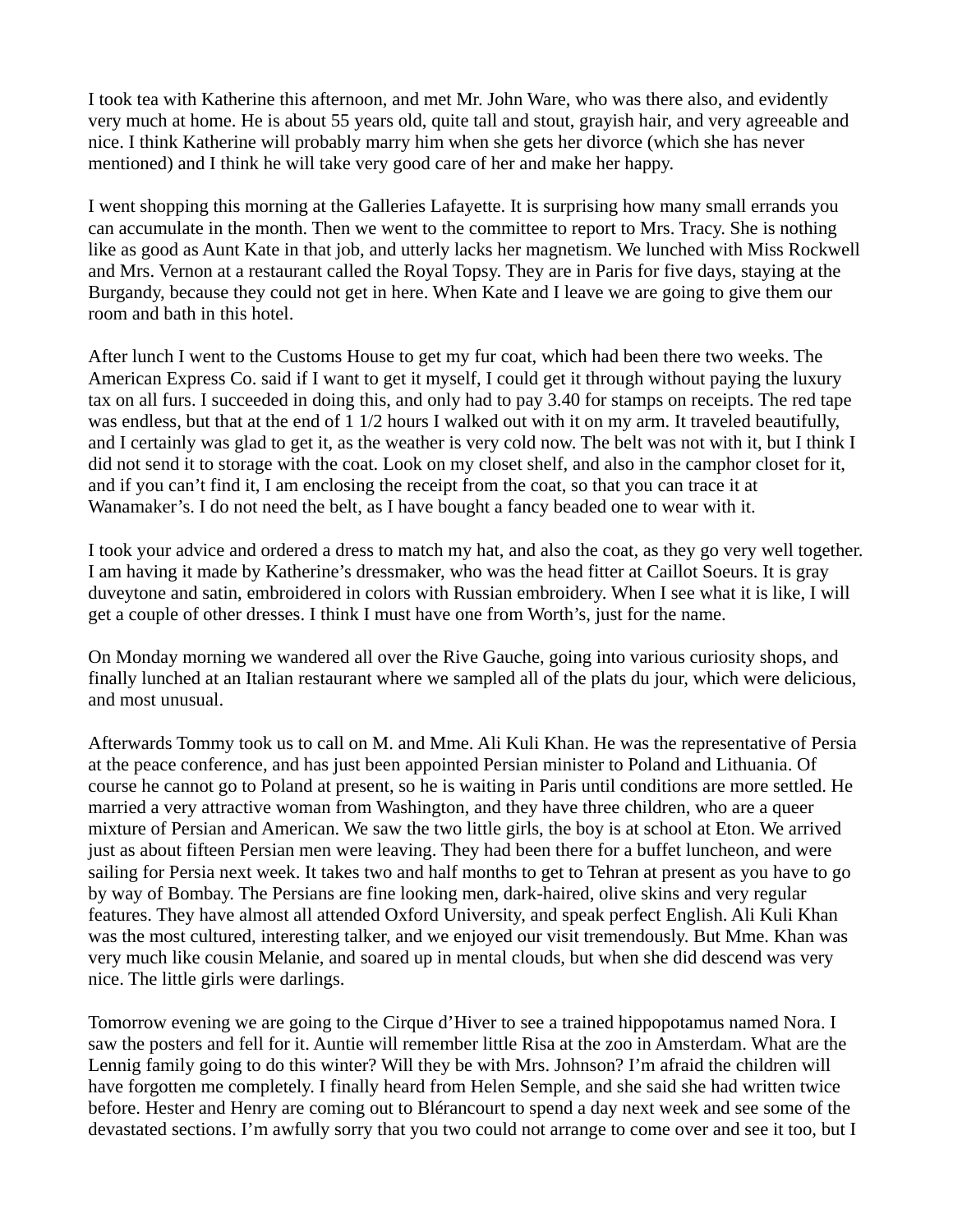prefer a niece or nephew, to having you!

Affectionately, Marian

Letter dated 6 November 1920

Blérancourt November 6th

Your letters of the 15th, 19th, and 21st came yesterday, also one from Maisie, Aunt Sita, and Gay, so it was a red letter day for me. I am so sorry to hear of the tragedy in Herrington's family, but it was quite unavoidable. I know Sally feels terribly. I wish I could see George and Maisie all settled in their new home. I am afraid the novelty will have worn off before I get back. However you can't be in two places at once, and I am really having a very unusual and interesting experience, living and working in the devastated regions. I hope your new chauffeur turns out well. If he doesn't there are plenty of others to choose from. In any case you are well rid of Charles, who, while an excellent mechanic, had become an unwilling worker. I am glad that McFadgen is turning out so well. I think we picked well when we took him.

The farmers of France are very far behind us in their primitive methods, but can teach us a great deal about intensive cultivation, fertilization, and working hours. I find the comparison of the two methods of farming very interesting. As soon as I have a free afternoon I am going out to visit a large farm at St. Aubin, one of our villages. The farmer's wife, Mme. Lemoine, has invited me to come and go through the barns etc. and I am certainly going the first chance I get. I wish it were possible for me to do some agricultural work while I am with the committee, but there does not seem to be a chance at present.

I could not see Mrs. Dike when I was in Paris, as she was sick, but I am communicating with her through Mrs. Elliott Today, and will let you know the result. Of course if it is not considered good form to leave before I have been in France six months, I won't do it, but if possible I would like to come across with Anne. Today is Anne's 24th birthday, so we are going to cook some lobster Newberg this evening and celebrate the occasion. She got several presents from her family which Hester brought over with her and I brought down from Paris. I got her some embroidered handkerchiefs on the Rue de Rivoli. Everyone advises me not to send any small packages by registered mail, so I won't try to send you handkerchiefs for Christmas presents, but will bring them with me when I come.

Our unit is quite small over this Sunday as five are away *en permission*. Kate and I got back on Thursday evening, after a delightful holiday of five days. Dewhurst and Priouleau met us with the Dodge and helped us to get our hand luggage, which was considerable, into the car. I have bought a shawl strap and cover, and had it, as well as my suitcase and Anne's. I took my uniform up to be cleaned, also two pairs of shoes to the cobblers, so I am all fixed up for sometime to come.

Hester and Henry expect to come down on Monday and spend the night here, and on Tuesday hire a car and go on to Soissons, over the Chemin des Dames to Reims, and then by train to Paris.

I am enclosing a letter and card for Grier. I found them at Morgan Harjes, and they had not forwarded them to me as per instructions. This morning I went to Chauny with Dewhurst. We took Jill, a Scotch terrier puppy, to see the vet. She either has a rabbit bone stuck in her throat, or has a severe cold, bronchitis etc. For the past two days she has been quite poorly and spends most of her time in my office lying on a small pillow. This afternoon she cheered up, and, aided by Madelon, tore the pillow into a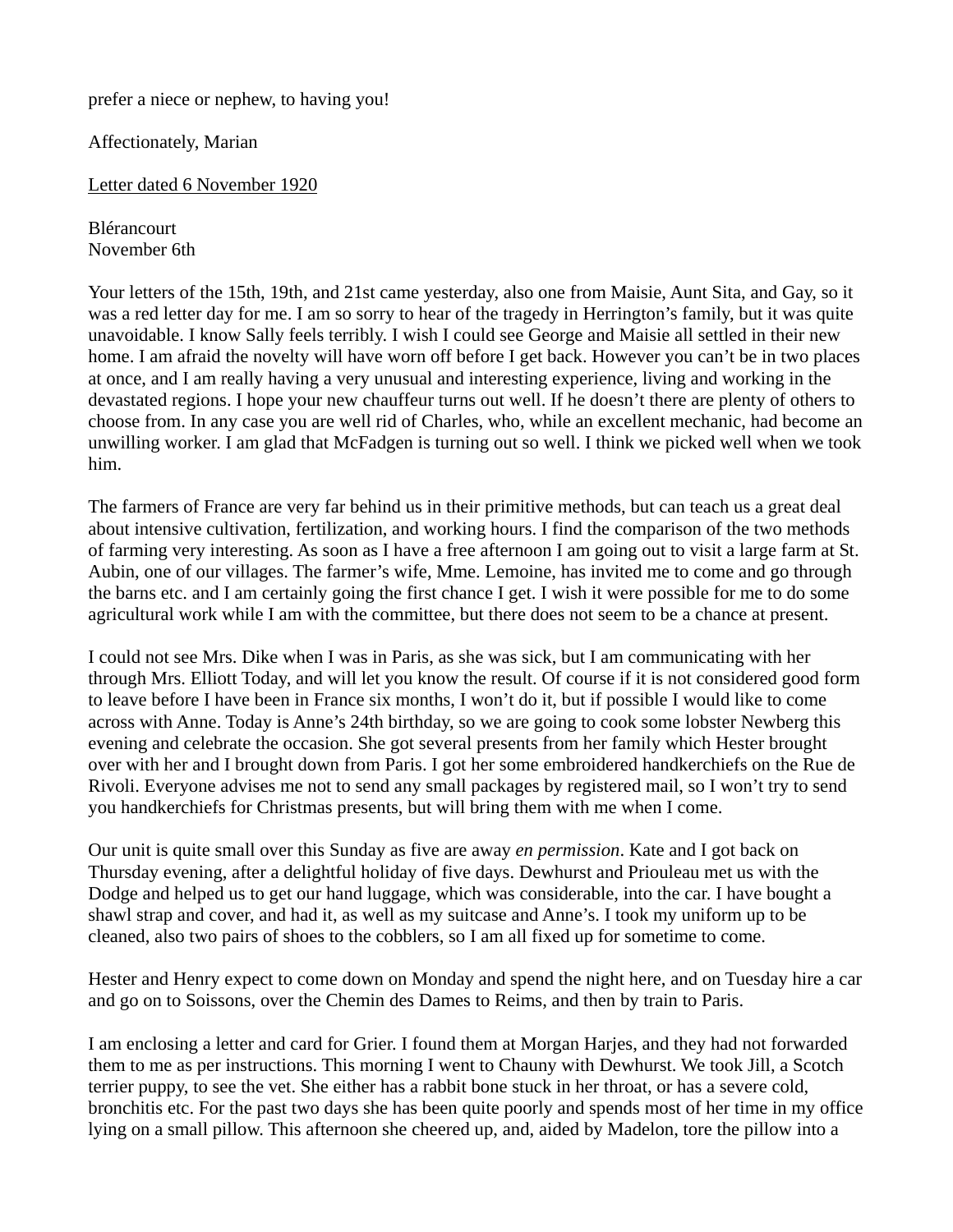thousand pieces and scattered them to the four winds. I never saw such a sight as our office floor afterwards.

Such an amusing thing happened while I was away, I must write it. A woman from my village has been at the hospital waiting the birth of her baby. She has been there over three weeks and was much bored, so I used to take her little presents, books to read, etc., and she became very fond of me. The unit all took an interest in her, and the nurse used to report how she was to me. On Monday the baby was born, and Prioleau announced at the dinner table, "Bartol's baby was born Today! It is a fine large girl, and they're both doing well!" There were shrieks of laughter, and blushes from M. Orchibeuf, but ever since the baby is known as "Bartol's baby."

Did George insure my baggage for me? I wrote to him to do so, but never heard from him. I think the chances are this *baraque* won't burn again, but if it did, it would be very comforting to have had my trunk insured. The electric light is working now in the main building. It is run by a little engine like the Delco system, but is not as good, as the light is not very strong. I would be afraid to use my electric iron, as it might ruin the entire plant, so I keep the iron in Paris, and if I want anything pressed here, have one of the maids do it for me.

I left Tommy in Paris at the Roblin. Her steamer was postponed from Saturday to Monday, so she will be alone for a few days. She and I lunched with her friend the Comtesse de la Rochette at Prunier's, on Thursday before I went to the train. Mme. de la R. is very nice and urged me to let her know the next time I was in Paris, and she would show me some good places to buy clothes etc. Do you remember how amused Father always was because we used to go shopping in every new place? I thought of it when she spoke.

We are going to have a roast goose for Thanksgiving, so think of us when you eat your turkey.

With love to all. Affectionately, Marian

Letter dated 9 November 1920

Blérancourt November 9th

Your combined letter of October 24th with the furniture plan of 248 S. 22nd just reached me. I was delighted with the plan, and can see almost exactly how the house looks. I should think 1932 [Locust St.] would need a few pieces of furniture from the farm, as it must be a little bare in the third floor. Fortunately we have more than enough and perhaps this will weed out the fifth floor a little. I think you are very wise to get your fourth maid for a part of the time only, as unless you got one who also did the laundry, she would not have enough to do, with such a small family. I got a long letter from an Aunt Ellen from Lenox, enclosing some exquisite red maple leaves. Anne was with me when I opened it and was, I thought, unduly amused at the enclosure.

Life here is going on much as usual. The weather has turned very cold and we have a heavy frost every night now. Our *baraques* are most comfortable, however, and the little stoves keep them very warm. Anne has gone up to Paris for her leave, and when she returns will bring Henry and Hester with her. They want to spend the night here, and see the surrounding country where we are working, etc.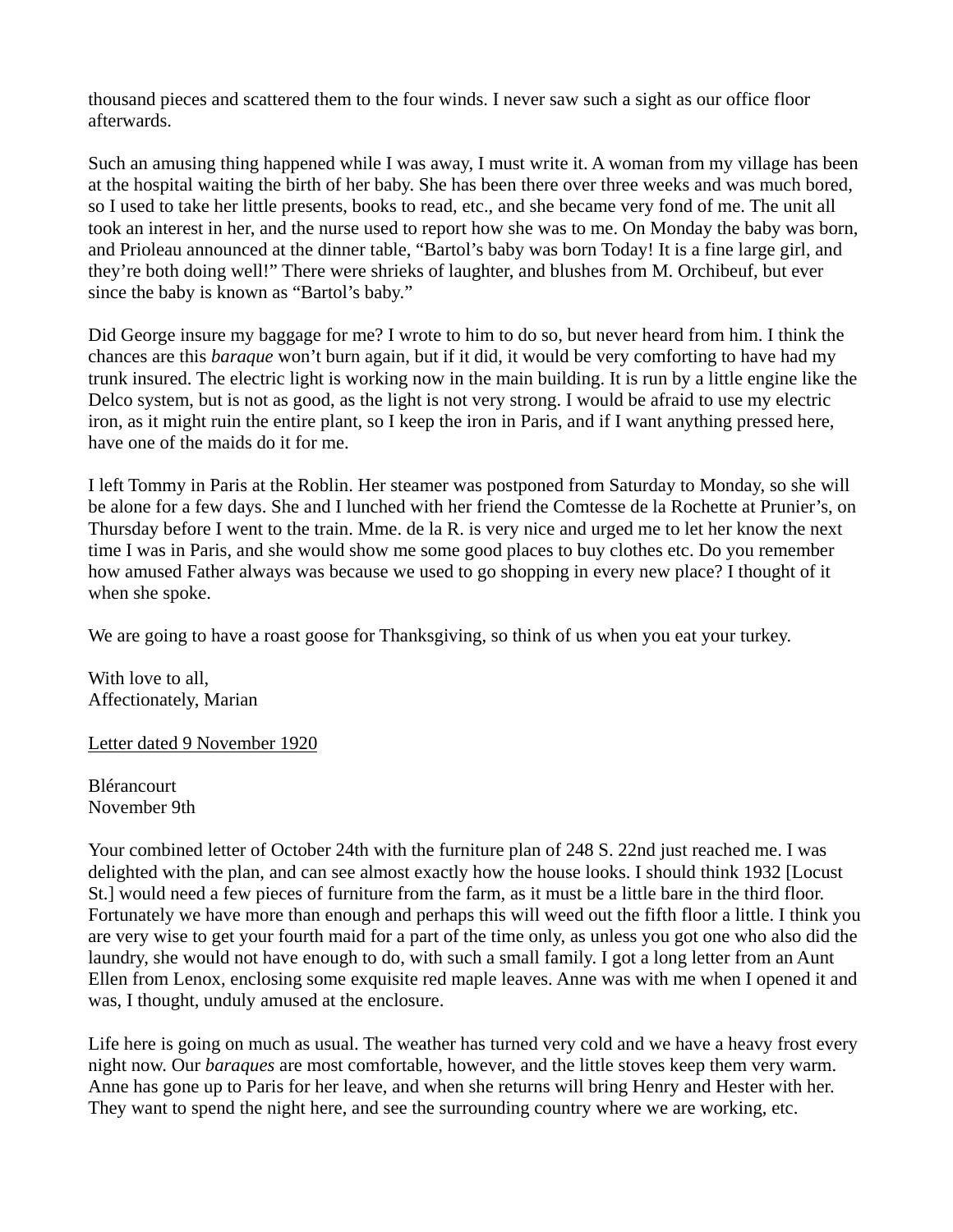I have both Poilu and Peppy in my charge, as Dewhurst is away also, on leave. At present they are both asleep in my room, Peppy on the bed, and Poilu under it on his blanket.

Mrs. Dike spent Sunday down here, and I had a most satisfactory talk with her after dinner. The result of it was that I can do exactly as I want to, and stay as long as I can. So I will leave the middle of January, and come back with Anne. Mrs. Dike is very nice, and I have quite reversed the first impression I had of her. Her whole mind is on the committee and the work while she is here, and she is both capable and executive.

I am going to take lunch with her next week to meet M. Bille, who is the head of all the agricultural work, and probably go over to Villeneuve to see the model farm there. I am delighted at the prospect, as it will be a very interesting trip. The farmers are still plowing and drilling wheat around here. It seems very late, but they do it until the middle of December. There is not much snow in this part of France, so the winters are quite open.

I got a letter from Ellen Newbold Lee yesterday. She is living in Paris, and had heard from Suzanne but I was over here, and wanted me to lunch with her the next time I was up.

There's going to be a big fête in Blérancourt on Thursday, Armistice Day, and the Préfecture has presented a *mitrailleuse* to the village which will be erected on the *place*. We will all attend, dressed in our best uniforms and white gloves.

With love to all, Affectionately, Marian

Letter dated 13 November 1920

November 13th

My thoughts have been very much both of you all Today, and somehow France seemed farther away from Philadelphia than usual, partly on account of the anniversary, and because there was a directrices' is meeting here, and I had to act as one of the hostesses and be very polite to all our visitors. The directrices from the five other centers were here, and each one had a chauffeur, and at least one other person with them, so it made quite a crowd at tea. We had high tea, with brioches, cakes and hot chocolate, also all of the dogs were kept out of the office building during the affair, which only happens when we have extra high guests. Mrs. Dike was also here.

Anne is coming back on Monday at noon and Hester and Henry are coming with her. They will spend the night, and on Tuesday, go to Soissons and Reims in a car I have hired for them. It will be awfully nice to have them here.

Yesterday afternoon I went out to visit the Pierre Lemoine farm, which lies on a hillside above St. Aubin. The house is on one side of a large courtyard, and the barns, granaries, etc., form the other three sides. It is very quaint and looks just like a picture. In the middle of the court is a large manure pile, and the ducks, chickens and geese climb all over it. Just outside the yard is a small blacksmith shop and forge. M. Lemoine is an up-to-date farmer, has a Fordson tractor, and the modern American farm machinery. The house is very attractive, tile floors, huge fireplaces, and lovely old oak furniture. Unlike most French families, Mme. Lemoine has six children, the eldest of whom is eight.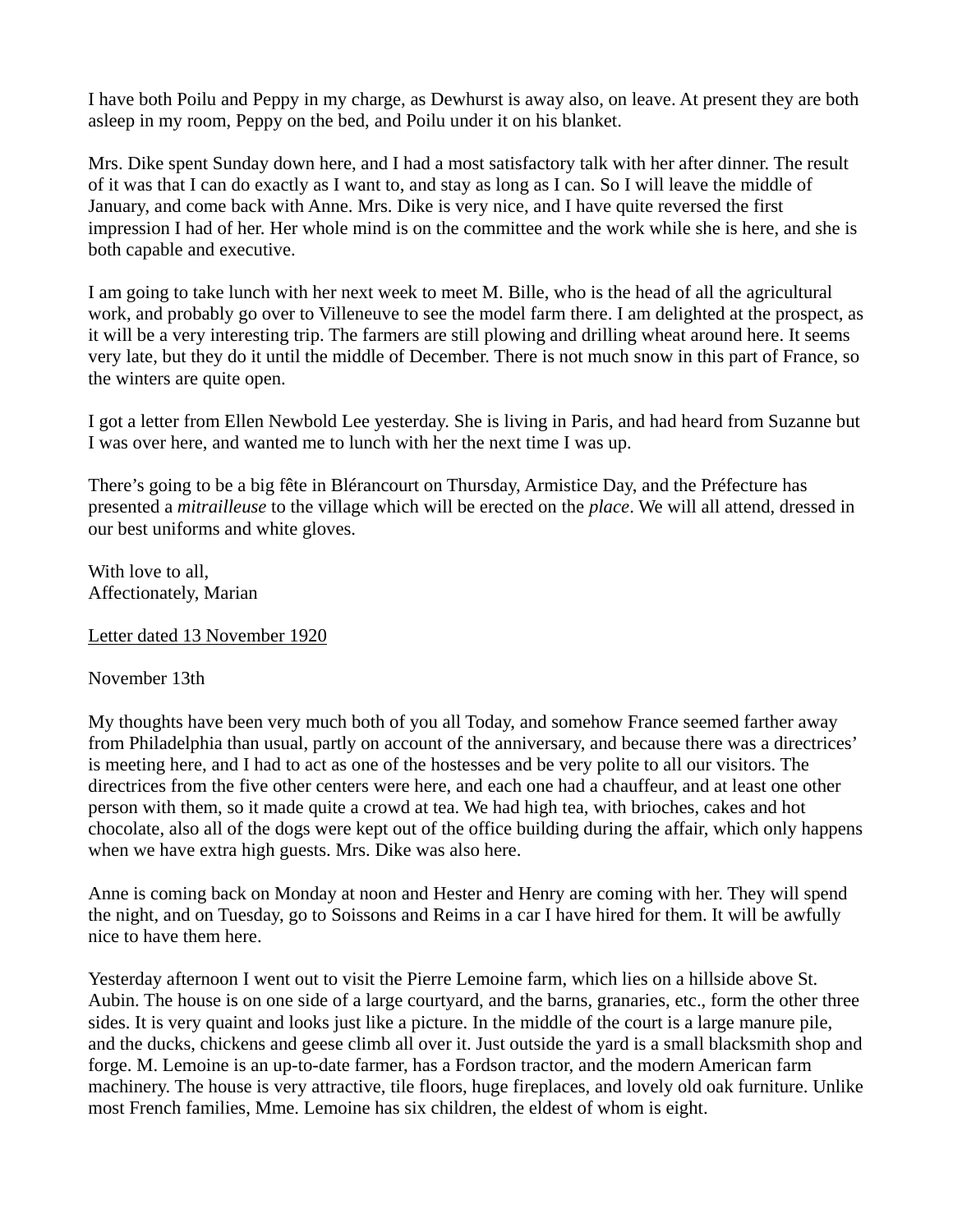On the way home, I was walking with the dogs, Poilu was chasing some quail in the field, when a white rooster suddenly shot out of some bushes in front of him. The temptation was too strong and Poilu chased him, and bit him in the back, before I could intervene. To appease the owner, I had to give her 10 francs, as she said the rooster would have to be killed, and I think he would. Unfortunately this gave Poilu taste for feathers, and Today he tried chasing a flock of geese on the *place*. One of them turned on him and bit him in the eye. It is quite swollen tonight, and will I hope teach him a lesson.

I received Auntie's letter of the 28th this morning, enclosing Fullerton's article. I am glad to see he has gotten out of Russia safely. I have never heard such a busy time as you have put in moving furniture, etc. I will hardly know the two houses when I see them, although I have an excellent mental picture of everything you have done, due to the diagrams.

The weather here is quite wintry now, and the leaves are almost all gone. The poplar trees are bare, and show the mistletoe which grows all over their branches.

With love to everyone, Affectionately, Marian

Letter dated 17 November 1920

Blérancourt November 17th

Auntie's letters of October 28 and November 4 and E.'s of November 1st, and also the sample ballot, reached me this morning, and after breakfast I took a warm seat near the stove and read them with great pleasure. The thing that pleased me most was the news that Aunt had ordered two hats without the long veil. Your part-time maid sounds like an excellent idea. I hope she turns out well. Was it an idea from Eleanor's brain? If so, I suppose she has put an extra spotted feather in her cap.

We have had a delightful visit from Hester and Henry. They came back from Paris with Anne on Monday morning and got to Blérancourt at lunchtime. In the afternoon and took them all over the village, Blérancourt, then out to see two of our most devastated villages, Trosly-Loire and St. Paul. They were much interested in the work, and enjoyed themselves greatly. They brought us two boxes of petits four (fancy cakes) and a large box of chocolates, so in the evening we played bridge in my room and ate the refreshments and some liqueur. Henry was as amusing as usual. He plays the same kind of bridge that father did, bidding no trumps whenever possible, and usually making the bid. Hester plays a good conservative game.

Tuesday morning Tilly took them over to Soissons in our touring Ford, and as Anne was busy with the *ouvroir* I went along. We had a puncture just as we got there, which was most fortunate, as it delayed us, and give us a very good excuse for staying and lunching with them. We drove them around the town and showed them the cathedral and the other ruins and then all took lunch at the Croix d'Or, a very good, old-fashioned little inn. It was quite battered up by the bombardment, but has been repaired. The dining room had a red tile floor, and yellow and white barred table cloths and napkins. We had an excellent table d'hôte lunch, and afterwards Henry and Hester hired a car from the garage and went on through Fismes and along the Chemin des Dames to Reims, where they were going to take the train back to Paris. They seemed to enjoy their visit greatly, and told us that our quarters were very luxurious for the devastated regions, which of course they are.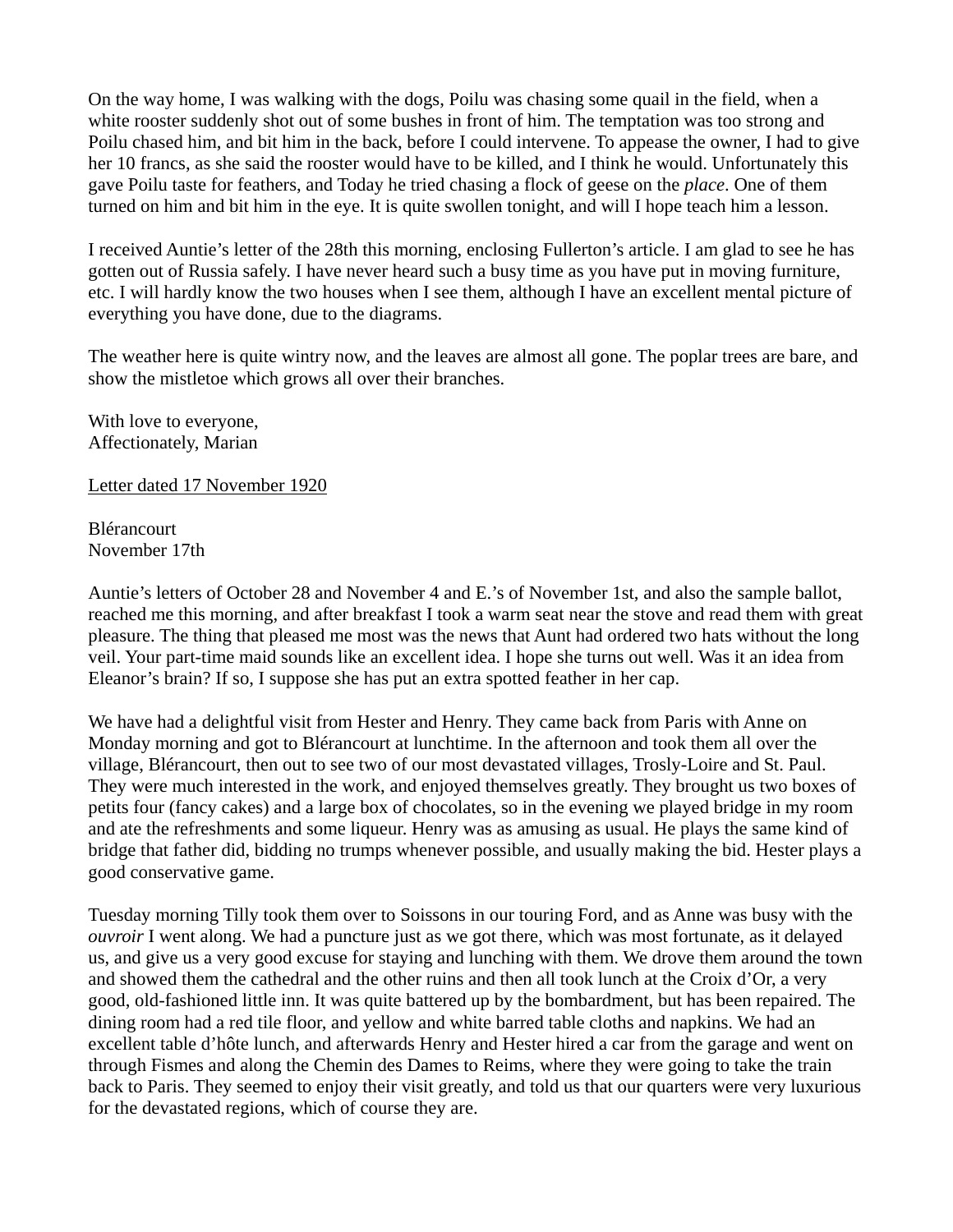On Saturday evening Tilly went to meet the train at Noyon and ran over a drunken man who was lying in the road. It broke his leg, and she had to tak him to the hospital. Yesterday two *gens d'armes* arrived to interview her, I was afraid they were going to make trouble for her, but it was only a matter of form. It seems he is an habitual drunk. The only unfortunate thing was that she did not have her *permis de conduire* with her.

We are having wonderful fall weather now, clear and crisp, only four rainy days since I have been here.

# Affectionately, Marian

Letter dated 21 November 1920

## Sunday p.m. Nov. 21

Since writing to you on Wednesday nothing of any great interest has happened. We have had a very cold spell of weather, and every morning the frost looks like a light fall of snow. I went for a walk this morning with Dewhurst and four of the dogs, and the woods out to St. Paul were wonderful. All the little puddles were frozen, and the dogs skated across them, the leaves and grass were all white with frost which did not melt even at noon, and the looked like a white fairy carpet. They were great bunches of mistletoe and holly bushes covered with red berries. It looked very much like Christmas.

This morning Anne and I added bacon and eggs to the usual Sunday breakfast, which we have in our rooms. One of my friends at St. Paul gave me two fresh eggs yesterday, and Anne brought the bacon back from Paris with her. Our rooms smelt rather bacony when we finished cooking, but it soon aired out.

On Friday I went to Laon to take the Préfecture money to the treasurer, and also act as interpreter for Maynard and Miss Deming, who was escorting a twelve-year-old girl from Blérancourt to Laon. The child is an orphan, and was being turned over by the committee, who has been taking care of her, to the Préfecture, who now assumes the responsibility. She reminded me strongly of one of the C.A.S.'s wards, much the same costume and appearance. I felt awfully sorry for her, as she wept pitifully when we finally left her, although we had tried to cheer her up first, by giving her hot coffee at a pâtisserie shop. Miss Demming is a lady of about fifty who has been in the committee's employee for four years. She was formerly at the children's colony at Boullay-Thierry. Why she is employed I cannot imagine, as she speaks no French and is a very vague, rather inefficient kind of a woman, although rather nice. I believe she comes from Philadelphia!

After we had disposed of the child, by leaving her at the Préfecture hospice, which is in charge of a sisterhood, Maynard and I spent about an hour getting the preliminaries for an application for a *permis de conduire* for her. Up to now she has only had her English driver's license, but since Tilly's accident, Mrs. Dike has ordered all the chauffeurs get French licenses.

When we got that disposed of, we took lunch at the Hôtel d'Ecu, a very good little hotel, built on the very edge of the town, by the wall, which drops at that point straight down to the valley, a distance of many hundred feet. The dining room had a wonderful view of the entire valley. After lunch we went to the Palais de Justice and got a copy of a birth certificate which Mrs. Elliott wanted, then with the comfortable feeling that we had visited almost every public building, office and official in Laon, we started for home.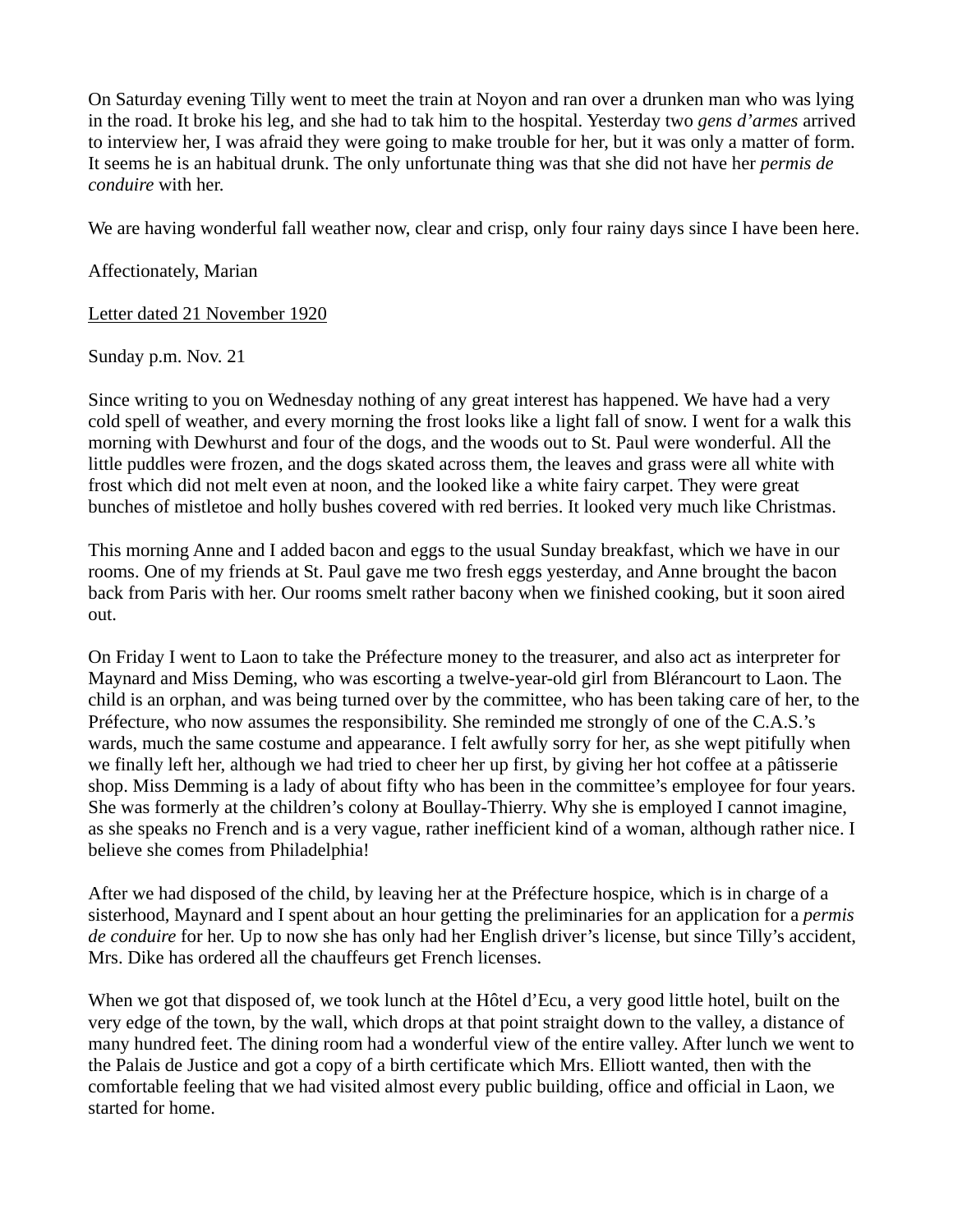It was one of the coldest days we have had and I was thankful to have my fur coat to wear. In it I was very comfortable, even going over the plateau between Coucy and Ainzy, which is the most windswept place on the whole drive. At the very top there are remains of three Roman sarcophagi, built in the side of the hill, with ancient Latin inscriptions of them. This part of France has a very old civilization.

Yesterday Peppy got lost. She ran after my car in the morning when I went out to St. Paul, and as I did not know she was there, I came back without her. In the late afternoon, an old man, whose house I had often been to with Peppy, brought her back. She had arrived there quite exhausted and decided to wait for me there. Dewhurst and I were just starting out to look for her in the Dodge when she arrived, quite crestfallen and decidedly scared.

Mlle. Henneguy has gone up to Paris to buy us a turkey for Thanksgiving. Give my love to all and think of me when you eat yours with cranberry sauce.

Marian

Letter dated 24 November 1920

Blérancourt November 24th

I notice that the French ink runs on this paper so I have changed back to my fountain pen. I now like the new one just as much as my beloved variegated pen which Auntie became so attached to that it finally was hers. This one, which she gave me, is even better. I am expecting some American mail Today, as Anne got some yesterday. Hers comes direct, and mine is forwarded from Morgan Harjes. That bank will be glad to have only one Bartol left, as Henry and Hester sail Today. Between H. G. Bartol, J. G. B., and M. G. B., and Aunt Kate, they have been hopelessly mixed up. I think they thought as the name was an unusual one there could only be one person and they have mixed up our mail, but I think only Grier's and my bank account.

The weather has been very cold here since Sunday. Each morning when I get up the frost on the ground looks like a light fall of snow. Our plumbing is put out of commission each evening at six o'clock, to prevent freezing, and even with that precaution the bath (our only one) froze on Sunday, and the pipes burst, so we are again reduced to bathing (intermittently) in our rooms. However with plenty of hot water from our stoves, and a large galvanized basin, it is no hardship. Whenever I need more Ivory soap, I go out to the *magasin* and hunt through refugee sacks until I find the cake. It was the favorite kind to send.

Yesterday I spent in the Dodge with Dewhurst. It was a glorious day, far too good to stay indoors. In the morning we went to Coucy to deliver gasoline, and in the afternoon we delivered Singer sewing machines, which have just arrived from America, to four different villages. The women had ordered them last March, and had quite given up hope of ever seeing them, so they welcomed them with delight.

Last week Dewhurst had the grippe and was sick in bed for three days, during which time I nursed her and made quite a name for myself as a nurse, even with the two V.A.D.s. Of course if you two have been here I would not have shown in comparison, but as Eleanor has often remarked, "a prophet is not without honor, etc." Dewhurst is one of the nicest girls I have ever met, and I have become awfully fond of her. I hope I will see her after we both leave the committee, but as she is probably going up to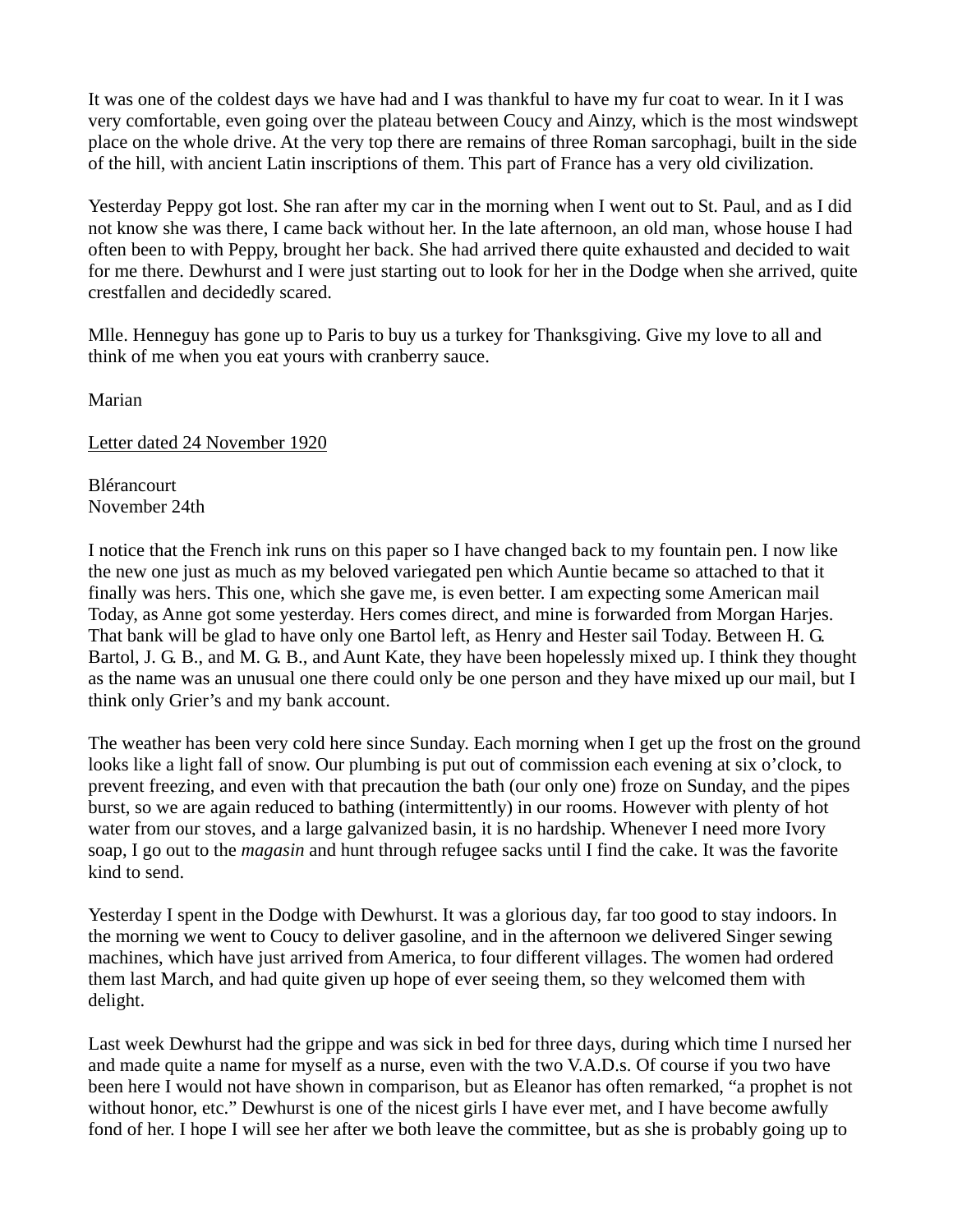India, it is rather doubtful.

I am going up to St. Paul this afternoon *marraining*. There is an old couple who have just returned, and who are living in one of the commune's *maisons provisoires* until their *baraque* is built, whom I called on on Saturday. They have had a most tragic time. Their two sons were killed in the war, and their only daughter died last month, leaving six little children. They owned a small farm, but when they returned there was nothing left but the land, every building had been blown up, the orchard killed, etc. They are 68 and 66, and it is pretty hard to make a fresh start at that age.

Prioleau brought me word yesterday that a young woman in my village had had a baby, a seven months one and that it was most unfortunate, as she had intended to be married to the father next month!

Mrs. Elliott and I are going up to Paris next week to buy toys for Christmas party. I think my previous experience with the C. A. S. at Christmas will be very useful. There are only 900 children altogether, and we are going to have three parties, on three consecutive evenings, of about 300 each. We cannot manage them all at once. We are going to decorate the foyer and trim a large tree. Our plans depend somewhat on the amount of money we will have to spend, and we do not know that yet.

I got a long letter from Aunt Kate yesterday, and I think she misses the work very much, and is quite homesick for Blérancourt. It is clear how soon you get to feeling that a place is home, merely because you are living in it.

With lots of love to all, Affectionately, Marian

Letter dated 28 November 1920

Blérancourt (Aisne) November 28th

Your letters of November 6, 9 and 10 came on Thursday, also a paper from George about the cement shares, at present standing in my name. I signed it and had Anne witness it, and mailed it back immediately. It was a very good idea to send it to me. I am perfectly delighted with Auntie's Christmas present, which was exchanged at 17, and will certainly buy some clothes with it, probably two dresses, as I do not like the French suits much. It was great of her to send me such a big check.

I am going up to Paris Tomorrow with Mrs. Elliott to buy the Christmas presents for the children, and while I am up, will have my picture taken in uniform, and if it turns out well, will send you one. I hope it will arrive about Christmas. I have written to Katherine to try and get theater tickets for Tuesday night. We will be at the Palais Royale Hôtel. I seem to go to a different one each time I go to Paris, but Mrs. Elliott has selected this one, and we have secured a large double room, with a bath! Three cheers. Our bathtub is not mended here yet. Soon I will be like the A E. F. and not feel the necessity for bathing at all.

Yesterday one of the neighboring farmers brought in the largest bunch of mistletoe I have ever seen, about three feet in diameter, and perfectly round. It is still attached to the branch of the poplar tree it grew on. For unknown reasons it has been hung on the porch over the entrance to our office, and Anne and I have been teased within an inch of our lives in consequence. It really is a very effective place, but it blocks the daylight considerably. I will send you a snapshot of it.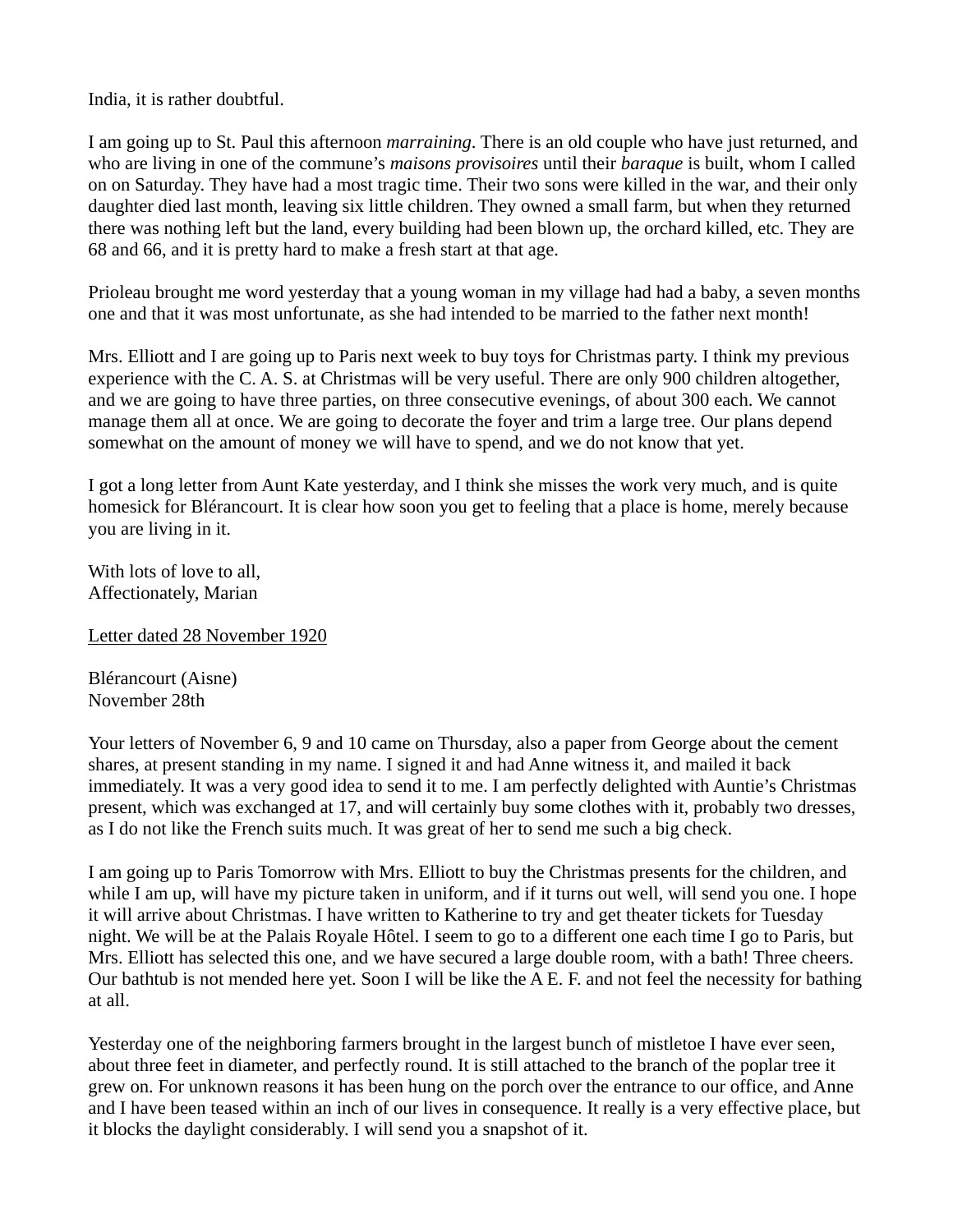Our Thanksgiving dinner came off with great éclat on Thursday evening. The turkeys were a slight disappointment, as they were what is called *dindoneau,* and were really no bigger than large chickens. However they were delicious, also the cranberry and mince pies, to say nothing of the champagne. Doran, the Texan, that very cheerful after taking one glass, and as she was dressed as a nun, the effect was most amusing. Remembering Auntie's advice, I selected a becoming costume, and instead of going as a refugee, which was a very popular choice, I wore my blue smock, with a black leather belt, black silk bloomers and a dark blue beret on my head. With my face made up, it was quite effective. Mrs. Elliott had chosen exactly the same costume, except for a red beret, so we posed as art students from the Latin quarter. Anne dressed up as old Black Joe, blackened her face and made a white beard out of absorbent cotton. No one recognized her at all, as she had made herself quite fat by stuffing pillows inside her overalls. Kate was an Apache, in some *vêtements usagés* from the store, and was splendid. Dewhurst was a Pierrot, in black-and-white sateen, also from the store. Tilly dressed up in M. Orchibeuf's clothes, he was fortunately away in Paris, and led his dog around on a leash. She took him off splendidly, put on a black mustache, and imitated his voice and walk. Everyone was convulsed by it. The nurse, Mlle. Cosse, dressed up as one of the mechanics from our shop, and made a mustache and goatee with burnt cork. In the middle of dinner she got a hurry call and had to go out and interview the man who had come for her to take her to see his wife, dressed as she was. The man's expression when he saw her was the most amusing thing I have ever seen.

After dinner we danced the Virginia Reel, which was absolutely new to all the English and French, and was rather mixed up in consequence. The dogs were terrified by the unusual costumes and the dancing and seven of them took refuge under the big sofa, where they peered out. Poilu's eyes were as green as a wolf's, and you could just see them shining from under the edge of the cover.

Thank you for sending my galoshes. I expect they will arrive any day now. So far I have not needed them as we have had very little rain, and consequently no mud, but my fur coat has been a perfect joy to me. I wear it constantly. I can't think why I was foolish enough not to bring it with me.

Are you engaging the same force on the farm for next year or are you making any changes? The farmers in France are having the same difficulty that we are in securing help. All of the farmhands want to work in factories and have short working hours.

On Friday night I took a ride which five years ago I would not have considered possible. It just shows how much the war has changed everyone. M. Marquette, the head of the Boy Scouts, arrived here at 6:30, and said he had to be taken to Anizy that evening, a seventeen-mile trip. So Kate was told to run him over, and I went with her, as we are never supposed to make night runs alone. We left here about 8:30 and got back at 11:15. It was full moon, and quite cold, but one of the most beautiful rides I have ever taken. We did not meet a car or person on the entire way there and back, and went through absolutely devastated country, through ruined villages and woods full of skeletons of trees. Coucy, which is entirely ruined, and has no one living there, was like a city of the dead. It reminded me of Thebes.

With best love to all, Affectionately, Marian

Letter dated 1 December 1920

Hotel Palais Royale, Paris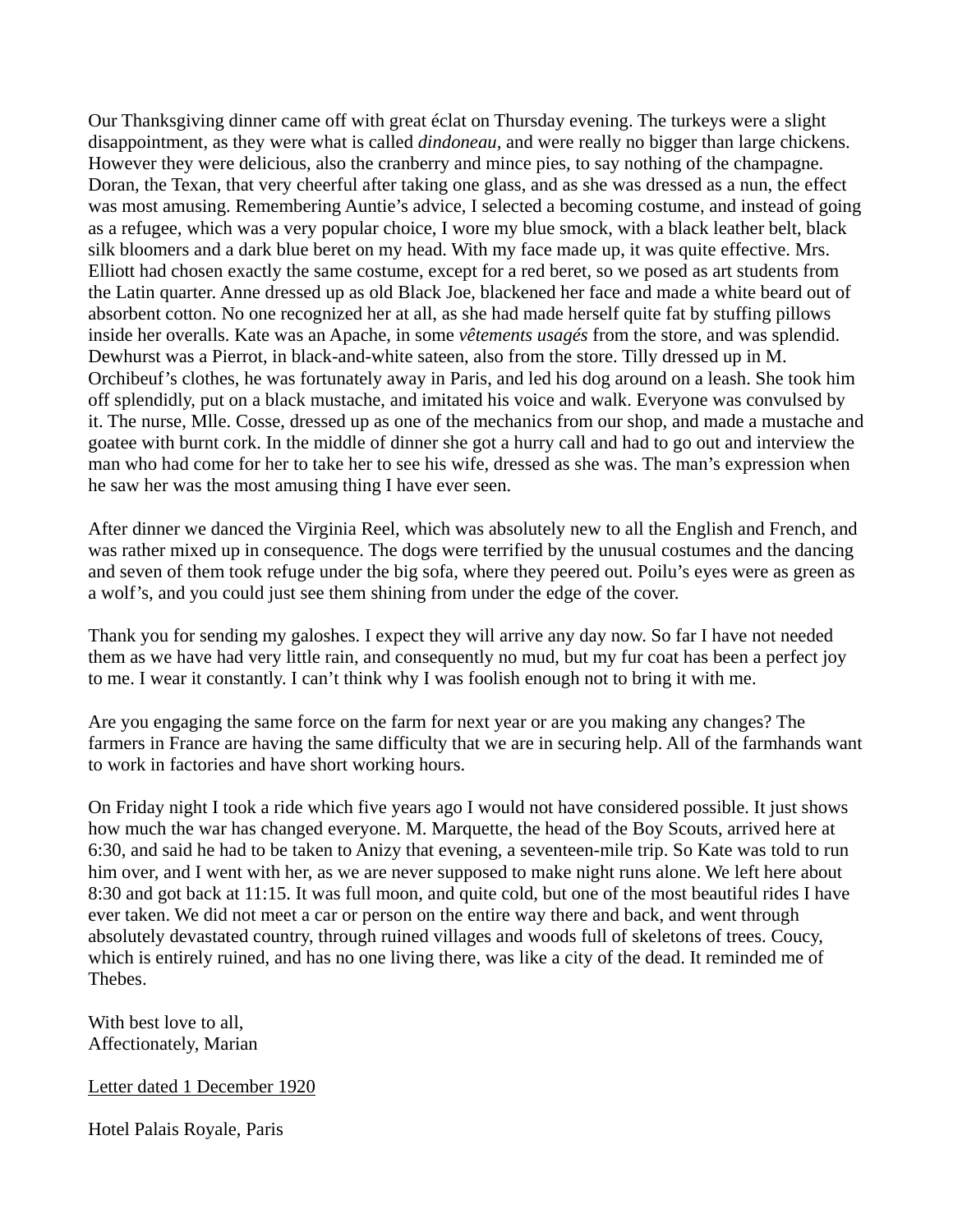Dec. 1st

I stopped at Morgan Harjes this a.m. and got Auntie's letter, written after she returned from New York, also one from Mary Smith. They were most welcome. I have not heard from Aunt Neilly for some time, has she been sick? It is too bad that Auntie's old enemy, bronchitis, attacked her as soon as she got back from the big city, but this only fulfills her proud boast that she never lets the germ escape her. Mrs. Elliott has had it also, and has been wretched ever since we came to Paris. His evening she seems much better.

We came up together on Monday evening, and have been busy ever since buying toys and Christmas presents at a large wholesale house, which would have rejoiced Eleanor's heart. We bought very nice things, and kept well under our allowance of three francs per child. We finished this afternoon about 3:30, and both feel quite tired mentally. Among other toys, we bought 200 dolls, which we are going to have dressed by the sewing classes in the different schools, and offer a prize for the best dressed one. Last week we found a little girl of about four, sitting among the ruins of their house, playing with a small piece of wood, which she had wrapped in an old soldier's gaiter, and was pretending it was a doll. She is going to be on the list of those who received dolls at Christmas.

After we finished the shopping Mrs. Elliott and I went to Molyneux, which is considered the most stylish dressmaker's in Paris now, and I ordered a blue serge dress, with Auntie's Christmas present. I think it is going to be very becoming, and I got Mrs. E. to help me select it, as you know I don't trust my own taste alone. I am getting a green evening dress from Katherine's dressmaker, it is very much the color of the one I had before I went in mourning. This makes three dresses and a separate black velvet skirt and over-blouse, which is all I will get before I come home. If there is anything with which either of you especially want, please let me know, otherwise I will bring handkerchiefs, scarves, gloves etc., and some wallets for the boys.

I got Katherine to get me tickets for *Le Retour,* which is considered the best play in Paris just now, and Mrs. E. and I went last evening. Katherine unfortunately could not go with us, as she had some other engagement. I took tea with her yesterday, and saw Henri, who leaves next week for his military service. He is trying to get into the aviation service, and Katherine is much upset she is sure he will be killed.

The play was splendid and we enjoyed it immensely. After a month in the country, the city life is a welcome change, although I would rather be in the country most of the time. I find the Paris climate very hard on my throat. Hester had the same experience. I think it is the intense dampness at this time of the year.

We lunched Today at a very quaint old restaurant, founded in 1780, called Boeuf à la Mode. We tried their famous dish and found it delicious. I have not eaten any snails yet, or frogs, but otherwise I like all of the French dishes.

I find that Mrs. Elliott and I get on very well together and I have come to know her much better in the three days in Paris than in two months at Blérancourt. She is rather shy, but, when she loses her shyness, very charming, and we have had an awfully good time together. We are returning to Blérancourt Tomorrow afternoon. Anne is coming up this evening to buy supplies for the *ouvroir* and will be here with us. I think she is probably going to stay up till Friday.

Tomorrow morning I am going to have my picture taken, and I have had my uniform dry-cleaned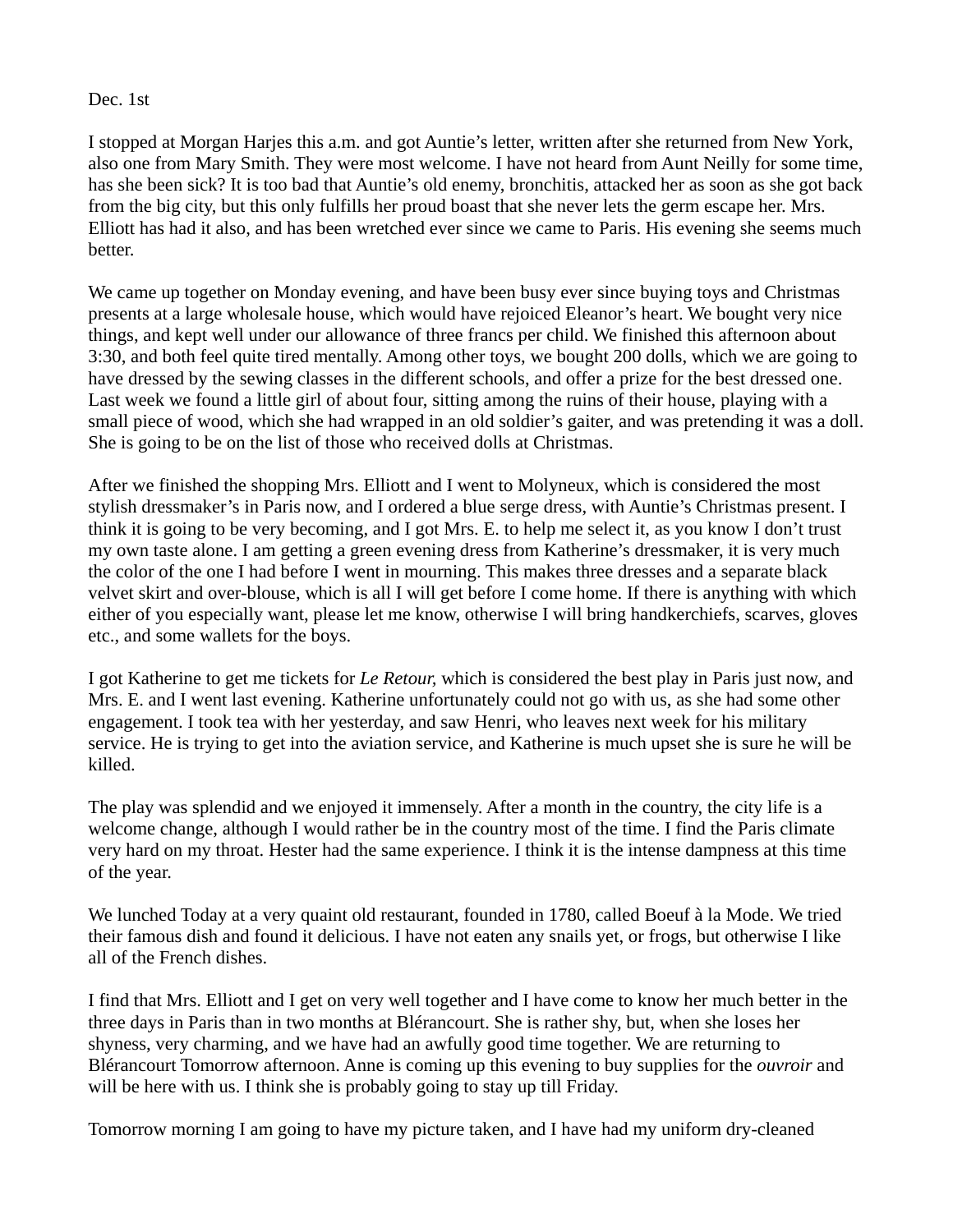Today, so that it will appear to advantage. I am going to the same place that Anne had hers taken with Poilu, and I hope it will turn out well. If it doesn't, I will not send any copy home.

I have not been able to see Ellen Newbold as she is not well and could not meet me anywhere to take lunch or tea, and I have not had the time to go to her hotel, which is near the Etroile. The telephone service in France, and especially Paris, is too awful for words, and it is very difficult to get anyone on the phone. If you do succeed in getting the connection, it is usually cut off in the middle of the conversation.

With much love for all, Affectionately, Marian

Give my best regards to Margaret

Letter dated 3 December 1920

Hôtel Palais Royale December 3rd

I changed my mind about sending some small Christmas presents home, and am taking a chance and sending them my registered mail today. If Auntie doesn't like hers, tell her to give them to Mrs. Walsh, but I hope she will like them, as they are the *dernier nouveaté* in Paris.

Anne came up on Wednesday evening and Mrs. Elliott returned to Blérancourt, very reluctantly, yesterday. Anne and I are going back this afternoon. I have finished all the errands I wanted to do, and am now starting out with Anne to visit a wholesale dry goods house to buy supplies for the *ouvroir*. After that we are going to have lunch with Katherine at a little restaurant in the Latin quarter and then buy a cake and take the 4:05 train home to Blérancourt.

I had a fitting for my dress at Molyneux yesterday, and it is going to be lovely. When I come to Paris again, the embroidery will be all finished and I will have the final fitting. I have also bought a skunk collar and cuffs (dyed *tête de nègre*) for my blue coat and K's dressmaker is putting them on for me.

I went to see Ellen Lee yesterday afternoon at tea time. She was awfully glad to see me, and I thought rather homesick. She gave me a copy of the Bulletin, which I have enjoyed immensely. It is forlorn to be as sick as she has felt for the last few months in a hotel so far from home. However she is much better now.

Last evening we took dinner at a restaurant called Le Griffon, and then went to the Variétés with K. and Mr. Ware to see *L'Ecole des Cocottes*. It was a splendidly produced piece, very French, and most amusing.

Today it is raining, and the streets are awfully muddy. Paris looks very gray and soft in the rain. The gray tiled roofs, gray chimney pots, and gray stone houses all blend together in the wet. This hotel is next to the Palais Royale in a very quaint old part of the city. There are little alleys and courtyards and covered arcades with little shops in them, going off in all directions. They allow dogs here, so we will probably stay here when we leave Blérancourt. Anne has not heard from Edith Farr yet about the exact date of her wedding, so we have not engaged a sailing yacht. I will let you know as soon as we do, so that you can make all your plans to meet us on the dock. I understand friends and families are no longer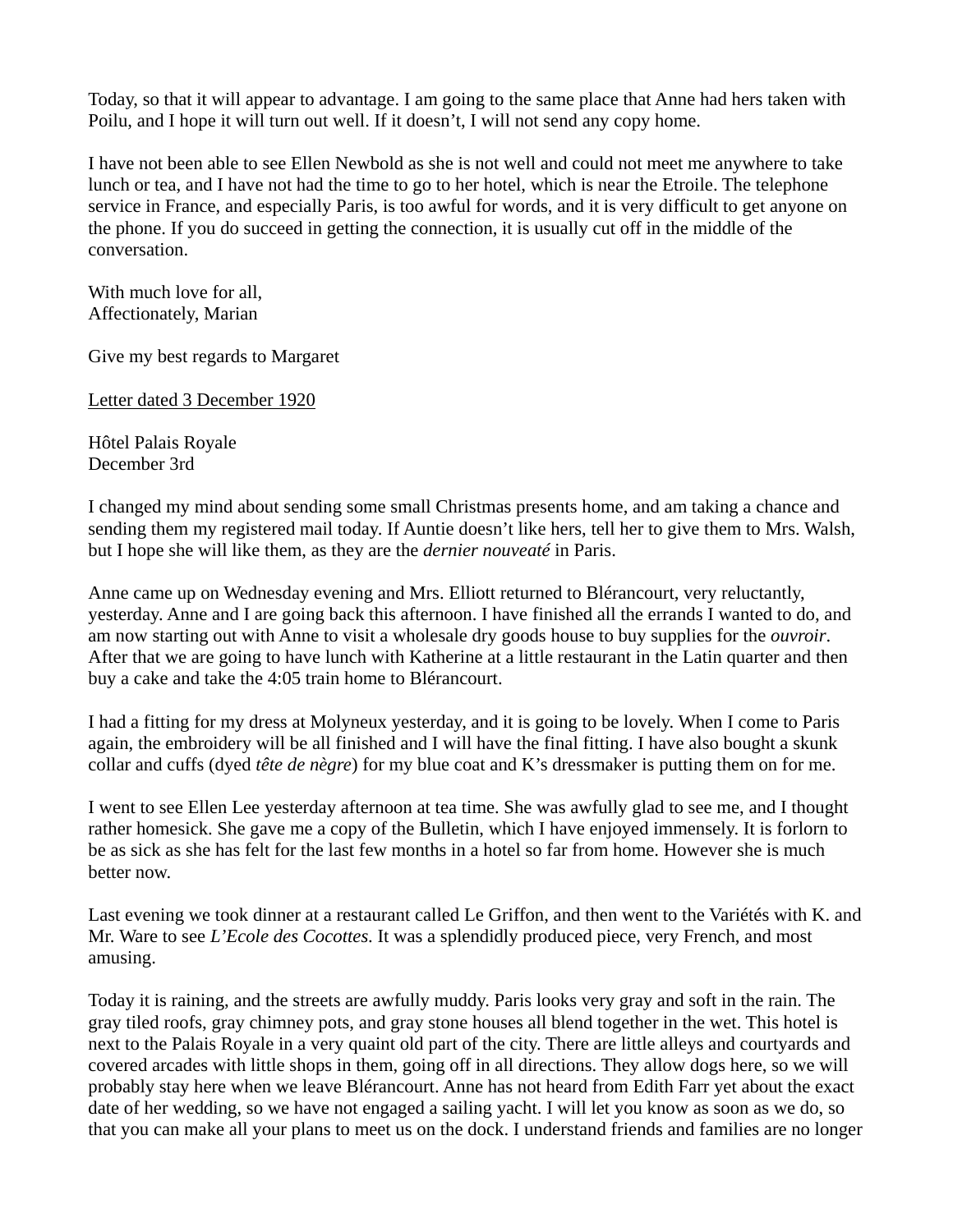allowed to see you when you got off the boat until you get to the customs house, which is a great bore. I must stop now and get ready to go out.

With best love to all, Affectionately, Marian

Letter dated 5 December 1920

Blérancourt December 5th

Since I returned from Paris, I have had quantities of mail, letters from both of you written on November 13, 14, 16, 17 and 21, also one from Aunt Neilly and Mary Smith.

I am enclosing the signed income receipt for the Fidelity Trust Co. I showed the Mayflower compact which you sent me to the English girls, and they were much interested in it. It was entirely strange to them, although they vaguely remembered reading in history about the Mayflower.

My galoshes arrived yesterday morning, and by a remarkable coincidence it was the first heavy rain we have had, and the mud was awful. I put them on immediately and went out to St. Paul to *marraine*. It was a soaking wet day, so after I had paid four visits, I went to see one of my particular friends, Mme. Raboeuf Nantier, who gave Kate and me some delicious hot coffee. She had one of the most beautiful yellow Angora cats that I have ever seen, named Mouton. It sat in my lap while I drank the coffee, and made Poilu fearfully jealous. Poilu decided he would go out to St. Paul with me, and insisted on following the car when I refused to take him in it. Consequently I made him run all the way there, then let him ride home.

I had an awfully busy day yesterday as I had to clear up all the store accounts, deliveries, etc., which had accumulated in my absence. I finally got through a little after six, and left my desk in lovely order.

Tilly had brought back two brioches from Compiègne in the morning, and we had high tea, which made a pleasant break in the afternoon. Anne and I got back from Paris on Friday afternoon. We had quite a hectic trip out as it was pouring, and we had three enormous bundles of materials for the *ouvroir,* as well as all of our own hand luggage, making nine pieces in all. When we arrived at Noyon the door of our compartment stuck and refused to open, a predicament I have long feared. We had to go out through the next door one, and I stood outside while Anne threw her things through the window. Finally the guard came along and got the door open just before the train started. We thought Anne would certainly be carried on to St. Quentin. Fortunately Dewhurst met us, and we got all of the stuff into the Dodge. Of course the rain made it rather difficult as we were trying to hold umbrellas over our best Paris hats while disembarking.

I bought a circular lace veil to wear with my brown hat which makes it very dressy. I have just read in the daily Mail that the Queen of Spain has ordered three dresses at Molyneux, and I feel quite bucked up over my one. Tell H. Semple the kind of dressmaker I patronize.

With love to all, Marian

Letter dated 9 December 1920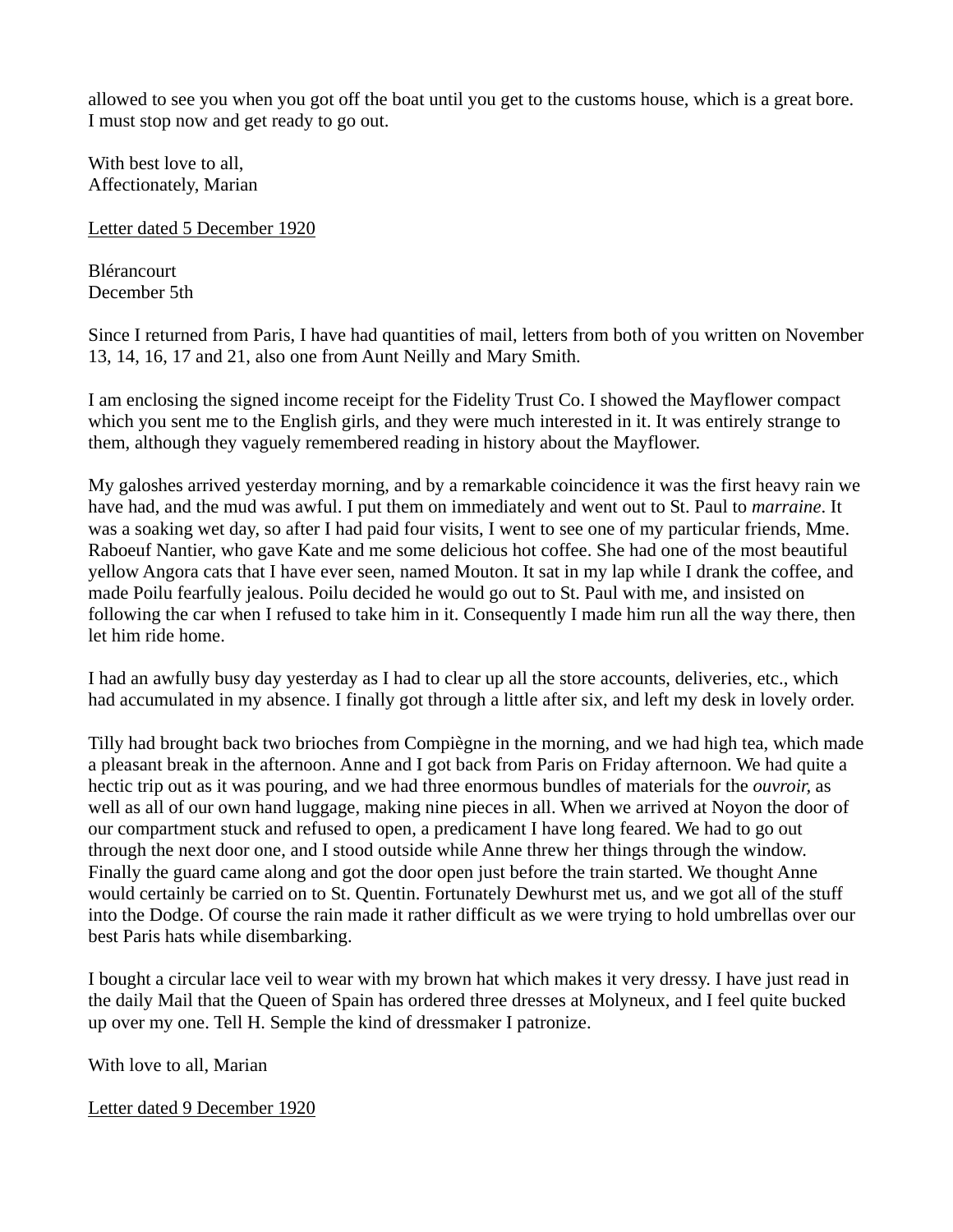## Blérancourt December 9th

Your letter written on Thanksgiving day came yesterday and I read your menu aloud to Anne. We both decided we could hardly bear it. The thought of a big turkey with American dressing and cranberries was too much. I hope the committee appreciate what fine service Anne and I are going giving it, but I am afraid you appreciate us more than they do. Still, they say they are unable to fill our places when we leave, so we hope they will at least miss us.

The weather has become very wintry now. It is as cold as it usually gets here, between 20 and 40 most of the time. We have had a week of cloudy weather, interspersed with rain and little snow flurries. It is rather foggy at night and very damp. Our stoves keep our *baraques* very comfortable, and we have large pitchers of hot water both night and morning, so you can see that we are very comfortable.

Today, about eleven o'clock, a large number of shells were exploded at Trosly Loire, a village about five miles away. It sounded like a bombardment, and continued at about thirty-second intervals for twenty minutes, and shook all of our buildings. It was very easy to imagine what the real bombardment during the war was like.

Agnes Doren, our Texan, left yesterday for home, Austin, where she is going to be married to a rising young real estate broker. I think she will be more missed than regretted, as it is very quiet since she left. We gave her a farewell party the night before she left, and all dressed up to represent the children in the different schools where she has taught physical culture classes. We kept the whole thing a secret, and after she came into the living room, we all trooped in, to the music of the gramophone. We added champagne and cake to our usual supper, and played charades afterwards. It went off very well and Doran was delighted with the evening. We presented her with six plate doilies, made of Point de Paris lace, which represented six of the fables of La Fontaine. They were really exquisite, but I can't picture them in her bungalow in Austin, Texas. She had no idea of what La Fontaine's fables were, but was awfully pleased at the present from the committee. I tied the doilies up with white ribbon, and put a tiny wax angel, which we made a bow and arrow for, on top of the box. It looked quite like Cupid, and everyone, except Mrs. Elliott and me who had bought it, from a crèche, in the village, thought that it was Cupid. The *magasin* is going to be closed the first of the year, and I have to wind up everything in connection with it before I leave. There are small stores now in many of the villages that we do not think we ought to undersell them.

Would love to all, Affectionately, Marian

Letter dated 12 December 1920

**Blérancourt** December 12th

So many exciting things have happened since I last wrote on Thursday that I hardly know where to begin to tell you about them. The fire is the most important so I will start with that. As I have written to you, fire is the great bug-bear in Blérancourt, and we live in constant expectation of one, as we have lamps in our bedrooms, and stoves. You can imagine the risk is rather great and the insurance rates correspondingly high. There have already been two fires, and we felt sure there would be a third, so when the *garde meuble* caught fire and burned to the ground on Friday night, we were rather expecting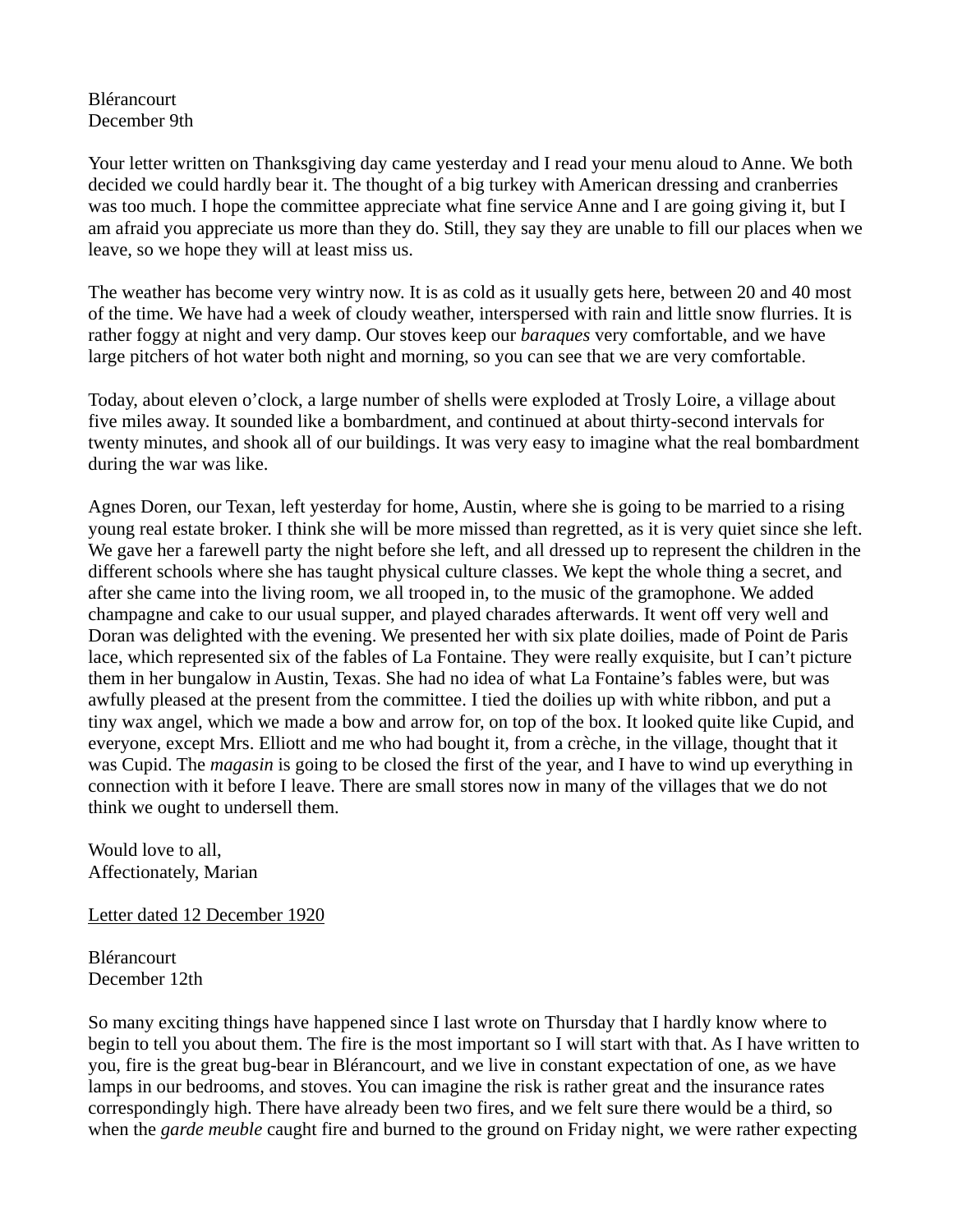On Friday afternoon the temperature started to drop, and so all of our water was turned off at six o'clock to prevent the pipes from freezing. Anne and I spent the evening in her room, reading and knitting stockings, and at 10:40 started to get ready for bed. I had just taken off everything except my union suit and was filling my basin to take a hot sponge bath when I heard Heitcamp, the girl who is on the other side of Anne, open her window, and immediately give a scream of "my God, the *garde meuble* is on fire!" I rushed to my window and looked out at the *garde meuble*, which is opposite our *baraques,* and the flames were just starting to lick up one corner of the building. We hurriedly threw some clothes on and rushed out to call the others, most of whom were asleep in bed.

Everyone dressed quickly, and after shutting all of the dogs up and putting out our lamps, we ran over to the fire. It had gained such headway that we knew nothing could be done to save the building, and so we put all of our thought on saving the *magasin,* which almost touches it, and which is connected with our offices. If that caught there was no hope of saving any of our buildings.

By this time the *mechaniciens* from the atelier were there with the ladder, and the men from the village were forming a chain line to bring water from the village fountain, about a city block away. Our water was turned off and cock frozen, so we could not get it turned on until the fire was almost over. I will draw you a plan of our buildings so that you can picture the scene. [Marian has drawn a diagram here.]

We did not think there was a chance of saving the *magasin* and offices, so emptied the entire building onto the lawn where I have marked an X. Mrs. Elliott stationed me at the entrance gate to prevent the crowd from coming in and also to guard the safe, which eight man staggered out with and put in the road. It was a responsible position, but not as exciting or as warm as those nearer the fire. The men kept the end of the *magasin* which is nearest to the *garde meuble* soaked with water and our hand fire extinguishers, and although it caught over and over again, they always managed to put it out, and by spreading wet blankets on the roof, saved the building.

The wind was very high, but fortunately blowing somewhat away from the *magasin*, otherwise I think nothing in human power could have saved it. The *garde meuble* was packed to the doors with furniture and supplies of all kinds. I had spent all day Friday unloading a railroad car (not personally, but superintending it) and among the rest of the shipment were twenty-four cases of powdered milk for the babies, which had just arrived from America. Each case was worth 500 francs. We had also gotten a lot of things from the Préfecture on Monday, amounting to 30,000 francs. The building and all the contents are an absolute loss, and will amount to 100,000 francs, more or less, 63,000 of which is covered with insurance.

The fire started at five minutes of eleven, and by two was beginning to die down. It burned very slowly at the end because it was consuming a quantity of mattresses and woolen blankets. The walls smelt terribly while it burned, and the canned milk (not the milk powder) kept exploding at intervals all through the fire. By 2:30 all danger was over, so we went into my room, which was the only one with the bed still made, and made a huge pot of cocoa to warm ourselves, as by that time we were frightfully cold. The temperature was about 18, but either due to the excitement or the cocoa none of us got sick. We put a guard of four men over the ruins, which continued to burn at intervals all night, and retired for the second time, only this time in spite of being exhausted we were too excited to sleep, so when we met at breakfast the next morning we were rather a sad looking bunch.

We had breakfast at Mrs. Dike's house, as our dining room and kitchen were completely dismantled,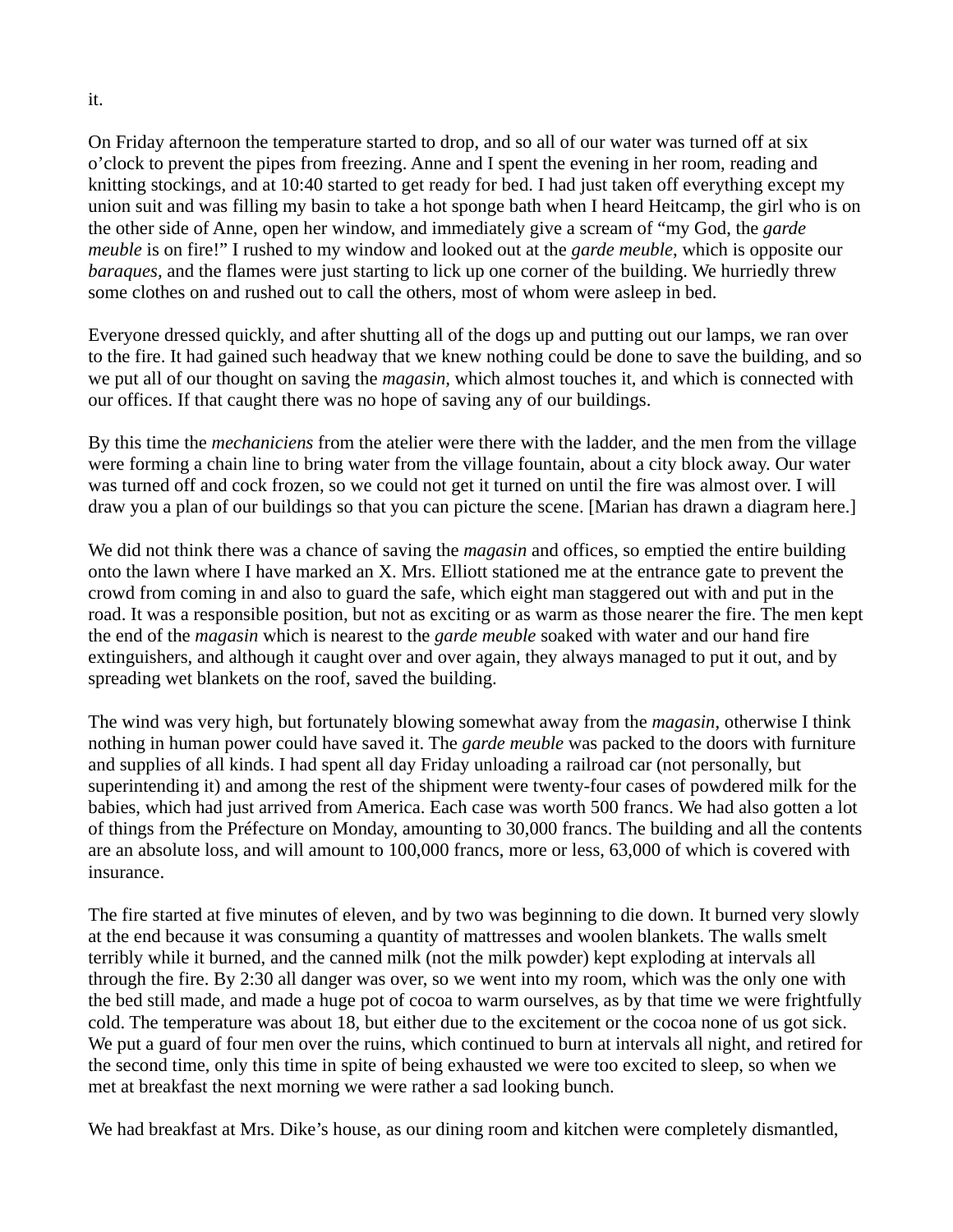and after breakfast we spent the rest of the morning and most of the afternoon putting back the furniture and office papers which we had removed the night before. I have never imagined such a hopeless mess in my life. Dewhurst and Kate Lewis were up in Paris that night so we used their rooms to store the things from the store in, and they were piled high with every kind of clothing.

Our costumes during the fire were awfully funny, and if we had had time we would have been fearfully amused at our looks. Anne had on flannel pajamas under her uniform and overcoat; Tilly pulled on long rubber boots and put a bathrobe, made I think by the Navajo Indians, on over her night clothes. Mlle. de la Battut had her hair braided into very long plaits which flew out behind her in the wind. Our directrice had hastily put on a pair of fleece-lined leather shoes, like the Eskimo wear, and her fur-lined overcoat, but had forgotten that her hair was up in curl papers. I was somewhat sketchily clad underneath, but on top I had my tweed overcoat and my heavy gloves, which hid all deficiencies in my costume.

I kept wondering if the fire spread and our *baraque* burned, what I would try to save out of my room. Luckily I did not have to decide. Some very funny things happened during the fire. Of course some of the people who were helping us completely lost their heads. One man jerked out power to our two telephones and threw them on the grass. We have not been able to get it mended, so are cut off from everyone. Another man made endless trips out, bringing a few china plates on each trip, which he carefully stacked up on the lawn. The county judge, an elderly man with a flowing white beard, rushed out with a brass shell pots, full of chrysanthemums, and tripped and fell into one of the cesspools, which had had the cover taken off and had been filled with straw. They say his language was both eloquent and expressive. The maids all were reduced to tears by the excitement, and one of them got so hysterical that I had to give her aromatic spirits of ammonia to quiet her.

I feel terribly about this fire, because I have been in charge of the *garde meuble* ever since I arrived and was responsible for the contents. Fortunately we know how the fire started, and it was unavoidable for me. The room which adjoins the *garde meuble* is occupied by two chauffeurs who drive two of the big trucks. One of them, Adrien, had gone down to the village and left his lamp burning, and a threemonth-old puppy in the room. The puppy must have gotten on the table and upset the lamp into a box of cartridges which was under the table, because we heard the noise of the exploding cartridges just before we saw the flames. Altogether the night of the fire was a hideous one, and one that I should not want to duplicate. Mrs. Dike and the insurance man are coming down tomorrow, and Mrs. Elliott and I have been very busy making up an approximate list of the contents of the *garde meuble*.

The next exciting piece of news is that Anne heard today from her cousin Edith Farr, but she has set the day of her wedding for January 22nd, as Aunt Kate told her Anne would be back on the 15th. Anne was quite upset as she had had no intention of sailing until about the 25th. Her time here is not up till the 12th and she wanted about a week in Paris to do some sightseeing and shopping before she sailed. This means that in order to get home with a few days margin, she will have to try and get passage about January 8 and will have to leave here on the fourth. I do not see how I can possibly come with her, as I will be needed here about the insurance and winding up the affairs of the *magasin*. If she could only wait until the end of the month, I could manage it, but since the fire, I do not feel that I would be doing the square thing by the committee or Mrs. Elliott to leave in the middle of what cannot fail to be a very busy and complicated time. It would throw all of the work on to Mrs. Elliott, and she does not know the contents of the *garde meuble* as well as I do, and consequently it would be very hard on her. Also Anne's leaving leaves her with no sous-directrice, and she will have to do that work too. I think, if you two agree with me, that I ought to stay here and get the things settled before I leave, and get a sailing the 1st of February. I am afraid that if I did what I want to, and come with Anne, I will regret it as I will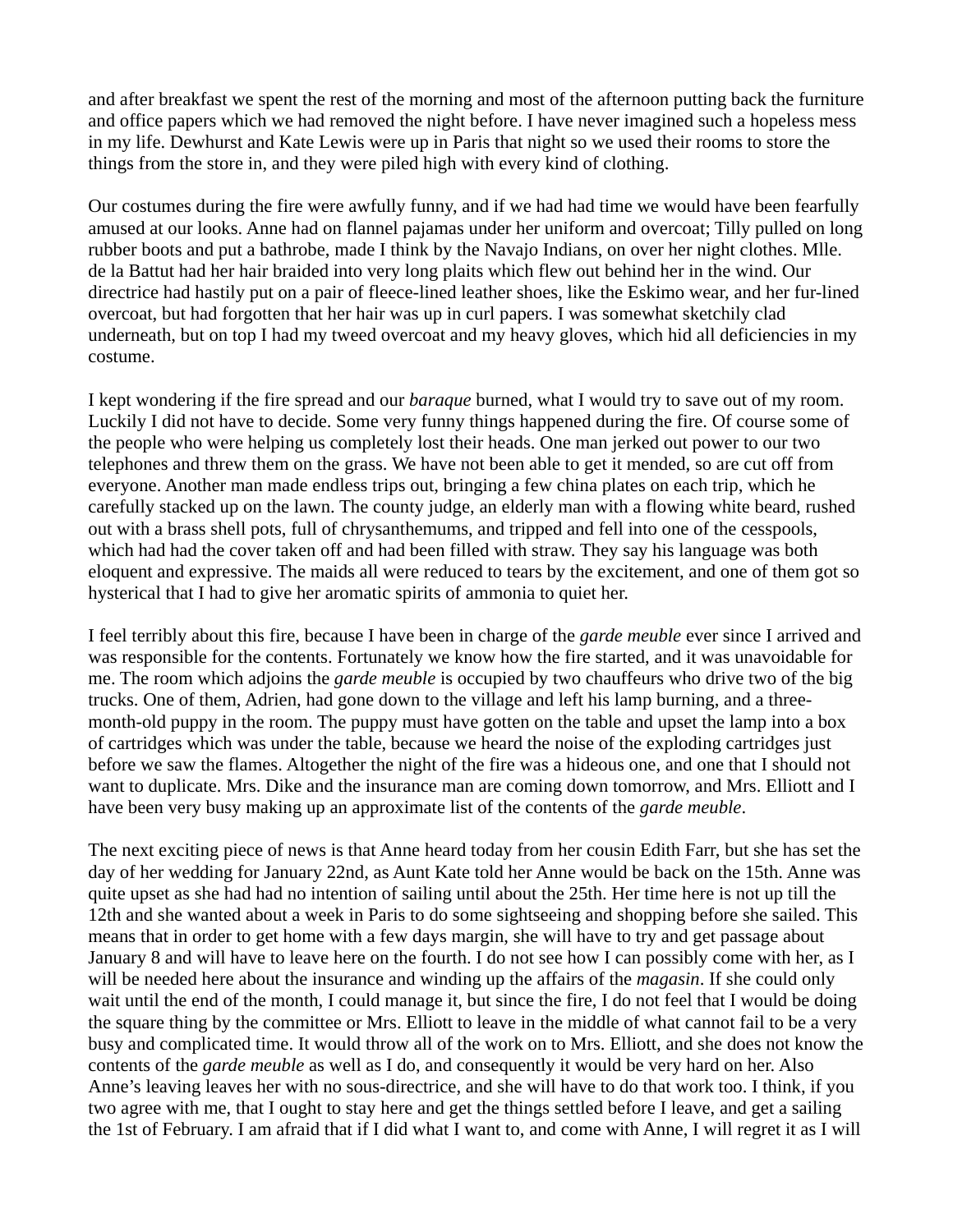always feel that I left when I ought to have stayed. What do you think about it? Talk it over with George, and send me a cable saying either "stay" or use the codeword "business." In that case I will come back with Anne. If I don't cross with her, I will come with some of the other members of the committee.

With a great deal of love for each one of you, Affectionately, Marian

Letter dated 15 December 1920

Blérancourt December 15th

I got your letters written on November 28 this morning, and am enclosing the paper about the estate, signed. The clipping about the fire was almost too much for my nerves after our fire. When I read the heading "20 head of cattle lost in barn fire," I thought at first it was our barn. I am not surprised at the Berkey-March row. Someday March will kill someone while he is drunk. He is a most unfortunate neighbor, but he will probably move on this April. It was great of Auntie to invest that money for each of us and I appreciate her doing it very much.

Anne went up to Paris today and secured her passage home on the *France* on January 8th, due about the 15th. It was almost more than I could bear to let her go without me and engage her passage. It really is one of the hardest decisions I have ever had to make, to stay over here and let Anne return without me. And of course I can't let anyone here know how hard it is, as I have to appear to be doing it cheerfully. So writing to you is my only safety-valve. However I know I am doing the right thing in waiting, so that is some comfort. I expect now that everything will be settled up and I will be entirely free on February 1st, and then I will leave. It certainly was very bad luck for me to have the fire now, after I had seen Mrs. Dike last month and got her permission to leave with Anne, and now to feel morally bound to stay. The insurance people are already beginning to dispute our claim, and I am afraid we are going to have trouble to collect the insurance, but I hope for the best. Perhaps we will get part of it in any case.

I went up to Paris yesterday with Mrs. Elliott, just for the day, to finish up the Christmas shopping for the committee. We went up on the 8:30 and came back on the 6:30. It reminded me of our days in town when we are at Springton. It was quite exhausting, but we got through everything, and it was easier than going for the night.

I spent this afternoon taking dolls around to the various schools in our villages. The older girls are going to dress them, and we have offered a prize in each school for the best dressed doll. I tried to get some pretty Christmas cards in Paris, but failed entirely, so I am sending Blérancourt postals to my various friends. Perhaps they will be more unusual anyhow. I hope to hear in your next letter of the arrival of Gay's baby.

With lots of love for all of you, Affectionately, Marian

As I can't get back till the middle of February I wish you two would take a trip south.

Letter dated 19 December 1920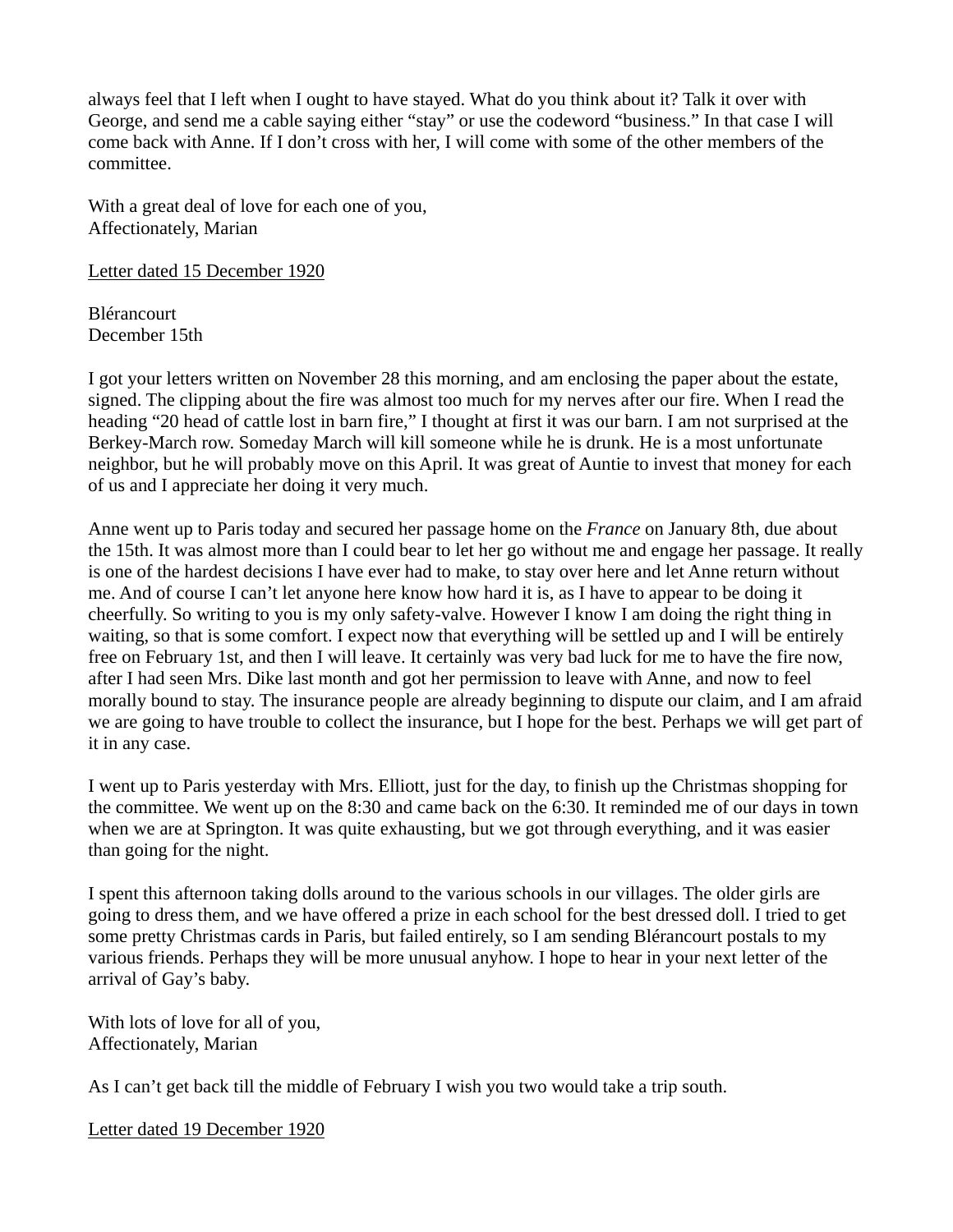#### Blérancourt December 19th

Aunt's letter of the first reach me yesterday, and I was elated to get the pictures of both of you. Aunt's is splendid, and it is so nice to have one without the long veil. Eleanor's is "not so good," as her eyes are too white. But I am much pleased to have both of them. My pictures are finished and I am mailing you three, in different positions. Anne does not think they look like me, but I must have looked like that to the camera as all three look alike. I must admit that I appear to have dark hair and eyes in the pictures, but the uniform took very well, and in a few years no one will remember whether the picture was a very good likeness or not. I hope you will like them.

I have had a terribly busy week, first taking stock of the ruins of the *garde meuble*, and trying to make out an accurate list for the insurance man from memory, and second, making an inventory of the contents of the *magasin*. I do not think we lost anything during the fire from the store, which is quite remarkable when you consider that we moved most of the contents of the store over to our *baraque* and then back again. I had four people helping to take stock and now I am making up the inventory with the prices.

As soon as Christmas and our numerous parties for the children are over, we are going to have a threeday sale and close out everything we can. Also I am going to have a fire sale of the remains of the *garde meuble*. A few of the iron pots and some of the stoves did not burn and we may be able to sell them at reduced rates. A good many of the things have been stolen from the ruins at night, although we have a night watchman now, and so many dogs, they have pilfered quite successfully. Do you remember the fire sale in the "Auctioneer"? My goods do not need to be either smoked or soaked, as both have already been done. The insurance men have been here several times and now say they will not be back again until January 4th, which is the day Anne leaves, so I see that it is more and more impossible for me to get away until all these various affairs are straightened out and settled. She hates the idea of crossing alone as much as I dislike having to stay without her, but we both realize it is the only thing to do. As Aunt would say, "man proposes but God disposes." This fire was a contingency which I had never anticipated in making my plans to leave the committee. However I am sure in the future I should always regret it if I did not stay and help Mrs. Elliott at this crisis.

Mrs. Dike came down from Paris yesterday to see the remains of the fire, and thought it a miracle that we had saved any of our buildings, which it really was. She is coming down for Christmas, also Mrs. Tracy. They will both attend our Christmas dinner, and help to eat the goose.

I went into Compiègne yesterday morning with Tilly to do some shopping for the committee, and on the way back we came through a little village which had the most beautiful old château in a large park, just on the outskirts of the village. The park was surrounded by a gray stone wall, overgrown with ivy, and had wonderful old trees in it. Of course the wall had been badly shelled and was partly in ruins. The château was built of red and black brick, with two round towers at the ends, each one surmounted by a battlement with a wall of Troy edging. The château had a moat around it, and an arched bridge leading out into the garden at the rear. It belonged to the Prince de Plessis but has not been lived in since the war. The château itself is not much injured from what we could see.

We are trying to get a Christmas tree for the foyer, but Norway Spruce are very scarce in this part of France, and we will probably have to use a pine instead.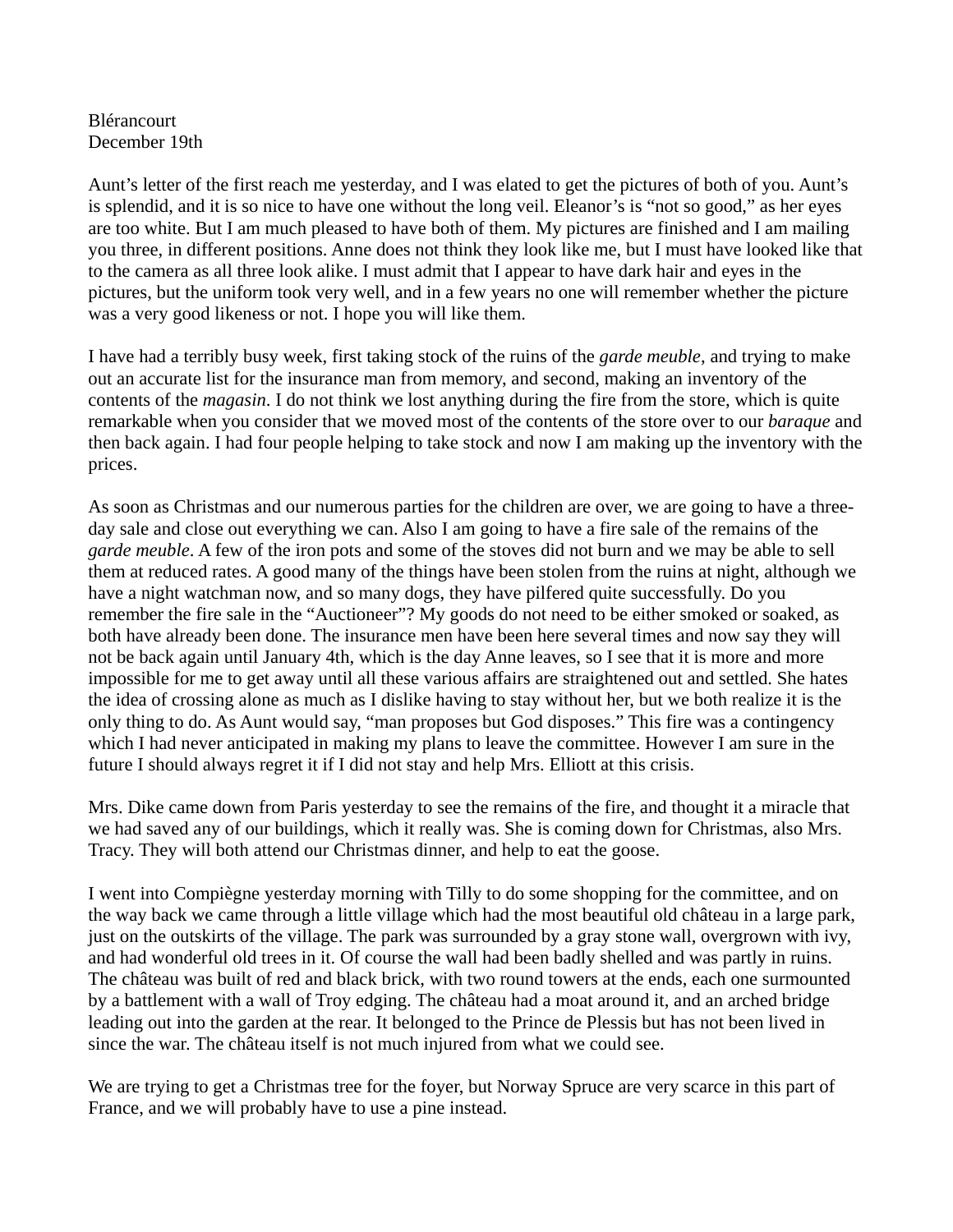I hope George is not having too much work with the farm accounts. I really feel that I ought to be home to take them back again, and balance them up at the end of the year. I only cut Auntie's coupons and fixed the envelopes up to December 1st, but the other envelopes are in the drawer of Father's safe. Several of our insurance policies fall due in February, but I suppose Curtin and Brockie will notify you in time. I know the Dodge insurance expires then. Eleanor will have to take out the new policies and the license in her name, as I am not there to sign. It really does not make much difference whose name it is in.

I hope the new chauffeur is continuing to prove satisfactory. I do not see how he and his wife and four children can possibly fit into two rooms, but of course over here, where the living standard is not so high, families of eight live in two rooms, and even take a couple of borders. The French peasant lives in a way that our American working people would not think possible. The houses are one story with two rooms and a loft, which is used as a hay mow, also for storing grain, etc. The rooms rarely have more than one window, which has panes of vitrex, yellow paper with an oiled surface. This admits almost no light. The stone walls make the house very damp, and all of the old people are rheumatic. Just outside of the front door is the menore pile, and at one side the stable, chicken and rabbit houses. I will send you a Christmas cable on Thursday.

Affectionately, Marian

Letter dated 23 December 1920

Blérancourt December 23rd

I cannot remember when I last wrote, but I think it was on Sunday. We have been so busy all week with Christmas preparations that I have been so mentally tired by evening I have done nothing. There has been a rehearsl of the Christmas play every evening since Saturday, and in a weak moment I consented to be one of the two stage managers, so I spend my evenings in the foyer rehearsing. Heitkamp, the girl who is in charge of the play, is a very vague artistic soul, whose whole mind is on the effect of the chorus singing and who cares nothing for the hundred petty details which make up a successful play. Consequently Mrs. Elliott and I have had to do all that part.

I spent yesterday in Compiègne and stayed in to lunch, as I did not get through with the shopping in the morning. The stores are closed from 12 to 2, and we are an hour from Compiègne in the car, so we have to make a very early start in the morning in order to get any time there before twelve. Maynard and I lunched at the Palais Hotel, a little hotel built on the edge of the park belonging to the Palace. We had a very good lunch, although the hotel is not very impressive looking, and suffered very much in the bombardment. We have had a thaw for the past two days, and it really was a welcome change after the awful cold spell. I used to get up in the morning and break a cake of ice off my water pitcher, then melt my frozen washcloth over the stove.

I went out to St. Paul today and distributed presents of sugar to all the old people, whom I have got to knowing well. I used the sugar I brought over with me and tied it up in little bags with red ribbon. Tomorrow we are going to decorate our living *baraque* with ivy, holly and mistletoe, which Dewhurst and one of the chauffeurs got in the forest today. On Christmas we are having a dinner of twenty; we have included some of the odd people from the Paris office who had no place to go. I have been writing some poetry to go with the favors for the dinner. You know the kind Father used to write. These verses are much like his, but not so good.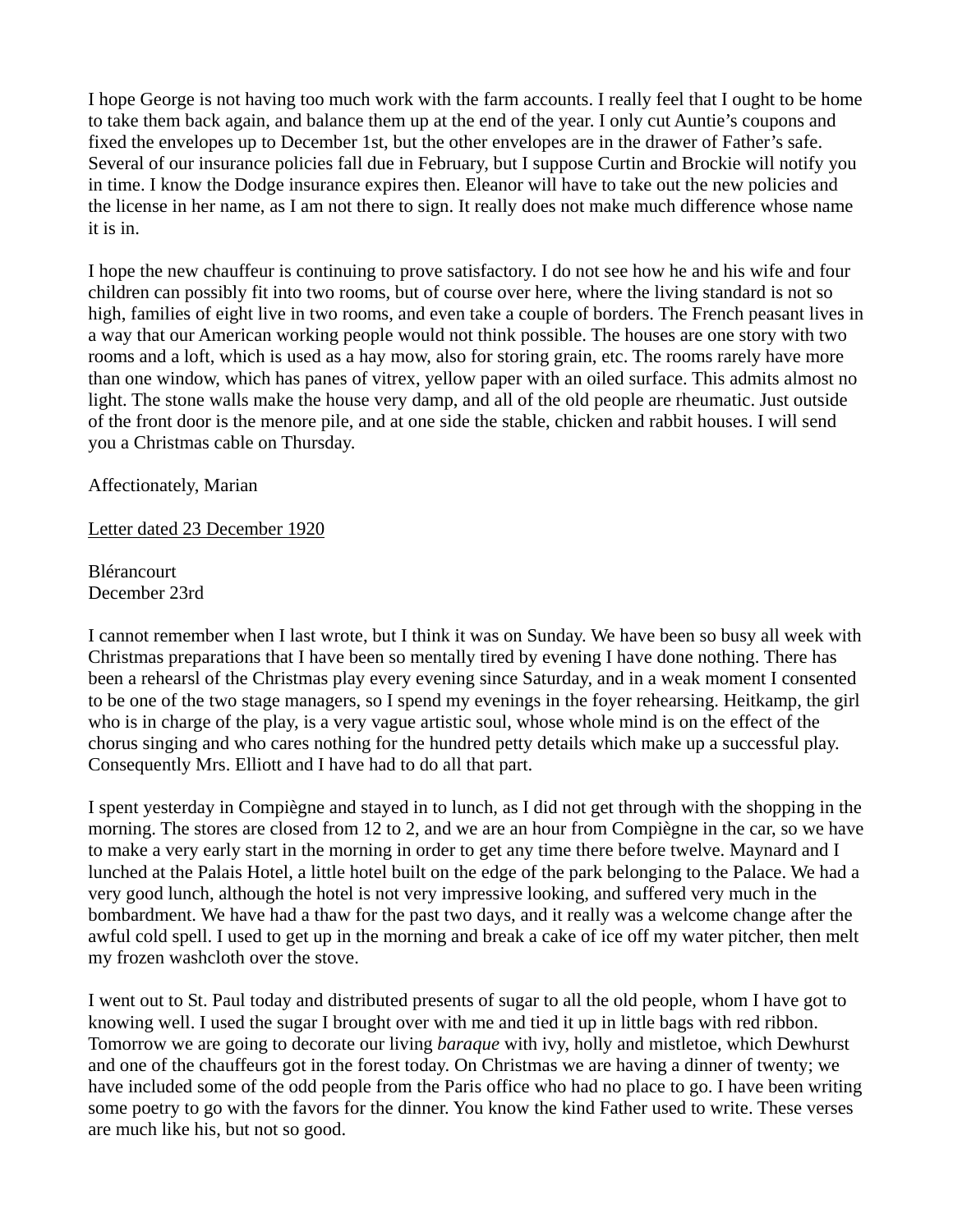I got your letter of December 5th today, also one from Aaunt Sita, Emmie Brazier and George. Also one addressed to Mrs. H. W. B. [Aunt Kate], which I returned to Morgan Harjes. I suppose they are her bankers too. Anne has had a very bad stiff neck for the last two days and is feeling quite wretchedly. She leaves a week from Tuesday. It seems very near now. I am going up to Paris with her for the night and will have a farewell dinner and theatre together. I can't begin to close out the *magasin* until after January 4th on account of the insurance.

With best love and wishes for the New Year, From Marian

Letter dated 26 December 1920

Blérancourt December 26th

I got a lot of mail from home on the 24th, Eleanor's letter enclosing the second set of pictures and letters from George, Maisie, Aunte Ellen, Aunt Sita, and Charlotte Earle. Our friends in New York seem to all have daughters this year. I really think Gay is lucky to have another girl, two have such an awfully good time together, but I suppose she is disappointed is not a boy.

We have had a very busy and gay Christmas here, and the goose, or rather geese, for we had two, were delicious; they taste very much like duck. I missed eating that Cement turkey very much, but Christmas in what Anne calls the "Region" is so entirely different from Christmas at home that I was not a bit homesick.

We began our celebrations by attending a midnight mass in the village church. It is built like all of the churches over here, on a hill at the edge of the village. It was full moon, and the street was as bright as day when we walked up there. The service was short and really beautiful, as the choir chanted some old Breton carols, and the Christmas mass. It was a very mild night, which was fortunate, as of course the church was not heated.

Afterwards we came back and had a late supper consisting of raw oysters, Claret, and crackers and Brie cheese. On Christmas morning Dewhurst and I went for a cross-country walk, so as to have a good appetite for the dinner. Anne was still suffering from her stiff neck (which I think is rheumatism as she now has it in her knee as well) so did not come with us. After lunch we played bridge and improvised some costumes for the fancy dress dinner in the evening. Our best form of diversion is dressing up, because we get rather tired of our uniforms. Some of the costumes were very clever, and considering that we have nothing but the *magasin* and our own trunks to draw on, they were really very good. Maynard went as a gypsy, with ten-centime pieces as earrings. Dewhurst wore her Pierrot costume. Kate was an Apache. Anne and I got very short red Alsatian skirts, full black sateen bloomers, wait waists with flowing red ties, and a black sateen bodices, and tied red flowered bandanna handkerchiefs over our hair. They made quite effective costumes, and we were called the lady pirates. I made my eyebrows black with burnt cork, as that disguises me more than anything else.

We decorated the table with holly and ivy and had a little Christmas tree in the middle with lighted candles on it. Just before dinner was announced, Mrs. Elliott, Tracy and Tilly came in dressed as the three wise men, each carrying a milk can, labeled gold, frankincense and myrrh. They wore peignoirs (from the store), cretonne table covers for head veils, and had long flowing beards made of absorbent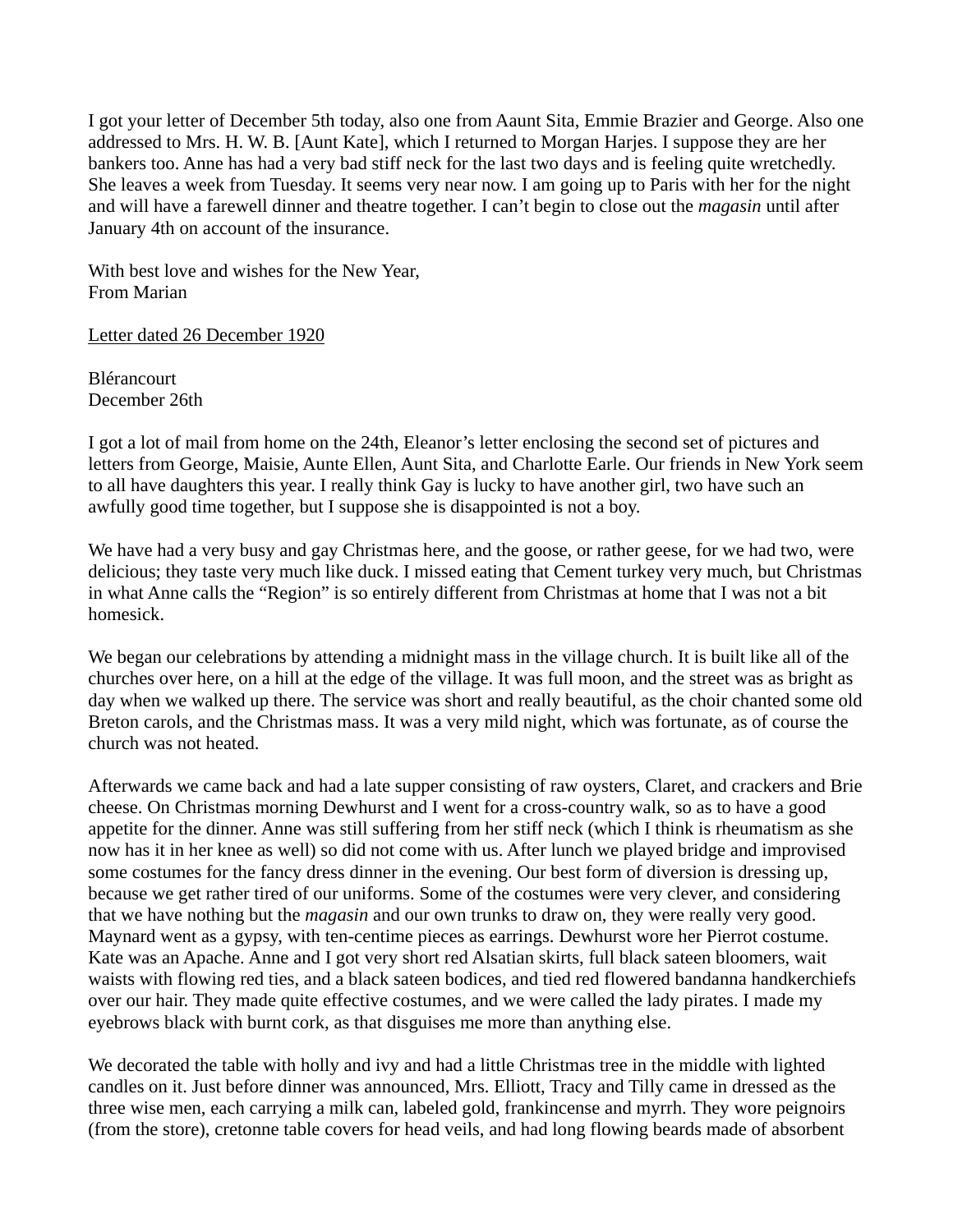cotton. Orchibeouf dressed up in one of Tilly's old uniforms and took her off splendidly. He had bought some curly black hair in Compiègne, and imitated her walk and laugh awfully well. He carried Madelon, her dog, around with him. Mrs. Dike wore a feather costume she had brought down from Paris with her. I think it was meant to represent Gaby Deslys. She seemed much amused at the favors and verses, and enjoyed herself immensely. I am enclosing my dinner card for you. Mrs. Elliott wrote the verse, and gave me a tiny wooden armoire, just like the eight Préfecture ones which were burned in the fire. Anne got a little dog that hopped when you squeeze the ball, marked Mme. Poilu; Maynard, who is always consulting her barometer, a compass; Kate Lewis, as head of our imaginary club, the Our Hour Culture Club, a small copy of La Fontaine's poetry; Tracy, who is a judge at the New York dog show, five little dogs, marked "Blérancourt Bench and Kennel Show"; Tilly, who always keeps four or five kinds of liqueurs in her room, a bottle labeled "crème de Madelon." We gave Mrs. Dike a little fireman who climbed a ladder when wound up.

Today we have done nothing much except get ready for the children's party tomorrow, filled candy bags, decorated the foyer, and had a rehearsal of the play. I am going to bed early, as I have been up awfully late for the past two nights. I am enclosing a New Year card for Bobs. Send me his neck size, as I want to bring him a new French collar and leash (a leader, English girls call it) as a present.

With best love, Affectionately, Marian

I decorated my pictures with holly the day before Christmas.

Letter dated 1 January 1921

Blérancourt New Year's Day

I did not get a cable from you at Christmas, so I know the one you sent has been delayed or lost. I hope you got mine, which I sent on the 22nd. This does not seem at all like New Year's Day at home. The weather is still mild, and it rains almost every night and part of the day. I think the rainy season has begun, and the country really needs it, as there was no rain at all from the time I arrived till the end of November, just day after day of clear, crisp weather. It was a curious coincidence that my galoshes arrived just when they did, as the mud has been deep ever since, and up to that time I had not needed them at all.

We have had a very busy week, with Christmas parties for the children from the villages in our foyer. We had three parties with about 350 children at each one. Tilly dressed up as Père Noël, and some of the children were delighted and shrieked with joy at the sight, others were scared and wept for fear they might have to shake hands with her.

With some difficulty we found a Christmas tree in the forest of Compiègne, which we bought and trimmed with quantities of tinsel and candles, etc. The best tree ornaments were made in Germany before the war; consequently the selection in the Paris shops was not very large. Two of us stood guard over the tree all the time the candles were lighted, armed with wet cloths tied on the end of long sticks to put out any candle which did not burn in the proper manner. The rest of us distributed the toys, cakes, candy and oranges. The parties went off very well, and were great fun, although quite strenuous. We were all rather relieved when they were over.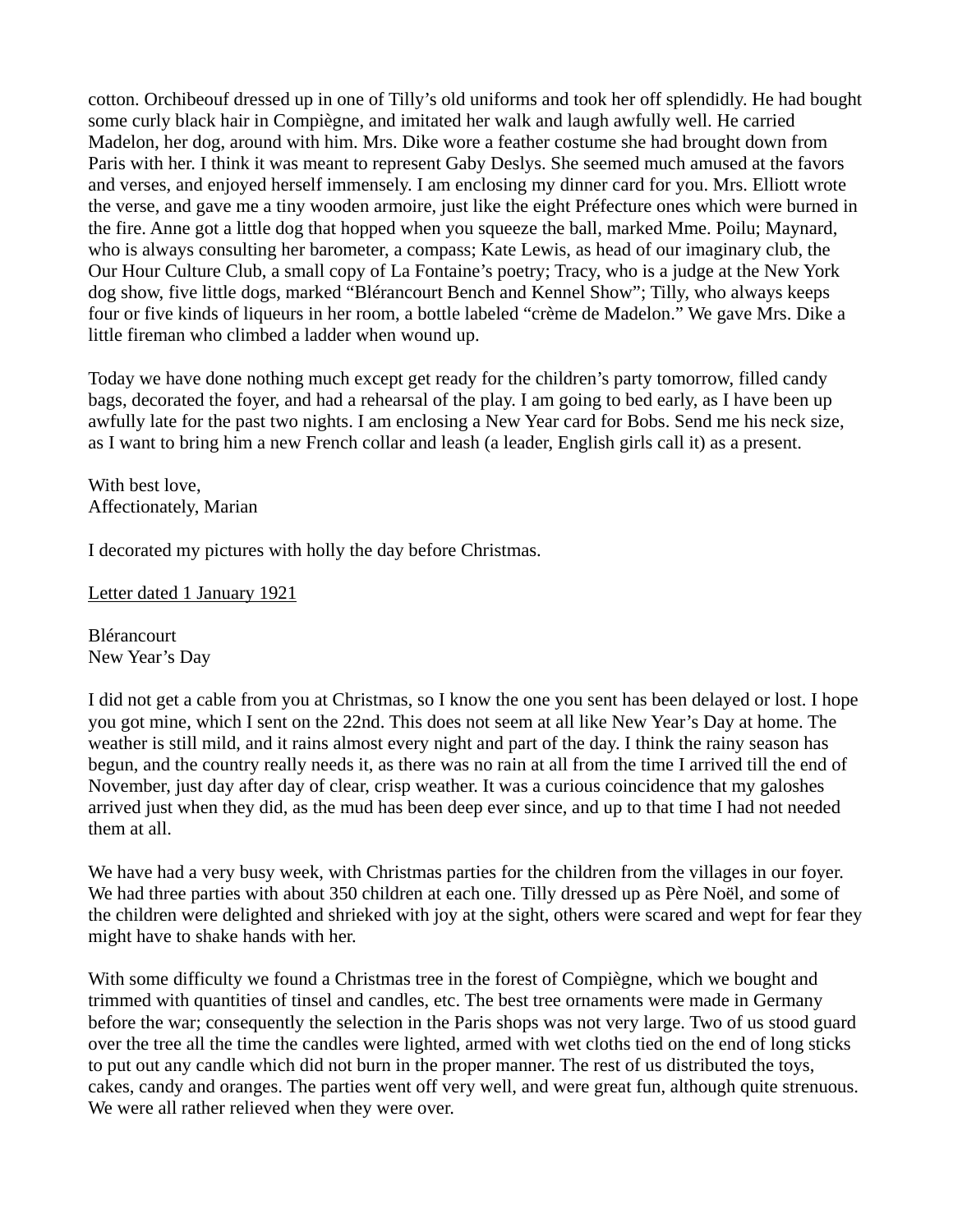On Thursday evening we had intended to have our Christmas play, but Mrs. Dike decided to change it to Sunday, at the last minute, and have Mr. Tardieu make a speech instead to all the *maires* and heads of the *syndicats*. So he came down with two other men, one of them the head of the Aisne Préfecture, and made a splendid speech, the kind of Congressman Butler makes to the farmers of the Chester County. He first got them worked up by telling them how much their province had suffered in the war, then of its marvelous recuperative powers, and finally, when he had them purring like satisfied cats, he told them that they must help France still further by subscribing to the new loan. There was a good deal more about politics, but that was the general theme.

Mrs. Dike had brought down a couple of musical artists to help the evening along and they performed before and after the speech. They sang the very latest and gayest French songs, and danced. Afterwards the speakers and the artists came up to the committee and they sang some more, and we had some champagne to cheer things along. Mr. T. is great fun and enjoys everything immensely.

I went out as escort on one of the camions which went to the different villages to collect the *syndicats* and *maires*, and they gave me a new driver who was just down for Christmas week. He did not know any of the roads, and had only oil lamps on his car. I kept wondering what would happen if I got lost, because I had only been to three of the villages once, and by daylight, and never to the other three. Fortunately we did not get lost, and arrived back in Blérancourt twenty minutes before the meeting began.

Kate, Dewhurst and I, who had been out on the three camions, had a late dinner, and then went down to the foyer, and by going in a side entrance were able to get seats up in front. We had decorated the stage with flags, and branches of evergreens, to cover all deficiencies, and it looked rather like Burnham Wood, as the branches were a little unsteady and kept threatening to fall on Mrs. Dike. She did not notice it, but the rest of us were very nervous.

Yesterday we took toys out to the little children under five, and the babies, who were all too small to come to the parties. I had seventeen babies in St. Paul under eighteen months. My godchild is improving in appearance, but I fear will never be fine-looking, or even, as Aunt Neilly now would say, interesting.

This morning Anne, Dewhurst and I took one of our favorite cross-country walks with the dogs. I certainly will miss Anne and Poilu when they go. Dewhurst is not going on leave until February, so we can continue our walks till I leave.

This afternoon all the important people of the village came to call, to wish us "Bonne Année." I hope the committee will get through 1921 without a fire. There were two in 1920. I wonder if there will be as many changes in our family in 1920 as in 1920.

Affectionately, Marian

Letter dated 4 January 1921

Blérancourt January 4th

I have not had any letter since two days before Christmas, so today I got worried and send you a cable. I know you have written but perhaps the rush of mail at Christmas time has delayed them.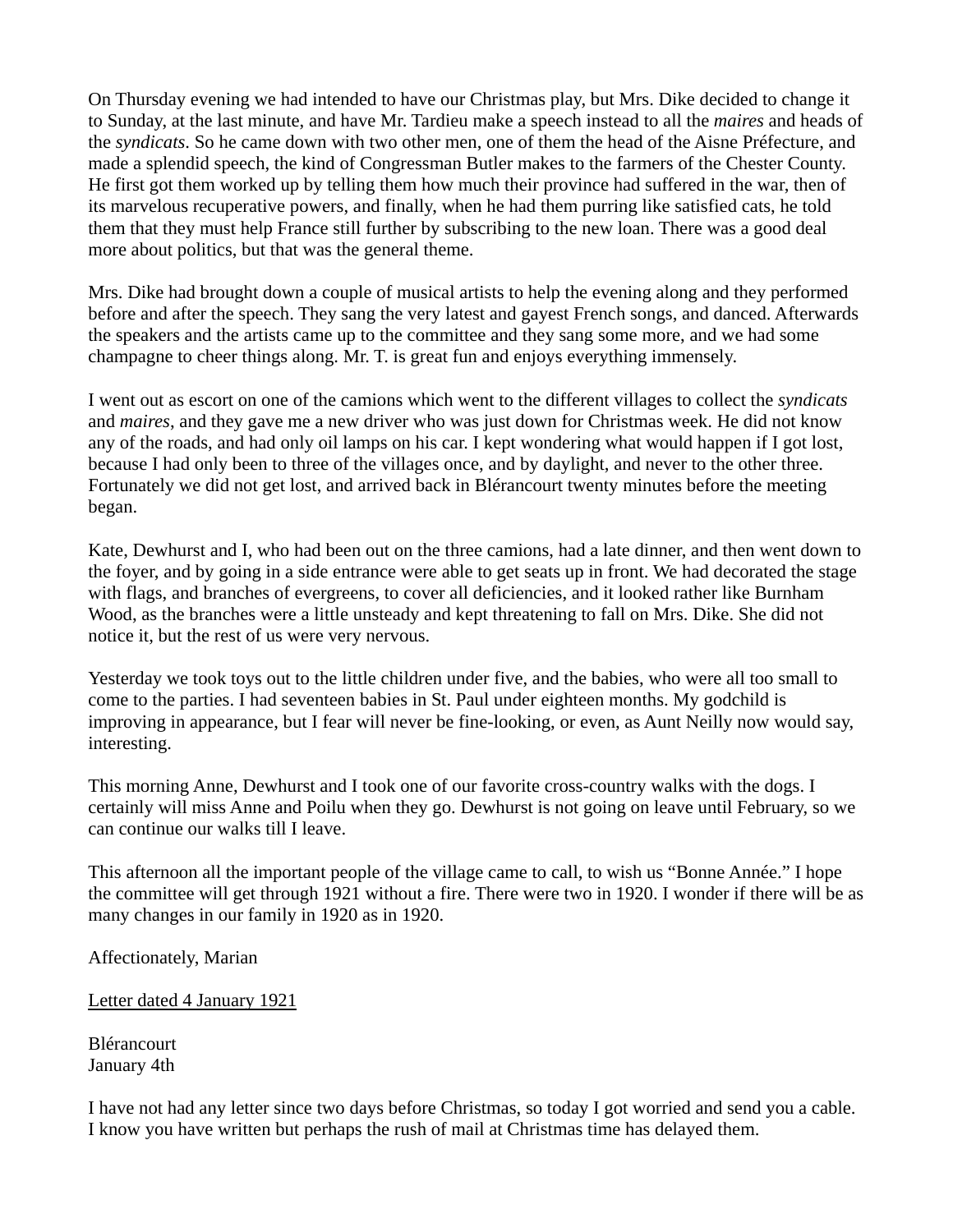Anne left for Paris this morning on the 8:50, accompanied by Poilu and a great deal of luggage. She said she had practically nothing to pack, but when she began, she found her steamer trunk entirely inadequate, and after our united efforts had forced it to close, she had to borrow my steamer roll to put the rest of her belongings in. Poilu was most amusing during the packing. Like all dogs, he sensed something unusual about noon and began to get restless, then when Anne pulled her trunk out from under the bed and commenced packing, he got up and left the room, came to my room, and stayed until after 11 p.m. At that hour he decided she should have finished and he returned to her room. Dewhurst and I took them over to the station, and took Peppy along to say goodbye to Poilu. He was so excited when the train came in that he could hardly climb up into the compartment.

Tomorrow morning I am going up to Paris with Dewhurst and will stay until Friday. She comes back on Thursday and Kate Lewis comes up to take her place in our room. We have a double room *and bath* at the Hotel Wagram, on the rue de Rivoli. I never seem to stay at the same hotel when I am in Paris, which looks as if I didn't pay my bill at the previous one.

Kate has not been well, and is going *en permission* until March or April, then if she feels well enough will come back to the committee and stay through the summer. I do not know if the life of a chauffeur is toostrenuous for her, or if it is the cold weather, but she has been wretched for over a month and is going to the south of France for a rest. As you know, I like cold weather, so it just suits me here.

I don't think I ever told you about the lovely Christmas box that Hester sent us. She got Katherine to buy the things in Paris and ship the box to us the day before Christmas. It had a large plum pudding, a loaf of nut cake, a fruitcake, every kind of nuts, preserved fruits, and candy. We kept it till the Tuesday after Christmas and then had a select supper of six in Dewhurst's room, which is the largest. We bought two chickens in St. Paul and got Mme. Quillet, the cook, to roast them for us, then we made apple and celery salad with mayonnaise, and hard sauce for the pudding, which Anne boiled on her stove. It was a delicious meal and we thoroughly enjoyed it. It certainly was nice of Hester to send us the box. I think she probably saw when she was here that food was the thing we got the most excited over.

The insurance man spent the entire day here, poking about in the ruins. I think we are going to get about 63,000 francs of insurance, which will be fine.

Best love to all, Marian

Letter dated 6 January 1921

Hotel Wagram, Paris January 6th

Dewhurst and I came up to Paris yesterday morning and have had a very busy and delightful visit. This afternoon she went back, and I am waiting for Kate to arrive and then we will have dinner together. Yesterday morning we started for the train very early, as there was a great variety of time in our watches, and it was a good thing we did, for halfway to Noyon we had a puncture. The tire was rusted fast to the rim, and we worked at terrific speed and succeeded in making the train with six minutes to spare.

When we reached Paris we got a very nice room in this hotel, and then went up to the office to report to Mrs. Tracy. After lunch I moved my trunk here from the Palais Royale and then went to the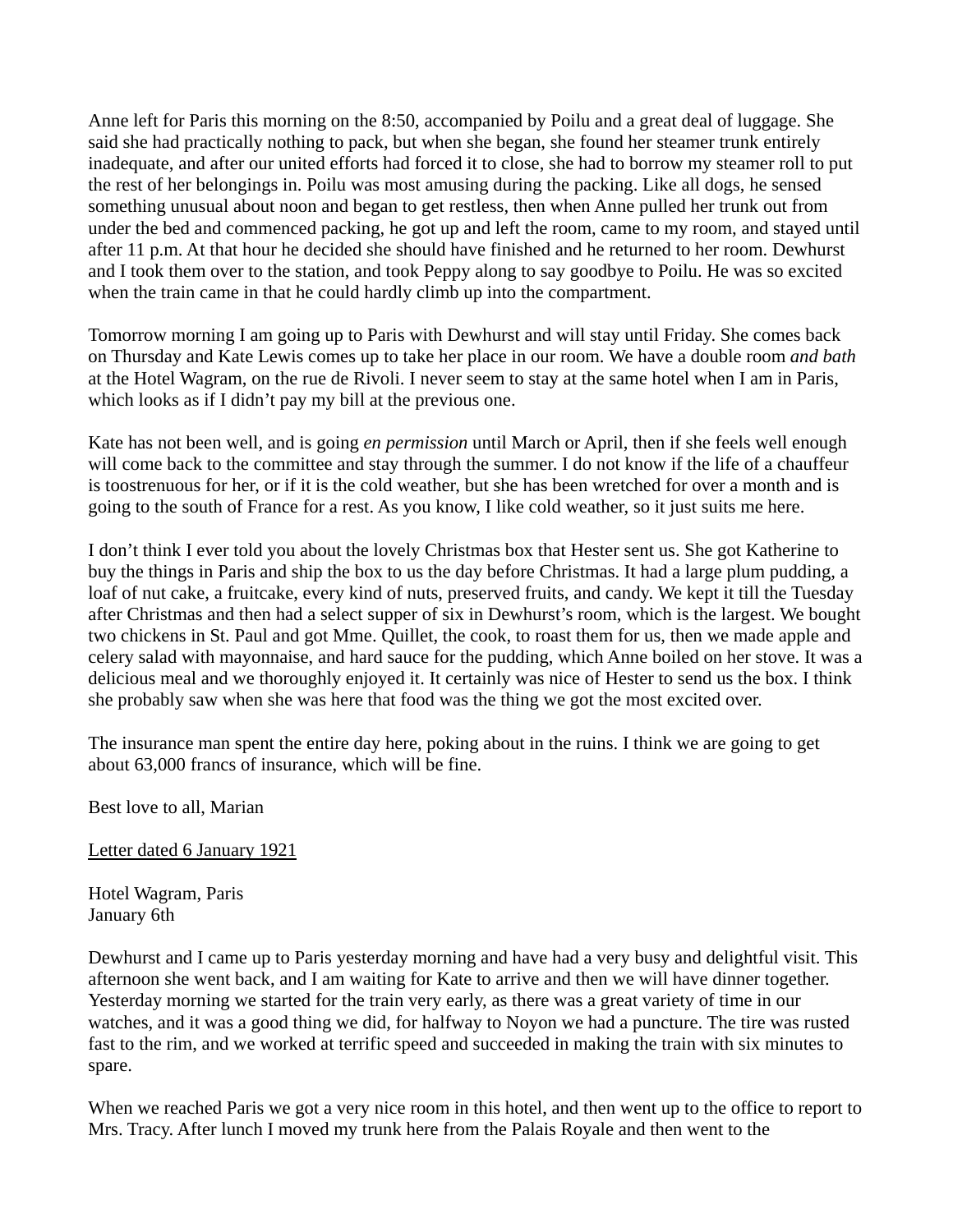dressmaker's for a fitting. My two dresses are lovely and all finished. I will leave them there until I bring my Innovation trunk up to Paris next month. I bought two baby dresses, a petticoat and cap for Maisie, and some handkerchiefs for all of us. Tomorrow I am going to the Bon Marché to get Auntie some gloves.

In the evening we went to dinner at Katherine's, and afterwards to the Casino de Paris to see a révue called "Paris qui jazz." The theatre was my party, and it was a wonderful show, but unfortunately the police had made them cut some parts the week before. However quite enough was left to make it interesting. I have never seen more gorgeous costumes or scenery. The French révues can give us a great many points in detail of production. One of the scenes had girls dressed up as different kinds of laces, Chantilly, Valenciennes, Cluny, etc.; another was all of the favorite perfumes. There was the usual *comère* and *compère*, who walked through the different scenes, explaining them.

This morning I paid a visit to three steamship offices, and think I have secured a passage on the *Rotterdam* of the Holland America line, sailing February 12th from Boulogne. Henry and Hester liked it so much that I am sure it is a good boat. I will send you a cable as soon as I know definitely. I certainly will be glad to get back home again. It seems ages since I left you in Bay Head.

Anne took lunch with us at Le Griffon, and afterward she and I went to the hairdresser's, and then did a little shopping, and ended up at the Hotel Imperiale, where we had tea with Mrs. Tracy. She had asked us several times and we have never gone. We had a very nice time, as Mrs. Tracy is much better as a social light than as a businesswoman in the office. She is very anxious for and Kate to come back and take her place, as she finds the position very wearing.

Best love to all, Marian

Letter dated 9 January 1921

Blérancourt (Aisne) Sunday, January 9th

I have had five letters since I last wrote to you from Paris, so my mind is greatly relieved. Evidently the mail was held up somewhere. I also got your answer to my cable yesterday. So altogether I feel greatly cheered.

I have secured a state room on the *Rotterdam* of the Holland America line, sailing on February 12th from Boulogne, and due at Hoboken about the 19th. I will send you a cable with the name of the ship tomorrow. She has a reputation of being the steadiest boat afloat, and I certainly hope she lives up to it, as it is not apt to be smooth at the time of the year. However I do not dread the trip, since I have discovered the efficacy of Mothersills.

I last wrote to you while waiting for Kate Lewis to arrive at the Wagram. She turned up with all of her baggage at 8:30 and we had dinner together; then we went over to the France and Choiseul to call on Florence Lowden, Gov. Lowden's daughter, who was staying there with her aunt. Kate knew her very well in Springfield. The aunt, Mrs. Envers, after telling Kate how badly she looked, and that she evidently needed a complete change, turned to me and said, "living in the devastated region seems to suit you perfectly, you look splendidly." I tried to tell her I had lost weight steadily, but she would not listen.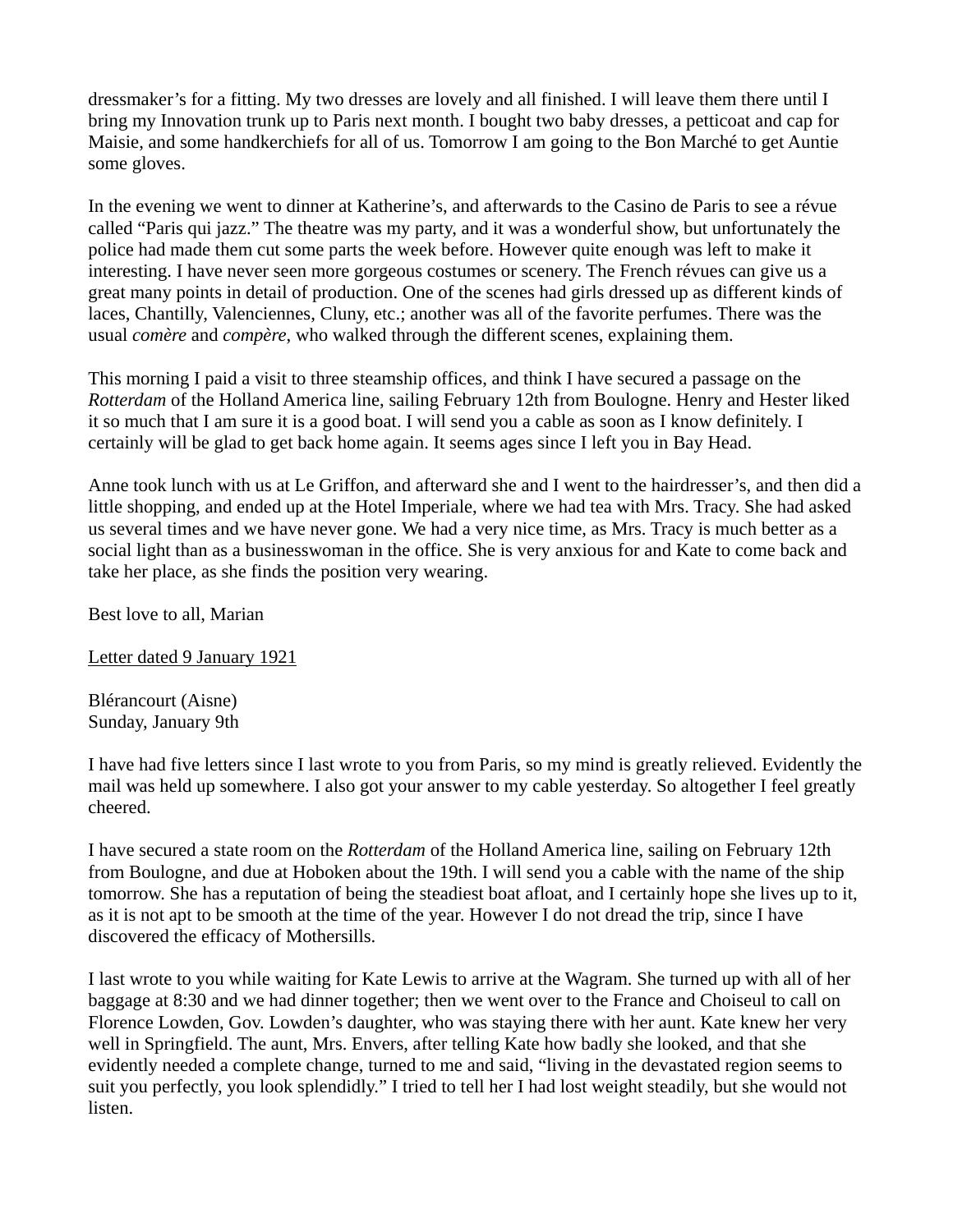On Friday morning I went over to the Bon Marché and bought both of you some gloves, just the ones you asked for in your letter, which I got the next day. Gloves are cheaper here than at home, considering the present rate of exchange. If it were not for the bother of our Custom House I would like to bring back much more.

Anne and I took lunch with Kate at Columbin's, and while we were eating Anna Ingersoll got up from a nearby table and came over and joined us. I did not know her at first. She looks very badly and much older. She is over on a scholarship from the Academy of Fine Arts and is living with three other girls in a studio apartment in the Latin quarter. How Father would have hated these modern independent young women. For that matter he probably would not have let me come over with the committee, although I am most carefully chaperoned and looked out for in every way. The committee has a very good system which takes care of you, without worrying with red tape, etc. Of course all their workers are very carefully picked, and can look out for themselves pretty well.

I saw Mrs. Dike yesterday and told her what I expected to sail. She did her best to persuade me to stay over indefinitely, but I assured her I was needed home. She is coming over in March for two months to attend the annual meeting of the committee in New York the first of April. She apparently expects Aunt Kate back again to take charge of the personnel in April, but neither Anne or I have heard that she is coming. I think that at present she is taking Ms. Caldwell's place in the New York office.

I got a letter from Anne at lunch today, mailed from the steamer. She had a large state room, and could keep Poilu in it with her if she wanted to. Poilu was delighted to see me in Paris, and made a great fuss over me. He was quite fascinated with Katherine's Siamese cat, and wanted to play with her, but the cat was rather afraid of him, due to his enormous size, I think, as he is very gentle. She used to try and play with his tail when he was asleep, but always woke up instantly.

After lunch on Friday I went over to Katherine's with Anne and helped her to get her trunks off to the Gare St. Lazare, then I took the 4:05 back to Blérancourt. Dewhurst met me at the station. It seemsedquite lonely at first without either Anne or Kate, but after the first night I have been too busy to miss them much.

Next week I am going to hold a three-day sale of all the stock remains in the *magasin* and then close up the accounts. The insurance men have finally given us permission to sell out.

Last evening we had a cinema in the foyer of the committee's work. All of the other centers came, and we had hot chocolate and cake afterwards. I am in two of the films.

Affectionately, Marian

Letter dated 13 January 1921

Blérancourt January 13th

I have just returned from a trip which would have made Father say even more strongly, "a woman's place is in the home." This evening at supper, we heard that the hospital car had broken down and that a car had to go out and bring a man who had broken three of his ribs. Maynard is driving our ambulance, so she was sent and I went with her to help find the place. We found a man on a farm about ten miles from here, and he turned out to be a Spaniard, speaking no French. He was sitting with a half dozen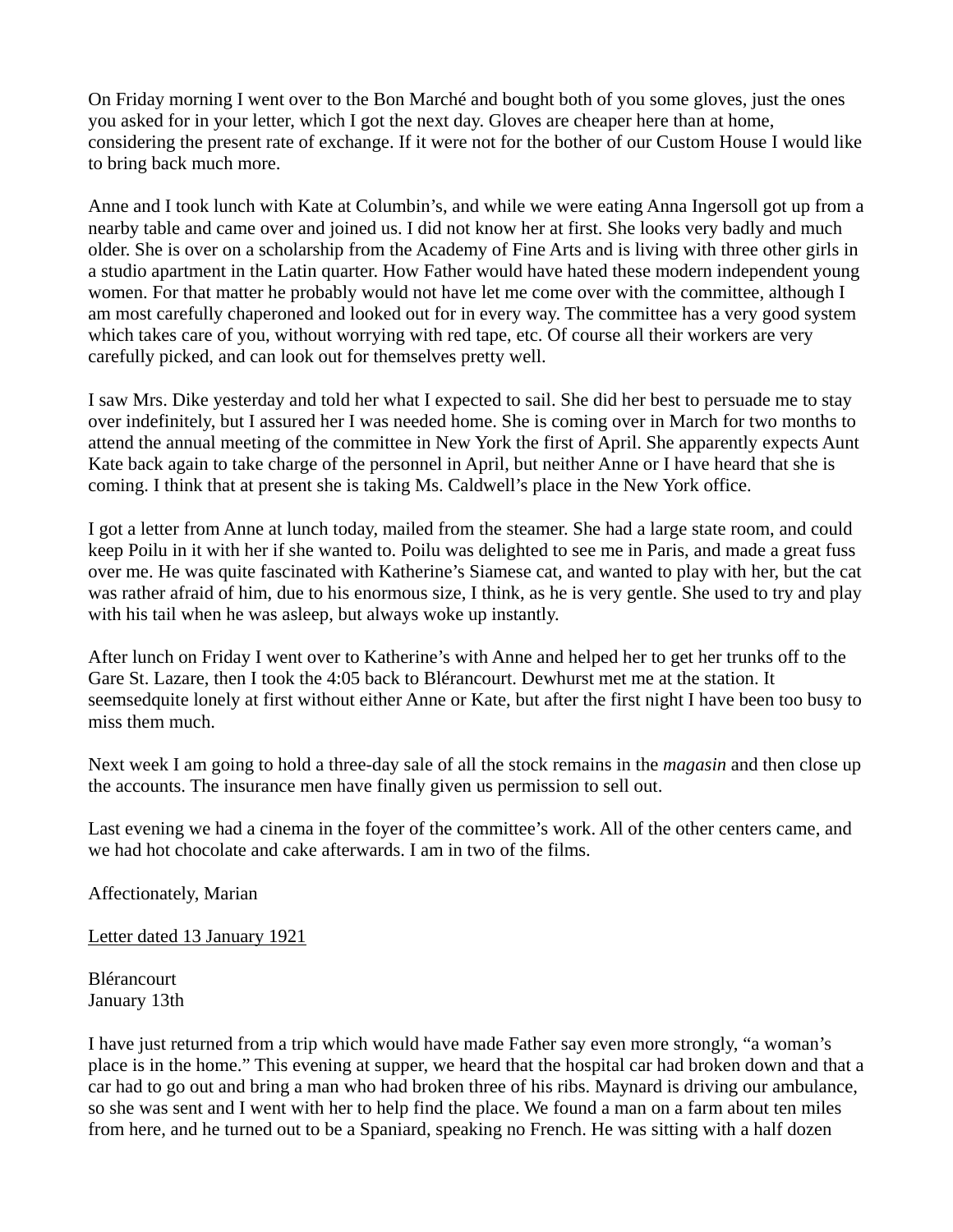friends in a canteen, all drinking and toasting his trip to the hospital. We had to leave the car on the main road, as the mud was about ten inches deep, and walk into the farm by the feeble light of a lantern we had thoughtfully borrowed as we started.

The canteen was dimly lighted with a kerosene torch, and the men were sitting on benches around a rough table. It looked exactly like the conspirators' scene in any opera, where the villain plans to murder the hero. The man was able to sit up going back to the hospital, but I am afraid he had a very painful trip as the road was much like a Wallace Township one.

I have had a terribly busy week, with the closing out sale in the *magasin*. It ended today, and I am really very glad it is over, as it has been quite exhausting. I divided the different villages and let about five come each day, and this afternoon I let the people of Blérancourt come. The result was a howling mob outside the doors, and I finally had to get the *garde champetre* to keep order and let the women in a few at a time. Woolworth and Co.'s best advertised bargain day could not have surpassed mine. The store is now closed for good, and I am going to make up the final accounts now and then finish up the inventory. I have been made sous-directrice since Anne left and next week will be in charge as Mrs. Elliott and Tracy, our secretary and treasurer, are both going away. I see what Ms. Caldwell meant when she told me that the workers were most valuable to the committee just about the time their six months was up, and they laughed, because it really does take you almost that long to become thoroughly familiar with the work. I know in my own case that this is so.

The weather here continues mild and the farmers are plowing everywhere. Some little Michelmas Daisy's are blooming in our border along the path. We do not see the sun most of the time, but the weather is gray, a good deal of rain, and awfully mild for this time of the year. I am getting so impatient to come home since I got my passage that counting the days. It will be wonderful to see all of you again. I am sorry my boat docks in Hoboken, but don't let that discourage you from meeting me.

With lots of love to all, Affectionately, Marian

Letter dated 17 January 1921

Blérancourt January 17th

Not very much of interest has happened since I wrote last Thursday, but I will send you a few lines just the same. I went over to Laon today to the Préfecture to take the money from the store and also to return some other things which were left after the sale. As the store is closed now, we are no longer agents for the Préfecture. We also took a young woman from Vassens with us. She wanted to go to the Palace de Justice to apply for a divorce. She has three children, each with a different father, and her husband, who is the father of the last baby, has deserted her, and she is applying for divorce on the grounds of desertion and non-support. Personally I should think the husband would be the one to get it.

It has turned very cold again, and the trip over was extremely cold. Coming back was a little better as we were going with the wind. Dewhurst took me over, and we had lunch together at the little hotel built on the ramparts. This afternoon Mrs. Elliott and Tracy went to Paris. They will be away till Saturday, and I am acting as directrice! ably assisted by Tracy, but she goes off on Wednesday and then I will be alone. I hope we don't have any more fires while I am in charge. I really think it is nicer to be sousdirectrice than directrice, as you have all the fun without the responsibility. However I can try my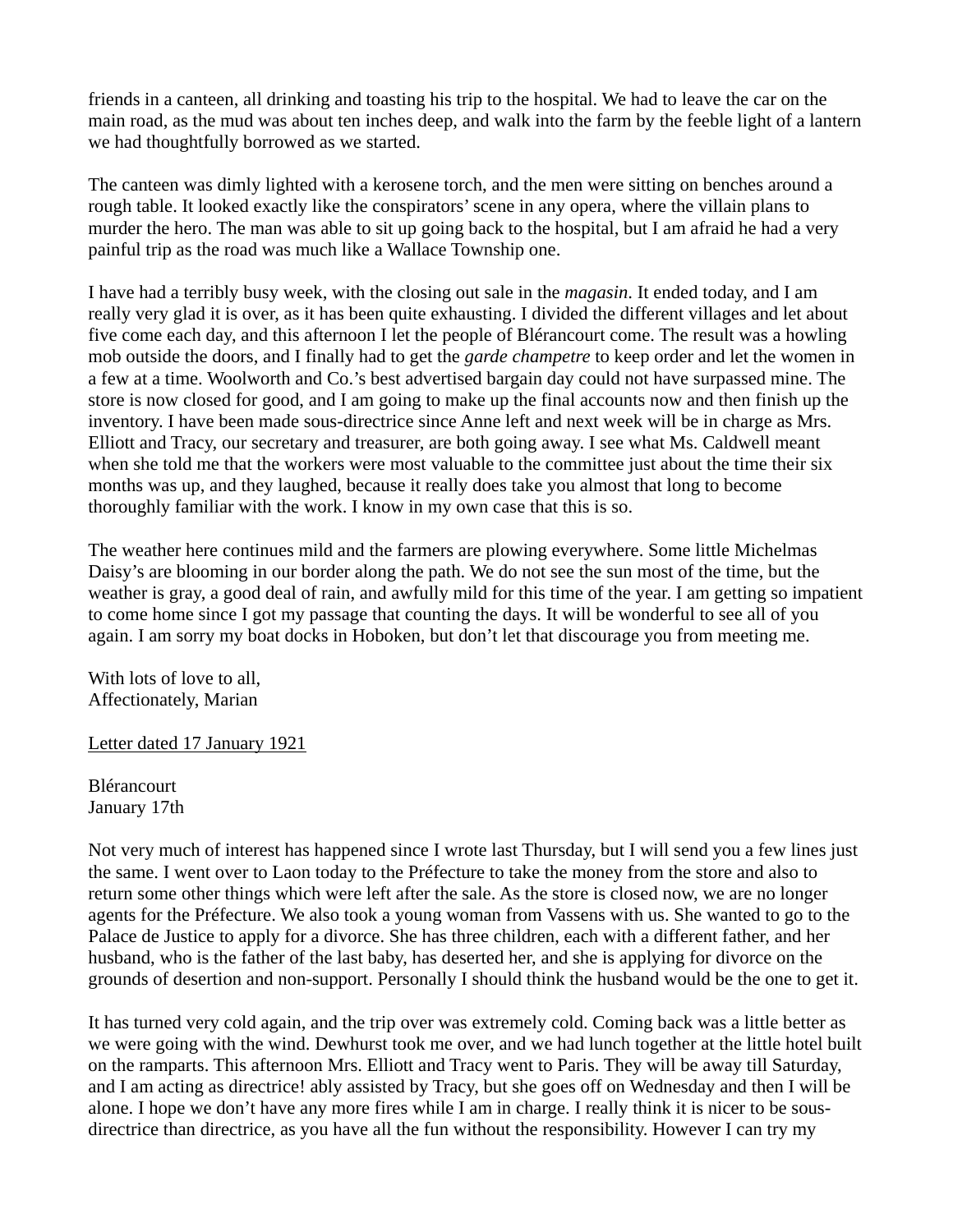wings for a few days. And Kate will be pleased to hear how I have risen in the world.

I am taking care of Madelon, the little Sealyngham terrier, while Tilly is away, and at present she is asleep in her basket near my stove. She is a cute little dog who is either is good as gold or a perfect devil. She knows no halfway course. On Saturday she ran after the car when I was going up to St. Paul and I took her in, out of kindness. She rewarded me by chasing a large white rooster, twice her size, at the first house I was visiting, and she pulled his whole tail out before I could catch her. The yard was strewn with white feathers, and it cost me five francs to soothe the irate owner. When Tilly left today she [Madelon] sobbed and kissed her suitcase, and all evening she has been in my lap, making love to me. Kate Lewis is now in Nice, and the doctor tells her she must stay in the south and rest. Maynard leaves for the Riviera tomorrow for a two-week trip with her mother, and when she gets back to Dewhurst goes to England for her leave. I suppose Anne landed yesterday. I have been thinking of her being with her family today.

My dresses are all finished and waiting for me in Paris now. I think I will buy a straw hat before I leave if I can find a becoming one. I am beginning to think longingly of coming back. It is less than a month now before I sail and in a month I will be home!! Tell Maisie I still have resisted the cigarette habit although surrounded by constant smokers.

With best love to each one of you, Affectionately, Marian

Letter dated 21 January 1921

Blérancourt January 21th

Your letter of January 3rd arrived this morning and I am so sorry that my letter written just after the fire never reached you. I should have sent a duplicate the day afterwards, as it was very important. I think I registered it, and that may have delayed it. I certainly hope you finally received it. After telling you all about the fire and my reasons for not coming back till everything was settled, I asked you to cable if you approved or disapproved of my plans. I would have received the cable in time to change and come back with Anne if you thought I ought to, but when no cable came, I decided that you evidently approved of my staying. I never thought of the letter being lost or delayed. I have not had any mail from you for ten days, so your letter of the third was most welcome. I think Aunt Ellen's New Year's luncheon must have been a great improvement over the Christmas dinner. I am certainly glad to hear that Springton is producing so much food. Even if it is not doing so well financially, the food is worth it. My mouth waters for some of that cider. If it will keep sweet, do keep a little for me. I am delighted that you are starting some bulbs for me. You know how much I love a windowsill full of plants. I have a large bunch of ivy, one of mistletoe, and a little pine tree planted in a shell pot in my room here. None of these get frosted when I have the window open at night.

I took a very interesting trip over to Vic this week. We went the usual way, but returned over the pampcel (?) plateau. It is a great windswept plain, one of the highest points in this neighborhood, and one of the most fought-over during the war. At every crossroads the road had been mined and blown up, so we had to make constant detours. On one side the field had been reclaimed and the winter wheat made a vivid green carpet; on the other side of the road it was complete desolation, barbed wire entanglements, trenches, shell holes, etc., the usual scene. At the very highest point there was a rough camp, and a group of men are living there and slowly reclaiming the land. They have to begin by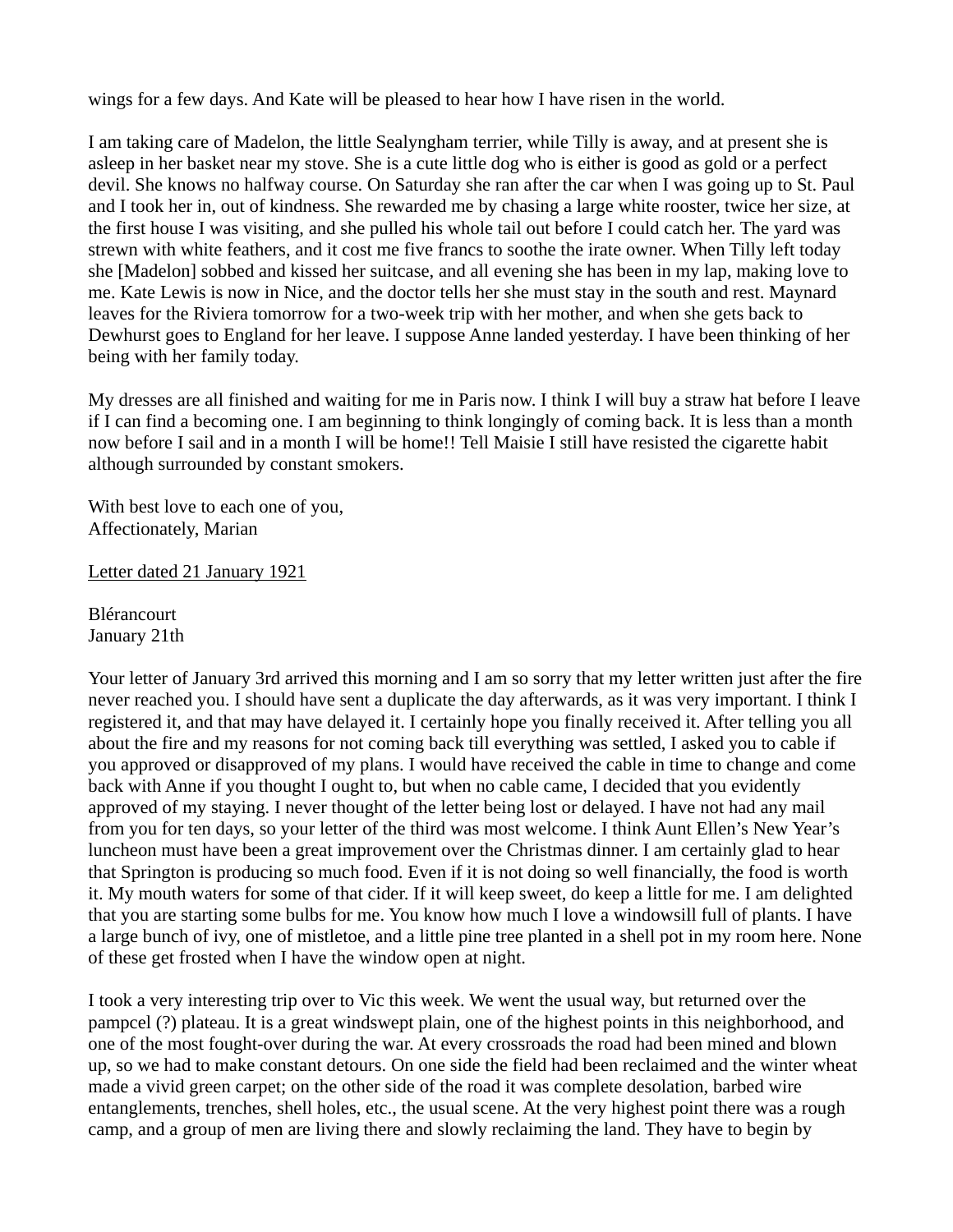collecting all of the unexploded shells and exploding them. We saw seven go off while we were there, each making a geyser of earth and dust as it exploded. Then they collect the wire, etc., and finally fill in the trenches with huge shovels, the kind our contractors use for digging excavations. Next year the wasteland will be cultivated and will produce very good crops due to the explosives, which make the earth very fertile.

I have been acting directrice for five days, and Mrs. Elliott returns tonight. Everything has gone very smoothly in her absence, fortunately for me. I have a suspicion that she and Mrs. Dike have been trying me out to see if I would make a good directrice or not. It is not an easy job, but it has been rather fun, giving the orders and sitting in the seat of honor at the head of the table. One month from today I ought to be home!!!

With best love to all, Marian

Letter dated 25 January 1921

Blérancourt January 25th

I have used up the last sheet of the paper I brought over with me which fitted in the looseleaf cover, so I bought a tablet of this paper, which is not quite the same size, but was the nearest thing I could get in Paris. My present plans are to leave Blérancourt on the morning of February 3rd and go up to Paris with Dewhurst, who is going over to England then for her two weeks holiday. We will stay at the Wagram until the fifth, and I will have my passport visaed get my dresses, railroad ticket, etc. On the fifth she will cross to England, and I am going on a three day's Cook's tour to Verdun, the Argonne Forest, all the big forts, etc., with Mrs. Richard Weld, a very nice window of about forty, from Boston. Her husband died last July, and she has come over to work for the committee and get a complete change of scene and surroundings. She is a cousin of Emily Philler. She spent Sunday here and when I told her of the trip which I was contemplating, she instantly asked if she could come too. I was delighted, as it is much nicer doing things with a friend that alone. Unfortunately she does not speak any French, so she is living with a French family in Paris and studying. She hopes at the end of a few months to have learned enough to come down to Blérancourt to work. Unless you are fairly fluent in French you are not much use in the committee, except as a chauffeur. We will get back from our trip on the evening of the seventh and then I expect to stay with Katherine for four days until I sail on the 12th. It hardly seems possible that I have been in Blérancourt for six months. The time has gone so quickly.

We have had very mild weather for the past ten days, and all the perennials in our flower beds are pushing through the earth, the weeping willows are covered with little green leaves, and yesterday I saw a forsythia bush in bloom. The spring is beginning so early that I am afraid the next frost will kill everything. It is curious how much milder the climate is in northern France than at home when you consider how much further south Pennsylvania is.

We have had some gypsies camping on the *place* since Saturday, and they have been running a little variety show and circus in a small tent. Dewhurst and Tilly decided to attend the performance, which they found very poor, and when they returned and came in to Mrs. Elliott's room, where we were all sitting eating English plum cake, Madelon entered behind them like a whirlwind and threw herself on Peppy, who was sleeping with Destroyer in front of the stove. The most active and bitter fight took place in the room and then in the corridor. I remember Grandma's advice about dogfights, and separated them finally by throwing an entire pitcher of cold water on their heads. The sudden shock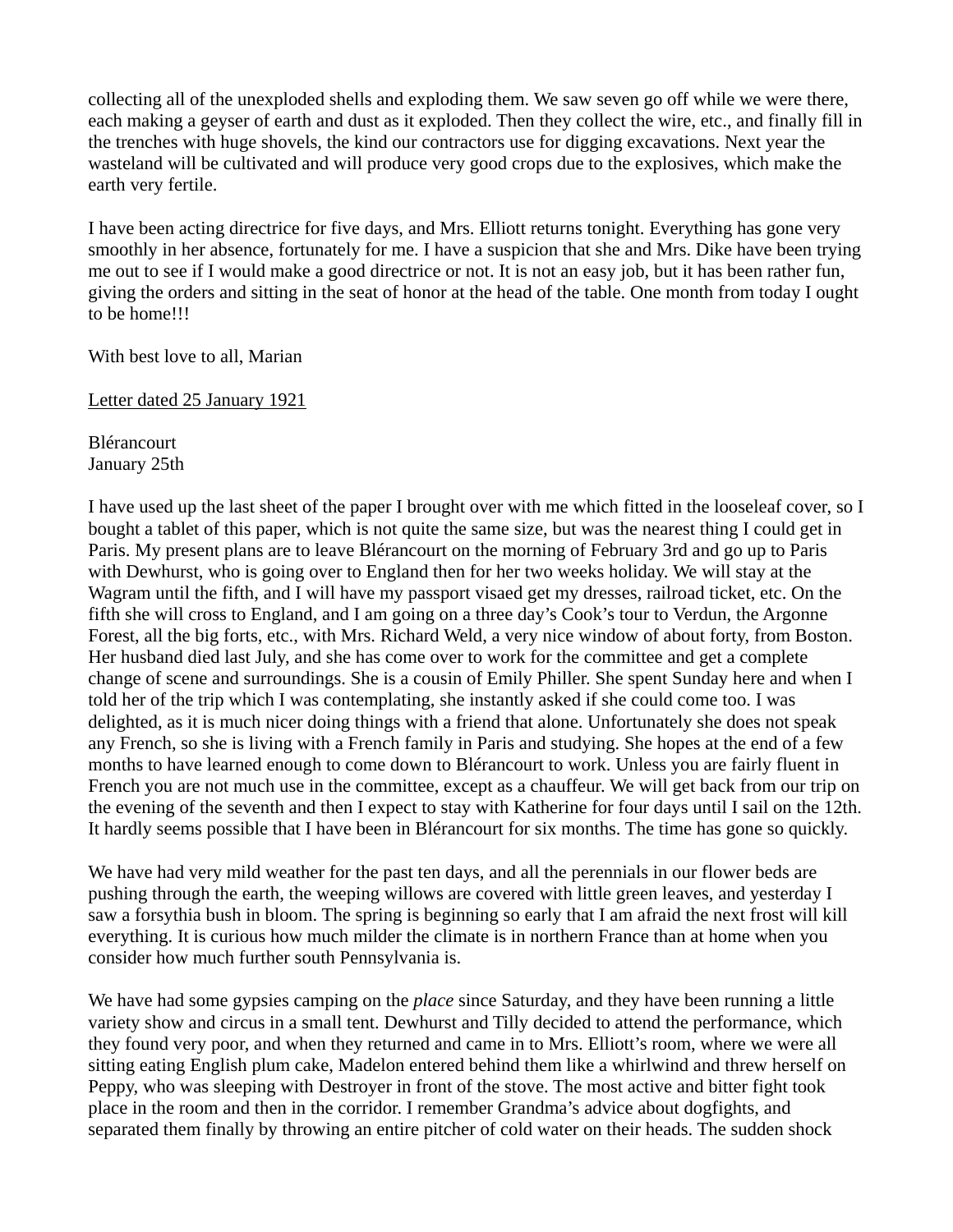made them stop and run in their respective rooms, but not before Dewhurst got quite badly bitten on one of the knuckles of her left hand. I can't think what possessed Madelon to act that way unless she thought Tilly was going to pet the other dogs.

On Sunday we went to Laon to attend the memorial service for Mrs. Lawrence. I am enclosing a clipping about it from the *New York Herald*. Mrs. Elliott did not go, as she had a friend spending Sunday here, so I had to go as sous-directrice to represent her. It was a glorious day, as mild as April, and the drive over was beautiful. After the service we went back to the Anizy center where we all had lunch, about 55 altogether. They gave us a very good buffet lunch, and afterwards, on the way back, we made a detour in Coucy and saw the site of one of the big Berthas which was meant to bombard Paris. It only went as far as Compiè, I believe, but the foundation was enormous, a great excavation, filled in with the heaviest kind of concrete work, painted with camouflage. The little railway track which was used to bring in the ammunition from the main railroad line was still there, but of course the gun had been removed.

I am hoping for a letter from home today, as a boat got in on Saturday.

With much love, Marian

Letter dated ca. 26 January 1921

Blérancourt (Aisne) Father's birthday

I received five letters yesterday after not having any for ten days, and they were very welcome, especially Auntie's, Eleanor's and Grier's. George is not as good a correspondent as the rest of you, but I suppose he is too busy. My mail seems to accumulate and arrive in batches of four or five together, just the way Grier's did during the war. I never got the cable you sent me a Christmas, but I was sure you had sent it, although Anne tried to make me believe you had forgotten me. But I know better. I did get the one you sent in answer to mine. I got worried because I had not had any letters or a Christmas cable and thought some of you might be sick. I am very glad to have the registered cable address, and I will use it to send you a wireless to let you know when to come over and meet me. I have to report to the New York office when I land and then I am entirely out of the committee. So unless I land before three o'clock, we will have to spend the first night in New York. I think I will land in my uniform, as I hear it is much easier getting through the Custom House.

I have spent the afternoon at St. Paul, paying farewell visits to the Curé and all my particular friends. It really is one of the nicest of our villages, and the people are far nicer there. There is a great deal of grippe among the children at present, and one baby in St. Paul developed pneumonia and was desperately ill for three days. One of our nurses spent two nights out there with him and pulled him through. Today he is convalescent and looks quite well again.

We had visitors today for lunch, a Mr. and Mrs. Godwin from New York. They are touring through the northern part of France and came to see the work of the American committee. Tracy and I were put on each side of them to entertain them during lunch. Mrs. Elliott went over to Soissons on Thursday and stayed until Friday afternoon, so I was directrice again for a very short time. Last evening while I was sitting in Tracy's room reading *Two Gentlemen of Verona* aloud, the man who runs our electric light plant came rushing in to say that he had found the other electrician unconscious when he returned from his supper. The man had gone to sleep in the room with the door shut and the gasoline fumes had made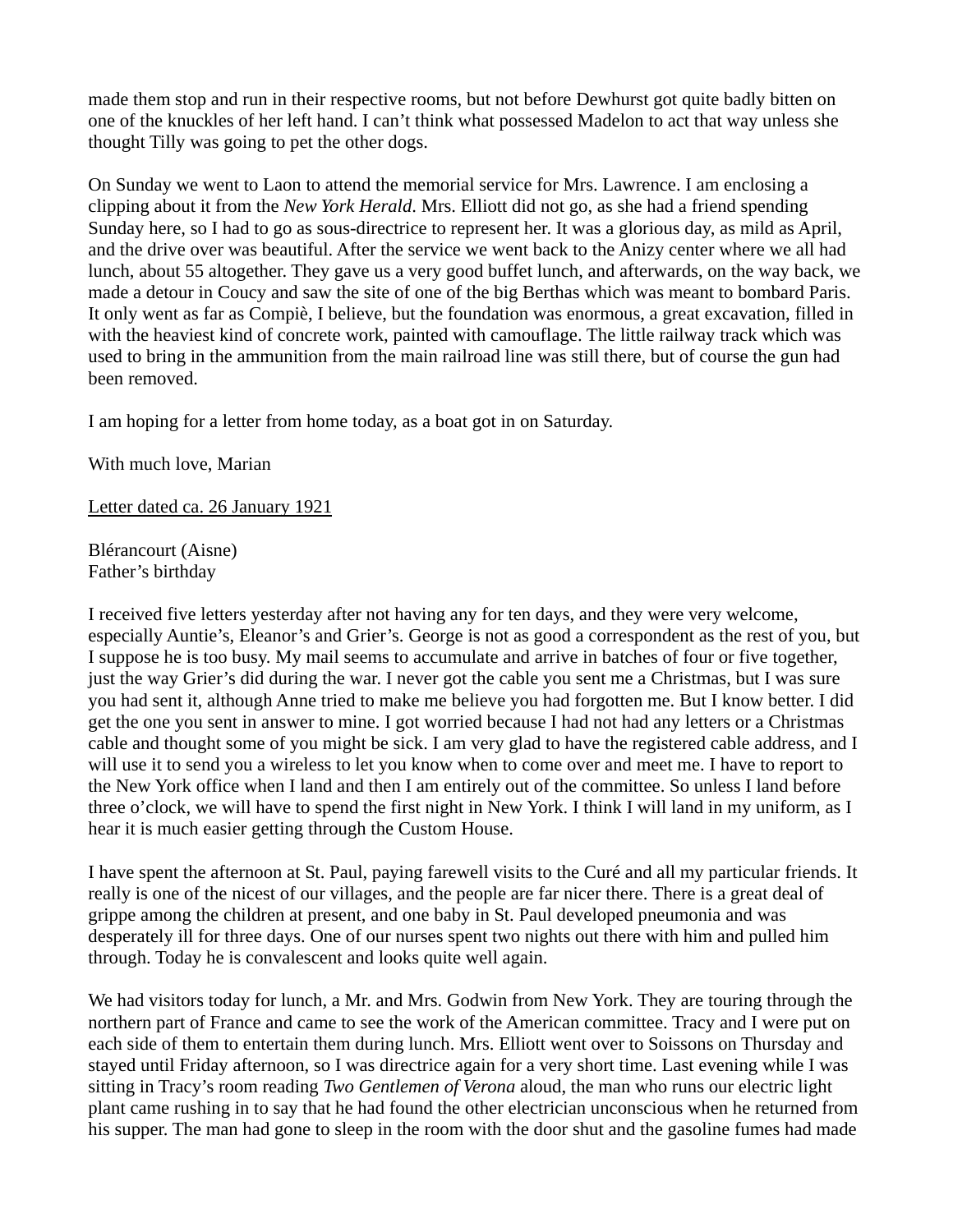him senseless. Mrs. Elliott and I were still dressed so we hurried over and gave him aromatic spirits of ammonia. He came to very quickly, but could not walk home for some time. Little excitements like this keep happening in the committee. It reminds me of life on the farm.

With love to all. Affectionately, Marian

Letter dated 1 February 1921

Blérancourt (Aisne) February 1st

This is the last letter I will write to you from Blérancourt as I leave for Paris on Thursday morning. It seems very strange to think that my time with the committee is up, and I am really sorry in many ways to go, but I am so anxious to get home and see you all again I am counting the days.

I have finished all the work connected with the *magasin* and I'm leaving with flying colors, so that I feel *very* glad I decided to stay this last month. I am so glad both of you approved of my staying. Auntie is a true sport, as I know she was disappointed. I do hope my missing letter has turned up by now.

I had a most interesting day today as I finally visited a sugar factory. There are only four working in the Aisne; there were 166 before the war, but most of them were so completely destroyed by the Germans that they cannot be restored. This one was outside of Soissons at a village called Noyant. Tilly and I went over in the staff car and went with the head nurse from the Soissons unit, Miss Walker, and one of their workers named Kelly, from Ohio. Miss Walker was a friend of the manager and got us permission to go through the plant. Mrs. Elliott had planned to go to, but at the last minute the treasurer of the committee telephoned he was coming down from Paris to see her, so she had to stay home, much to everyone's disappointment. The process of sugar-making was fascinating, and we watched it from the time the beets were dumped out of the wagons in the courtyard until the finished sugar was filled into sacks and hauled away to the station. There was a delicious sweet smell all through the factory, like a faint molasses. I kept thinking how interested Father would have been in the whole visit, only he would not have waited as long as I have to go through a factory.

Tomorrow afternoon I'm going out to Bichancourt to be godmother by proxy for Anne. The baby is to be named Anne-Marie in honor of us both. The last name is Salot, which is not so pretty. After that I am going to St. Paul to eat a farewell cake which one of my friends there has made for me, and then Dewhurst and I are going to take her trunks to the station and check them. I have persuaded Mrs. Elliott to become *marraine* of St. Paul when I leave and give up her village of Vassens.

With love for all, Marian

Letter dated 4 February 1921

Hotel Wagram, Paris February 4th

This is the last letter I will mail home, and I am not sure it will arrive before I do, but I will continue to write until I reach New York and bring the sheets with me, so as to finish the description of my trip.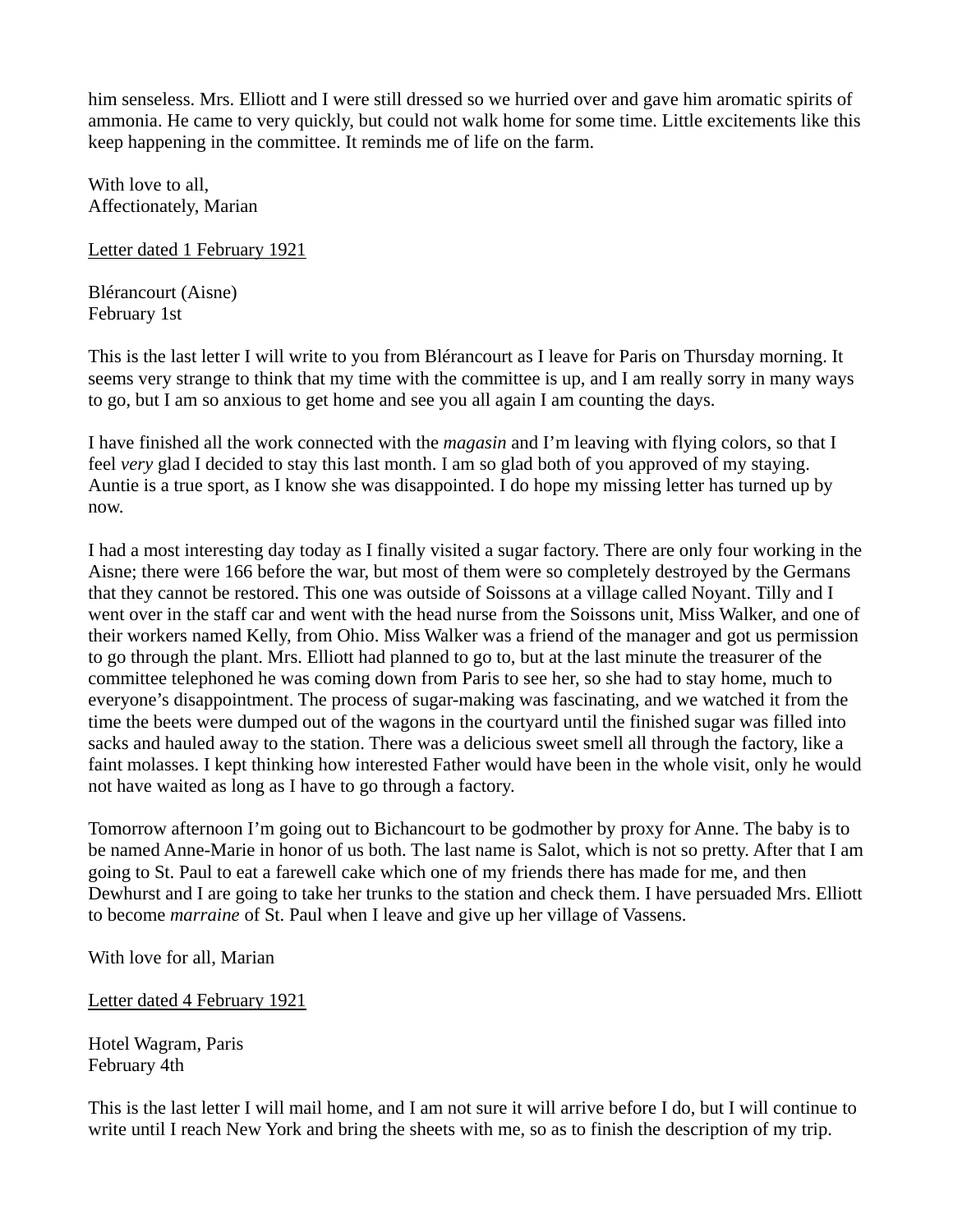This evening, while Dewhurst and I were eating dinner, Charlie Davis walked into the dining room. He looked awfully surprised to see me, and immediately joined us and had dinner with us. He has just come over from London, and leaveson Sunday for Rotterdam, so I will not see him again. He seemed very glad to see someone from what Gay calls the "Home Town."

Dewhurst and I left Blérancourt yesterday morning at 8:50. Tilly drove us over to the station in the staff car in a dense fog. I said an affectionate farewell to everyone, including the dogs. Tracy is going to bring Peppy up to me next week. I got her steamship ticket today. After we got to the hotel I immediately went to the Préfecture de Police to have my passport visaed. I think I have now complied with all of the necessary formalities before sailing. In the afternoon I visited my two dressmakers and paid them. In the evening we went to the Variéties theatre to see *Le Roi*. It was very cleverly done, and is a satire on the French cabinet. Le Roi is a cleverly disguised portrait of Edward VII of England.

Today we took lunch with the Jays, some friends of Dewhurst's. Mme. Jay was an English girl who drove an ambulance over here during the war. She met M. Jay while he was wounded, and a romance was the result. They have a lovely apartment on the Avenue de Courcelles, opposite the Parc Monceau. Their little son, Peter, is eleven months old, and one of the most adorable children I have ever seen, who has been utterly spoiled by his father, who gives him everything he wants. M. Jay is a very nice Frenchman of about forty-five. I hope the match turns out more successfully than Katherine's and Marcel's did.

The committee gave me a surprise dinner the night before I left Blérancourt, and a very fine send-off. I had spent the afternoon out, first at Bichancourt, where I stood godmother by proxy for Anne's godchild, little Anne-Marie. Then I paid several calls in St. Paul, and as soon as tea was over I took my trunks over to Noyon with Dewhurst, where we went to meet Maynard, who was returning from her leave. While I was out they decorated the dining room with things from the store and tastefully arranged ladles, dippers, etc., in semi-circles on the tablecloth. This was put on in my honor as we usually eat on oilcloth. We also had candles on the table, and a very good dinner, filet of beef, fancy patisserie, etc., and champagne. I left with flying colors, which was what I wanted to do. I am certainly glad I stayed the extra month. Madelon, Tilly's dog, who has become very devoted to me, began to suspect something when she saw my trunk leave, and with the dog's instinct that I was going to leave, she stuck as close to me as possible all evening, came in and got on my bed at six in the morning, and then sat in the chair by me at breakfast.

I went up to the committee's office for the last time this morning and reported to Mrs. Tracy. I'm going to take lunch with Mrs. Dike next Wednesday at her apartment. I think she wants me to do something; she usually has a motive under every action, and does not often invite anyone except the directrices to take a meal with her. I wonder what it is next week.

I start tomorrow with Mrs. Weld on our three days trip to Verdun, etc. When I get back Mrs. Elliott is coming up to Paris to stay with me for a couple of days.

With best love, Marian

I got three letters from home yesterday.

Letter dated 6 February 1921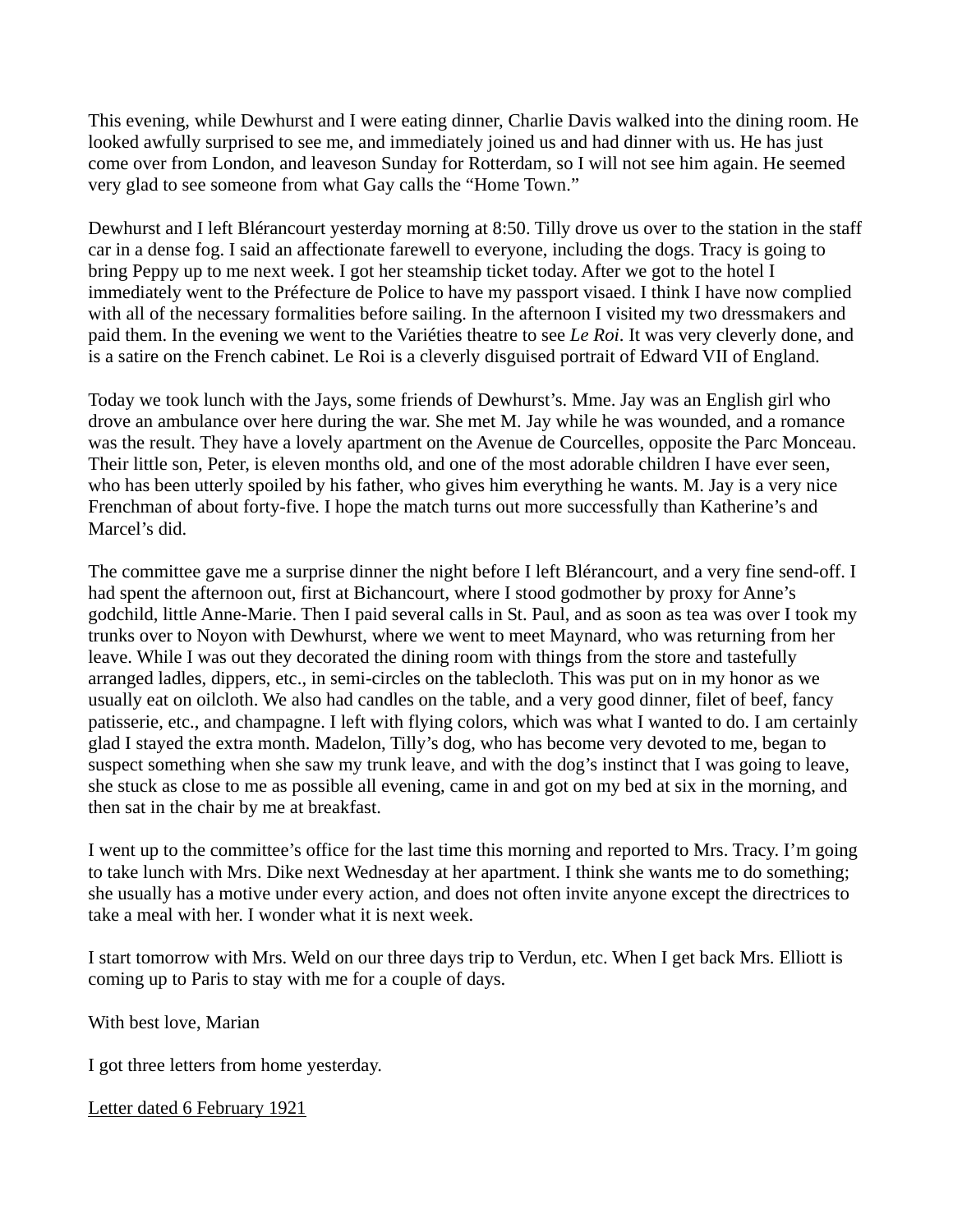St. Menchould February 6th

We have spent two of the most interesting days in the Argonne and that Verdun. I met Mrs. Weld at the Gare de l'Est yesterday morning after saying goodbye to Dewhurst, who was crossing to England. Our party consists of a tobacco farmer and his wife who live on a farm in the Connecticut Valley, and a party of five people from Lansdowne, Pennsylvania. They are quite impossible in every way, and are so afraid they will miss something and not get their money's worth that they worry our guide all time. Fortunately they are in one car and the farmer, his wife, Mrs. Weld and I with the guide in the other.

We went by train to Reims, and after seeing the cathedral, the church of St. Remy, etc., we started directly after lunch in two limousines on a sixty-mile ride along the Champagne front. We went almost entirely along the German trenches through Berru, where there was an observation post which commanded a view of the entire city of Reims, then through Pont Faverger, and crossed Mont Muret. The country is a rolling one, and the hills, which are entirely bare of trees, looked like the deserts of Arizona after an earthquake. The ground was pockmarked with shell holes as far as you could see, and zig-zag lines of trenches stretched off in all directions. The ground is rather white and chalky, and the trenches and shell holes showed white against the brown fields. At one place we stopped to see a German skeleton which is standing upright in the trench with the helmet and shoes still on.

We spent the night at the Hotel de Metz, a quaint little inn in St. Menehould, just on the edge of the Argonne Forest. This morning we started in at 8:30 and went through the Argonne to the front-line trenches held by the Americans. They are in a little valley, and only separated from the German ones by a small hill. The Bavarian troops were opposite them, and we went through Crown Prince Rupprecht's dugout, a very elaborate one of concrete, painted with camouflage. It had a German tiled stove, bathroom, and a complete kitchen. We walked in it by a long duckboard path from the main road.

From there we went to Romagne, the big American cemetery, where 28,000 of our troops lie. It is a most beautifully kept, impressive place, and I cannot see how anyone whose son or husband is buried there can even consider moving the body across the water. It seems so much more fitting to let them lie in the place where they fell. Mrs. Weld wanted to put some flowers on the grave of her young brotherin-law, Davis Weld, so we had bought some mimosas in St. Menehould. While I was helping her arrange the flowers, I looked at the surrounding graves, and Sam Hazlehurst's was almost next to it. Directly opposite was Frank Battle's. I suppose if I had time to look further I would have seen others that I knew.

From Romagne we went to Montfaucon, the hill which the Americans stormed and finally captured with heavy losses. It was here that the Crown Prince had his observatory from which point of vantage he watched Verdun. While we were there it started to snow, but only a few flakes fell. We reached Verdun in time for lunch. Verdun lies in the middle of the valley of the Meuse and is surrounded with a circle of hills, which are defended on the side toward Alsace with the big forts Douamont and de Vaux. There are several others less important.

The actual city of Verdun is not as completely destroyed as I thought it would be, but the surrounding country is a barren, uninhabited wilderness which it will take years to reclaim. There were many vultures, crows and magpies flying over the battlefields, and we saw two wild boar running across an open stretch. They were taking shelter in a small patch of what had been trees. The bare stumps are all that remain now, and in summer they must look even worse than they do now, as at present all of the woods look bare and dead. It is much easier to see the dugouts which cover every hillside while the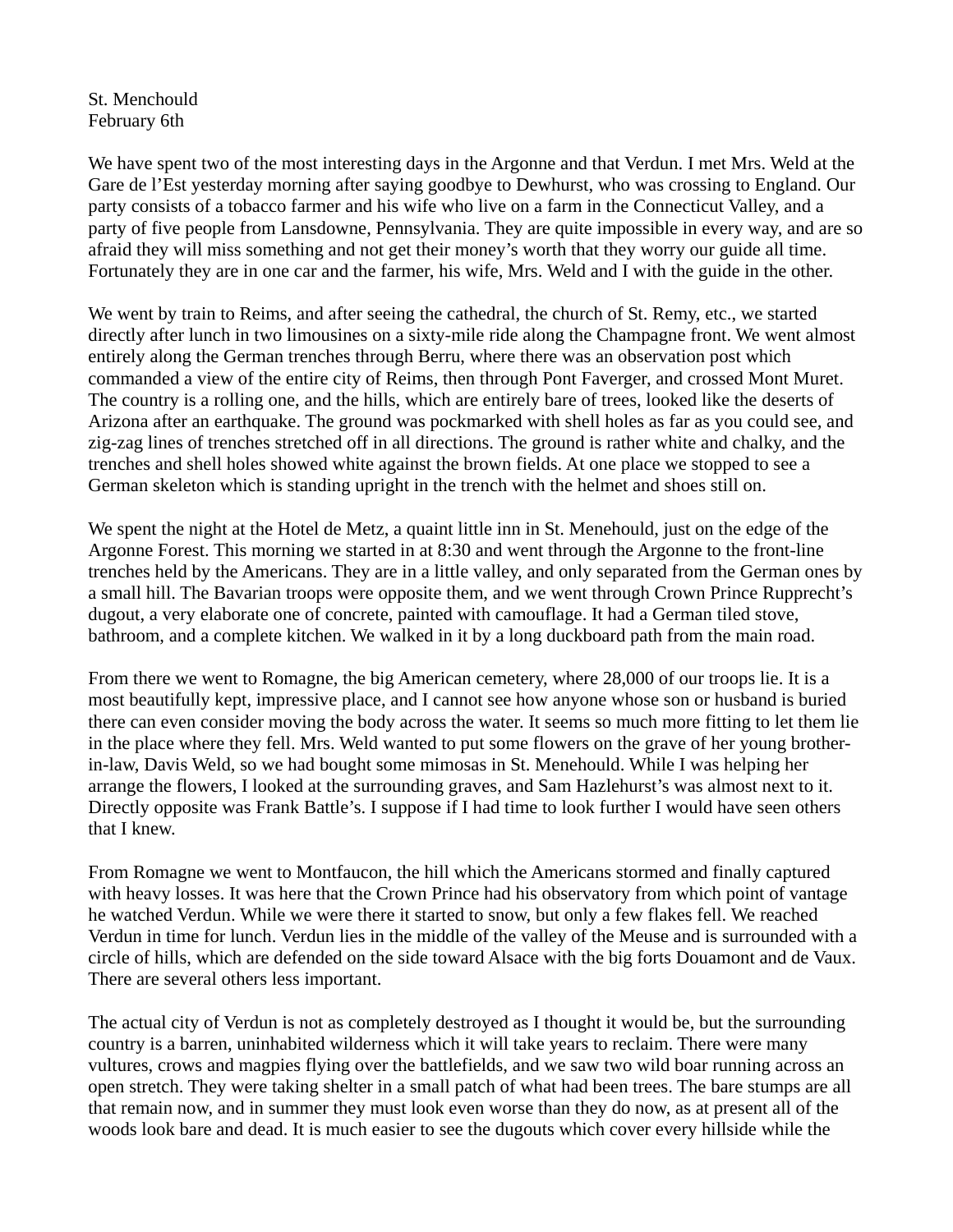trees have no leaves. There are thousands of these dugouts, and the hillsides look like the cave dwellers of Arizona or Mexico.

In the afternoon we went out to Fort de Vaux and the trench of the bayonets. From the summit of the Fort could see the entire plain, the boundary line of Alsace and Metz in the far distance. The wind was terrific there and very cold. We went all through the fort, which was most interesting, but dripping with moisture, and, I suspected, full of rats, although I did not see any. Two of the ladies in our party kept wishing they had not come down into the fort, but as they could not go back, they were obliged to continue. I was reminded of Auntie at Heidelberg.

The trench of the bayonets is near Fort Douamont. In it an entire company, 165 men, was buried by an exploding shell while they were standing at attention. Their bayonets are sticking above the ground in a long line. A monument has been erected over it to protect them from the weather by a Mr. Randolph of Buffalo, New York. He was killed two days after it was dedicated while going from Paris to London by airplane.

We came back to St. Menhould for the night.

Letter dated 7 February 1921

Hotel Palais Royale, Paris February 7th

We left St. Menehould at nine this morning and came back to Reims through the French lines, through Chalons, Epernay, the famous farm de la Marquise, which is a heap of stones now. The French trenches are in a plain, and the country is not such a barren waste as the German lines. They are only separated by a long ridge of hills about ten miles wide. Their trenches were nothing like as strong as the Germans', many of which are reinforced with concrete, while the French retaining walls are usually of woven basket work.

At Chalons we saw the remains of a French evacuation hospital, which the Germans bombed one moonlit night, killing 15 doctors, 48 nurses, and about 200 wounded. About fifteen miles outside of Reims we crossed the famous Hindenburg line, three lines of trenches, heavily reinforced with concrete supports. Then we came to the Fort de la Pompelle, now a great pile of ruins, which cannot be touched for some time on account of the hundreds of dead which are buried in the foundations.

We lunched at Reims and took the train back to Paris, arriving at 5:40. It was one of the most interesting and depressing trips I have ever taken, and while I would not have missed seeing the battlefields, I do not want to go again. As I stood on the hill above Verdun and looked at the city which cost France 400,000 lives to defend, only 80,000 bodies have been found since, I realized as never before the awfulness of war. The Verdun, to me, represents the soul of France, and the death struggle of the nation, which in the end came out of the fire victorious. But at such a cost!

When I reached the Palais Royale I found my trunks in my room, and Joan and Ms. Walker, the head nurse from Soissons, in the adjoining one. We took dinner at Boeuf à la Mode, and then went to the Theatre Edouard VII to see Lucien Guitry and his new play *Le Comedien,* written by his son Sasha Guitry. It was very clever and amusing as a picture of French stage life.

Mrs. Walker left for Soissons in the morning, and Joan and I spent the morning shopping. We took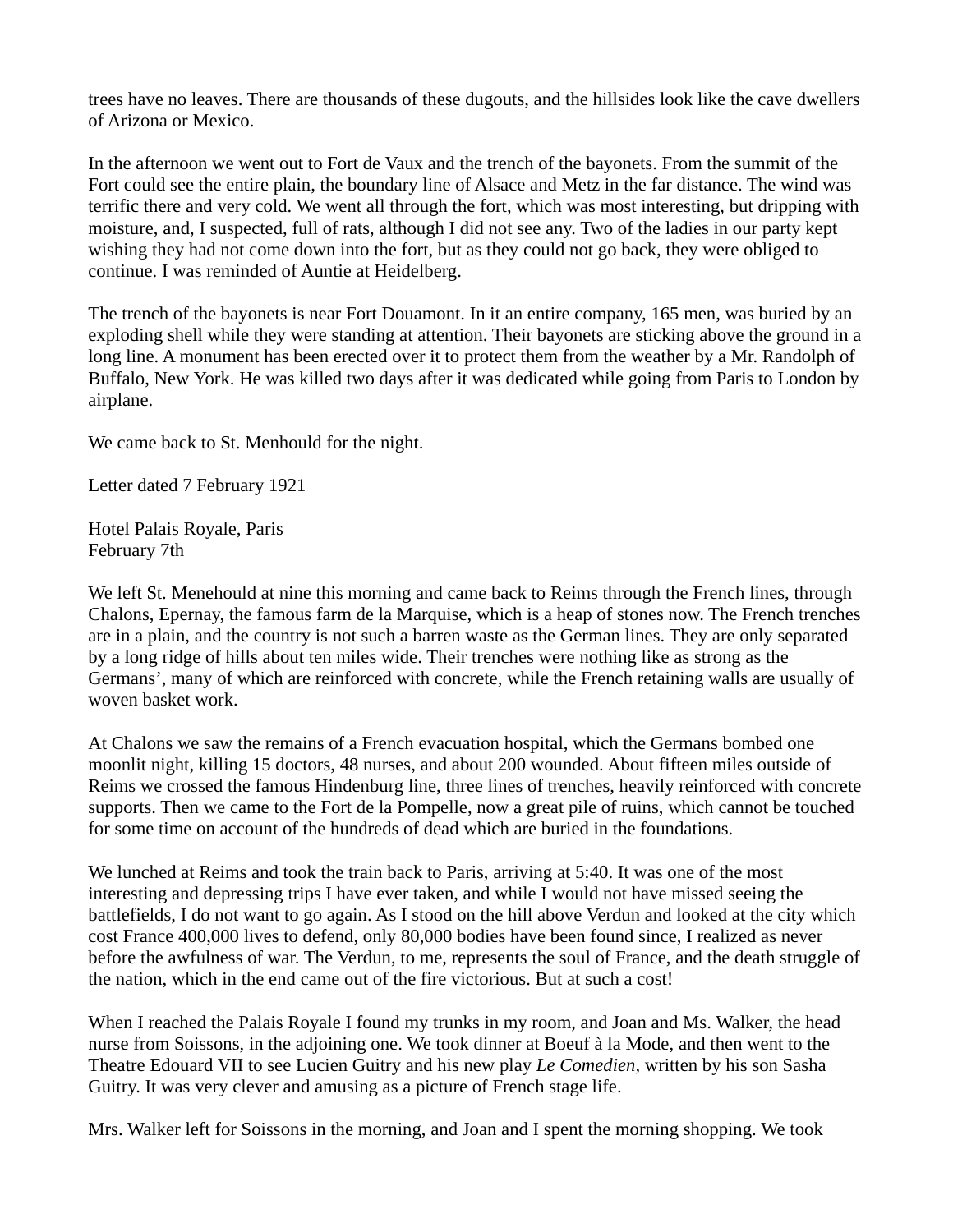lunch at the Italian restaurant back of the Opéra Comique, and then sat in our rooms and talked until it was time for her train. I hated to see her go and felt as if I ought to go back home to Blérancourt with her. It is strange how attached you become to a place after having lived in it six months. I was very fortunate in having such a congenial directrice to work under, as it either makes or mars your time with the committee. I am devoted to Joan, and hope we can keep up our friendship after we both are home again.

After she left me, I went to Katherine's for tea and had a very nice time with her, hearing all the latest news of her family, etc. Didier is in Lyons, Henri at Fismes with the Graves Registration Bureau, Kitty at Palm Beach as usual.

#### Letter dated 11 February 1921

## February 11th

On Wednesday morning Peppy arrived and I found her in my room when I returned at noon. She gave me a most enthusiastic welcome, and we both went to lunch at Mrs. Dike's. Mrs. Dike and I lunched in state in the dining room, and Peppy with Mixer in the kitchen. Mixer is a sort of dandy Dinmont terrier, and Briquette is one of her children. Mrs. Dike has a very handsome, oriental-looking apartment on the Avenue Montaigne, not far from the Eiffel Tower. We had a very good lunch and Mrs. Dike was most agreeable. I understand she can be equally unpleasant when she wants to, but I have never seen her that way. She wanted me to promise to come back again to work with the committee, but we had ended by each agreeing to write later on.

In the evening Mrs. Weld and I went to the Marguery for dinner, and when I got back I packed my trunks. Yesterday I spent doing final errands in the morning, lunching at Piccardi's with Mrs. Weld, and in the afternoon we took walked through the Tuileries Gardens. Three classes of boys from the public schools were having their physical drill, about 100 of them in charge of an instructor who wore a frock coat. The drills were exactly what we are giving the children in the Aisne.

I took Peppy back to the hotel and left her, and then went to call on Mlle. Poursadouz, where Mrs. Weld is living, studying French. Mlle P. looks as if she came out of Cranford, and her round tea table, around which we all sat, looked like the illustration from an old-fashioned novel. After I left there I met Katherine at the Rond Point, and she went with me to select a hat. I found a very nice black one, with a lace bow hanging down one side.

Yesterday afternoon I went to the afternoon service at the American Episcopal Church, as it was Ash Wednesday. I paid a luncheon call on Mme. Jay first, but found her out. Today I shopped in the morning and then lunched with Katherine. We had a very nice time together, and for the first time she spoke of Marcel, and hinted how unhappy her life has been in France. Just as I was leaving Mr. Ware came in.

I took my trunks to the Gare du Nord and gave them the agent of the Holland America line there, and then paid a final visit to Morgan Harjes. This evening Mrs. Weld and I took dinner at Boeuf à la Mode, and went to the Comédie Française to see a play called *Paraître*. It was beautifully done, but quite unpleasant.

#### Letter dated 13 February 1921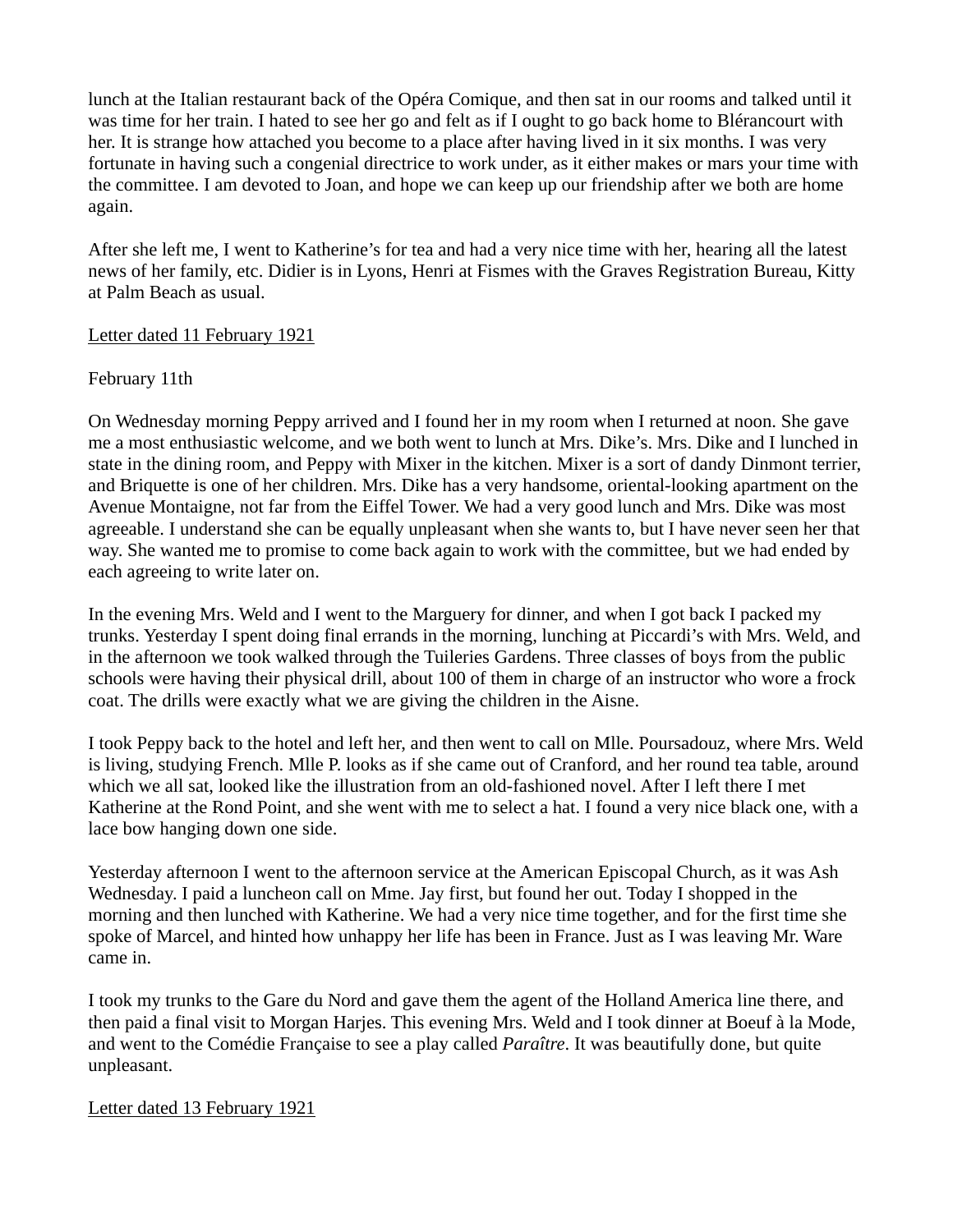*S. S. Rotterdam*  February 13th

Yesterday morning, Lincoln's birthday, Peppy and I took the 10:40 train from the Gare du Nord for Boulogne-sur-Mer. It was the special boat train and was crowded, especially with second-class passengers. Peppy was terribly scared at first, but slept most of the way. When we got to Boulogne at three o'clock, we had to have our baggage examined by the French Customs House before going on board the tender. It was just a formality, as they did not open any of the pieces. I took a dose of Mothersills on the train and did not feel the motion of the tender at all. We got on board at 4 p.m., I dragging Peppy up the gangway behind me. When I got on board I gave her to the ship's carpenter, who will take charge of her during the voyage.

I have a very large state room, all to myself, on the deck with the dining room, in the middle of the boat, quite the choicest location possible. The *Rotterdam* is a beautiful boat, one of the best I have ever been on, and the very cleanest, quite a contrast to the old *Savoie,* which was not very clean. I have a good seat at a table near the door, with three Dutch people and an American named Norton. Two of the Dutch people are a Mr. and Mrs. Lentz, from Amsterdam; he comes over frequently but this is his wife's first trip. She usually stays in Holland with her mother. They are a very nice couple. The other is a man named Willing, probably the anglicized version of a Dutch name. He is in the export tobacco trade in Montréal, Canada. I have played bridge with them and they are all most agreeable. One of the men or both must be a Director on this line, as we have the most wonderful special dishes at every meal. The regular menu is perfectly delicious, and these extra things are marvelous. Unfortunately neither Mr. Norton or I dare eat much of them, he because his digestion is quite wrecked by the coarse bread of Europe and I because they are too rich.

My chair on deck is next to Mrs. E. Laidlaw Benet, a very attractive woman of about forty-five, from New York. I suspect her of being a divorcée, and perhaps she is just returning from getting it in Paris as she has been living there for three months, which is the necessary length of time. However she is a most amusing companion, and already knows every man on board, and if I would let her would introduce them all to me. She was staying at the same hotel in Paris as my old friend Mrs. Wilson, who is now no longer thinking of working for the committee since an interview with Mrs. Dike, which Mrs. Dike described to me, and which must have been quite snappy.

The rest of the first cabin passengers are a cosmopolitan lot, some Swiss, some German, a few American and a great many Hungarians and Dutch. You hear every language spoken on deck. There are only twenty in the first cabin, so the boat seems quite empty. We crossed to Plymouth during the night and arrived early on Sunday morning. The tender came out about 10:30 and we got away at eleven. The first two days were remarkably smooth and I took Peppy for a long walk each morning on the lower deck. Of course she is not allowed on the promenade deck. She seems in excellent health and spirits and as there a seven other dogs in the kennels, I do not think she is having a lonely time. I can keep her in my cabin whenever I want to, so I have her there part of each day.

The last two days have been quite rough and we have not made such good runs in consequence. We are now about halfway across. If we do not reach New York on Monday, I understand we will not be allowed to land until Wednesday, as Tuesday is Washington's Birthday and holiday for the Customs House officials.

The hairdresser who did my hair at Richard's last Friday wore Croix de Guerre ribbon, and I asked him where he was during the war. He told me he was the sergeant who placed the memorial stone in the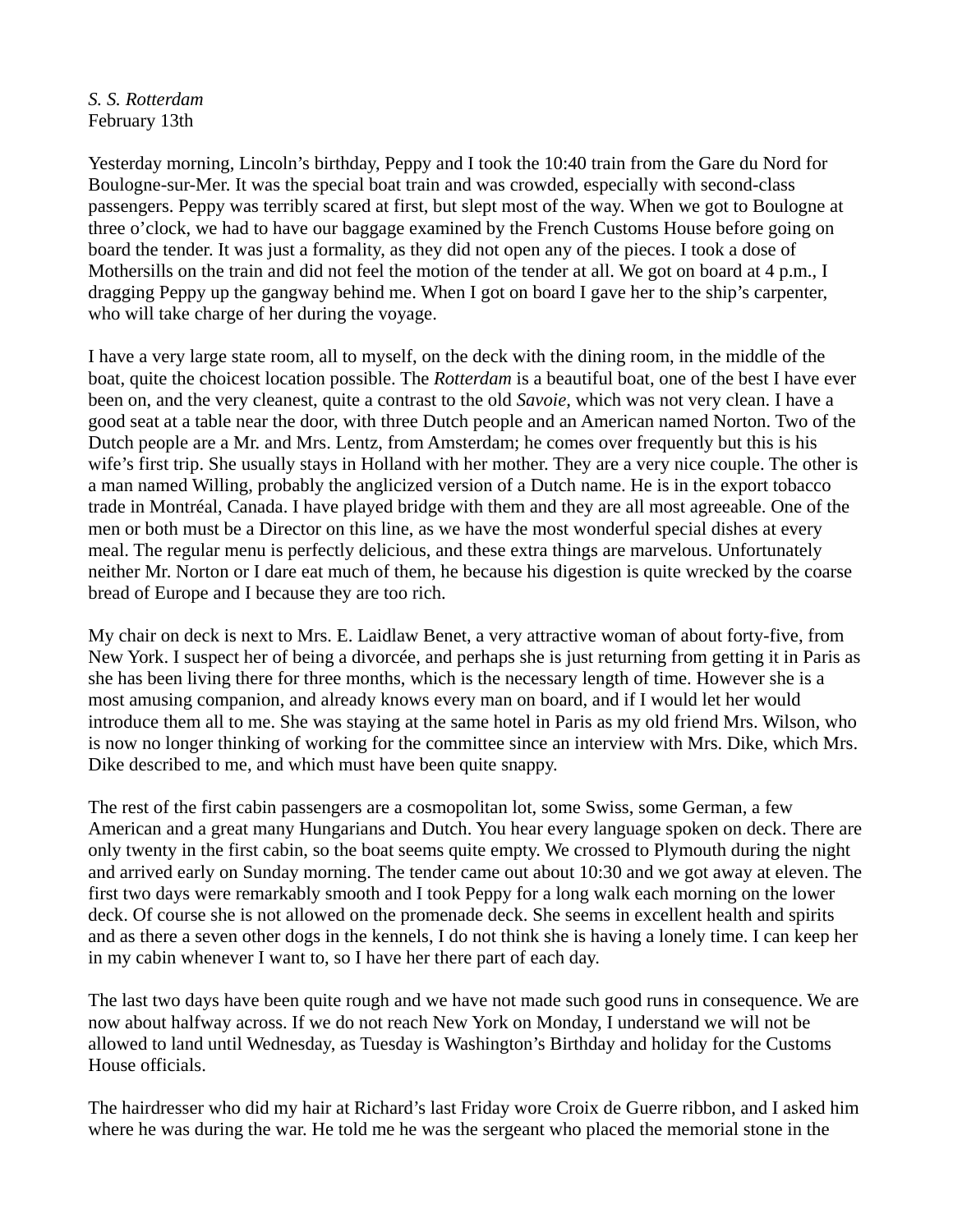wall of Coucy-le-Château to commemorate the capture of the town by the French. His division was the one which stormed it and drove out the Germans.

The stewards on this boat are a splendid looking lot of young Dutchman, and it is a sad contrast to look at them and think that the same type of young Frenchmen are lying in the hills around Verdun, so completely annihilated that a cross saying "Here perished the — Infantry of the third etc. Army on — 19—" is all that can show where they fell. Why should all the youth of Holland be spared when the war took the flower of England, France, Belgium and Russia, not to mention our own men or the Germans?

### Letter dated 18 February 1921

## February 18th

The last three days have been awfully rough, and in consequence we did not make very good runs, as there was a headwind which held us back; however we are now south of Cape Race, and it is foggy as usual and in consequence somewhat smoother. All kinds of rumors are in the air about our probable arrival. The favorite one is that the U. S. government has issued orders that all ships are to be held at quarantine for twelve days if any case of typhus is discovered on board. I cannot believe they will keep the first and second cabin, but all things are possible. The other rumor is that we will arrive too late to disembark on Monday evening, and that as Tuesday is Washington's Birthday, the Custom House will be closed and we will have to wait till Wednesday. I don't believe either of these tales.

Peppy seems to be enjoying the voyage considerably. The other passengers and the stewards are very good to her, and Mrs. Benet takes her for walks on deck when it is too rough for me. Thanks to doses of Mothersills I have been well, except for a dizzy feeling when the weather was very rough. That seems to be the only trace of seasickness left. I wish I had discovered Mothersills while Father was alive.

There was to have been a dance on deck last evening, but it had to be postponed as the weather was too rough. The promenade deck is the widest one I have ever known, and is enclosed in glass, which makes it a delightful place to sit, even on the coldest days.

# Letter dated 19 February 1921

*S. S. Rotterdam*  February 19th

The rumors never end on this boat, but this last one is a fact. Last night the captain received orders by wireless to change his course and go to Boston, and he immediately posted notices saying that if the first and second cabin passengers wanted to get off there, he had no objection. No one has been able to find out the reason for this change of plans, but I think it has something to do with the order quarantining the Port of New York for typhus. In any case the captain will not give any definite answer about when we will arrive in New York, and most of the passengers think it will be safer not to risk being held on the boat in New York Harbor, and intend to get off in Boston. I have not quite decided, but expect to do the same. I thought I would wait till tomorrow morning before deciding, and see if there were any new orders during the night. The fortune teller in Paris told me I would not return at the time, or to the place, I expected to, so this is evidently what he meant. I certainly hate having to make decisions alone, but I suppose it is good for me.

Today the sea has been smooth and it has been terrible cold. The water freezes on the deck, and there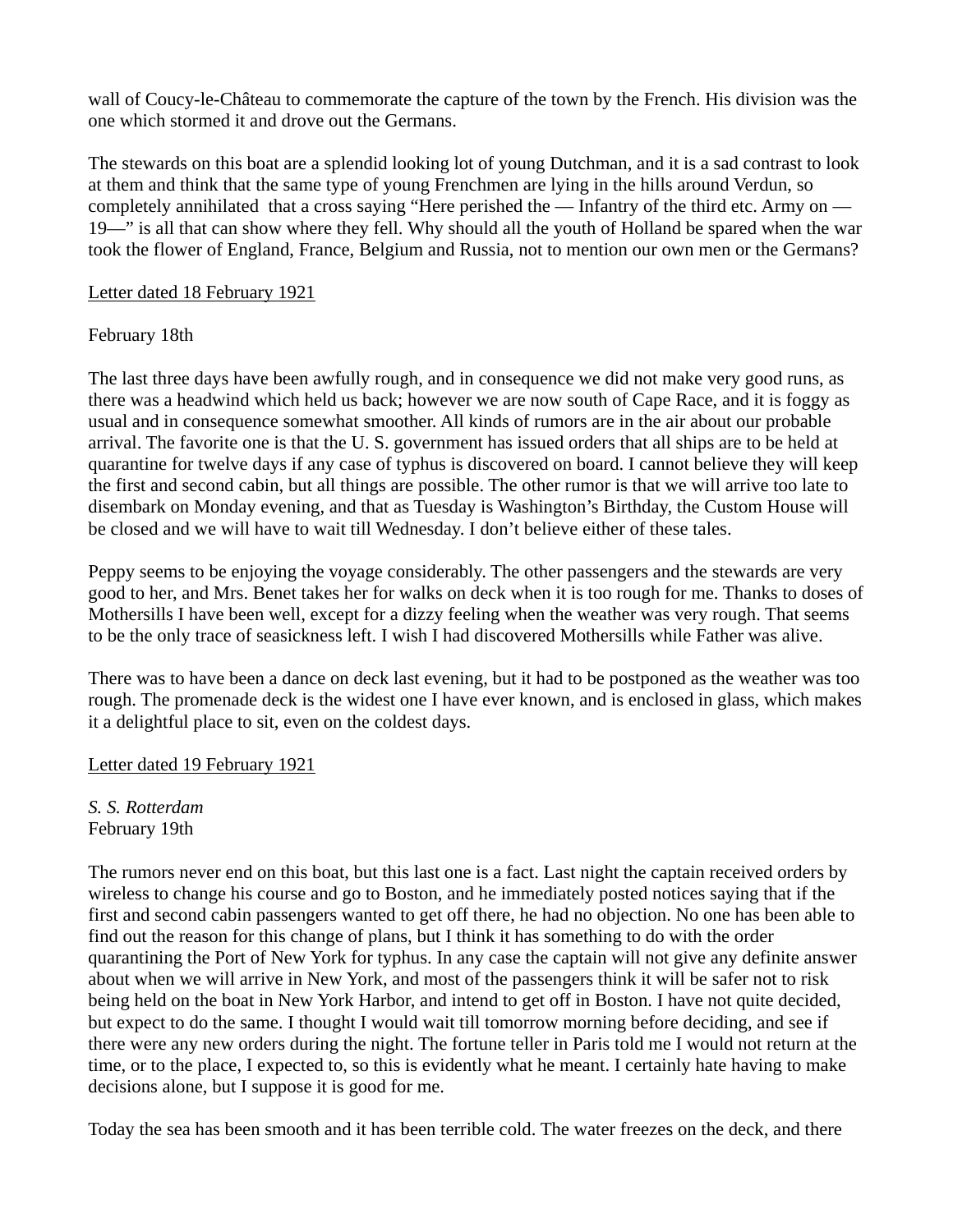## are icicles on all the rigging.

### Letter dated 20 February 1921

# February 20th

I decided to get off at Boston as we heard the *Ryndam,* after line fourteen days in the harbor of New York, is now coming up to Boston to discharge her passengers there. I think there is too great a risk staying on board to till we get to New York, as we might be held up in the same way. So this morning I sent a wireless home, telling of my change of plans.

About eleven this morning we ran into a regular blizzard with blinding snow, so thick that we have been obliged to go at half speed all afternoon and keep our foghorn going. With the exception of about an hour of fog just south of Cape Race, this is all we have had. The snow is driven along by a high following wind and sweeps around the boat and along the decks. The open part of the boat is quite buried with snow and ice and is very beautiful, but it is terribly cold. I think this must be the tail-end of the blizzard which has been raging at St. John's, Newfoundland, for the past week. Everyone on board has been busy deciding whether to get off or not, and I think great many have not enough money for the trip to New York. Fortunately I drew \$200 at the American Express Co. just before leaving Paris. We are supposed to reach Boston tomorrow morning, but I think the snow will delay us somewhat.

## Letter dated 21 February 1921

# February 21st

Yesterday afternoon we ran into a blinding snowstorm about two o'clock and had to run at half speed the rest of the afternoon. I took Peppy from the carpenter and kept her in my room so that I would have her ready to take off in the morning. But evening the storm became so bad and the snow so dense that we could not see ahead at all, and had to stop our engines and wait until morning. The sea was very rough due to the 75-mile gale which was blowing and the boat rolled and pitched terribly on night. We were about 100 miles from Boston, and directly in the path of the coast boats. We kept our foghorn going all night, but fortunately I could hardly hear it in my cabin. The captain said today that in the fifty years he had been on the ocean he had never had a worse storm.

I sent a wireless home yesterday morning saying that we were going to land at Boston. This morning the sun was shining and the ocean was covered with white crested waves. The entrance to the Boston Harbor is quite tortuous, past several little islands and reefs. We picked up a pilot and then the quarantine officers came on board. They made us all file by them in the dining room, and after a very thorough examination the passengers were given a clean bill of health and allowed to proceed.

We landed at the Cunard S. S. Co.'s dock in East Boston about four in the afternoon. It was bitterly cold on the wharf, and there had been a blizzard the day before in Boston, and the city was digging itself out from under three feet of snow. There were no taxis to be had, but Mr. Schuyler got a car from a garage and took Mrs. Benet, Peppy and me, with all of our hand luggage, over to the Copley Plaza as soon as we were through with the Custom House. Our trunks were checked straight through to New York from the dock. We reached the hotel at eight o'clock, all feeling quite land sick. We got very nice rooms, and met most of the rest of the boat passengers in the lobby and dining room. Peppy was delighted to get onshore and feel the solid ground under her feet again. I was able to keep her in my room in the hotel and get good meals for her.